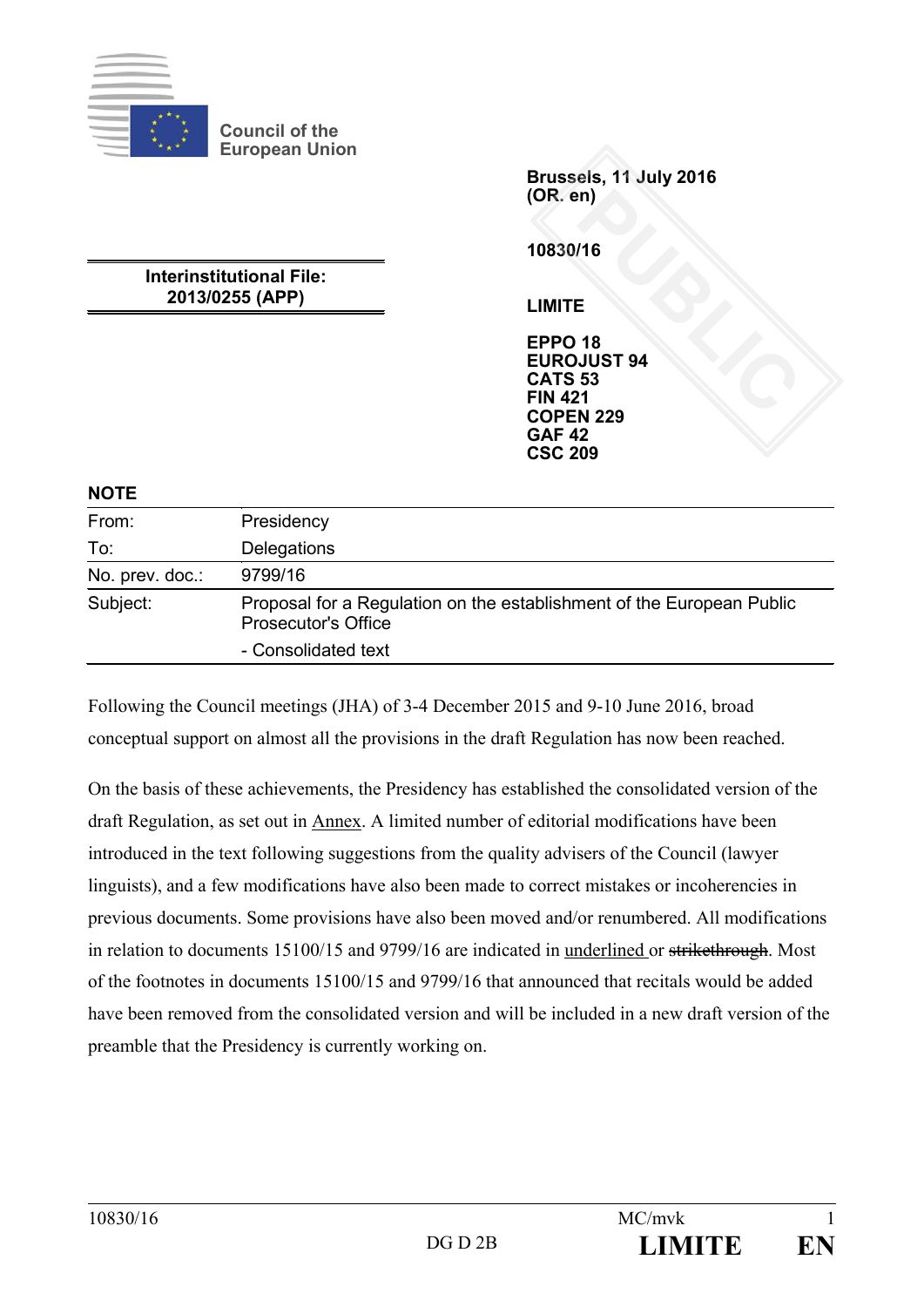The Presidency wishes to conduct a rapid examination of the consolidated text at the meeting of COPEN on 19-20 July 2016. The main objective is thereby to get a clear picture of whether there are still any substantive issues open.

The Presidency would in particular invite delegations to consider the following when examining the Annex:

- 1. Whether some or all of the reservations indicated in the footnotes can now be lifted;
- 2. Whether the mainly formal modifications introduced in the text can be agreed, and what further modifications appear to be needed;
- 3. Whether the new wording of Article 36 (judicial review), as presented by the previous Netherlands Presidency in document 10818/16 and included in the text in Annex, can be agreed upon or whether further work on this provision is needed;
- 4. Whether Article 72 (administrative/implementing rules and programme documents) should include an exhaustive list of all decisions to be adopted by the College/European Chief Prosecutor, and - in this case - if it is complete.

The Presidency will in addition to the examination of the annex also lauch a discussion on the issue of relations with third countries and international organisations (Article 59) at the meeting of 19-20 July. This issue will be presented in a separate document.

 $\mathcal{L}$  , we have the set of the set of the set of the set of the set of the set of the set of the set of the set of the set of the set of the set of the set of the set of the set of the set of the set of the set of the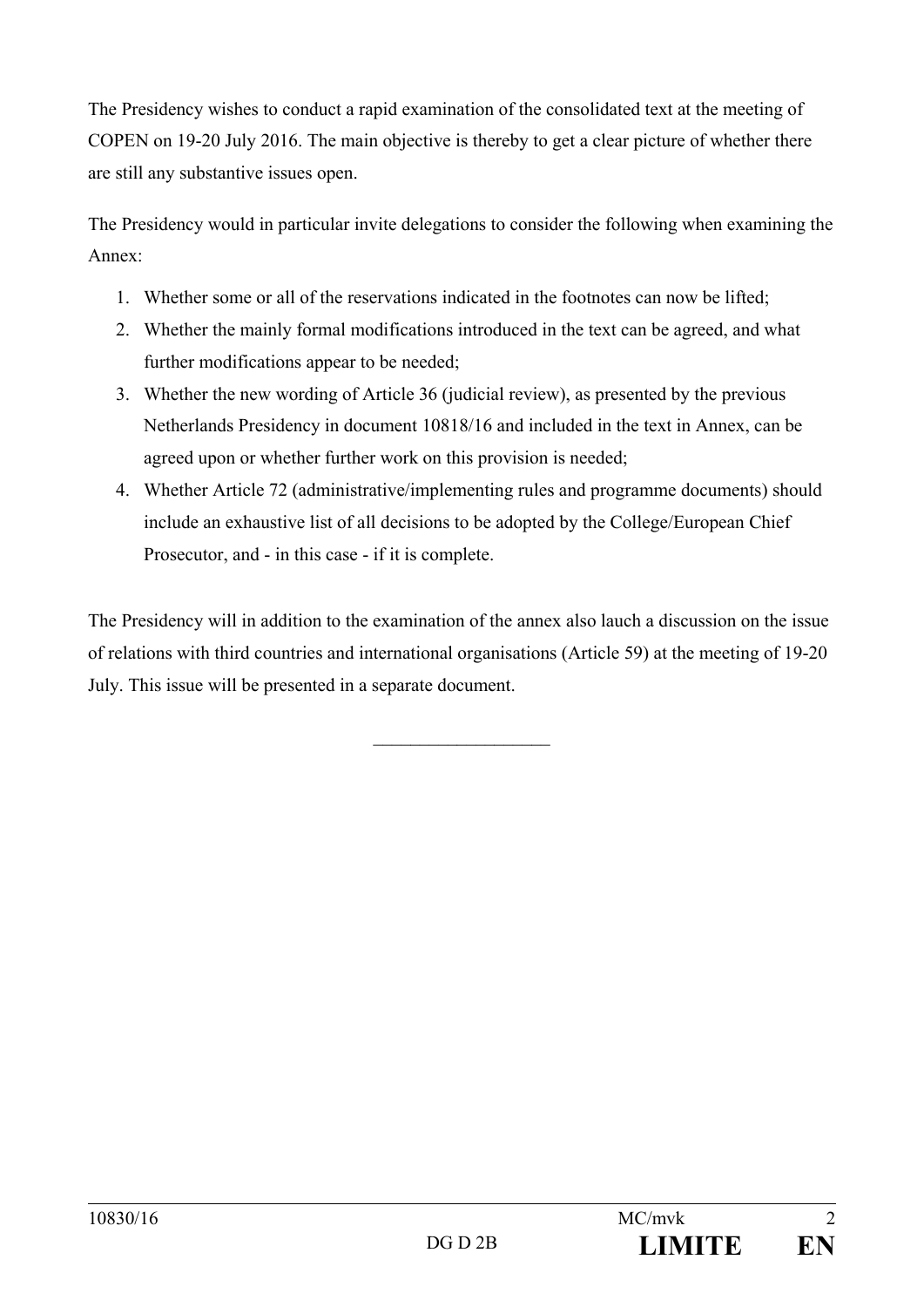Draft

#### **COUNCIL REGULATION**

#### **on the establishment of the European Public Prosecutor's Office**

# **CHAPTER I SUBJECT MATTER AND DEFINITIONS**

#### *Article 1*

#### **Subject matter**

This Regulation establishes the European Public Prosecutor's Office and sets out rules concerning its functioning.

## *Article 2*

## **Definitions**[1](#page-2-0)

For the purposes of this Regulation, the following definitions apply:

(a) 'person' means any natural or legal person;

- (b) 'financial interests of the Union' means all revenues, expenditures and assets covered by, acquired through, or due to the Union budget and the budgets of institutions, bodies, offices and agencies established under the Treaties and budgets managed and monitored by them;
- (cd) 'operational personal data' means all [case-related] personal data processed by the European Public Prosecutor's Office to meet the purposes laid down in Article [*37 of the Commissions initial proposal*];
- (de) 'administrative personal data' means all personal data processed by the European Public Prosecutor's Office except for operational personal data;

<span id="page-2-0"></span>**<sup>1</sup>** This Article will be finalised only when the full text of the Regulation is known. The definitions, as well as the text in general, will need to be adapted to be consistent with the definitions that will finally be included in the PIF-Directive. The issue of uniformity with EU law needs to be examined further. To be aligned with the final definition of the financial interests of the Union in the PIF Directive. IE has noted that this point appears unnecessary.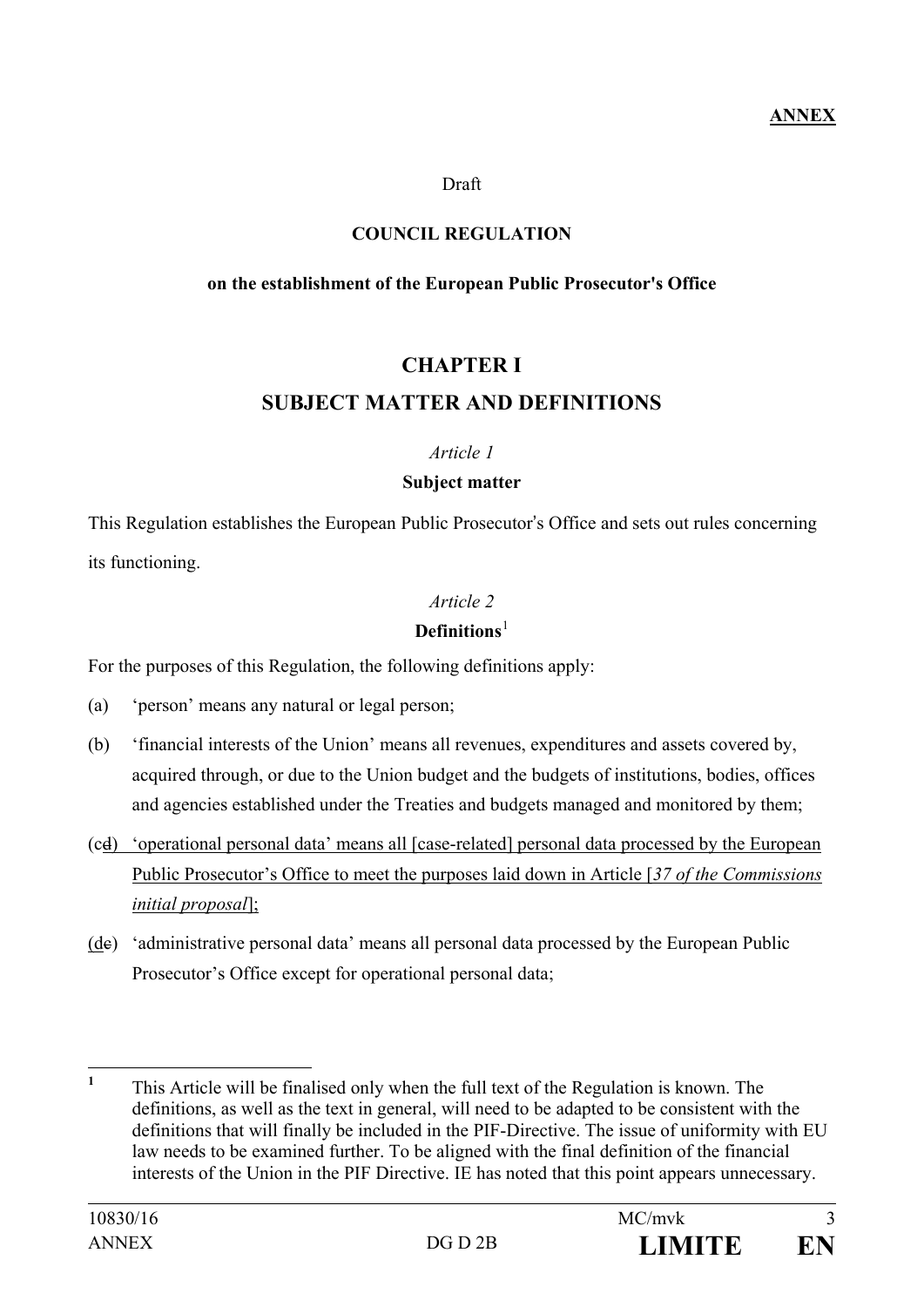- (e) 'staff of the European Public Prosecutor's Office' means personnel at the central level which supports the College, the Permanent Chambers, the European Chief Prosecutor, the European Prosecutors, and the European Delegated Prosecutors and the Administrative Director in the day-to-day activities in the performance executions of the tasks of this Office under this Regulation;
- (f) 'European Delegated Prosecutor handling the case' means the European Delegated Prosecutor responsible for the investigations and prosecutions, which he/she has initiated, which have s been allocated to him/her or which he/she has taken over using the right of evocation according to Article 22a;
- (g) 'assisting European Delegated Prosecutor' means the European Delegated Prosecutor located in the Member State, other than the Member State of the European Delegated Prosecutor handling the case, where an investigation or other measure assigned to him/her shall be carried out.
- (h) 'personal data' means any information relating to an identified or identifiable natural person ('data subject'); an identifiable natural person is one who can be identified, directly or indirectly, in particular by reference to an identifier such as a name, an identification number, location data, an online identifier or to one or more factors specific to the physical, physiological, genetic, mental, economic, cultural or social identity of that natural person;
- (i) 'processing' means any operation or set of operations which is performed on personal data or on sets of personal data, whether or not by automated means, such as collection, recording, organisation, structuring, storage, adaptation or alteration, retrieval, consultation, use, disclosure by transmission, dissemination or otherwise making available, alignment or combination, restriction, erasure or destruction;
- (j) 'restriction of processing' means the marking of stored personal data with the aim of limiting their processing in the future;
- (k) 'profiling' means any form of automated processing of personal data consisting of the use of personal data to evaluate certain personal aspects relating to a natural person, in particular to analyse or predict aspects concerning that natural person's performance at work, economic situation, health, personal preferences, interests, reliability, behaviour, location or movements;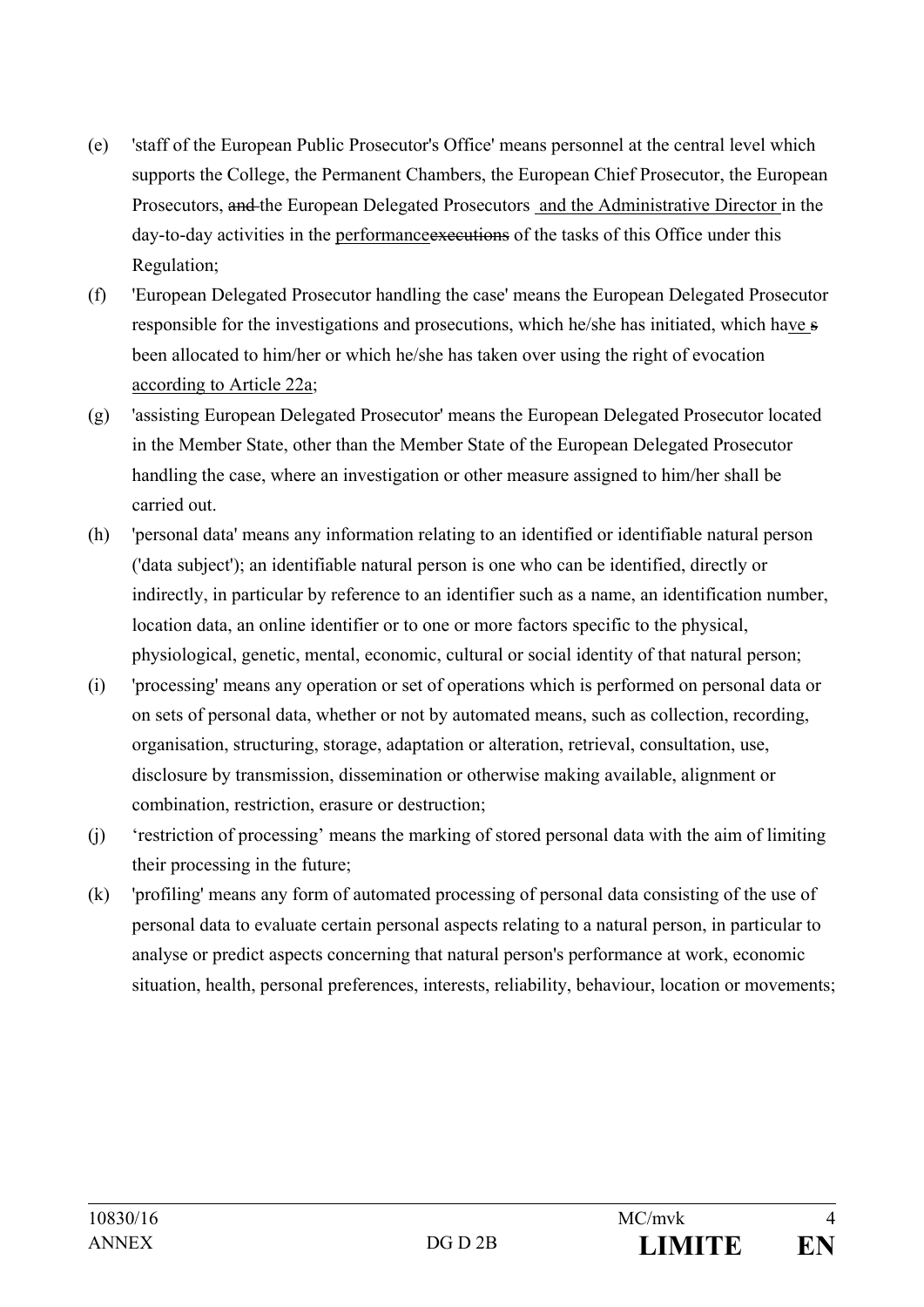- (l) 'pseudonymisation' means the processing of personal data in such a manner that the personal data can no longer be attributed to a specific data subject without the use of additional information, provided that such additional information is kept separately and is subject to technical and organisational measures to ensure that the personal data are not attributed to an identified or identifiable natural person;
- (m) 'filing system' means any structured set of personal data which are accessible according to specific criteria, whether centralised, decentralised or dispersed on a functional or geographical basis;
- (n) 'controller' means the European Public Prosecutor's Office or another competent authority which, alone or jointly with others, determines the purposes and means of the processing of personal data; where the purposes and means of such processing are determined by Union or Member State law, the controller or the specific criteria for its nomination may be provided for by Union or Member State law;
- (o) 'processor' means a natural or legal person, public authority, agency or other body which processes personal data on behalf of the controller;
- (p) 'recipient' means a natural or legal person, public authority, agency or any other body to which the personal data are disclosed, whether a third party or not. However, Member States' public authorities other than competent authorities defined in point 7(a) of Article  $3(7)(a)$  of Directive (EU) [2](#page-4-0)016/680 of the European Parliament and of the Council<sup>2</sup>, which receive personal data in the framework of a particular inquiry of the European Public Prosecutor's Office shall not be regarded as recipients; the processing of those data by those public authorities shall be in compliance with the applicable data protection rules according to the purposes of the processing**[3](#page-4-1)** ;
- (q) 'personal data breach' means a breach of security leading to the accidental or unlawful destruction, loss, alteration, unauthorised disclosure of, or access to, personal data transmitted, stored or otherwise processed;
- (r) 'administrative personal data' means all personal data processed by the European Public Prosecutor's Office apart from operational personal data;

<span id="page-4-0"></span><sup>&</sup>lt;sup>2</sup> Directive (EU) 2016/680 of the European Parliament and of the Council of 27 April 2016 on the protection of natural persons with regard to the processing of personal data by competent authorities for the purposes of the prevention, investigation, detection or prosecution of criminal offences or the execution of criminal penalties, and on the free movement of such data, and repealing Council Framework Decision 2008/977/JHA (OJ L 119, 4.5.2016, p. 89).

<span id="page-4-1"></span><sup>&</sup>lt;sup>3</sup> COM, supported by DE and AT, suggests deletion of the second phrase of this provision. ES, FR and LT would like to keep it in.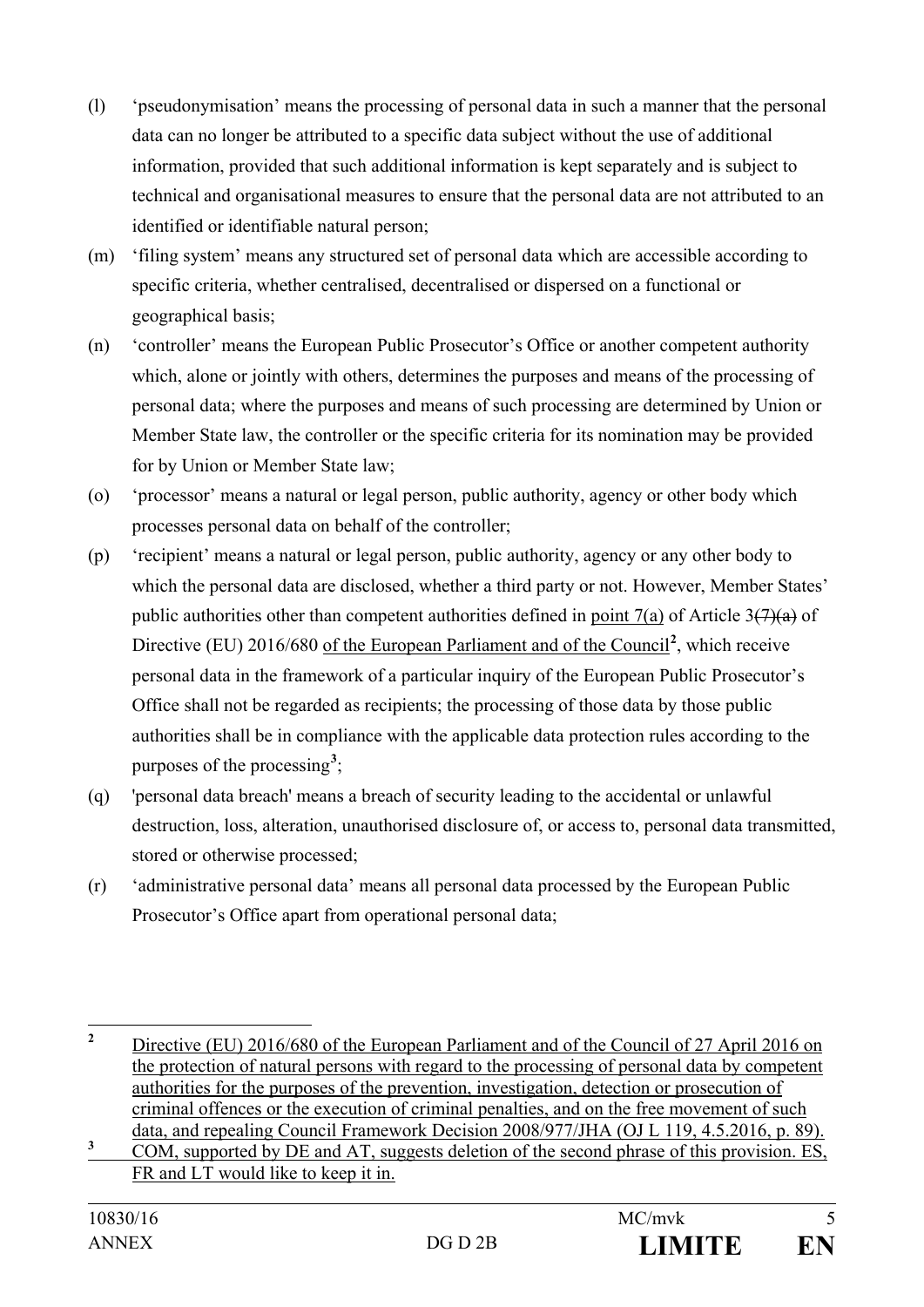- (s) 'operational personal data' means all personal data processed by the European Public Prosecutor's Office to meet the purposes laid down in Article 37;
- (t) 'genetic data' means personal data relating to the inherited or acquired genetic characteristics of a natural person which give unique information about the physiology or the health of that natural person and which result, in particular, from an analysis of a biological sample from the natural person in question;
- (u) 'biometric data' means personal data resulting from specific technical processing relating to the physical, physiological or behavioural characteristics of a natural person, which allow or confirm the unique identification of that natural person, such as facial images or dactyloscopic data;
- (v) 'data concerning health' means personal data related to the physical or mental health of a natural person, including the provision of health care services, which reveal information about that person's his or her health status;
- (w) 'supervisory authority' means an independent public authority which is established by a Member State pursuant to Article 51 of Regulation (EU) 2016/679**[4](#page-5-0)** of the European Parliament and of the Council or pursuant to Article 41 of Directive (EU) 2016/680;
- (x) 'international organisation' means an organisation and its subordinate bodies governed by public international law, or any other body which is set up by, or on the basis of, an agreement between two or more countries.

<span id="page-5-0"></span>**<sup>4</sup>** Regulation (EU) 2016/679 of the European Parliament and the of the Council of 27 April 2016 on the protection of natural persons with regard to the processing of personal data and on the free movement of such data, and repealing Directive 95/46/EC (General Data Protection Regulation, OJ L 119, 4.5.2016, p. 1).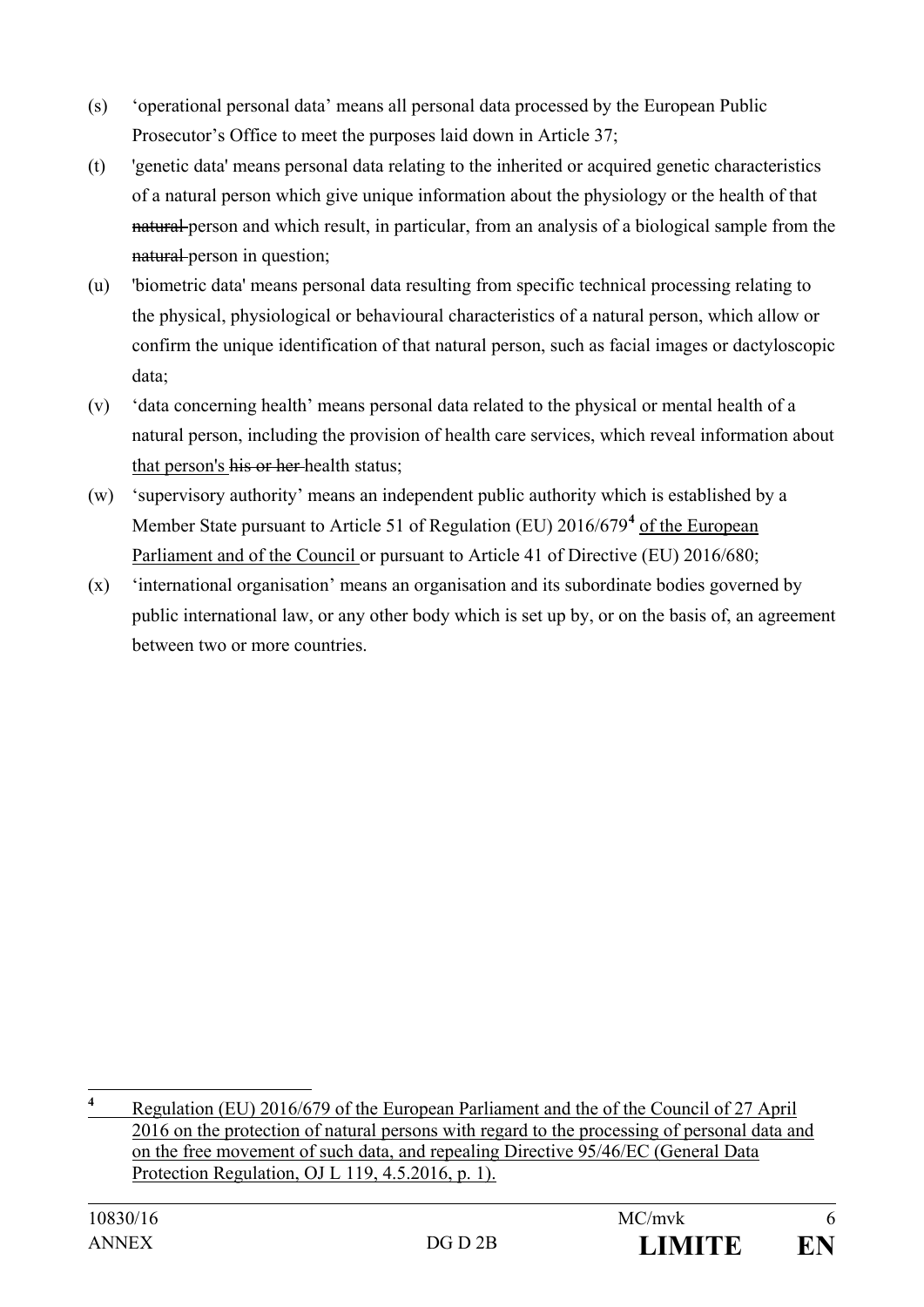## **CHAPTER II**

# **Establishment, tasks and basic principles of the European Public Prosecutor's Office**

#### *Article 3*

#### **Establishment**

- 1. The European Public Prosecutor's Office is hereby established as a body of the Union.
- 2. The European Public Prosecutor's Office shall have legal personality.
- 3. The European Public Prosecutor's Office shall cooperate with Eurojust and rely on its support in accordance with Article [*57 of the Commissions initial proposal*].

#### *Article 4*

## **Tasks**

The European Public Prosecutor's Office shall be responsible for investigating, prosecuting and bringing to judgment the perpetrators of, and accomplices in, the criminal offences affecting the financial interests of the Union [which are provided for in Directive 2015/xx/EU and determined by this Regulation]<sup>[5](#page-6-0)</sup>. In that respect the European Public Prosecutor's Office shall undertake investigations, and carry out acts of prosecution and exercise the functions of prosecutor in the competent courts of the Member States, until the case has been finally disposed of .

## *Article 5*

## **Basic principles of the activities**

- 1. The European Public Prosecutor's Office shall ensure that its activities respect the rights enshrined in the Charter of Fundamental Rights of the European Union.
- 2. The European Public Prosecutor's Office shall be bound by the principles of rule of law and proportionality in all its activities <sup>[6](#page-6-1)</sup>.

<span id="page-6-0"></span><sup>&</sup>lt;sup>5</sup> IE has suggested that this reference should be to Article 17.

<span id="page-6-1"></span>**<sup>6</sup>** IT would include the principle of legality here. PT shares the concerns of IT but has noted that the issue could be addressed in the context of Article 22.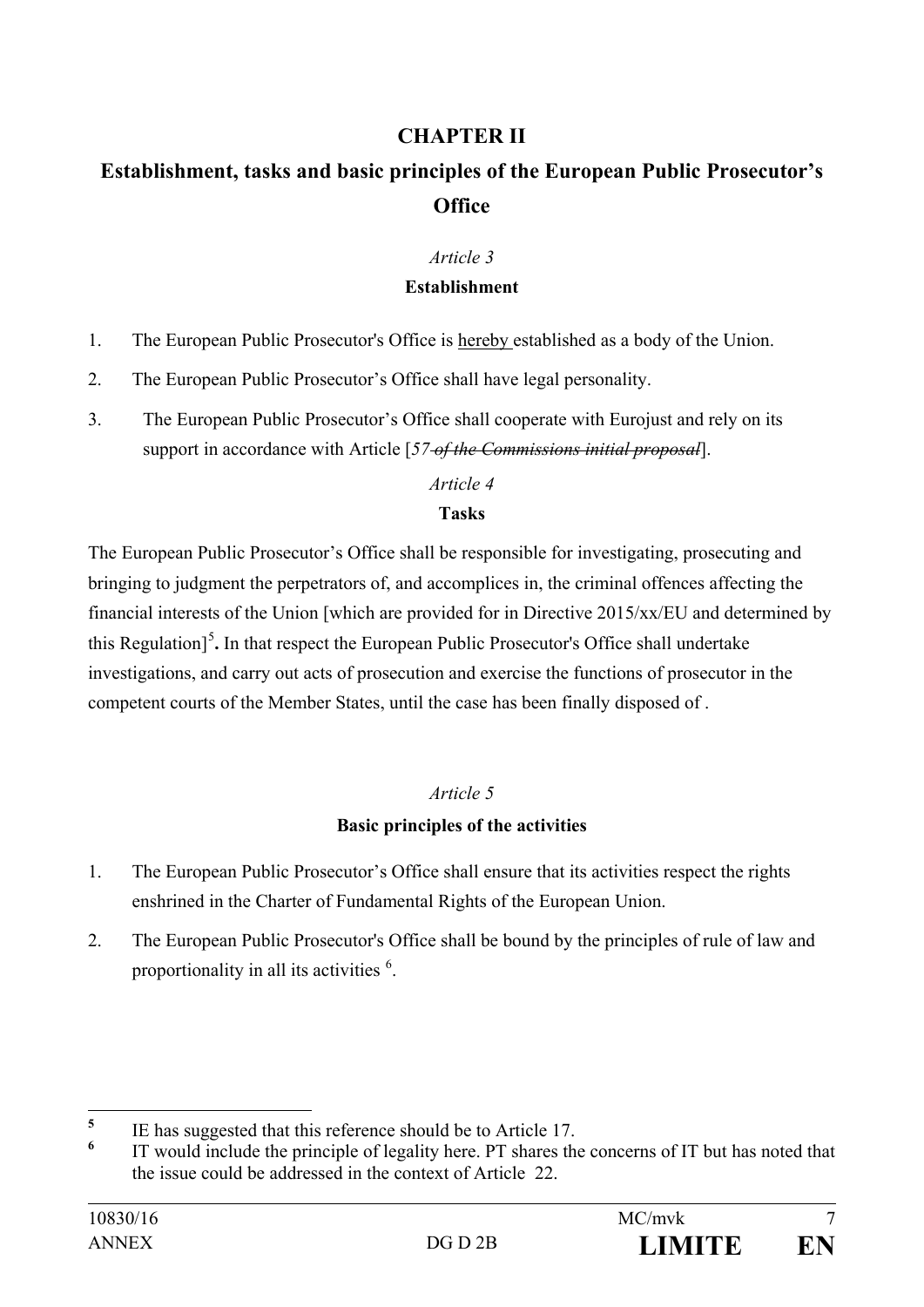- 3. The investigations and prosecutions on behalf of the European Public Prosecutor's Office shall be governed by this Regulation. National law shall apply to the extent that a matter is not regulated by this Regulation. Unless otherwise specified in this Regulation, the applicable national law shall be the law of the Member State whose European Delegated Prosecutor is handling the case in accordance with Article 12(1). Where a matter is governed by national law and this Regulation, the latter shall prevail.
- 4. The European Public Prosecutor's Office shall conduct its investigations in an impartial manner and seek all relevant evidence<sup>[7](#page-7-0)</sup>, whether inculpatory or exculpatory.
- 5. The European Public Prosecutor's Office shall open and conduct investigations without undue delay.
- 6. The competent national authorities shall actively assist and support the investigations and prosecutions of the European Public Prosecutor's Office. Any action, policy or procedure under this Regulation shall be guided by the principle of sincere cooperation<sup>[8](#page-7-1)</sup>.

# *Article 6* **Independence and accountability**

1. The European Public Prosecutor's Office shall be independent. The European Chief Prosecutor, the Deputy European Chief Prosecutors, the European Prosecutors, the European Delegated Prosecutors, the Administrative Director as well as the staff of the European Public Prosecutor´s Office shall act in the interest of the Union as a whole, as defined by law, and neither seek nor take instructions from any person external to the European Public Prosecutor's Ooffice, any Member State or any institution, body, office or agency of the Union in the performance of their duties under this Regulation. The Member States and the Union institutions, bodies, offices or agencies shall respect the independence of the European Public Prosecutor's Office and shall not seek to influence it in the exercise of its tasks.

<span id="page-7-0"></span><sup>&</sup>lt;sup>7</sup> SI wishes that this and other provisions would clarify the role of investigative judges in cases handled by the EPPO.

<span id="page-7-1"></span>**<sup>8</sup>** The following provision shall be included in the text of the Regulation (e.g. Chapter VIII, Chapter IX or Article 69 of the Commissions initial proposal): *'To the extent that recovery or collection procedures under administrative law are deferred as a result of decisions taken by the European Public Prosecutor's Office or by national prosecution authorities in connection with investigations or prosecutions to protect the financial interests of the European Union, any financial shortfalls that may occur shall not be borne by the national budget of the respective Member State.*'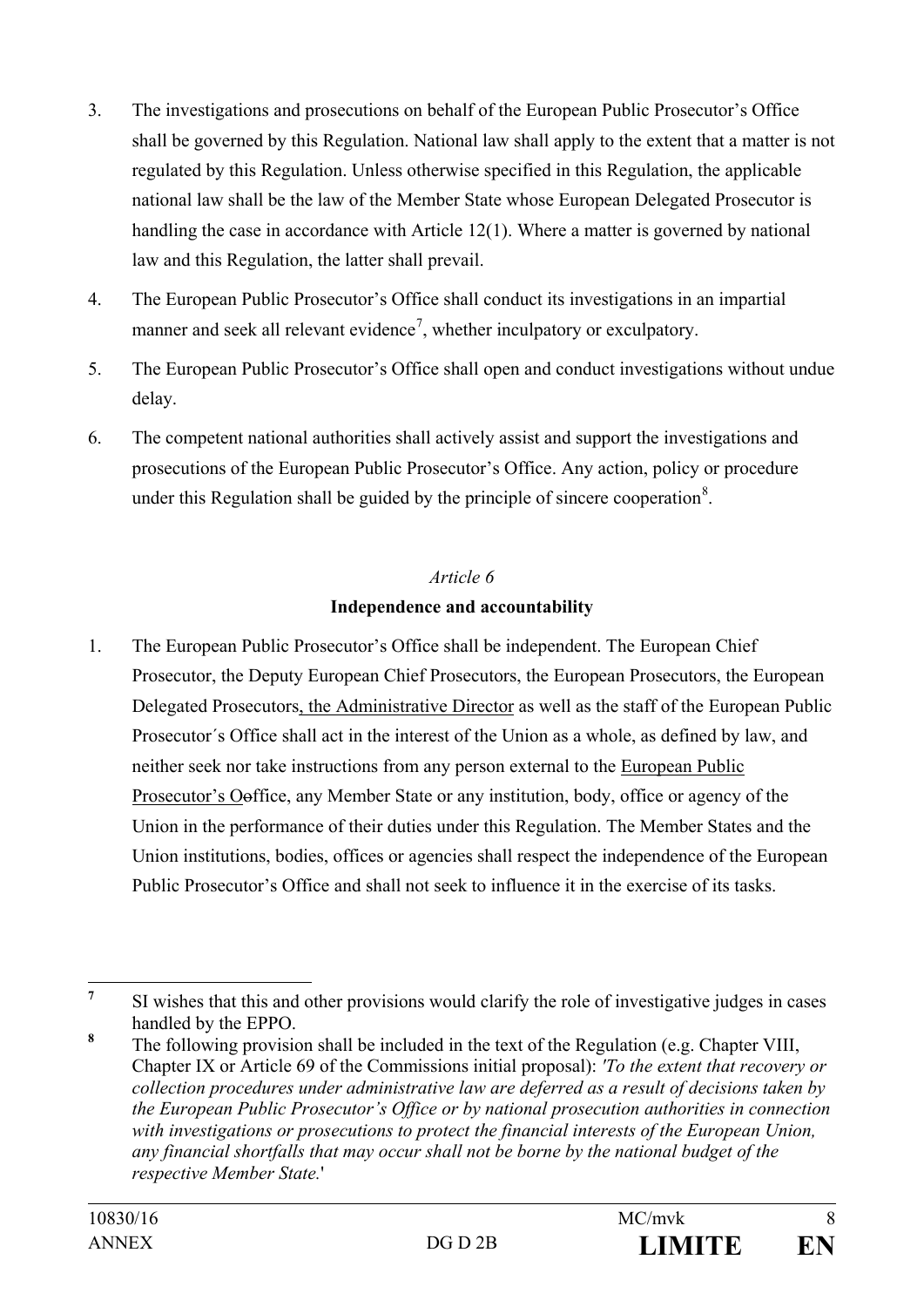2. The European Public Prosecutor's Office shall be accountable to the European Parliament, the Council and the European Commission for its general activities, and shall issue annual reports in accordance with Article 6a.

# *Article 6a* **Reporting**

- 1. Every year the European Public Prosecutor's Office shall draw up and issue an public Annual Report in the official languages of the Union institutions on its general activities, and shall make it public. It shall transmit the report to the European Parliament and to national parliaments, as well as to the Council and to the Commission.
- 2. The European Chief Prosecutor shall appear once a year before the European Parliament and before the Council, and before national parliaments at their request, to give account of the general activities of the European Public Prosecutor's Office, without prejudice to the European Public Prosecutor's OfficeOffice's obligation of discretion and confidentiality as regards individual cases and personal data. The European Chief Prosecutor may be replaced by one of the Deputies for hearings organised by national parliaments.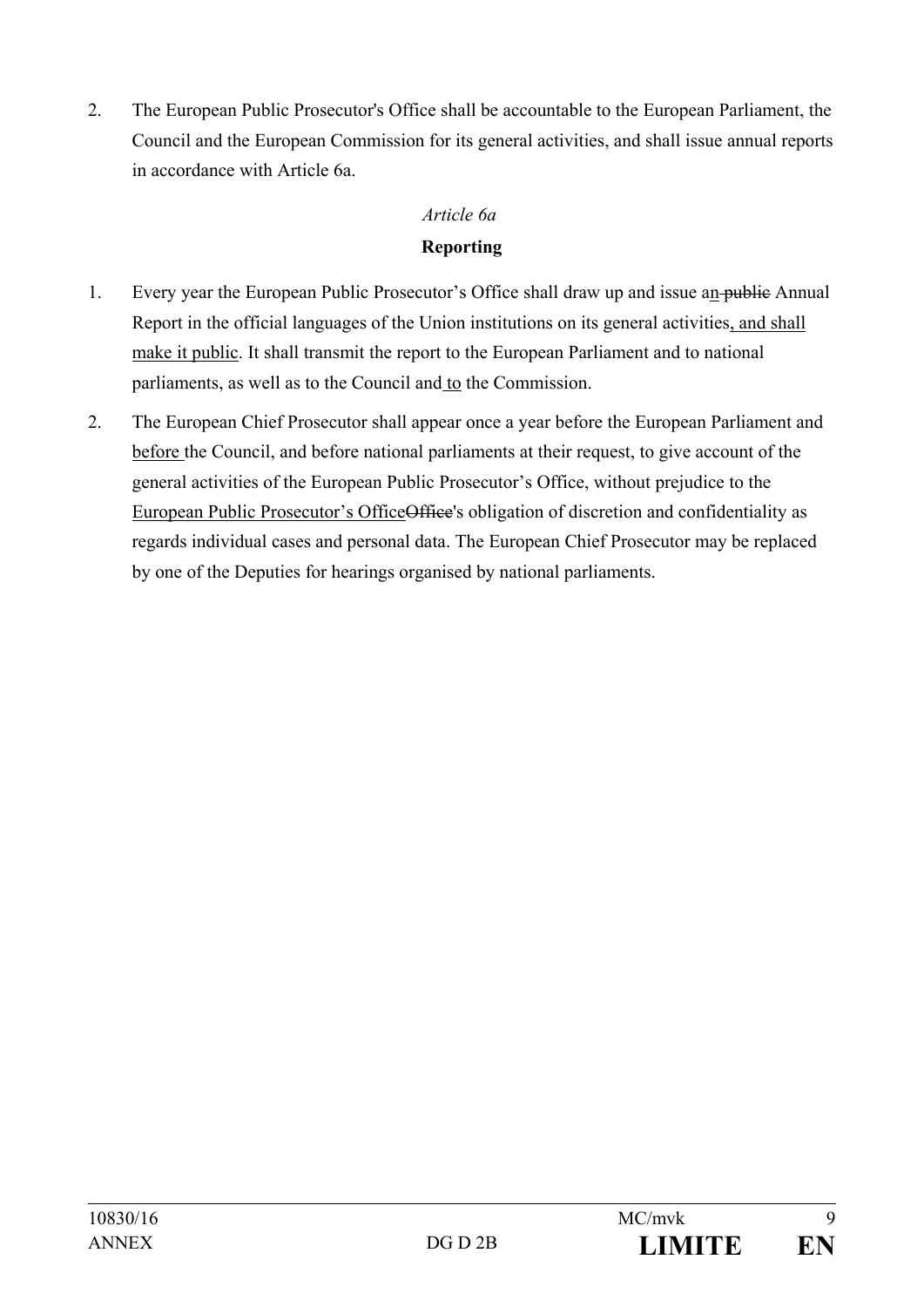# **CHAPTER III**

# **STATUS, STRUCTURE AND ORGANISATION OF EPPO SECTION 1**

## **STATUS AND STRUCTURE OF THE EUROPEAN PUBLIC PROSECUTOR**'**S OFFICE**

#### *Article 7*

#### **Structure of the European Public Prosecutor's Office**

- 1. The European Public Prosecutor's Office shall be an indivisible Union body operating as one single Office with a decentralised structure.
- 2. The European Public Prosecutor's Office shall be organised at a central level and at a decentralised level.
- 3. The central level shall consist of a Central Office at the seat. The Central Office shall consist of the College, the Permanent Chambers, the European Chief Prosecutor, his/her deputies, and the European Prosecutors and the Administrative Director.
- 4. The decentralised level shall consist of European Delegated Prosecutors who shall be located in the Member States.
- 5. The Central Office and the European Delegated Prosecutors shall be assisted by the staff of the European Public Prosecutor's Office in their duties under this Regulation.

## *Article 8*

#### **The College**

- 1. The College of the European Public Prosecutor's Office shall consist of the European Chief Prosecutor and one European Prosecutor per Member State. The European Chief Prosecutor shall chair the meetings of the College and be responsible for their preparation.
- 2. The College shall meet regularly and be responsible for the general oversight of the activities of the Office. It shall take decisions on strategic matters, and on general issues arising from individual cases, in particular with a view to ensuring coherence, efficiency and consistency in the prosecution policy of the European Public Prosecutor's Office throughout the Union, as well on other matters as specified in this Regulation. The College shall not take operational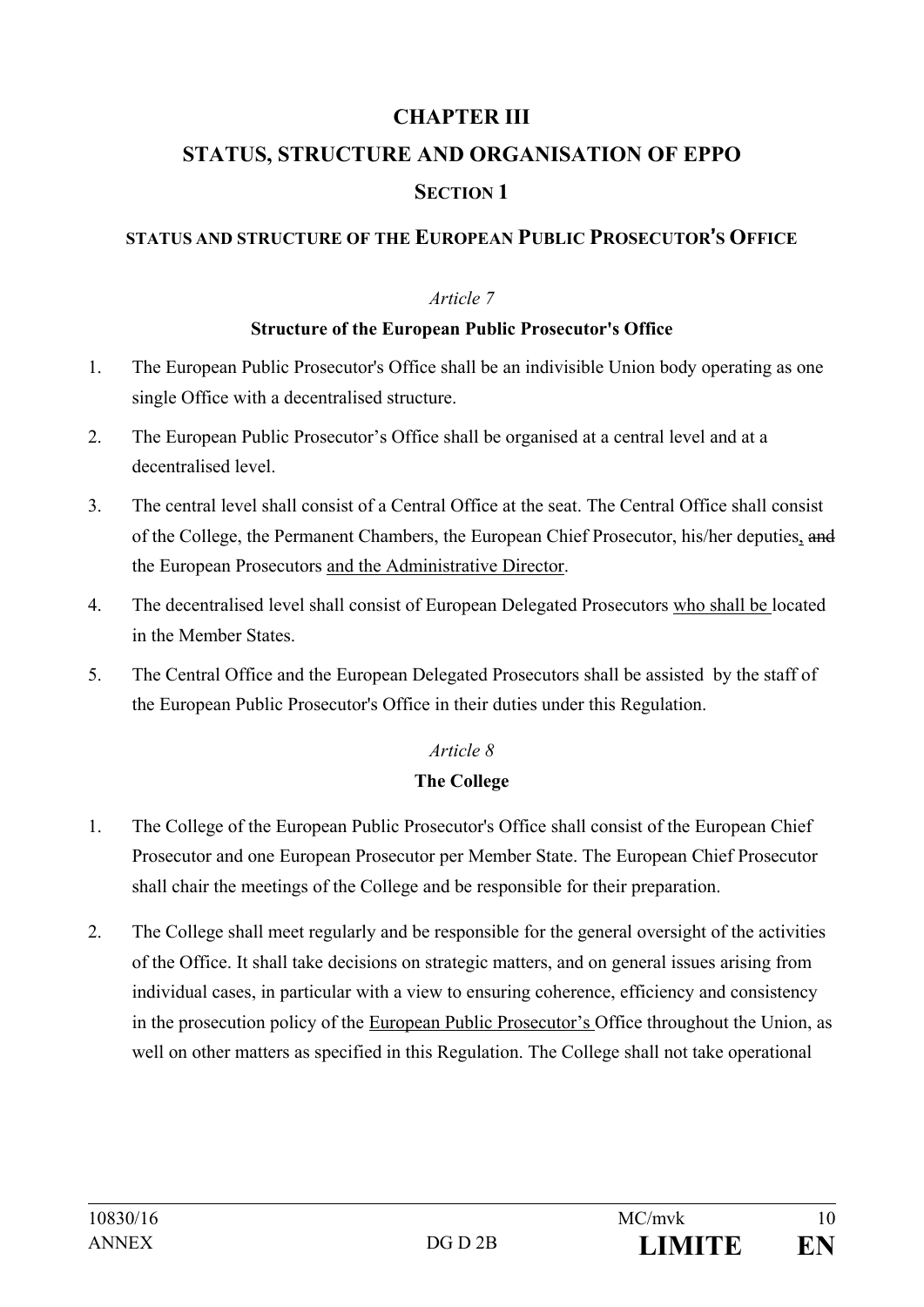decisions in individual cases. The iInternal rules of procedure shall provide for the detailed rules modalitieson the exercise by the College of the general oversight of activities and of the decisions on strategic matters and general issues by the Ccollege in accordance with this Article.

- 3. On a proposal by the European Chief Prosecutor and in accordance with the Iinternal rRules of Pprocedure, the College shall set up Permanent Chambers.
- 4. The College shall adopt Iinternal rRules of Pprocedure of the European Public Prosecutor's Office in accordance with Article 16, and shall further stipulate the responsibilities for the performance of functions of the members of the College and the staff of the European Public Prosecutor's Office.
- 5. Unless stated otherwise in this Regulation, the College shall take decisions by simple majority. Any member of the College shall have the right to initiate voting on matters to be decided by the College. Each m<del>M</del>ember of the College shall have one vote. The European Chief Prosecutor shall have a casting vote in the event of a tie vote on any matter to be decided by the College.

## *Article 9*

## **The Permanent Chambers**<sup>[9](#page-10-0)</sup>

1. The Permanent Chamber shall be chaired by the European Chief Prosecutor or one of the Deputies, or a European Prosecutor appointed as Chair in accordance with the iInternal rRules of Pprocedure. In addition to the chair, tThe Permanent Chamber shall have two additional permanent Members. The number of Permanent Chambers, their composition as well as the division of competences between the Chambers shall take due account of the functional needs of the Office and be determined in accordance with the iInternal rRules of Pprocedure.

<span id="page-10-0"></span><sup>&</sup>lt;sup>9</sup> SE, supported by CY, CZ, FI, HR, HU, IE, MT, NL, PT and SI, maintains its general opinion that a system where the European Delegated Prosecutors are responsible for taking the bulk of the operative decisions would contribute significantly to the effectiveness of the EPPO. The European Delegated Prosecutors should to the furthest extent possible take the necessary decisions in the cases they are handling. SE still believes that the Regulation should move in that direction. This could be achieved in a number of different ways, preferably by shortening the list of decisions that the Chambers should make in Article 9. Other options, such as enhanced possibilities for the Permanent Chambers to delegate their powers to the European Delegated Prosecutors and/or introduce extensive possibilities to use written or silent procedures, could be considered. FR, on the contrary, believes that such mechanisms would water down the powers of the central level of EPPO.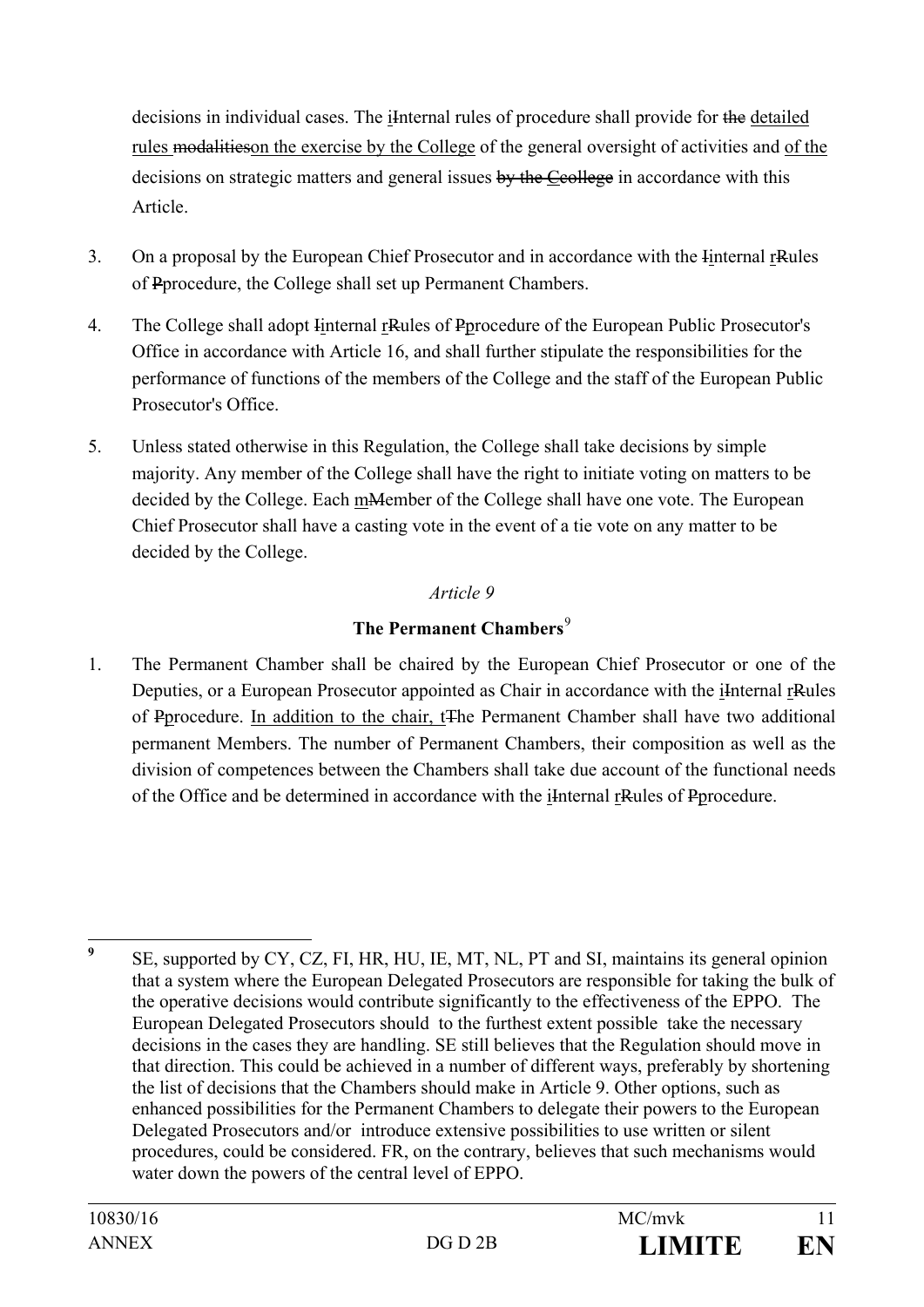These shall ensure an equal distribution of workload on the basis of a system of random allocation of cases and shall, in exceptional cases, provide for procedures allowing, where necessary for the proper functioning of the Office, for deviations from the principle of random allocation upon decision by the European Chief Prosecutor.

- 2. The Permanent Chambers shall monitor and direct the investigations and prosecutions conducted by the European Delegated Prosecutors in accordance with paragraphs 3, 3a and 4 in this Article<sup>10</sup>. They shall also ensure the coordination of investigations and prosecutions in cross-border cases and the implementation of decisions taken by the College in accordance with Article 8(2).
- 3.<sup>[11](#page-11-1)</sup> The Permanent Chambers shall take the following decisions, in accordance with the conditions and procedures set out by this Regulation, where applicable after reviewing a draft decision proposed by the handling European Delegated Prosecutor:
	- a) to bring a case to judgment in accordance with Article 30(1), (2) and (3)<sup>[12](#page-11-2)</sup>;
	- b) to dismiss a case in accordance with Article  $33(1)$  (a-f)  $^{13}$  $^{13}$  $^{13}$ ;
	- c) decide to apply a simplified prosecution procedure and to instruct the European Delegated Prosecutor to act with a view to finally dispose of the case in accordance with Article 34;
	- c) dismiss a case through a transaction in accordance with [Article 34]
	- $[d]$  to refer a case to the national authorities in accordance with Article 28a(1) or (2)

<span id="page-11-3"></span>**<sup>13</sup>** PT does not agree with the competence of Permanent Chamber to dismiss a case for reasons related to the autonomy of the magistrates and efficiency of the procedure. PT advocates for an *ex post* intervention or a silent procedure mechanism of review.

<span id="page-11-0"></span><sup>&</sup>lt;sup>10</sup> COM advocates a solution where one of the Members of a Permanent Chamber - regardless of his or her nationality - will be selected to be Rapporteur of the case in order to ensure the neutrality of the Rapporteur. PT and SI would exclude that the Permanent Chamber shall have the right to intervene in individual cases, except in cases of inactivity or manifest delays. PT and SI have suggested that the notion of monitoring should be explained as follows in a recital: *'The monitoring role of the Permanent Chamber refers to a general oversight, in which as a general rule instructions may be given against inactivity or manifest delays in pending criminal proceedings.* '. AT, RO, DE, IT, LT, BG, ES, FR and COM oppose this recital.

<span id="page-11-1"></span>**<sup>11</sup>** Article 9(3) and 9 (3a) will be developed further and finalised when other related provisions will be completed.

<span id="page-11-2"></span><sup>&</sup>lt;sup>12</sup> CZ and PT objects to the competence of the Permanent Chamber to decide whether to bring the case to judgment. In the opinion of CZ, this should be decided by the European Delegated Prosecutors.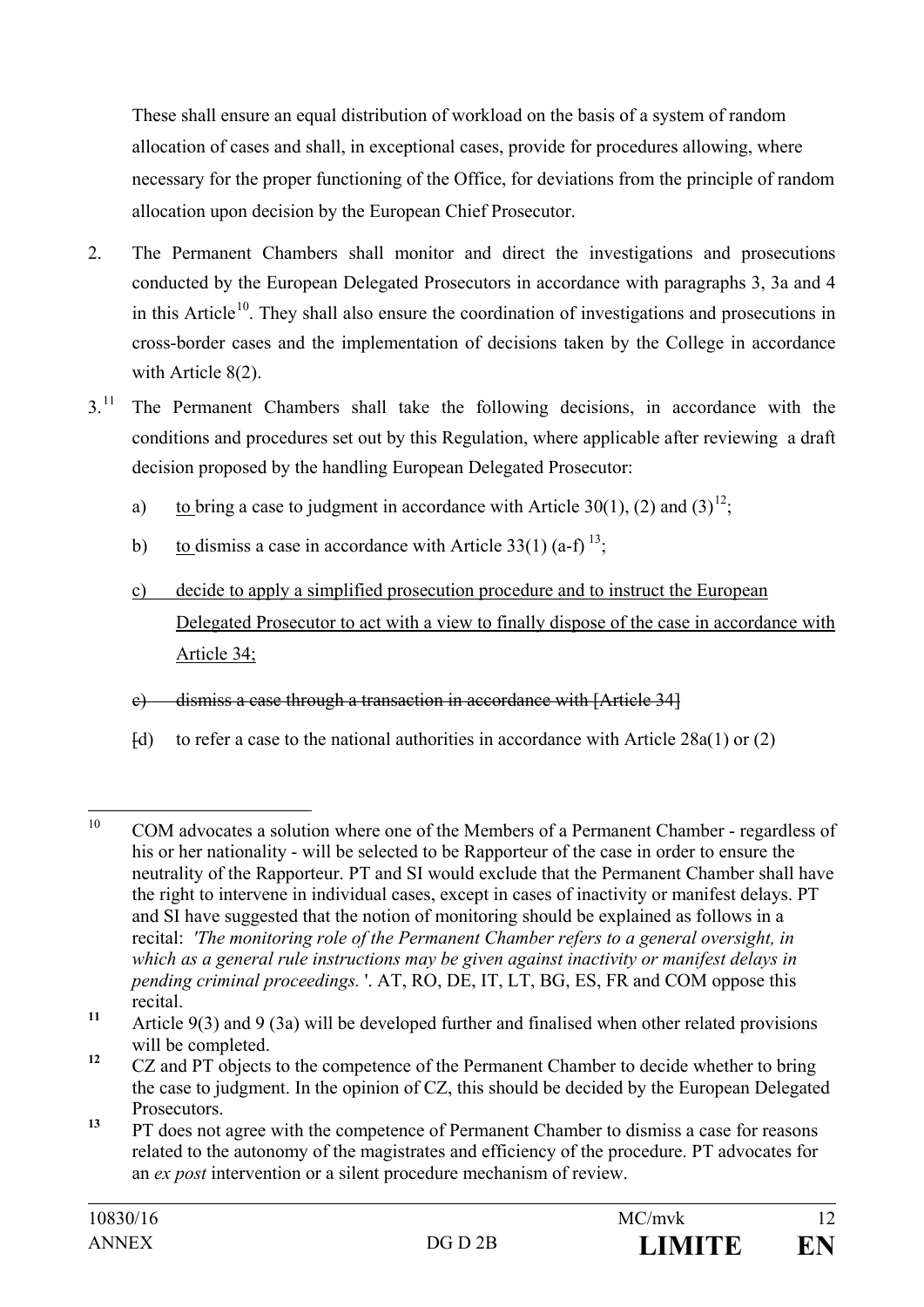- e) to reopen an investigation in accordance with Article  $33(2)^{14}$  $33(2)^{14}$  $33(2)^{14}$ .
- 3a. Where necessary, the Permanent Chambers shall take the following decisions, in accordance with the conditions and procedures set out in this Regulation:
	- a) to instruct the European Delegated Prosecutor to initiate an investigation in accordance with the rules in Article 22(1)-(4) where no investigation has been initiated;
	- b) to instruct the European Delegated Prosecutor to evoke a case in accordance with Article 22a(5) where the case has not been evoked in accordance with Article 22a in this Regulation ;
	- c) to refer to the College strategic matters or general issues arising from individual cases in accordance with Article 8(2);
	- d) to allocate a case in accordance with Article 22(3);
	- e) to reallocate a case in accordance with Article  $22(5)$  orand  $23(3)$ ;
	- [i) to approve the decision of a European Prosecutor to conduct the investigation himself or herself in accordance with Article 23(4).]
- 4. The competent Permanent Chamber, acting through the European Prosecutor who is supervising an investigation or a prosecution, may in a specific case give instructions in compliance with applicable national law to the European Delegated Prosecutor handling the case, whenever necessary for the efficient handling of the investigation or prosecution, or in the interest of justice, or to ensure thea coherent functioning of the European Public Prosecutor's Office.
- 5. The Permanent Chamber shall take decisions by simple majority. The Chamber shall vote at the request of any of its Mmembers. Each member shall have one vote. The Chair shall have a casting vote in the event of a tie vote. The decisions shall be taken in deliberation in meetings of the Chambers where applicable<sup>[15](#page-12-1)</sup> on the basis of the draft decision proposed by the handling European Delegated Prosecutor.

<span id="page-12-0"></span><sup>&</sup>lt;sup>14</sup> The LU Presidency considereds that points d) and e) need to be inserted in order to establish the coherence with the redrafted Articles 28a and 33.

<span id="page-12-1"></span><sup>&</sup>lt;sup>15</sup> CZ and SI would replace the word 'may' with 'should' in the last phrase. CZ would wish to delete the term *'where applicable*' used in paragraph 5 (and accordingly also in paragraph 3) or at least clearly specify that in those exceptional cases, where the Permanent Chambers adopt a decision without a draft decision of the handling European Delegated Prosecutor, they should base these decisions on a draft proposal presented by the European Prosecutor supervising the case.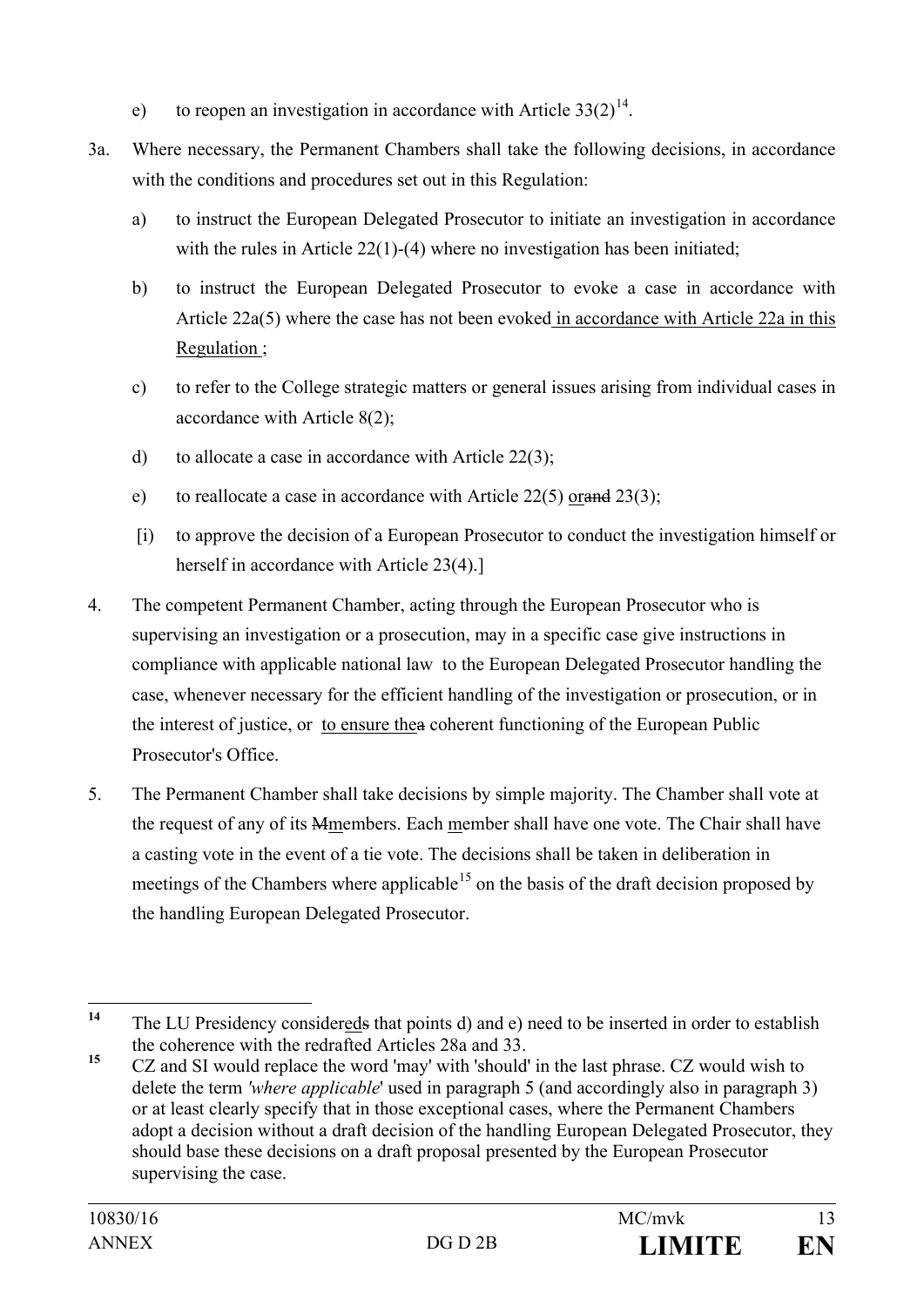All case material shall uponat request be accessible to the competent Permanent Chamber with a in-view tof the prepareation of the decisions.

5a. The Permanent Chambers may decide to delegate theirits decision-making power under paragraph 3 point a) or under point b), and in the latter case only in respect of the rules set out inpoints a) to  $e$ ) of Article 33(1) point (a) to (e) to the European Prosecutor supervising the case in accordance with Article  $11(1)$  in cases where such delegations can be duly justified with reference to the degree of seriousness of the offence or the complexity of the proceedings in the individual case, with regard to an offence which caused or is likely to cause damage to the financial interests of the Union of less than EUR 100.000. The Internal Rules of Procedure shall set guidelines with a view to ensureing a the consistent-application within the Office<sup>[16](#page-13-0)</sup>.

The Permanent Chamber shall communicate any decision to delegate decision-making power to the European Chief Prosecutor. On reception of this information, the European Chief Prosecutor may within three days request the Permanent Chamber to review its decision if he/she or he considers that the interest to ensure the coherence of the investigations and prosecutions of the Office so requires. If the European Chief Prosecutor is a Member of the relevant Permanent Chamber, one of his/her Deputies shall exercise the right to request the said review.

The supervising European Prosecutor shall report to the Permanent Chamber about the final final disposal/conclusion of the case as well as any information or circumstance he/she deems likely to necessitate a new assessment of the opportunity to maintain the delegation, in particular in circumstanceases referred to in Article 30(2).

A delegation may be withdrawn at any time upon request of one of the Members of the Permanent Chamber and shall be decided in accordance with paragraph 5. A delegation shall be withdrawn when a European Delegated Prosecutor has substituted the European Prosecutor in accordance with Article 14(7).

To ensure coherent application of the principle of delegation, each Permanent Chamber shall report annually to the College on the use of delegation.

<span id="page-13-0"></span>**<sup>16</sup>** BE and LT have a reservation to this paragraph.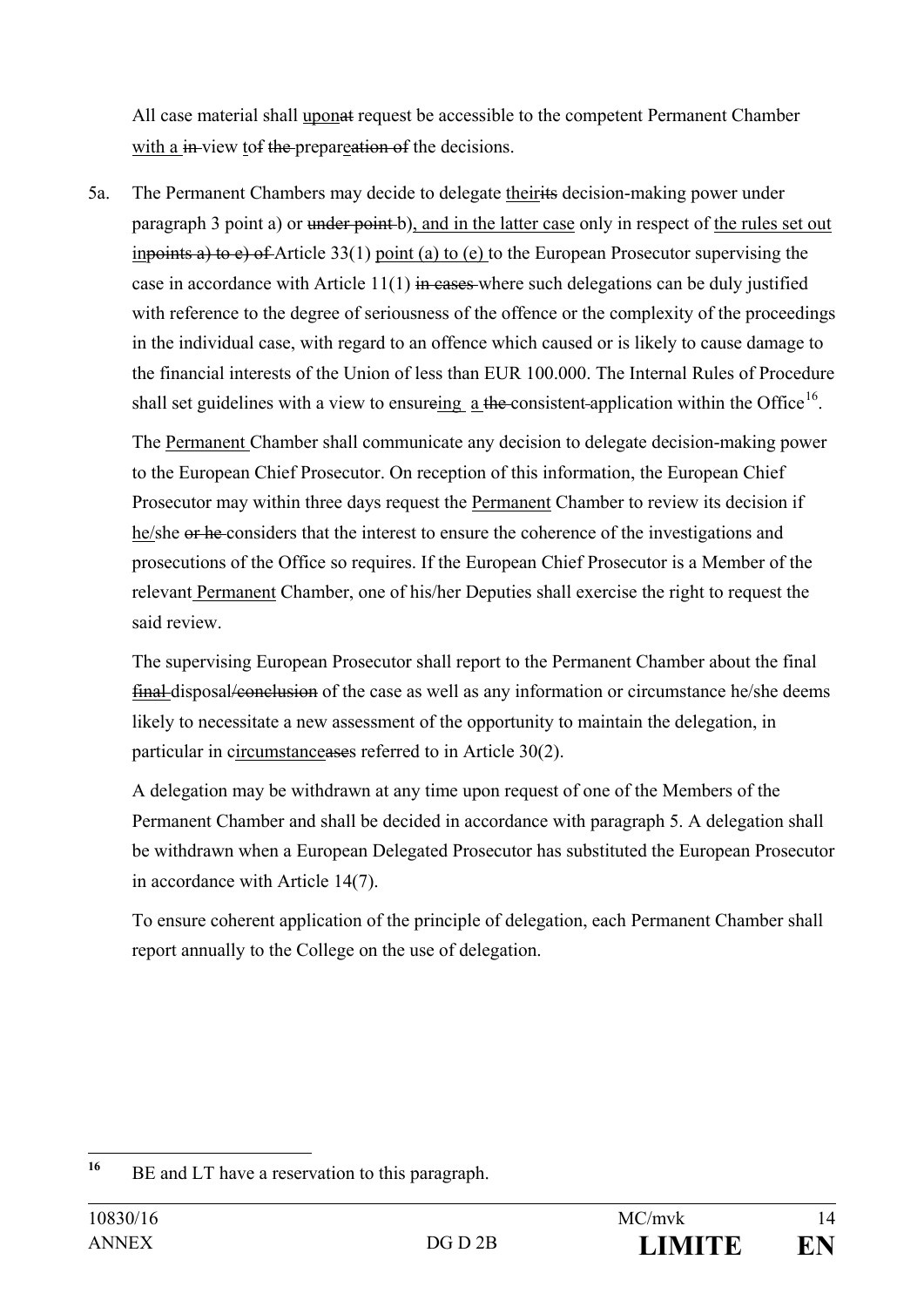- 5b. The iInternal rRules of Pprocedure shall authorise the Permanent Chambers to take decisions by means of a written procedure to be laid down in detail in the Internal Rules of Procedure. All decisions taken and instructions given in accordance with paragraphs 3, 3a, 4 and 5a shall be recorded in writing and become part of the case file.
- 6. In addition to the permanent Members, the European Prosecutor who is supervising an investigation or a prosecution in accordance with Article 11(1) shall participate in the deliberations of the Permanent Chamber. The European Prosecutor shall have a right to vote, except for the Permanent Chamber's decisions on delegation or withdrawal of delegation in accordance with Article 9(5a), on allocation and reallocation under Articles 22(3), (4) and (5) and Article 22a(5) and on bringing a case to judgment (Art.  $30(2)$ ), where more than one Member States has jurisdiction for the case, as well in situations described in Article 26(7)<sup>[17](#page-14-0)</sup>.

A Permanent Chamber may also, either at the request of a European Prosecutor or a European Delegated Prosecutor or at its own initiative, invite other European Prosecutors or European Delegated Prosecutors who are concerned by a case to attend their meetings without a right to vote.

7. The Chairs of the Permanent Chambers shall, in accordance with Iinternal Rrules of Pprocedure, keep the College informed of the decisions taken pursuant to this Article, in order to enable the College to fulfil its role in accordance with Article 8(2).

## *Article 10*

# **The European Chief Prosecutor and the Deputies**

- 1. The European Chief Prosecutor shall be the head of the European Public Prosecutor's Office. The European Chief Prosecutor shall organise the work of the Office, direct its activities, and take decisions in accordance with this Regulation and the Iinternal Rrules of pProcedure.
- 2. [Two] Deputies shall be appointed to assist the European Chief Prosecutor in the discharge of his/her duties and act as replacement when he/she is absent or is prevented from attending to his/her duties.

<span id="page-14-0"></span><sup>&</sup>lt;sup>17</sup> COM has voiced concern as regards the voting-right for the supervising European Prosecutor; in their view the voting rights in the chamber should be limited to 'neutral' members and it would not be appropriate to give a voting right only to one of potentially several European Prosecutors who are concerned by the case. MT would like to have voting right in all cases for the European Delegated Prosecutors.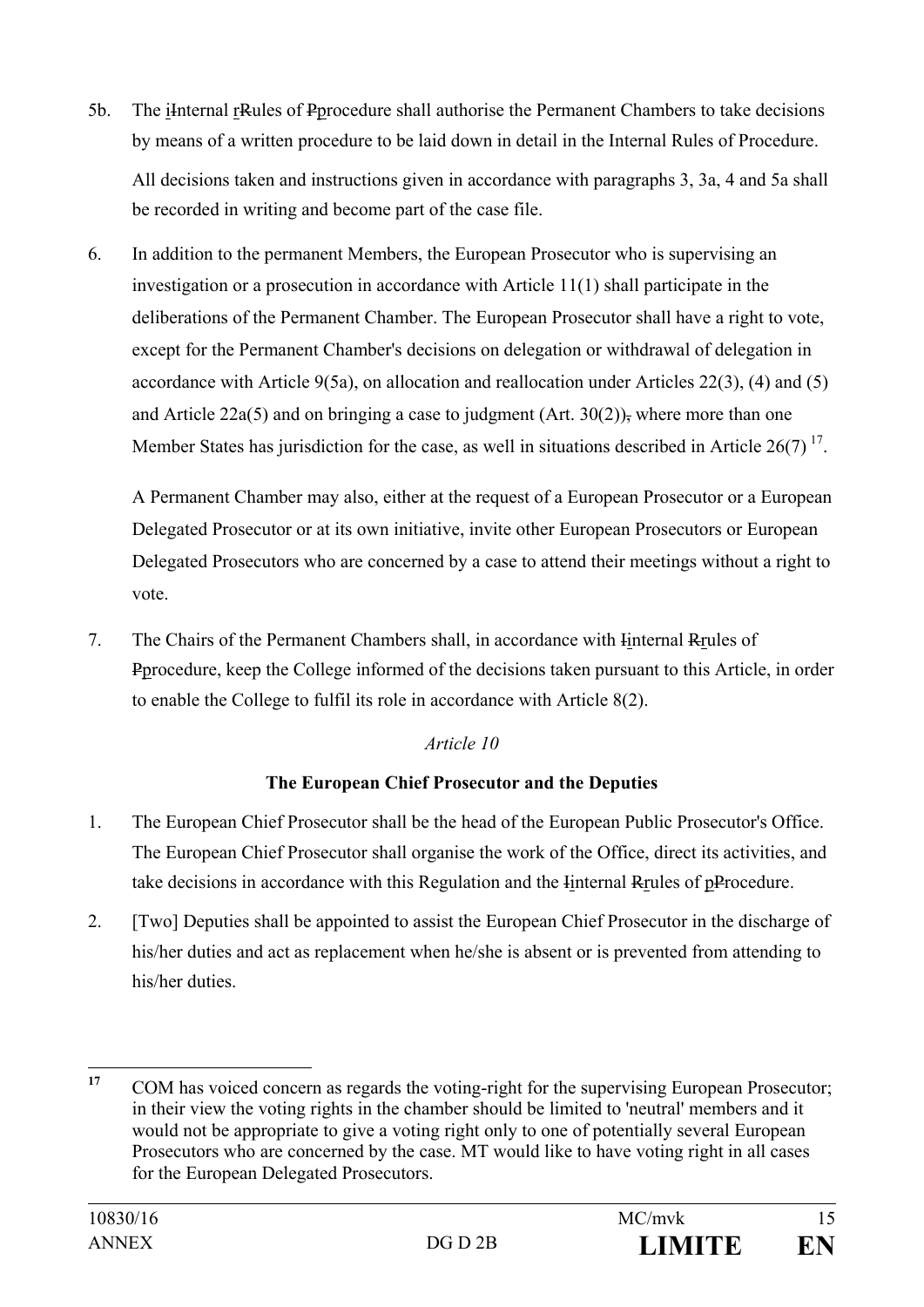3. The European Chief Prosecutor shall represent the European Public Prosecutor's Office vis à vistowards the institutions of the Union and of the Member States, and third parties. The European Chief Prosecutor may delegate his/her tasks relating to representation to one of the Deputies or to a European Prosecutor.

## *Article 11*

## **The European Prosecutors**[18](#page-15-0)

1. The European Prosecutors shall, on behalf of the Permanent Chamber<sup>[19](#page-15-1)</sup> and in compliance with any instructions it has given in accordance with Article 9(3), 9(3a) and 9(4), supervise the investigations and prosecutions for which the European Delegated Prosecutors handling the case in their Member State of origin are responsible<sup>20</sup>. The European Prosecutors shall present summaries of the cases under his or her supervision and, where applicable, proposals for decisions to be taken by the said Chamber, on the basis of draft decisions prepared by the European Delegated Prosecutors.

The iInternal rRules of Pprocedure shall, without prejudice to Article 14(7), provide for a mechanism of substitution between European Prosecutors in case the supervising European Prosecutor is temporarily absent from his/her duties or for other reasons not available to carry out the functions of the European Prosecutors. The substitute European Prosecutor may fulfill any function task of a European Prosecutor, except the possibility to conduct an investigation provided foras inforeseen under Article 23(4).

2. The supervising European Prosecutors, in compliance with applicable national law and in compliance with the instructions given by the competent Permanent Chamber, may in a specific case give instructions to the European Delegated Prosecutor handling the case, whenever necessary for the efficient handling of the investigation or prosecution or in the interest of justice, or to ensure the a-coherent functioning of the European Public Prosecutor's Office.

<span id="page-15-0"></span>**<sup>18</sup>** CY and MT would keep the old version of paragraph 3, under which the European Prosecutors could be allowed to fulfil other tasks than those of European Prosecutors.

<span id="page-15-1"></span><sup>&</sup>lt;sup>19</sup> PT and SI are opposed to the idea that the European Prosecutors shall supervise investigations and prosecutions on behalf of the Permanent Chamber.

<span id="page-15-2"></span>**<sup>20</sup>** COM and BG oppose the addition of the word '*in their Member State of origin*'. COM proposes to allow, under certain circumstances, a European Prosecutor to request that the supervision of individual cases in his Member State of origin is assigned to a European Prosecutor of another Member State of origin.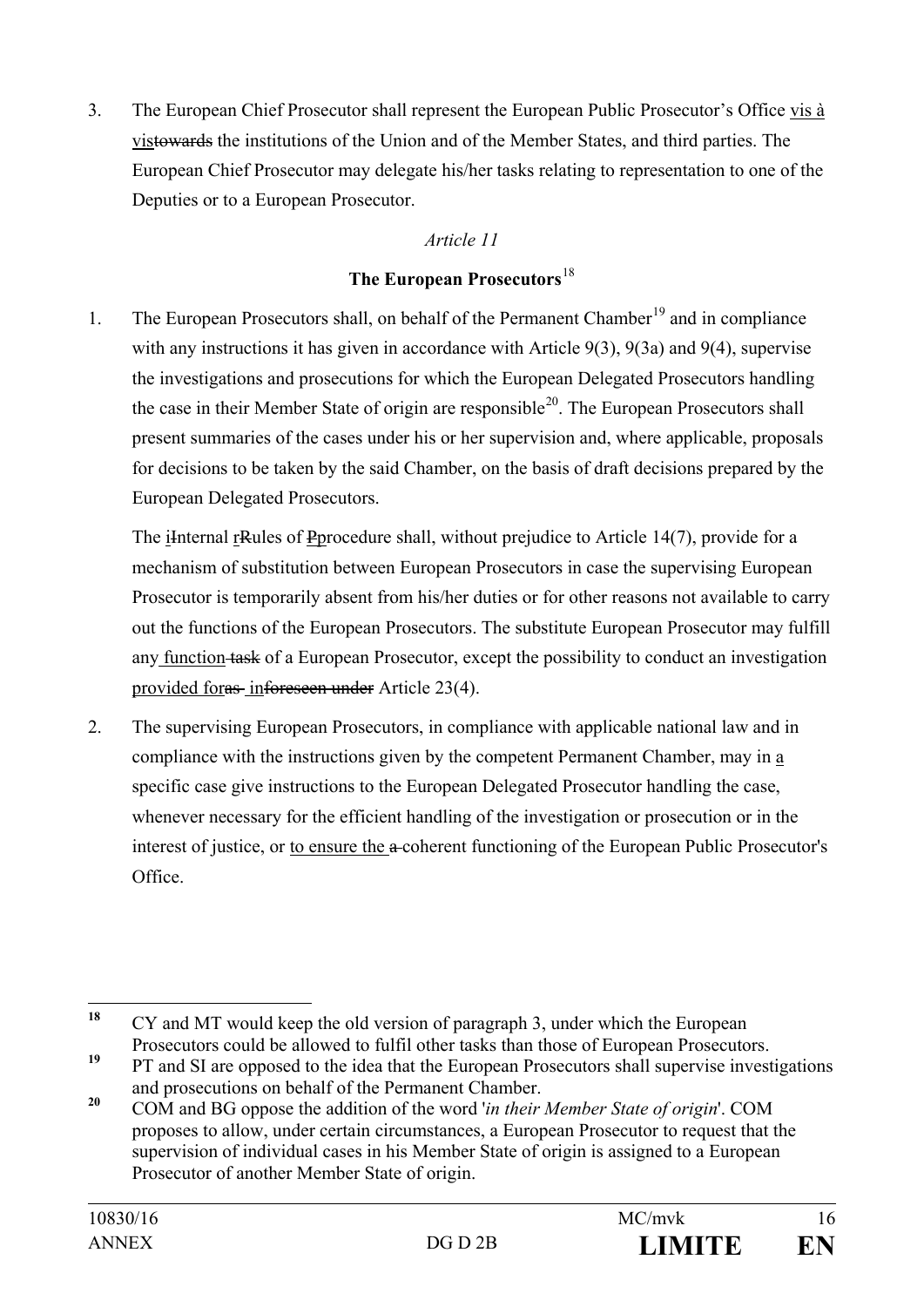3. The European Prosecutors shall function as liaisons and channels of information between the Permanent Chambers and the European Delegated Prosecutors in their respective Member States of origin, they and shall monitor the implementation of the tasks of the Office in their respective Member States, in close consultation with the European Delegated Prosecutors. They European Prosecutors shall ensure, in accordance with this Regulation and the Internal Rules of Procedure that all relevant information from the Central Office is provided to European Delegated Prosecutors and vice versa.

# *Article 12* **The European Delegated Prosecutors**

1. The European Delegated Prosecutors shall act on behalf of the European Public Prosecutor's Office in their respective Member States and shall have the same powers as national prosecutors in respect of investigations, prosecutions and bringing cases to judgment, in addition and subject to the specific powers and status conferred on them, and under the conditions provided, for in this Regulation.

The European Delegated Prosecutors shall be responsible for the investigations and prosecutions which they have initiated, which have been allocated to them or which they have taken over using their right of evocation. The European Delegated Prosecutors shall follow the direction and instructions of the Permanent Chamber in charge of a case as well as the instructions from the supervising European Prosecutor.

The European Delegated Prosecutors shall also be responsible for bringing a case to judgment, in particular have the power to present trial pleas, participate in evidence taking and exercise the available remedies in accordance with national law.

2. There shall be two  $2^{1}$  or more European Delegated Prosecutors in each Member State. The European Chief Prosecutor shall, after consulting and reaching an agreement with the relevant authorities of the Member States's authorities, approve the number of the European Delegated Prosecutors, as well as the functional and territorial division of competences between the European Delegated Prosecutors within each Member State.

<span id="page-16-0"></span>**<sup>21</sup>** This provision should be without prejudice to future discussions, in the context of the administrative provisions in the second half of the Regulation, about the number of full-time equivalent European Delegated Prosecutors positions to be financed by the EU budget. The text in paragraph 2, and in particular '*the number of European Delegated Prosecutors',* may need to be reviewed again in the context of the provisions of the formal status of the European Delegated Prosecutors ('special advisors') and the financial provisions.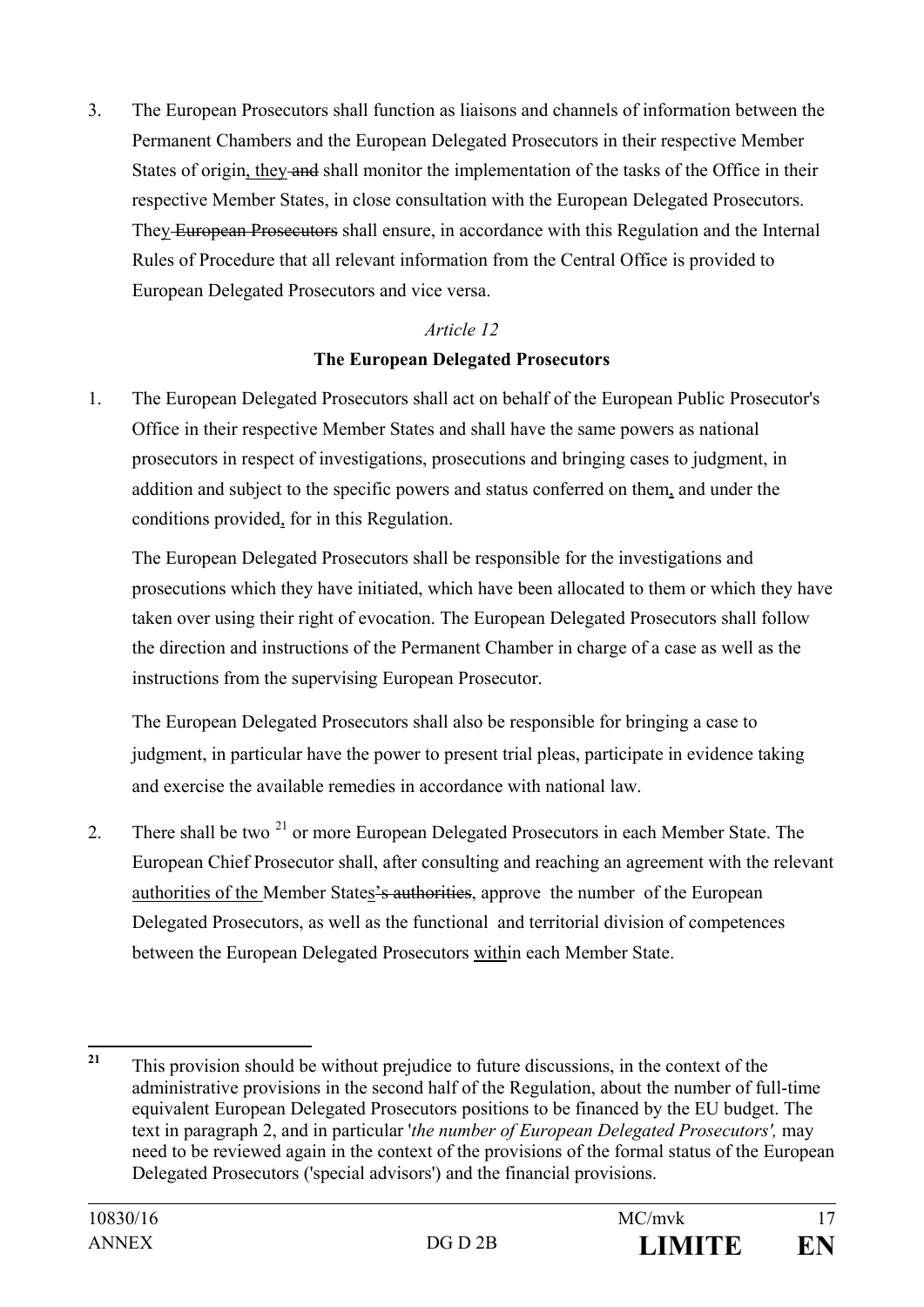3. The European Delegated Prosecutors may also exercise functions as national prosecutors, to the extent that this does not prevent them from fulfilling their obligations under this Regulation. They shall inform the supervising European Prosecutor of such functions. In the event that a European Delegated Prosecutor at any given moment is unable to fulfil his/her functionstasks as a European Delegated Prosecutors because of the exercise of such functions as national prosecutorsuch other commitments, he/she shall notify the supervising European Prosecutor, who shall consult with the competent national prosecution authorities in order to determine whether priority should be given to their functions underderiving from this Regulation. The European Prosecutor may propose to the Permanent Chamber to reallocate the case to another European Delegated Prosecutor in the same Member State or that she/he shall conduct the investigations himself/herself in accordance with Article 23(3) and (4).

# **SECTION 2**

## **APPOINTMENT AND DISMISSAL OF THE MEMBERS OF THE EUROPEAN PUBLIC**

## **PROSECUTOR**'**S OFFICE**

## *Article 13* [22](#page-17-0)

## **Appointment and dismissal of the European Chief Prosecutor**

- 1. The European Parliament and the Council shall appoint by common accord the European Chief Prosecutor for a term of seven years, which shall not be renewable. The Council shall act by simple majority.
- 2. The European Chief Prosecutor shall be selected from among candidates
	- a) who are active members of the public prosecution service or judiciary of the Member States, or active European Prosecutors;
	- b) whose independence is beyond doubt;
	- c) who possess the qualifications required for appointment, in their respective Member States countries, to the highest prosecutorial or judicial offices and have relevant practical experience of national legal systems, financial investigations and of international judicial cooperation in criminal matters, or have served as European Prosecutors, and
	- d) who have sufficient managerial experience and qualifications for the position.

<span id="page-17-0"></span><sup>&</sup>lt;sup>22</sup> CY, PT, MT, HU, ES, HR and PL would prefer that the European Chief Prosecutor is chosen from among the Members of the College.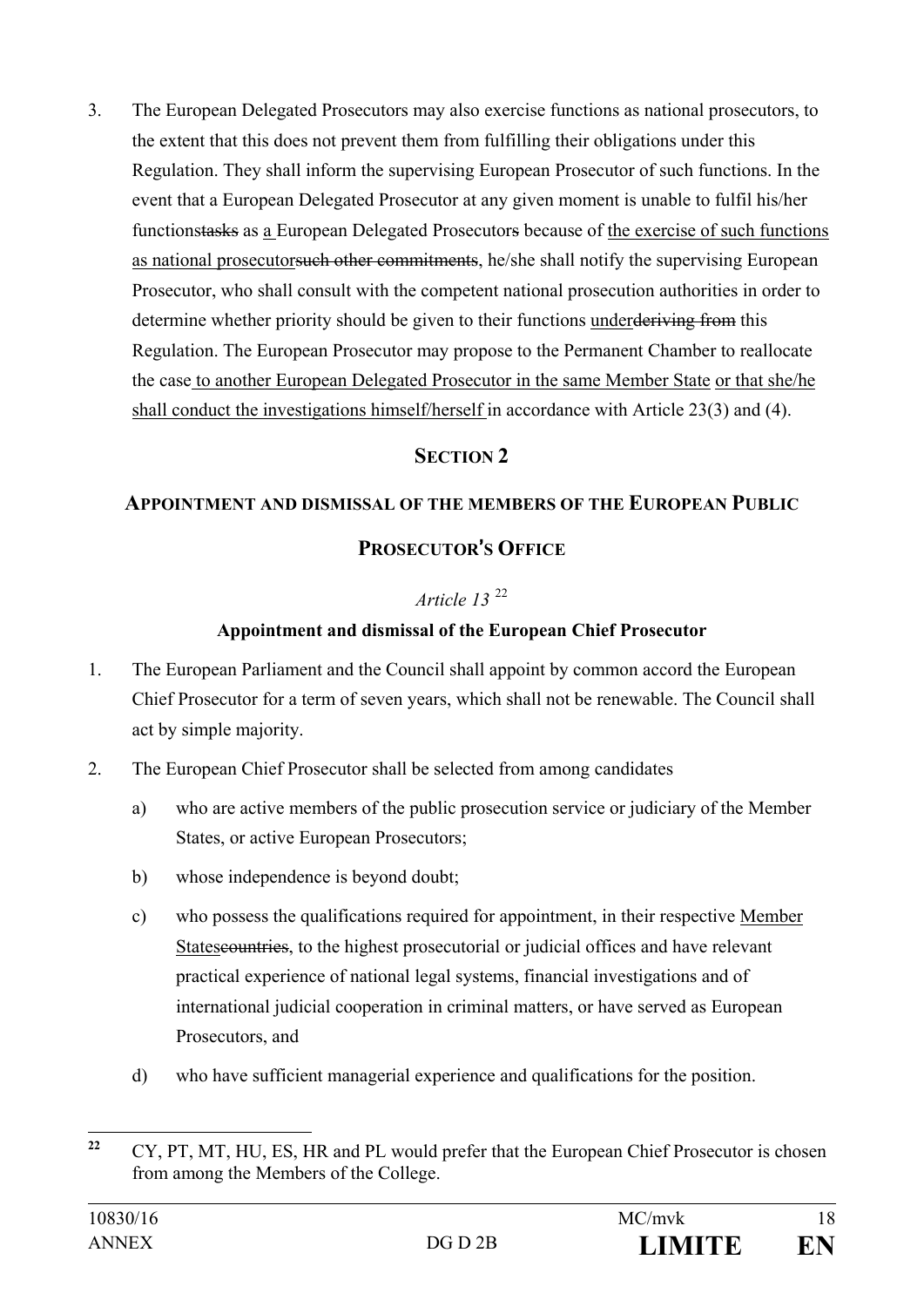- 3. The selection shall be based on an open call for candidates, to be published in the Official Journal of the European Union, following which a Selection panel shall draw up a shortlist of qualified candidates to be submitted to the European Parliament and to the Council. The panel shall comprise 12 persons chosen from among former members of the Court of Justice of the European Union and the Court of Auditors, former national members of Eurojust, members of national supreme courts, high level prosecutors and lawyers of recognised competence, one of whom shall be proposed by the European Parliament . The Council shall establish the panel's operating rules and adopt a decision appointing its members on a proposal from the Commission.
- 3a. If a European Prosecutor is appointed to be the European Chief Prosecutor, his or her position of European Prosecutor shall immediately be filled in accordance with the procedure set out in Article 14(1) and (2).
- 4. The Court of Justice of the European Union may, on application by the European Parliament, the Council or the Commission, dismiss the European Chief Prosecutor if it finds that he or she is no longer able to perform his or her duties, or that he or she is guilty of serious misconduct**.**
- 5. If the European Chief Prosecutor resigns, if he/she is dismissed or leaves his/her position for any reason, the position shall immediately be filled in accordance with the procedure set out in paragraphs  $1$  to  $3$ -above.

## *Article 13a*

## **Appointment and dismissal of the Deputy European Chief Prosecutors**

1. The College<sup>[23](#page-18-0)</sup> shall appoint [two] European Prosecutors to serve as Deputy European Chief Prosecutors for a renewable mandate period of three years, which shall however not exceed their mandate period as European Prosecutors. The selection process shall be regulated by the Internal Rules of procedure. The Deputy European Chief Prosecutors shall retain their status of European Prosecutors.

<span id="page-18-0"></span><sup>&</sup>lt;sup>23</sup> COM maintains that the Deputies, like the European Chief Prosecutor, should be appointed by the Council and the EP.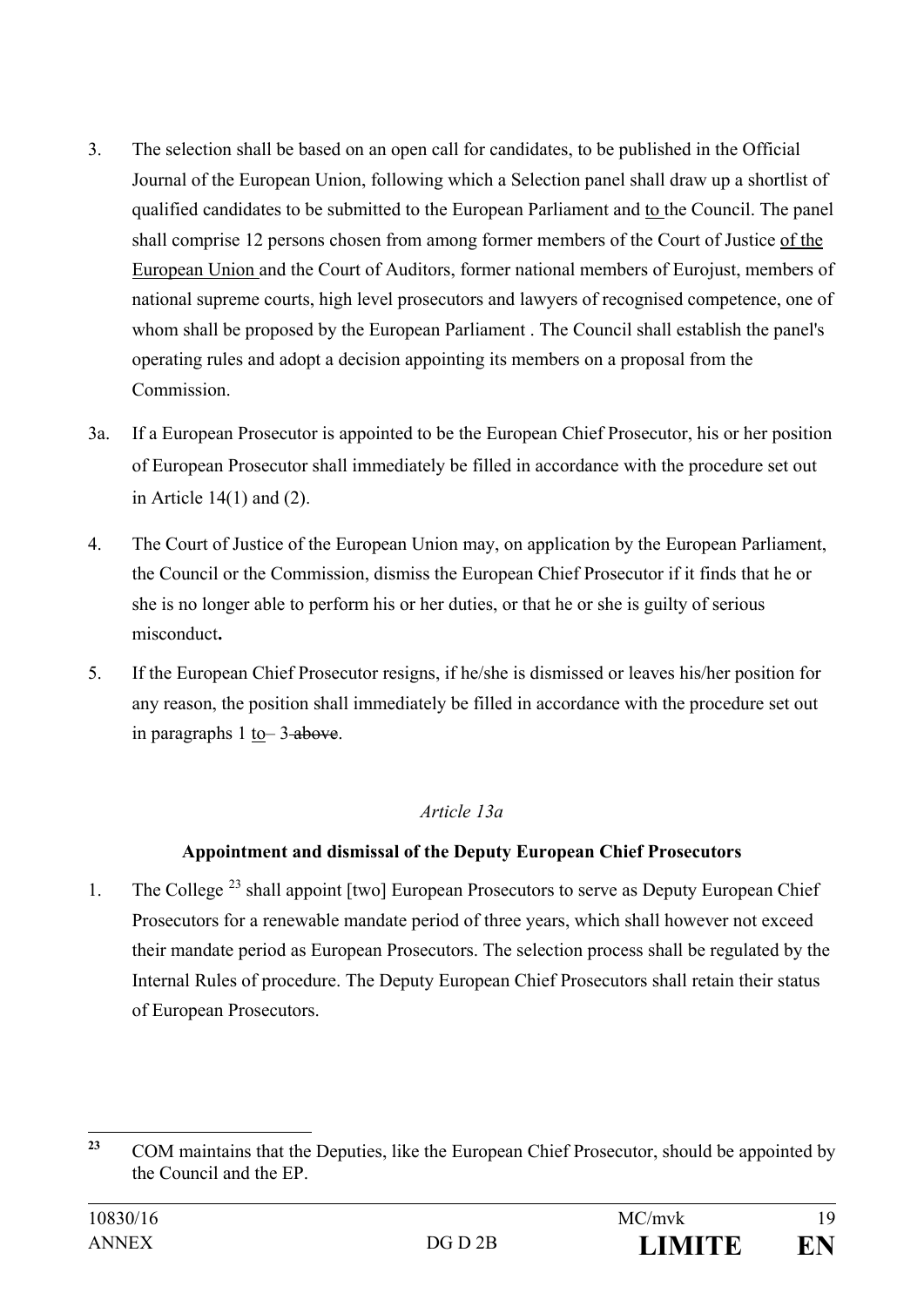- 2. The rules and conditions for the exercise of the function of Deputy European Chief Prosecutor shall be set out in the Internal Rules of Procedure. If a European Prosecutor is no longer able to perform his or her duties as Deputy European Chief Prosecutor, the College may in accordance with the Internal Rules of Procedure decide that he or she shall not serve as Deputy European Chief Prosecutor and be dismissed from this position.
- 3. If a Deputy European Chief Prosecutor resigns, if he/she is dismissed or leaves his/her position as a Deputy for any reason, the position shall immediately be filled in accordance with the procedure set out in paragraph 1 of this Article. Subject to the rules in Article 14, he or she shall remain European Prosecutor.

## *Article 14*

#### **Appointment and dismissal of the European Prosecutors**

- 1. Each Member State shall nominate three candidates for the position ofas European Prosecutor from among candidates which:
	- a) who are active members of the public prosecution service or judiciary of the Member States;
	- b) whose independence is beyond doubt<sub>7</sub>; and
	- c) who possess the qualifications required for appointment, in their respective Member States countries, to high prosecutorial or judicial office and have relevant practical experience of national legal systems, of financial investigations and of international judicial cooperation in criminal matters.
- 2. The Council shall, after having received the reasoned opinion of a Selection Panel referred to in Article 13(3), select and appoint one of the candidates to be the European Prosecutor of the Member State in question. If the Selection Panel finds that a candidate does not fulfil the conditions required for the performance of the duties of a European Prosecutor, its opinion shall be binding on the Council.
- 3. The European Prosecutors shall be selected and appointed for a non-renewable term of six years by Tthe Council, acting by simple majority, shall select and appoint the European Prosecutors for a non-renewable term of six years. The Council may decide to extend the mandate for a maximum of three more years at the end of the six-years period.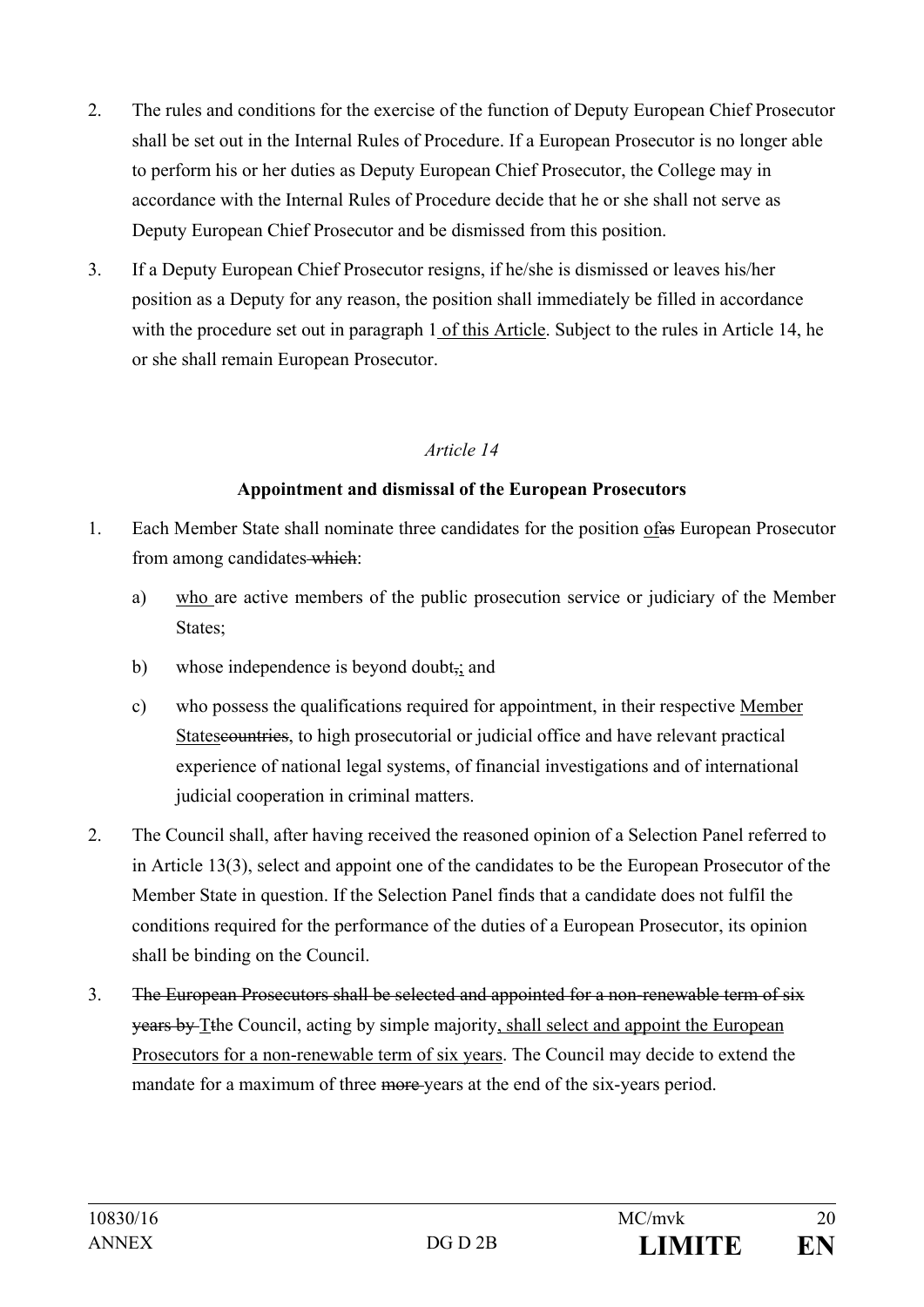- 4. Every three years there shall be a partial replacement of a third of the European Prosecutors. The Council, acting by simple majority, shall adopt transitional rules for the appointment of European Prosecutors for and during their first mandate period.
- 5. The Court of Justice of the European Union may, on application by the European Parliament, the Council or the Commission, dismiss a European Prosecutor if it finds that he or she is no longer able to perform his or her duties or that he or she is guilty of serious misconduct.
- 6. If a European Prosecutor resigns, or if he/she is dismissed or leaves his/her position for any other reason, the position shall immediately be filled in accordance with the procedure set out in paragraphs 1 and 2-above. If the European Prosecutor serves as Deputy European Chief Prosecutor, he or she shall automatically be dismissed also from the latter position.
- 7. The College shall, upon nomination of every European Prosecutor, designate among the European Delegated Prosecutors of the same Member State a person to substitute the European Prosecutor who is unable to carry out his/her functions or who left his/her position according to paragraphs 5 and 6 above.

Where the College acknowledges the need for substitution, the designated person shall act as an interim European Prosecutor pending replacement or return of the European Prosecutor for a time period that shall not exceed 3 months. The College may, upon request, prolong thate time period if necessary. The mechanisms and detailed rules modellities on f temporary substitution shall be determined and governed by the Iinternal rRules of Pprocedure.

## *Article 15*

# **Appointment and dismissal of the European Delegated Prosecutors**

1. The College shall, upon a proposal by the European Chief Prosecutor, appoint the European Delegated Prosecutors nominated by the Member States<sup>24</sup>. The College may reject the nominated person if he/she does not fulfil the criteria referred to in paragraph 2. The European Delegated Prosecutors shall be appointed for a term of  $[\text{five}]\text{ years}^{25}$ , which shall be renewable.

<span id="page-20-0"></span><sup>&</sup>lt;sup>24</sup> COM maintains that European Delegated Prosecutors should be appointed by the College based on a list with a sufficient number of candidates from each Member State, allowing for a choice.

<span id="page-20-1"></span><sup>&</sup>lt;sup>25</sup> The appropriate maximum term of office will need to be decided in the context of negotiations on their formal status under EU law.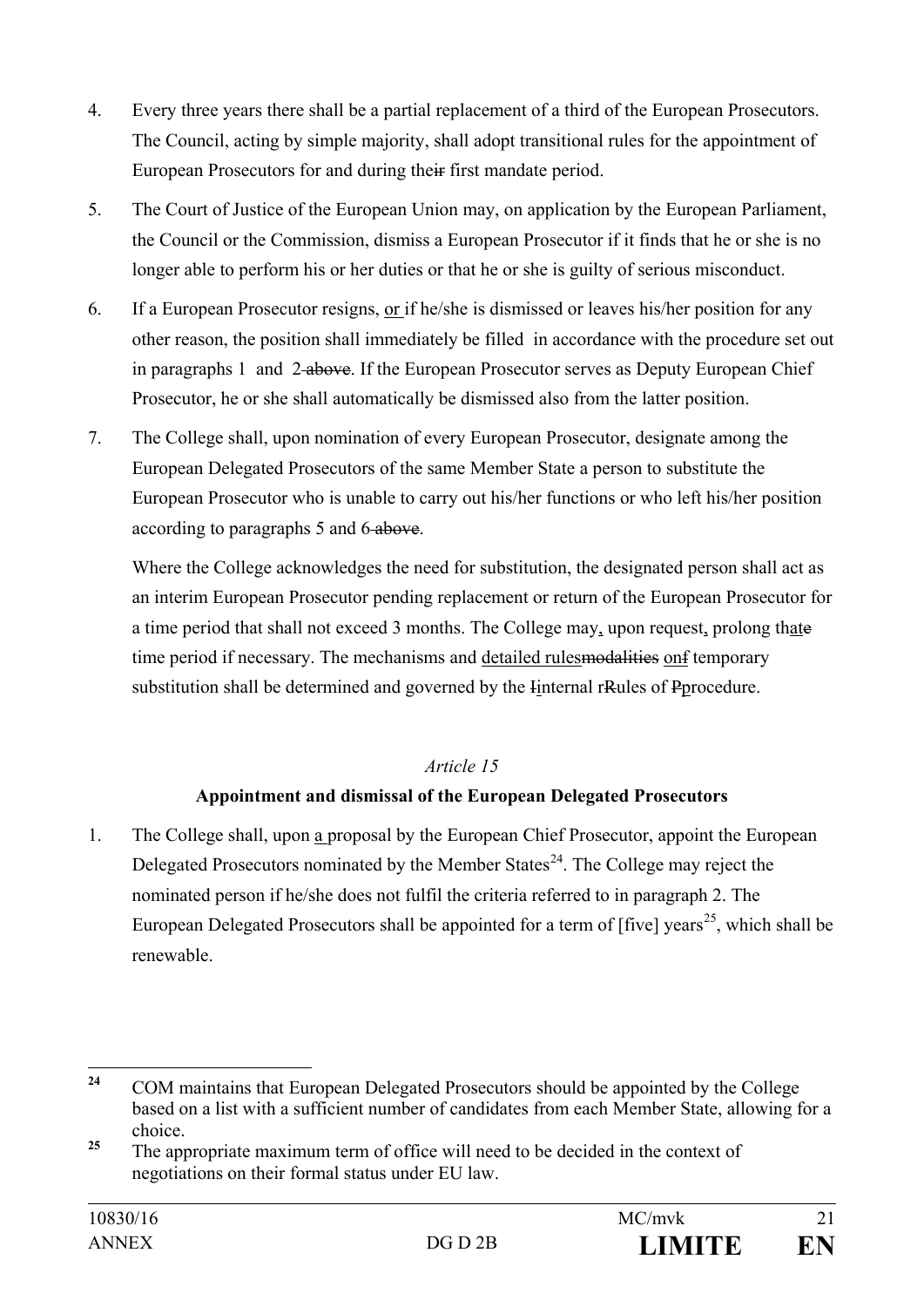- 2. The European Delegated Prosecutors shall, from the time of their his or her appointment as a European Delegated Prosecutors until dismissal, be active members of the public prosecution service or the judiciary of the Member States which nominated them. Their independence shall be beyond doubt and they shall possess the necessary qualifications and relevant practical experience of their national legal system.
- 3. The College shall dismiss a European Delegated Prosecutor if it finds that he or she no longer fulfils the requirements set out in paragraph 2 or is not able to perform his or her duties, or that he or she is guilty of serious misconduct<sup>[26](#page-21-0)</sup>.
- 4. If a Member State decides to dismiss, or take disciplinary action against, a national prosecutor who has been appointed as European Delegated Prosecutor for reasons not connected with his/her responsibilities under this Regulation, it shall inform<sup>[27](#page-21-1)</sup> the European Chief Prosecutor before taking such action. A Member State may not dismiss, or take disciplinary action against, a European Delegated Prosecutor for reasons connected with his/her responsibilities under this Regulation<sup>[28](#page-21-2)</sup> without the consent of the European Chief Prosecutor. If the European Chief Prosecutor does not consent, the Member State concerned may request the College to review the matter.
- 5. If a European Delegated Prosecutor resigns, if his/her services are no longer necessary to fulfil the duties of the Office, or if he/she is dismissed or leaves his/her position for any other reason, the relevant Member State shall immediately inform the European Chief Prosecutor and, where necessary, nominate another prosecutor to be appointed as the new European Delegated Prosecutor in accordance with paragraph 1.

<span id="page-21-0"></span><sup>&</sup>lt;sup>26</sup> PT considers that the Court of Justice should be competent also as regards dismissal of European Delegated Prosecutors.

<span id="page-21-2"></span><span id="page-21-1"></span>**<sup>27</sup>** COM would replace '*inform*' with '*consult*'.

<sup>28</sup> CY have noted that a differentiation between the respective roles of a European Delegated Prosecutor and of a national prosecutor may need to be spelled out in this context. A number of delegations have also underlined their view that the European Delegated Prosecutors will remain in the national prosecution structure and that national rules on disciplinary actions and other matters should apply to them as regards their activities as national prosecutors. The provision may need to be examined again, in conjunction with the whole Regulation.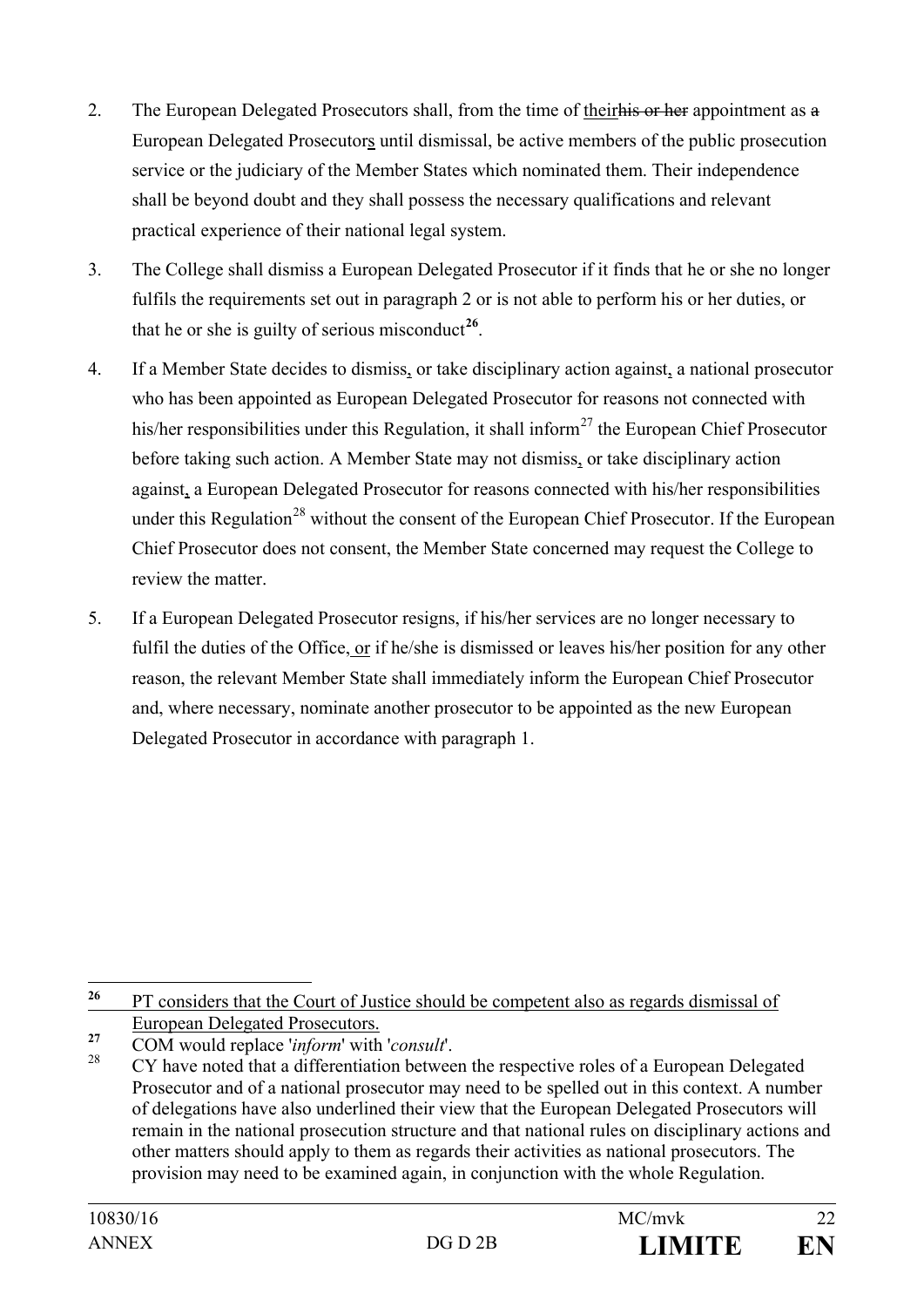#### *Article 15a*

#### **Status of the Administrative Director**

- 1. The Administrative Director shall be engaged as a temporary agent of the European Public Prosecutor's Office under Article 2(a) of the Conditions of Employment of Other Servants of the European Union.
- 2. The Administrative Director shall be appointed by the College from a list of candidates proposed by the European Chief Prosecutor, following an open and transparent selection procedure in accordance with the Rules of Procedure of the European Public Prosecutor's Office. For the purpose of concluding the contract of the Administrative Director, the European Public Prosecutor's Office shall be represented by the European Chief Prosecutor.
- 3. The term of office of the Administrative Director shall be four years. By the end of this period, the College shall undertake an assessment which takes into account an evaluation of the performance of the Administrative Director.
- 4. The College, acting on a proposal from the European Chief Prosecutor which takes into account the assessment referred to in paragraph 3, may extend once the term of office of the Administrative Director for no more than four years.
- 5. An Administrative Director whose term of office has been extended may not participate in another selection procedure for the same post at the end of the overall period.
- 6. The Administrative Director shall be accountable to the European Chief Prosecutor and the College.
- 7. Upon a decision of the College on the basis of a two-thirds majority of its members and without prejudice to the applicable rules pertaining to the termination of contract within the Staff Regulations and the Conditions of Employment of Other Servants, the Administrative Director may be removed from the office.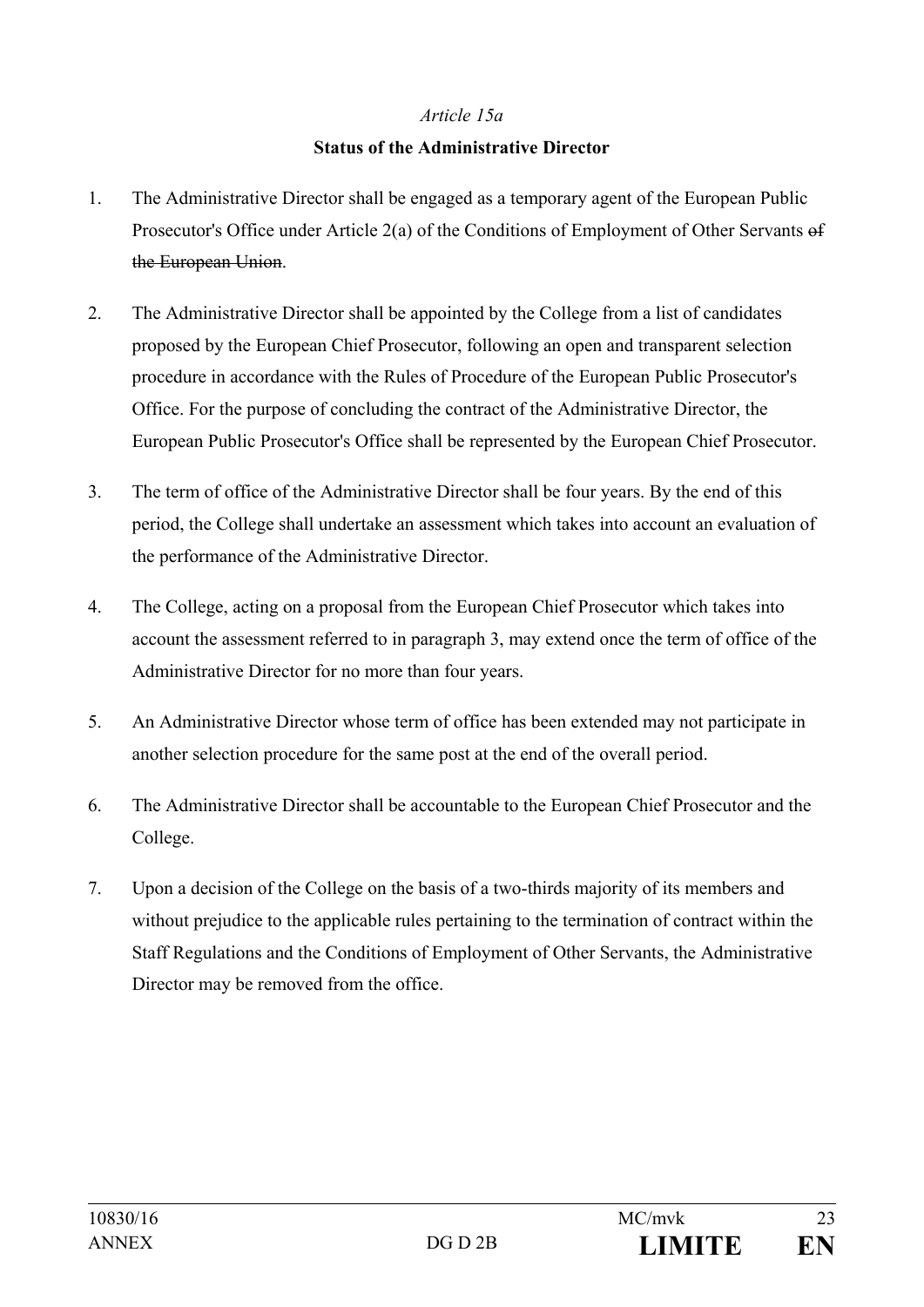#### *Article 15b*

#### **Responsibilities of the Administrative Director**

- 1. For administrative and budgetary purposes, the European Public Prosecutor's Office shall be managed by its Administrative Director.
- 2. Without prejudice to the powers of the College or the European Chief Prosecutor, the Administrative Director shall be independent in the performance of his or her duties and shall neither seek nor take instructions from any government or from any other body.
- 3. The Administrative Director shall be the legal representative of the European Public Prosecutor's Office for administrative and budgetary purposes. The Administrative Director shall implement the budget of the European Public Prosecutor's Office.
- 4. The Administrative Director shall be responsible for the implementation of the administrative tasks assigned to the European Public Prosecutor's Office , in particular:
	- (a) the day-to-day administration of the European Public Prosecutor's Office and staff management;
	- (b) implementing the decisions adopted by the European Chief Prosecutor or the College;
	- (c) preparing a proposal for the annual and multi-annual programming document and submitting it to the European Chief Prosecutor;
	- (d) implementing the annual and multi-annual programming document and reporting to the College on its implementation;
	- (e) preparing the administrative and budgetary parts of the annual report on the European Public Prosecutor's Office's activities;
	- (f) preparing an action plan following-up on the conclusions of the internal or external audit reports, evaluations and investigations, including those of the European Data Protection Supervisor and OLAF and reporting to them and to the College [twice a year];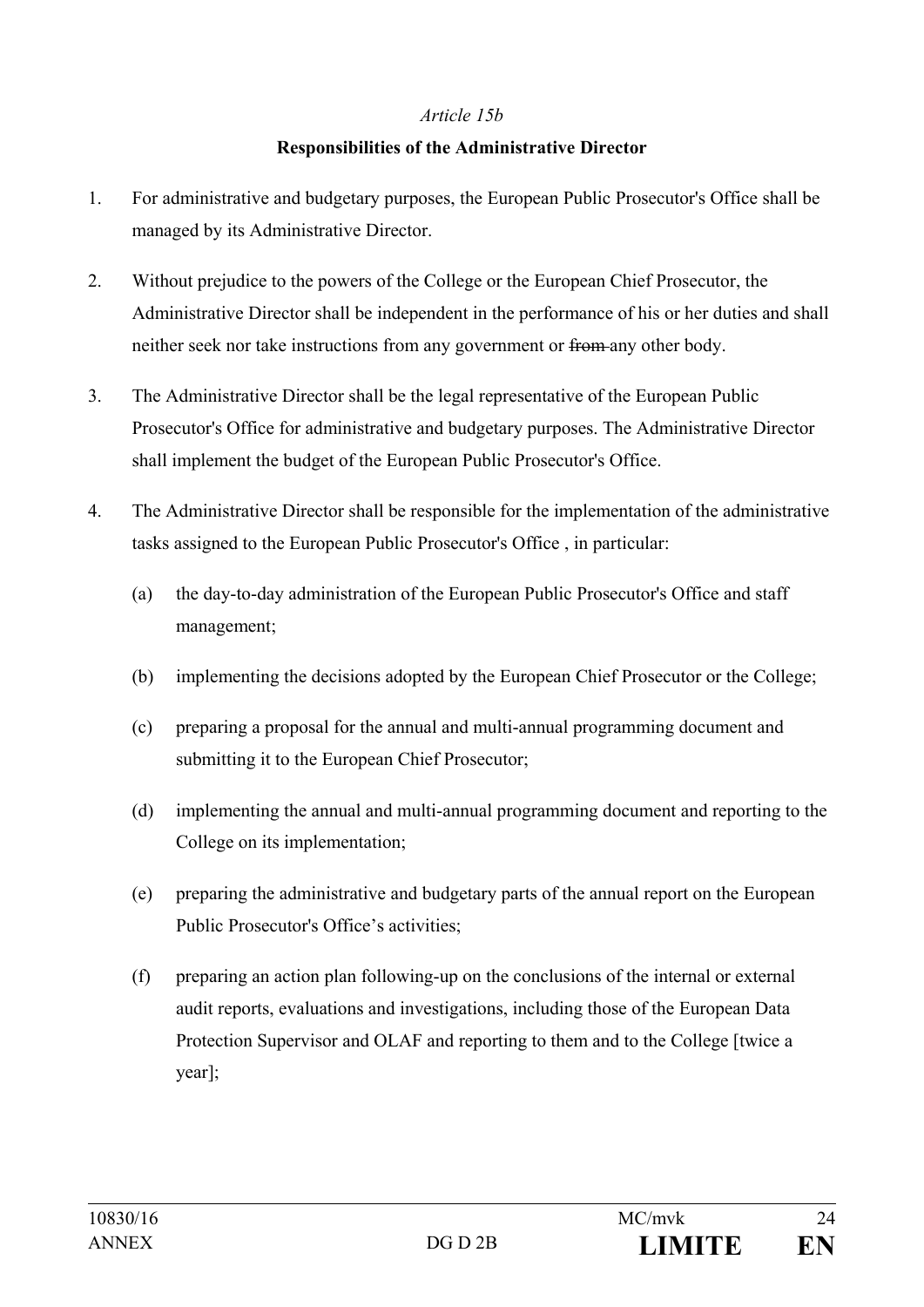- (g) preparing an internal anti-fraud strategy for the European Public Prosecutor's Office and presenting it to the College for approval;
- (h) preparing a proposal for the draft financial rules applicable to the European Public Prosecutor's Office and submitting it to the European Chief Prosecutor;
- (i) preparing a proposal for the European Public Prosecutor's Office's draft statement of estimates of revenue and expenditure and submitting it to the European Chief Prosecutor;
- (j) providing necessary administrative support to facilitate the operational work of the European Public Prosecutor's Office;
- (k) providing support to the European Chief Prosecutor and the Deputies in the carrying out of their duties.

## *Article 15c*

## **Provisional administrative arrangements of the European Public Prosecutor's Office**

- 1. Based on provisional budgetary appropriations allocated in its own budget, the Commission shall be responsible for the establishment and initial administrative operation of the European Public Prosecutor's Office until the latter has the capacity to implement its own budget. For that purpose the Commission may:
	- (a) designate, after consulting with the Council, a Commission official to act as interim Administrative Director and exercise the duties assigned to the Administrative Director, including the powers conferred by the Staff Regulations and the Conditions of Employment of Other Servants of the European Union on the appointing authority regarding administrative staff of the European Public Prosecutor's Office, in respect of any staff positions which need to be filled before the Administrative Director takes up his or her duties in accordance with Article 15a¥;
	- (b) offer assistance to the European Public Prosecutor's Office, in particular by seconding a limited number of Commission officials necessary to carry out the administrative activities of the Office under the responsibility of the interim Administrative Director.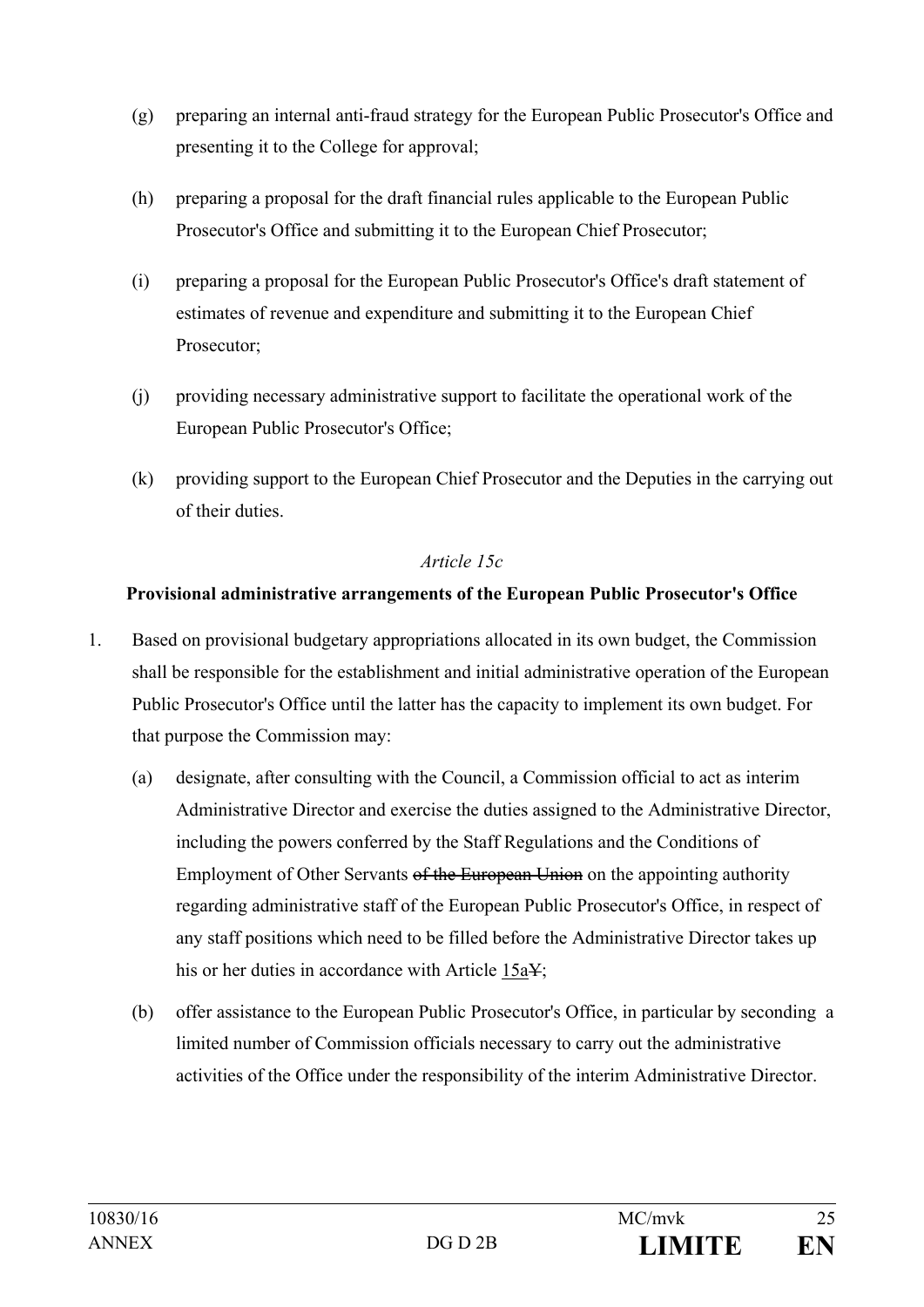- 2. The interim Administrative Director may authorise all payments covered by appropriations entered in the European Public Prosecutor's Office's budget and may conclude contracts, including staff contracts.
- 3. Once the College takes up its duties in accordance with Article 8(1), the interim Administrative Director shall exercise his or her duties in accordance with Article ¥15a(6). The interim Administrative Director shall cease to exercise that function when the Administrative Director takes up his/her duties following his/her appointment by the College in accordance with Article [X].
- 4. Until the College takes up its duties in accordance with Article 8(1), the Commission shall exercise its functions set out in this Article in consultation with a group of experts<sup>[29](#page-25-0)</sup> composed of representatives of the Member States participating in the establishment of the EPPO.

## **SECTION 3**

## **INTERNAL RULES OF PROCEDURE**

## *Article 16 [30](#page-25-1)*

# **Internal rules of Pprocedure of the European Public Prosecutor**'**s Office**

- 1. The Office's Internal rRules of Pprocedure shall govern the organisation of its the work of the Office.
- 2. A proposal for the Internal reveals of Perocedure of the European Public Prosecutor's Office shall be prepared by the European Chief Prosecutor and adopted by the [College]<sup>[31](#page-25-2)</sup> by a two thirds majority without delay once the Office has been set up.
- 3. M<del>A m</del>odifications into the Internal Rules of Procedure may be proposed by any European Prosecutor and shall be adopted by the [College] by a two-thirds majority.

<span id="page-25-0"></span><sup>&</sup>lt;sup>29</sup> The composition and character of this group remain to be discussed.<br> $\frac{30}{27}$  composed agree dealth associates the hinding actual fitter polar

<span id="page-25-1"></span>**<sup>30</sup>** CZ expressed some doubts regarding the binding nature of the Rules of Procedure in relation with national legislation.

<span id="page-25-2"></span><sup>&</sup>lt;sup>31</sup> The Internal Rules of Procedure, depending on their content and the final analysis as regards the binding nature of the Rules, may need to be confirmed by the Council. The Presidency suggests to come back to this issue at a later stage of negotiations, when a clearer picture of what rules will need to be included in the Internal Rules of Procedure is at hand.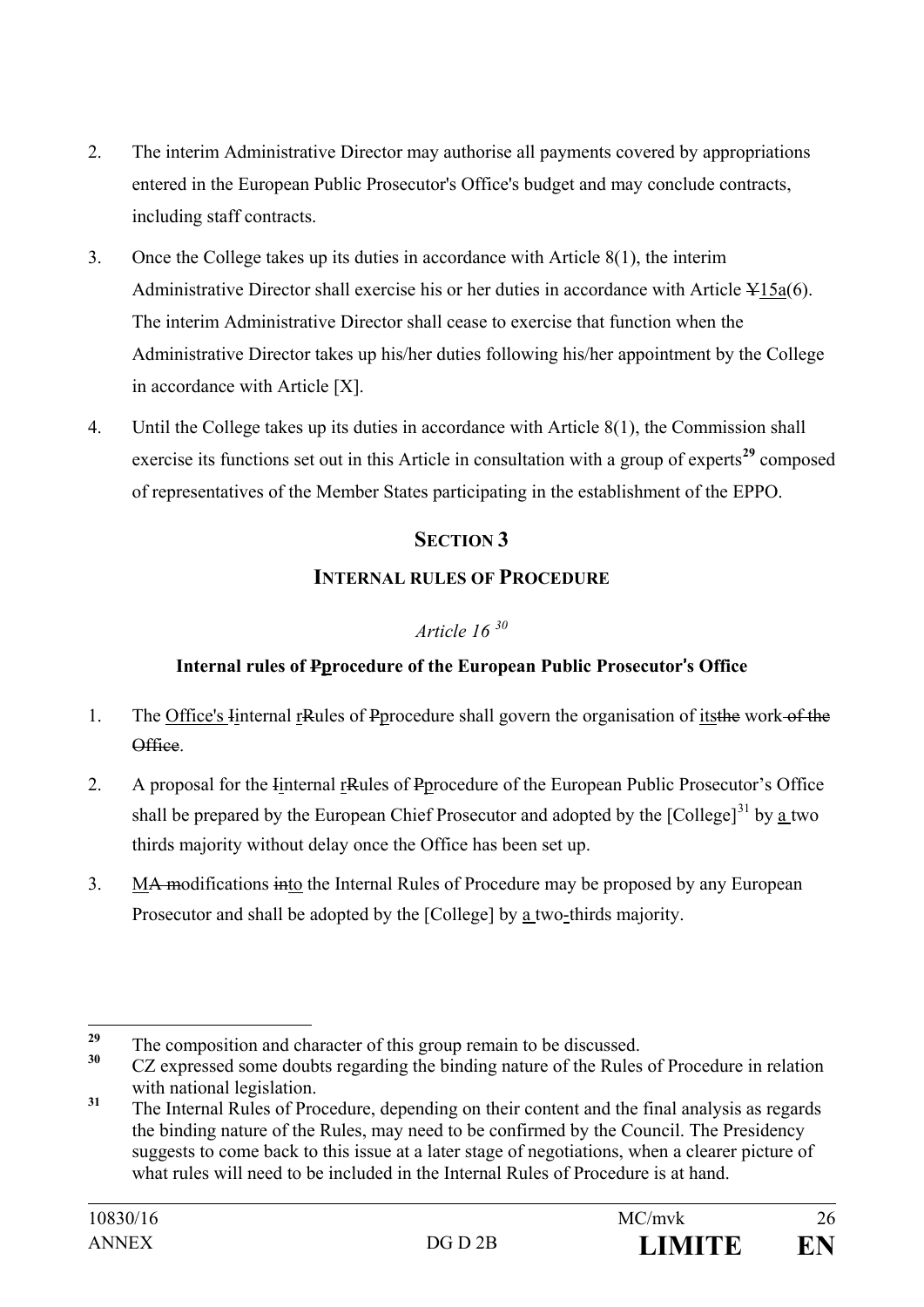## **CHAPTER IIIA COMPETENCE AND EXERCISE OF THE COMPETENCE OF THE EUROPEAN PUBLIC PROSECUTOR'S OFFICE**

#### **SECTION 1 COMPETENCE OF THE EUROPEAN PUBLIC PROSECUTOR'S OFFICE**

#### *Article 17*

#### **Material competence of the European Public Prosecutor's Office**

1. The European Public Prosecutor's Office shall be competent in respect of the criminal offences affecting the financial interests of the Union which are [provided for in Directive  $2015/xx/EU$ , as implemented by national law]<sup>32</sup>, irrespective of whether the same criminal conduct could be classified, under national law, as another type of offence.

- 1a. The European Public Prosecutor's Office shall also be competent for offences regarding participation in a criminal organisation as defined in Framework Decision 2008/841/JHA, as implemented in national law, if the focus of the criminal activity of such a criminal organisation is to commit the any of the offences referred to in paragraph 1.
- 2. The European Public Prosecutor's Office shall also be competent for any other criminal offence which is inextricably linked to a criminal conduct falling within the scope of paragraph 1 of this Article. The competence with regard to such criminal offences may only be exercised in conformity with Article 20(3).
- *3. [Within … Member States shall notify the European Public Prosecutor's Office of an extensive list of the national substantive criminal law provisions applicable to the offences defined in Directive 2015/xx/EU.] [33](#page-26-1)*

<span id="page-26-0"></span><sup>&</sup>lt;sup>32</sup> The part between brackets needs to be reviewed once the negotiations in the PIF Directive have reached an agreement.

<span id="page-26-1"></span><sup>&</sup>lt;sup>33</sup> This paragraph should be further developed and moved to the final provisions of this regulation.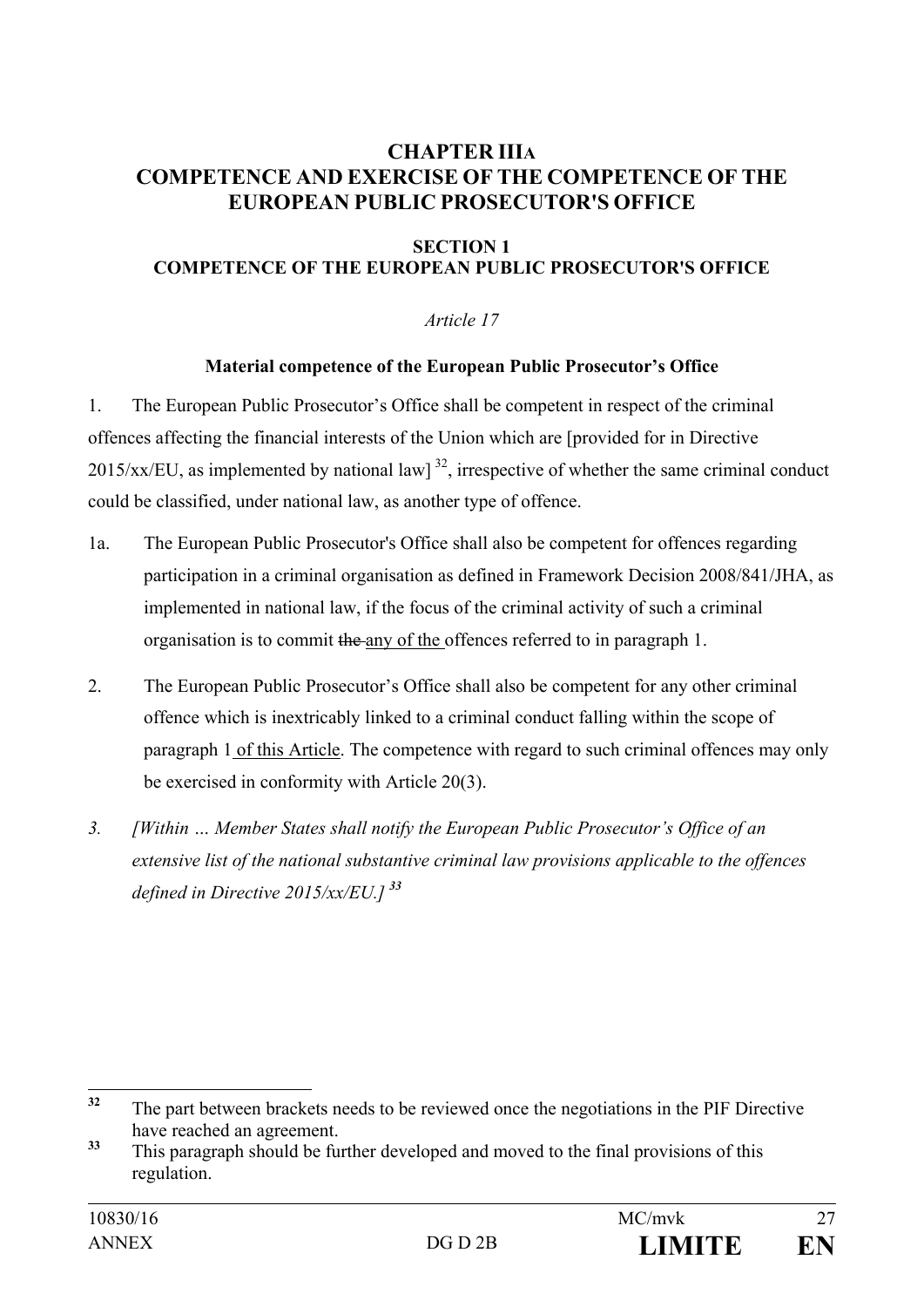#### *Article 18*

## **Territorial and personal competence of the European Public Prosecutor's Office**

The European Public Prosecutor's Office shall be competent for the offences referred to in Article 17 where such offences:  $34$ 

- a) were committed in whole or in part within the territory of one or several Member States; or
- b) were committed by a national of a Member State, provided that a Member State has jurisdiction for such offences when committed outside its territory, or
- c) were committed outside of the territories referred to in point a) by a person who was subject to the Staff Regulations of Officials or to the Conditions of Employment of Other Servants of the European Communities, at the time of the offence, provided that a Member State has jurisdiction for such offences when committed outside its territory.

# **SECTION 2 EXERCISE OF THE COMPETENCE OF THE EUROPEAN PUBLIC PROSECUTOR'S OFFICE**

## *Article 19*

## **Reporting, registration and verification of information**

- 1. The institutions, bodies, offices and agencies of the Union and the authorities of the Member States competent in accordance with applicable national law shall report without undue delay to the European Public Prosecutor's Office any criminal conduct in respect of which it could exercise its competence in accordance with Articles 17, Article 20(2) and Article 20(3).
- 1a. When a judicial or law enforcement authority of a Member State initiates an investigation in respect of a criminal offence for which the European Public Prosecutor's Office could exercise its competence in accordance with Articles 17, Article 20(2) and Article 20(3), or where, at any time after the initiation of an investigation, it appears to the competent judicial or law enforcement authority of a Member State that an investigation concerns such an offence in respect of which the European Public Prosecutor's Office could exercise its

<span id="page-27-0"></span><sup>&</sup>lt;sup>34</sup> This jurisdiction provision should in principle be identical with the corresponding jurisdiction provision in the PIF-Directive.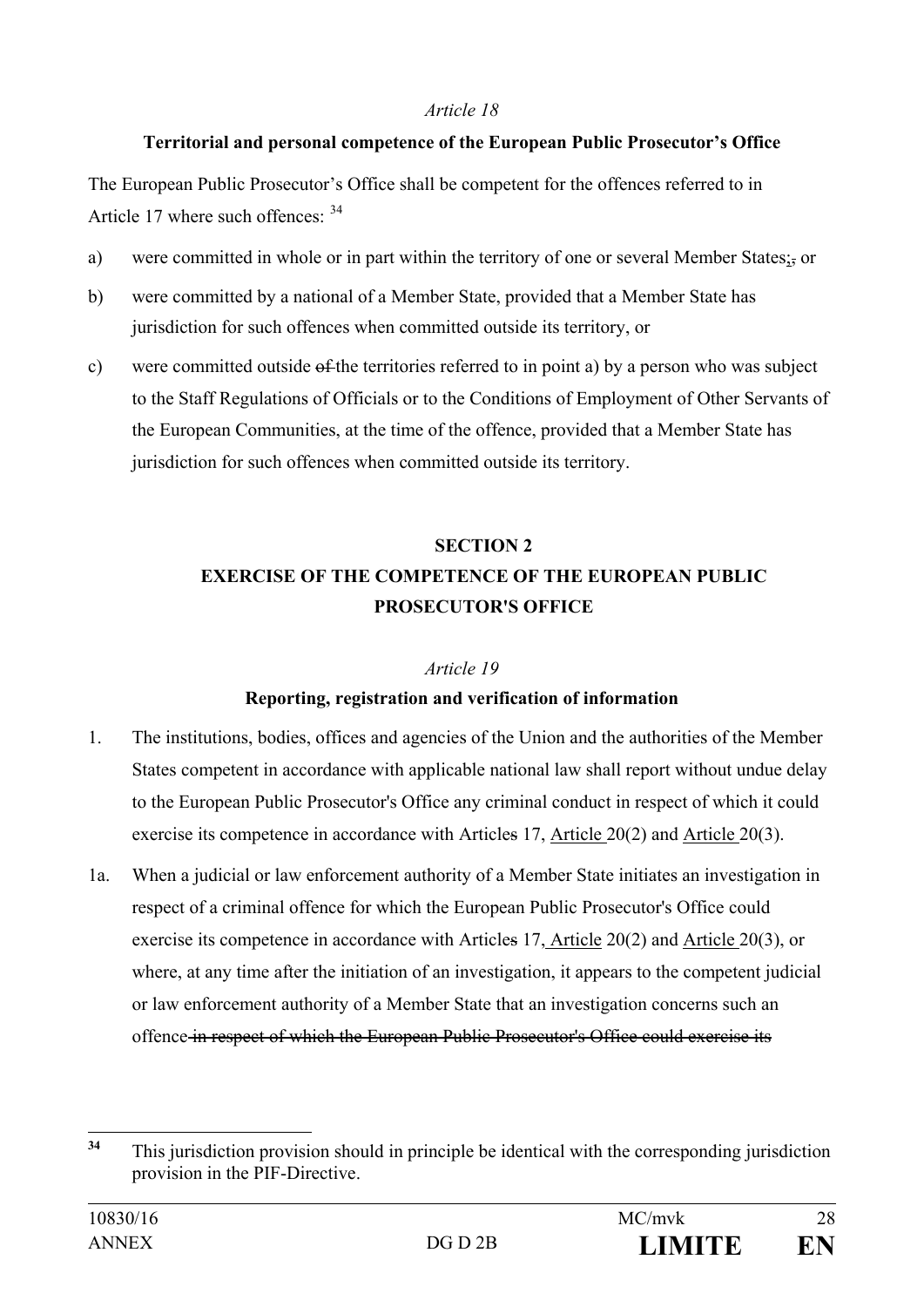competence over the criminal conduct in accordance with Articles 17, 20(2) and 20(3), this authority shall without undue delay inform the European Public Prosecutor's Office so that the latter can decide whether to exercise its right of evocation in accordance with Article 22a.

- 1b. The report shall contain, as a minimum, a description of the facts, including an assessment of the damage caused or likely to be caused, the possible legal qualification and any available information about potential victims, suspects and any other involved persons.
- 1c. The European Public Prosecutor's Office shall also be informed in accordance with paragraphs 1 and 1a of this Article in cases where an assessment of whether the criteria laid down in Article 20(2) and 20(3) are met is not possible, or where an assessment of the instrumental nature of the inextricably linked offence referred to in Article 20(3)(aa) has to be made.
- 2. Information provided to the European Public Prosecutor's Office shall be registered and verified in accordance with its Internal Rules of Procedure. The verification shall aim to assess whether, on the basis of the information provided in accordance with paragraph 1 and 1a, there are grounds to initiate an investigation or to exercise the right of evocation.
- 3. Where upon verification the European Public Prosecutor's Office decides that there are no grounds to initiate an investigation in accordance with Article 22, or to exercise its right of evocation in accordance with Article 22a, the reasons shall be noted in the Case Management System.

The European Public Prosecutor's Office shall inform the authority that reported the criminal conduct in accordance with paragraph 1 or 1a, as well as crime victims and if so provided by national law, other persons who reported the criminal conduct.

4. Where the information received by the European Public Prosecutor's Office reveals that a criminal offence outside of the scope of the competence of the European Public Prosecutor's Office may have been committed, it shall without undue delay inform the competent national authorities.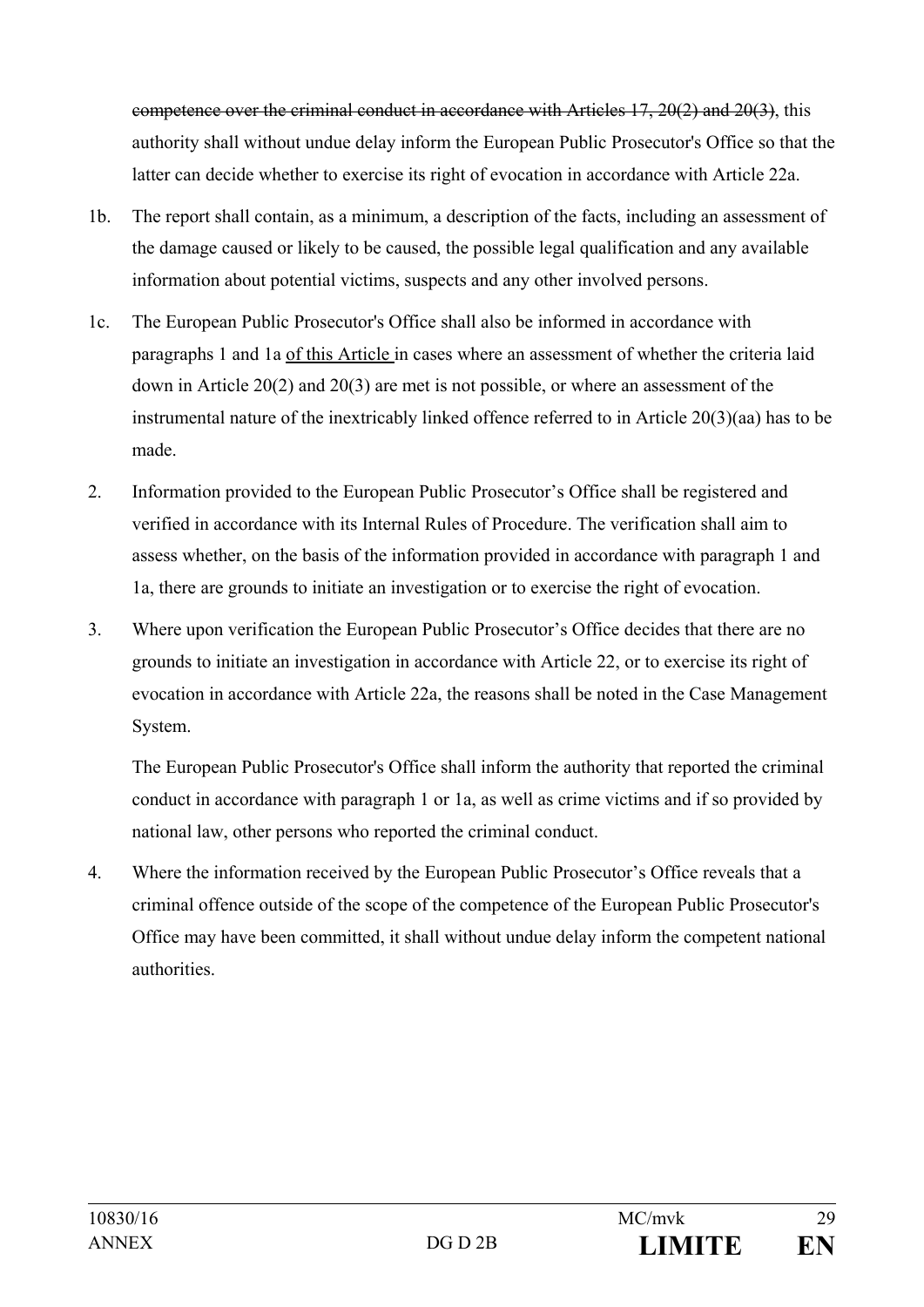5. The European Public Prosecutor's Office may request further relevant information available to the institutions, bodies, offices and agencies of the Union and the authorities of the Member States. The requested information may also concern infringements which caused damage to the Union's financial interests, other than those within the competence of the European Public Prosecutor's Office in accordance with Article 20(2), where it is necessary to establish links with a criminal conduct on which it has exercised its competence. Such information may also be requested in order to enable the College in accordance with Article 8(2) to issue general guidelines on the interpretation of the obligation to inform the European Public Prosecutor's Office of cases falling within the scope of Article 20(2).

#### *Article 20*

#### **Exercise of the competence of the European Public Prosecutor's Office**

- 1. The European Public Prosecutor's Office shall exercise its competence either by initiating an investigation in accordance with Article 22 or by deciding to use its right of evocation in accordance with Article 22a. If the European Public Prosecutor's Office decides to exercise its competence, the competent national authorities shall not exercise their own competence in respect of the same criminal conduct.
- 2. Where a criminal offence falling within the scope of Article 17 caused or is likely to cause damage to the Union's financial interests of less than EUR 10 000, the European Public Prosecutor's Office may only exercise its competence if:
	- a) the case has repercussions at Union level which require an investigation to be conducted by the European Public Prosecutor's Office, or
	- b) officials or other servants of the European Union, or members of the Institutions could be suspected of having committed the offence.

The European Public Prosecutor's Office shall, where appropriate, consult the competent national authorities or Union bodies to establish whether the criteria set outdefined in (a) and (b) are met.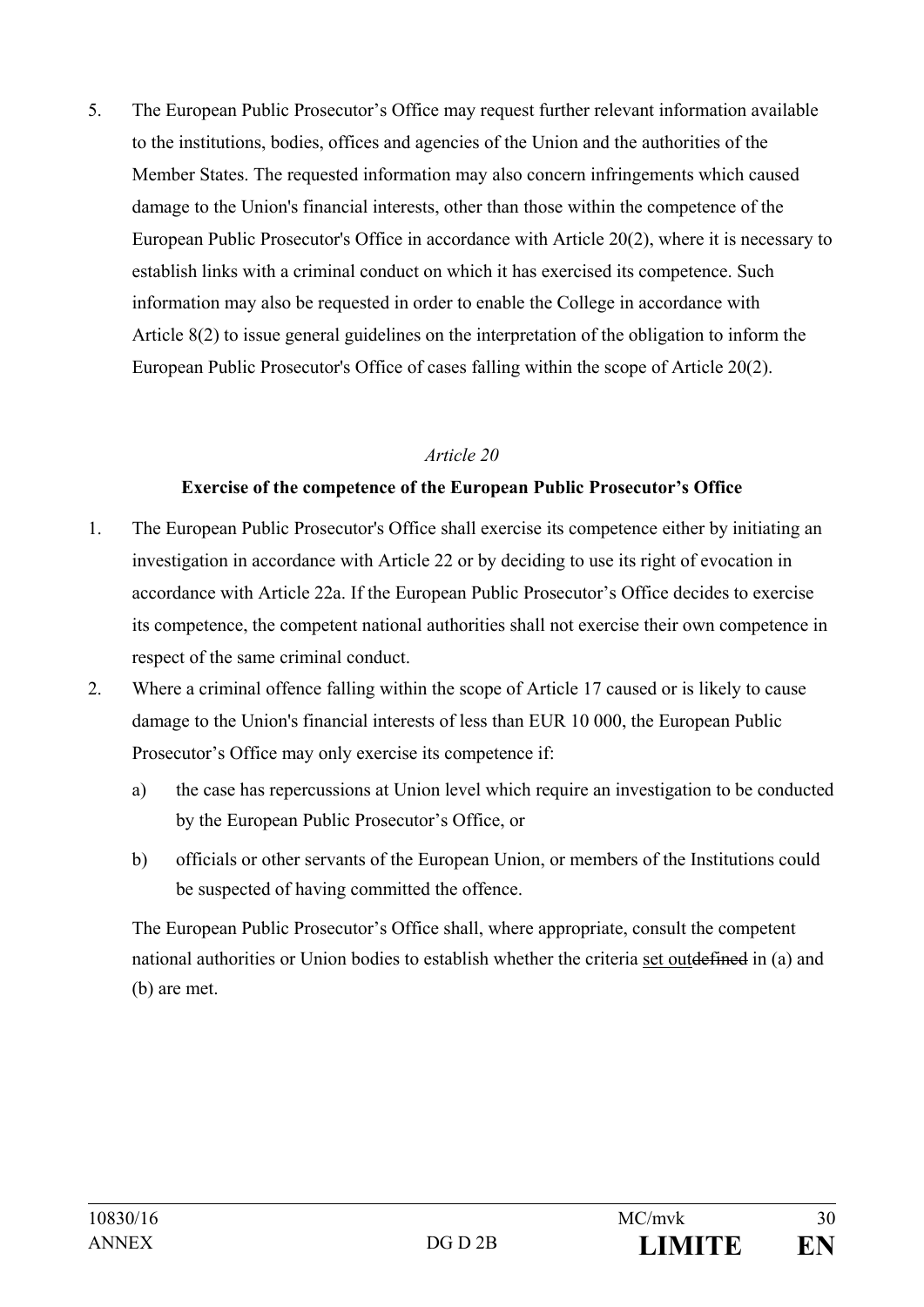- 3. The European Public Prosecutor's Office shall refrain from exercising its competence in respect of any offence falling within the scope of Article 17 and shall, upon consultation with the competent national authorities, refer the case without undue delay to the latter in accordance with Article 28a if :
	- a) the maximum sanction provided for by national law for an offence falling within the scope of Article 17(1) is less severe than the maximum sanction for an inextricably linked offence as referred to in Article 17(2); or
	- aa) the maximum sanction provided for by national law for an offence falling within the scope of Article 17(1) is equal to the maximum sanction for an inextricably linked offence as referred to in Article 17(2) unless the latter offence has been instrumental to commit the offence falling within the scope of Article 17(1) or;
	- b) there is a reason to assume that the damage caused or likely to be caused, to the Union's financial interests by an offence as referred to in Article 17 does not exceed the damage caused, or likely to be caused to another victim.
- 4. The European Public Prosecutor's Office shall inform the competent national authorities without undue delay of any decision to exercise or to refrain from exercising its competence.
- 5. In case of disagreement between the European Public Prosecutor's Office and the national prosecution authorities over the question of whether the criminal conduct falls within the scope of Articles  $17(1a)$ ,  $17(2)$ ,  $20(2)$  or  $20(3)$  the national authorities competent to decide on the attribution of competences concerning prosecution at national level shall decide who is toshall be competent for the investigation of the case. Member States shall define the national authority which will decide on the attribution of competence.

*Article 21 […][35](#page-30-0)*

<span id="page-30-0"></span>**<sup>35</sup>** The substantial content of the former Article 21, which was included in doc 9372/15 but later deleted, can now be found in Article 22.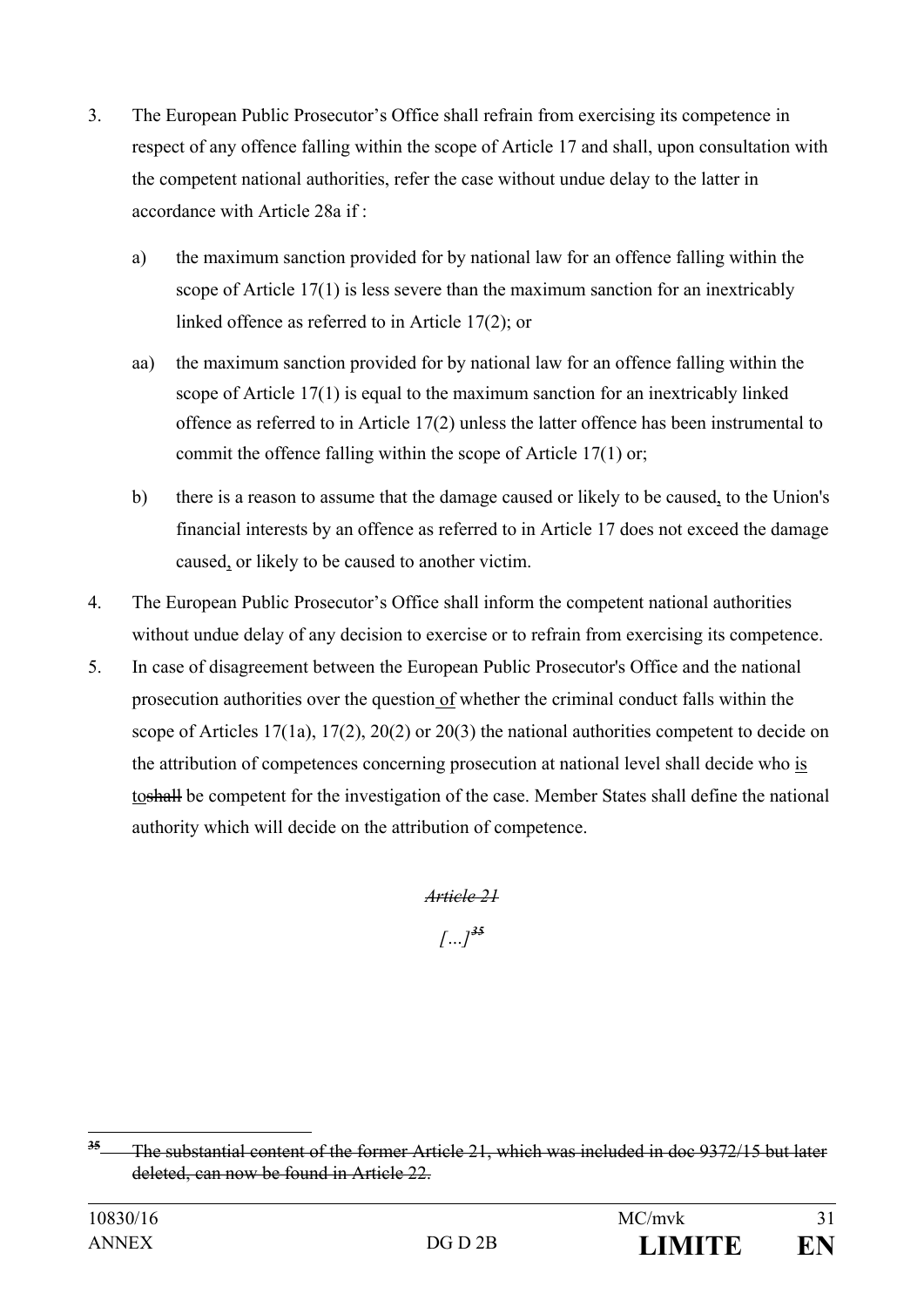#### **CHAPTER IV**

# **RULES OF PROCEDURE ON INVESTIGATIONS, INVESTIGATION MEASURES, PROSECUTION AND ALTERNATIVES TO PROSECUTION**

#### **SECTION 1**

#### **RULES ON INVESTIGATIONS**

#### *Article 22*

# **Initiation of investigations and allocation of competences within the European Public Prosecutor's Office**

- 1. Where, in accordance with the applicable national law, there are reasonable grounds to form the viewbelieve that an offence within the competence of the European Public Prosecutor's Office is being or has been committed, a European Delegated Prosecutor in a Member State which according to its national law has jurisdiction over the offence in the case shall, without prejudice to the rules set out in Article 20(2) and (3), initiate an investigation and note this in the Case Management System.
- 2. Where upon verification in accordance with Article 19(2), the European Public Prosecutor's Office decides to initiate an investigation, it shall without undue delay inform the authority that reported the criminal conduct in accordance with Article 19(1) or 19(1a).

Where no investigation has been initiated by a European Delegated Prosecutor, the Permanent Chamber to which the case has been allocated shall, under the conditions set out inof paragraph 1, instruct a European Delegated Prosecutor to initiate an investigation**.**

A case shall as a rule be initiated and handled by a European Delegated Prosecutor from the Member State where the focus of the criminal activity is or, if several connected offences within the competences of the Office have been committed, the Member State where the bulk of the offences has been committed. A European Delegated Prosecutor of a different Member State that has jurisdiction for the case may only initiate or be instructed by the competent Permanent Chamber to initiate an investigation where a deviation from the above mentioned principle set out in the previous sentences is duly justified, taking into account the following criteria, in order of priority: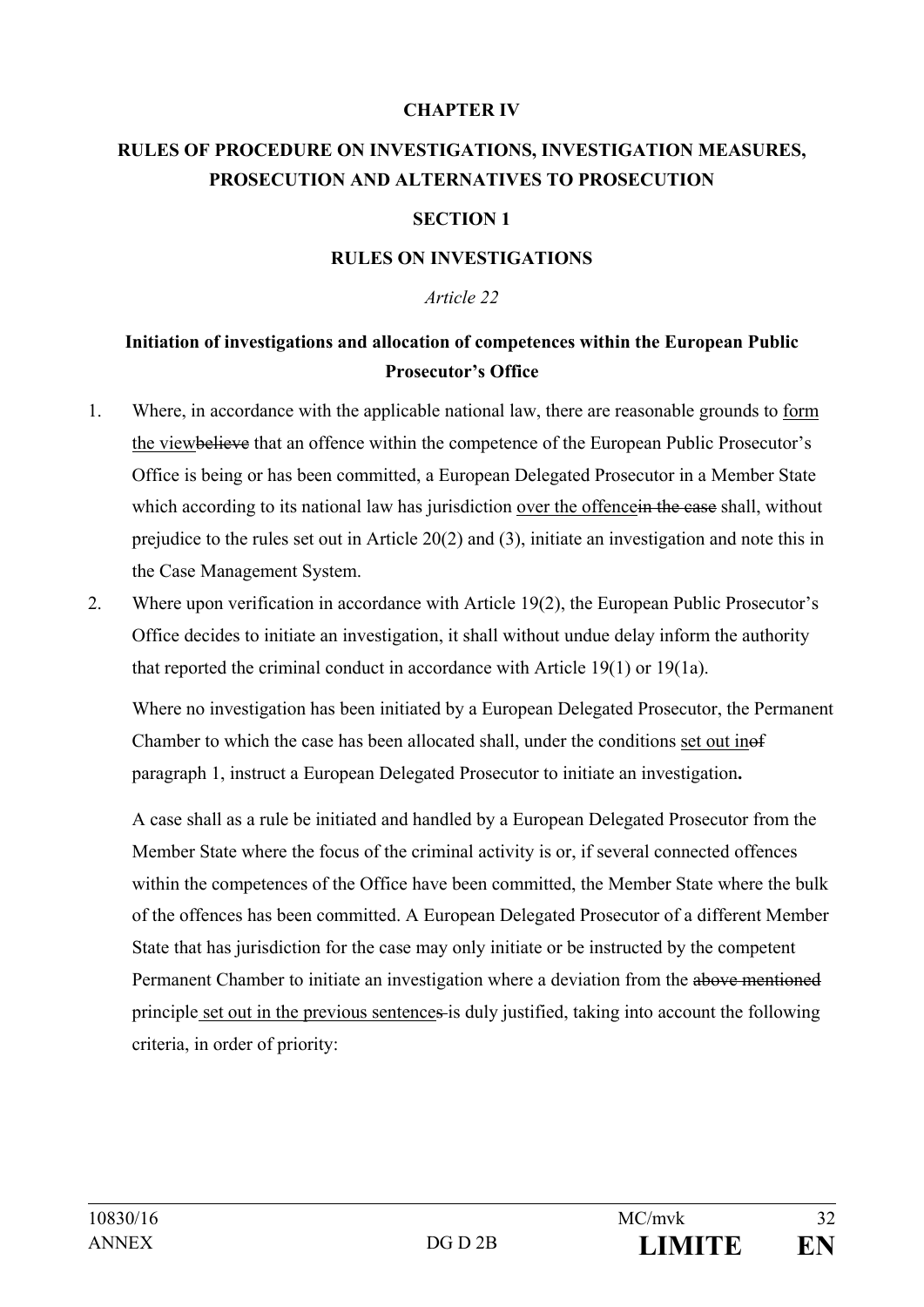- a) the place where the suspect or accused person has his/her habitual residence;
- b) the nationality of the suspect or accused person;
- c) the place where the main financial damage has occurred.

Until a decision to prosecute in accordance with Article 30 is taken, the competent Permanent Chamber may, in a case concerning the jurisdiction of more than one Member State and after consultation with the European Prosecutors and/or European Delegated Prosecutors concerned, decide to:

(a) reallocate a case to a European Delegated Prosecutor in another Member State;

(b) merge or split cases and, for in each case choose the European Delegated Prosecutor handling it the case;

if such decisions are in the general interest of justice and in accordance with the criteria for the choice of the European Delegated Prosecutor handling the case in accordance with set out in-paragraph 4.

Whenever the Permanent Chamber is taking a decision to reallocate, merge or split a case it shall take due account of the current state of the investigations.

The European Public Prosecutor's Office shall inform the competent national authorities without undue delay of any decision to initiate an investigation.

# *Article 22a*

## **Right of evocation**

1. Upon receiving all relevant information in accordance with Article 19(1a), the European Public Prosecutor's Office shall take its decision on whether to exercise its right of evocation as soon as possible, but no later than five 5 days after having receiveding the information from the national authorities and shall inform the national authorities thereof that decision. The European Chief Prosecutor may in a specific case take a reasoned decision to prolong the time frame by with a maximum periodrolongation of five<sup>5</sup> days, and shall in such case inform the national authorities accordinglythereof.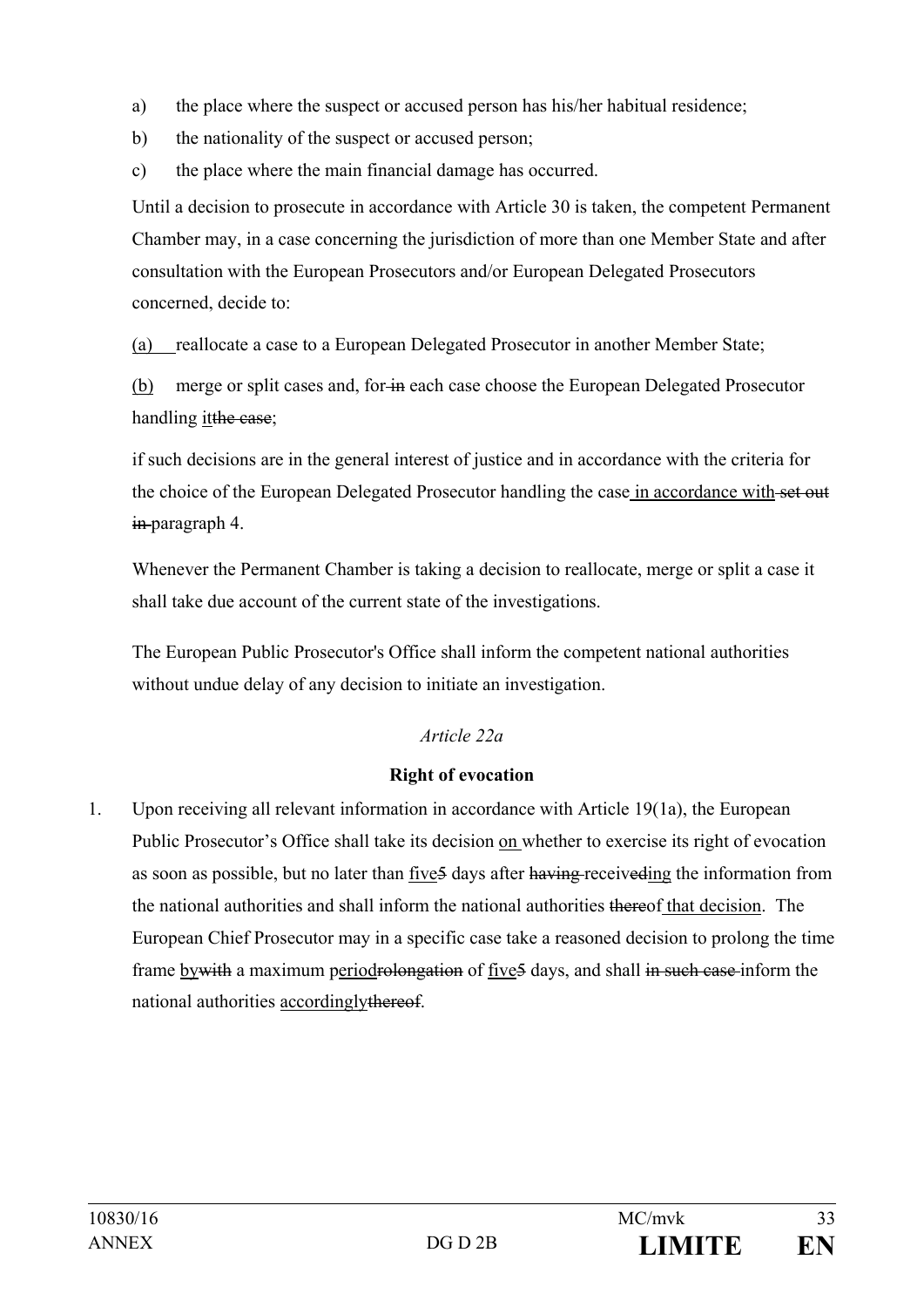- 1a. During theseis time frames the national authorities shall refrain from taking any decision under national law which may have the effect of precluding the European Public Prosecutor's Office from exercising its right of evocation. The national authorities shall take any urgent measures necessary, according to national law, to ensure effective investigation and prosecution.
- 2. If the European Public Prosecutor's Office becomes aware, through means other than those information referred to in Article 19(1a), of the fact that an investigation in respect of a criminal offence for which it could be competent is already undertaken by the competent authorities of a Member State, it shall inform these authorities without delay**.** After being duly informed in accordance with Article 19(1a), the European Public Prosecutor's Office shall take a decision on whether to exercise its right of evocation. The decision shall be taken within the time framse set out in paragraph 1 of this Article.
- 3. The European Public Prosecutor's Office shall, where appropriate, consult the competent authorities of the Member State concerned before deciding on whether to exercise its right of evocation.
- 4. Where the European Public Prosecutor's Office exercises its right of evocation, the competent authorities of the Member States shall transfer the file to the European Public Prosecutor's Office and refrain from carrying out further acts of investigation in respect of the same offence.
- 5. The right of evocation set out in this Article may be exercised by a European Delegated Prosecutor from any Member State whose competent authorities have initiated an investigation in respect of an offence falling withinunder the scope of Articles 17 and 18. Where a European Delegated Prosecutor, who has received the information in accordance with Article 19(1a), considers not to exercise the right of evocation, he/she shall inform the competent Permanent Chamber through the European Prosecutor of his/her Member State with a view to enabling the Permanent Chamber to take a decision in accordance with Article 9(3a).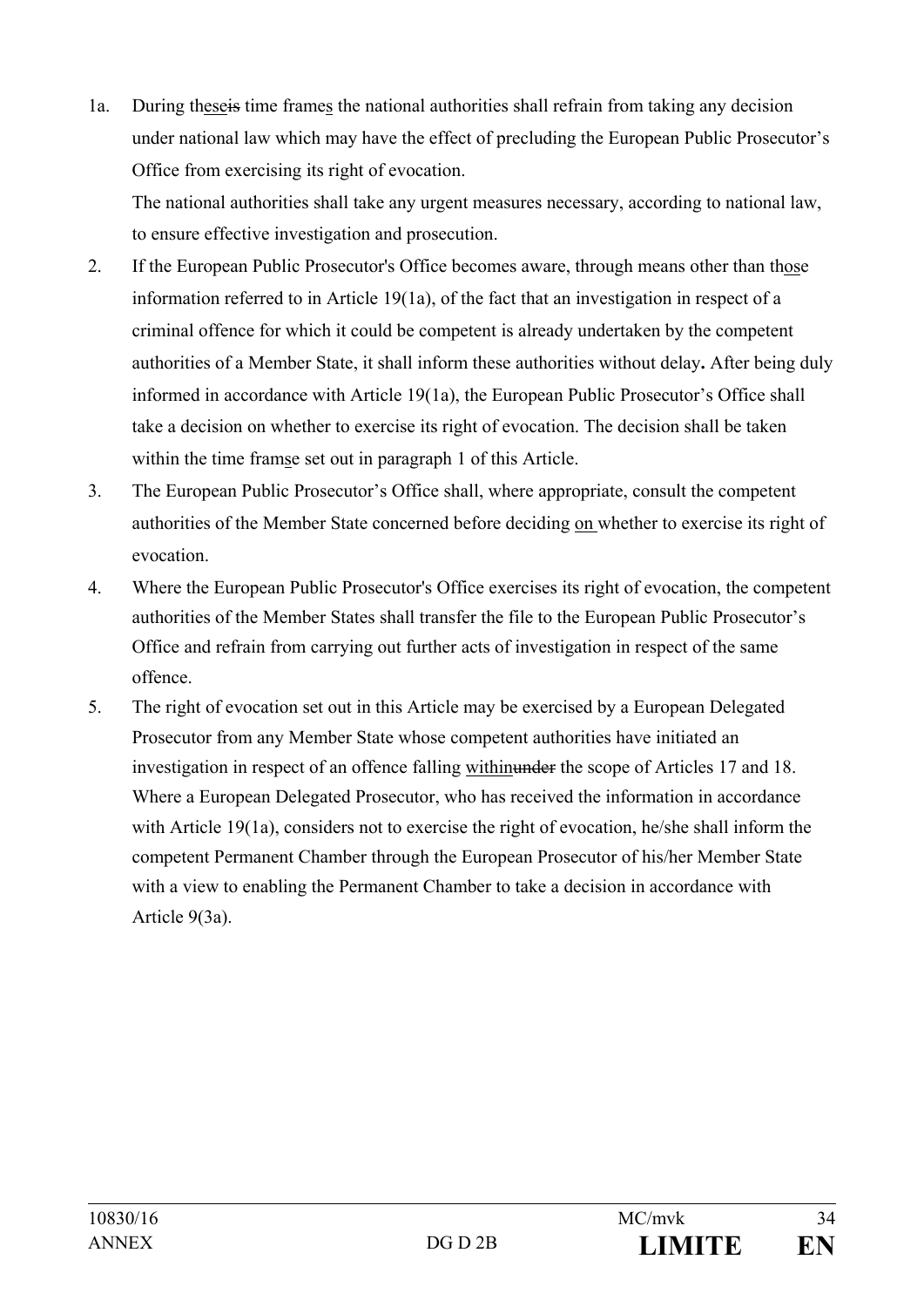6. Where the European Public Prosecutor's Office has refrained from exercising its competence, it shall inform the competent national authorities without undue delay. The competent national authorities shall, at any time in the course of the proceedings, inform the Office of any new facts which could give the Office reasons to reconsider its previous decision.

The European Public Prosecutor's Office may exercise its right of evocation after receiving such information, provided that the national investigation has not already been finalised and that an indictment has not been submitted to and received by a court. The decision shall be taken within the timeframe set out in paragraph 1 of this Article.

7. Where, with regard to offences which caused or are likely to cause damage to the Union's financial interests of less than EUR 100 000, the College considers that, with reference to the degree of seriousness of the offence or the complexity of the proceedings in the individual case, there is no need to investigate or to prosecute at Union level, it shall in accordance with Article 8(2), issue general guidelines allowing the European Delegated Prosecutors to decide, independently and without undue delay, not to evoke the case.

The guidelines shall specifydefine with all necessary details precision the circumstances as to which they apply, by establishing clear criteria, taking specifically into account the nature of the offence, the urgency of the situation and the commitment of the competent national authorities to take all necessary measures in order to get a full recovery of the damage to the Union's financial interests.

8. To ensure coherent application of the guidelines, a European Delegated Prosecutor shall inform the competent Permanent Chamber of each decision taken in accordance with paragraph 7 and each Permanent Chamber shall report annually to the College on the application of the guidelines.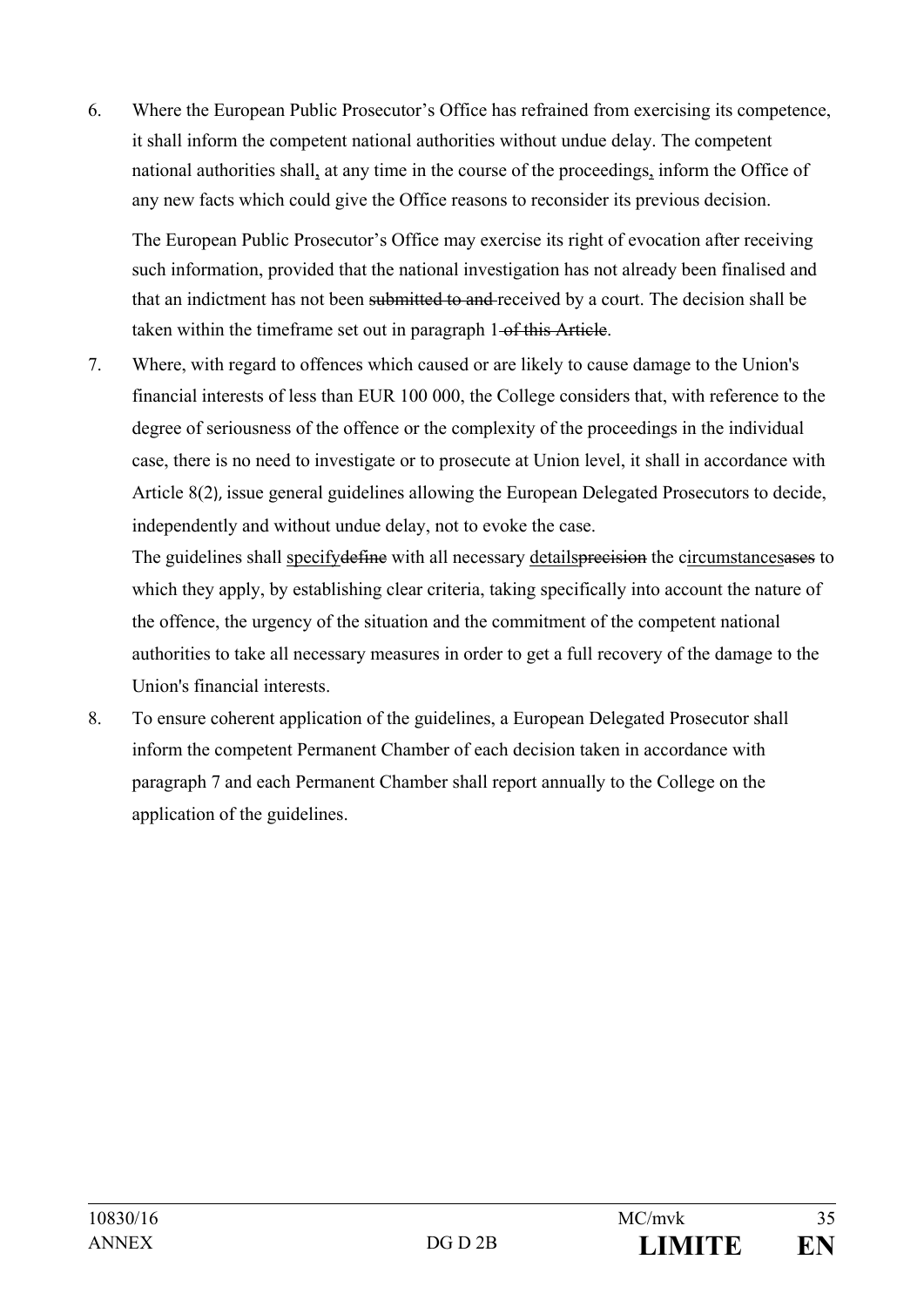#### *Article 23*

#### **Conducting the investigation**

- 1. The European Delegated Prosecutor handling athe case may, in accordance with this Regulation and with national law, either undertake the investigation measures and other measures on his/her own or instruct the competent authorities in his/her Member State. These authorities shall, in accordance with national law, ensure that all instructions are followed and undertake the measures assigned to them. The European Delegated Prosecutor handling the case shall report through the Case Management System to the competent European Prosecutor and to the Permanent Chamber any significant developments in the case, in accordance with the rules laid down in the iInternal rRules of Pprocedure.
- 2. At any time during the investigations conducted by the European Public Prosecutor's Office, the competent national authorities shall take urgent measures in accordance with national law necessary to ensure effective investigations even where not specifically acting under an instruction given by the European Delegated Prosecutor handling the case. The national authorities shall without undue delay inform the handling European Delegated Prosecutor of the urgent measures taken.
- 3. The competent Permanent Chamber may, on proposal of the supervising European Prosecutor decide to reallocate athe case to another European Delegated Prosecutor in the same Member State when the European Delegated Prosecutor handling the case
	- (a) cannot perform the investigation or prosecution;, or
	- (b) fails to follow the instructions of the competent Permanent Chamber or the European Prosecutor.
- 4. In exceptional cases, and after having obtained the approval of the competent Permanent Chamber, the supervising European Prosecutor may take a reasoned decision to conduct the investigation himself/herself, either by undertaking the investigation measures and other measures on his/her own or by instructing the competent authorities in his/her Member State, if this appears indispensable in the interest of the efficiency of the investigation or prosecution by reasonson the grounds of one or more of the following criteria:
	- (a) the seriousness of the offence, in particular in view of its possible repercussions at Union level;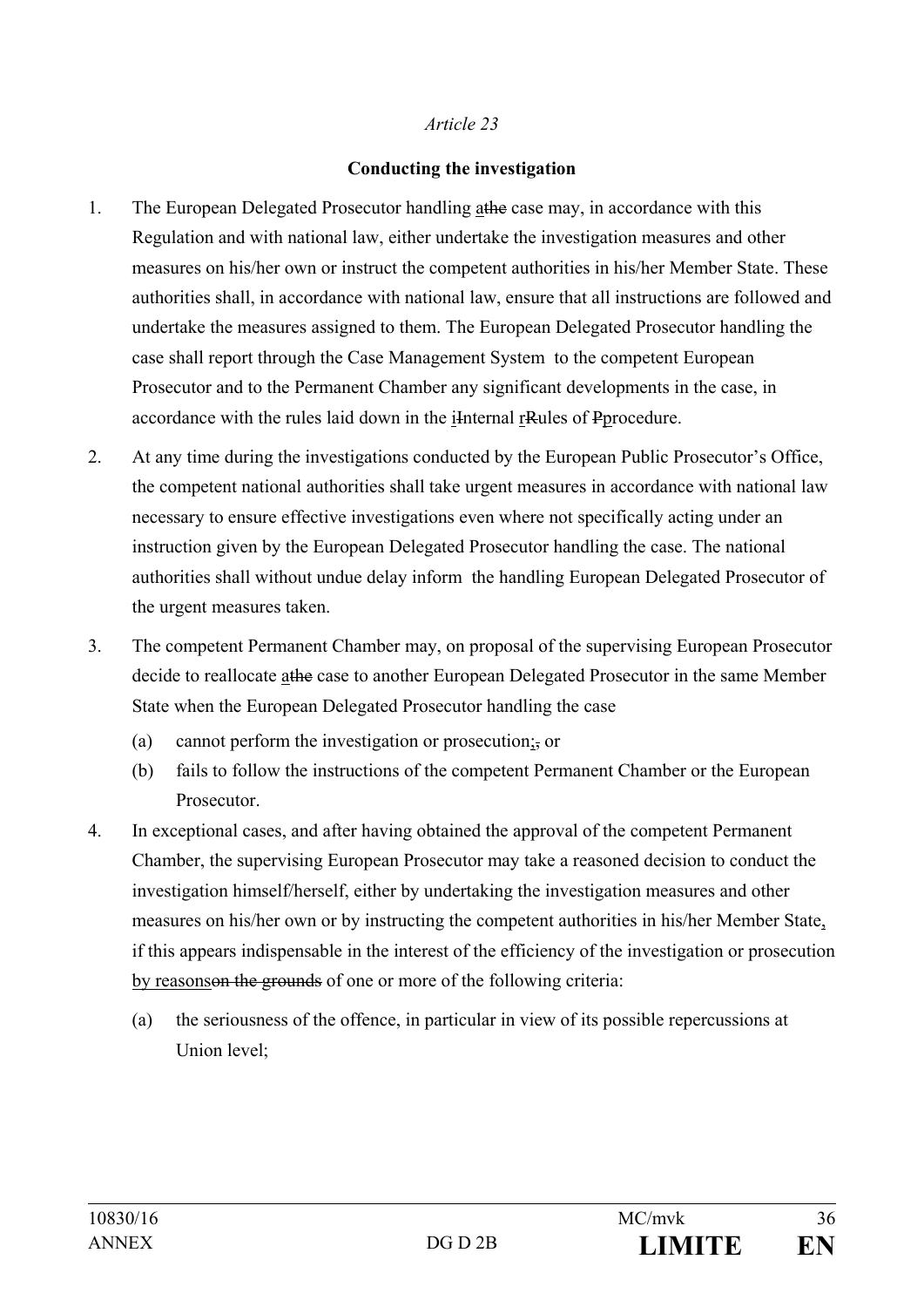- (b) when the investigation concerns officials or other servants of the European Union or members of the Institutions;
- (c) in case of failure of the reallocation mechanism provided forforeseen in paragraph 3.

In such exceptional circumstancesases Member States shall ensure that the European Prosecutor is entitled to order or request investigative measures and other measures and that he/she shall have all the powers, responsibilities and obligations of a European Delegated Prosecutor in accordance with this Regulation and national law.

The competent national authorities and the European Delegated Prosecutors concerned by the case shall be informed without undue delay of the decision taken under this paragraph.

*5. Investigations carried out under the authority of the European Public Prosecutor's Office shall be protected by the rules concerning professional secrecy under the applicable Union legislation. Any person participating or assisting in carrying out the functions of the European Public Prosecutor's Office shall be bound to respect professional secrecy as provided under the applicable national law.*

## *Article 24* **Lifting privileges or immunities**

- 1. Where the investigations of the European Public Prosecutor's Office involve persons protected by privileges or immunities under national law, and such privilege or immunity presents an obstacle to a specific investigation being conducted, the European Chief Prosecutor shall make a reasoned written request for its lifting in accordance with the procedures laid down by that national law.
- 2. Where the investigations of the European Public Prosecutor's Office involve persons protected by privileges or immunities under the Union law of the European Union, in particular the Protocol on the privileges and immunities of the European Union, and such privilege or immunity presents an obstacle to a specific investigation being conducted, the European Chief Prosecutor shall make a reasoned written request for its lifting in accordance with the procedures laid down by Union law.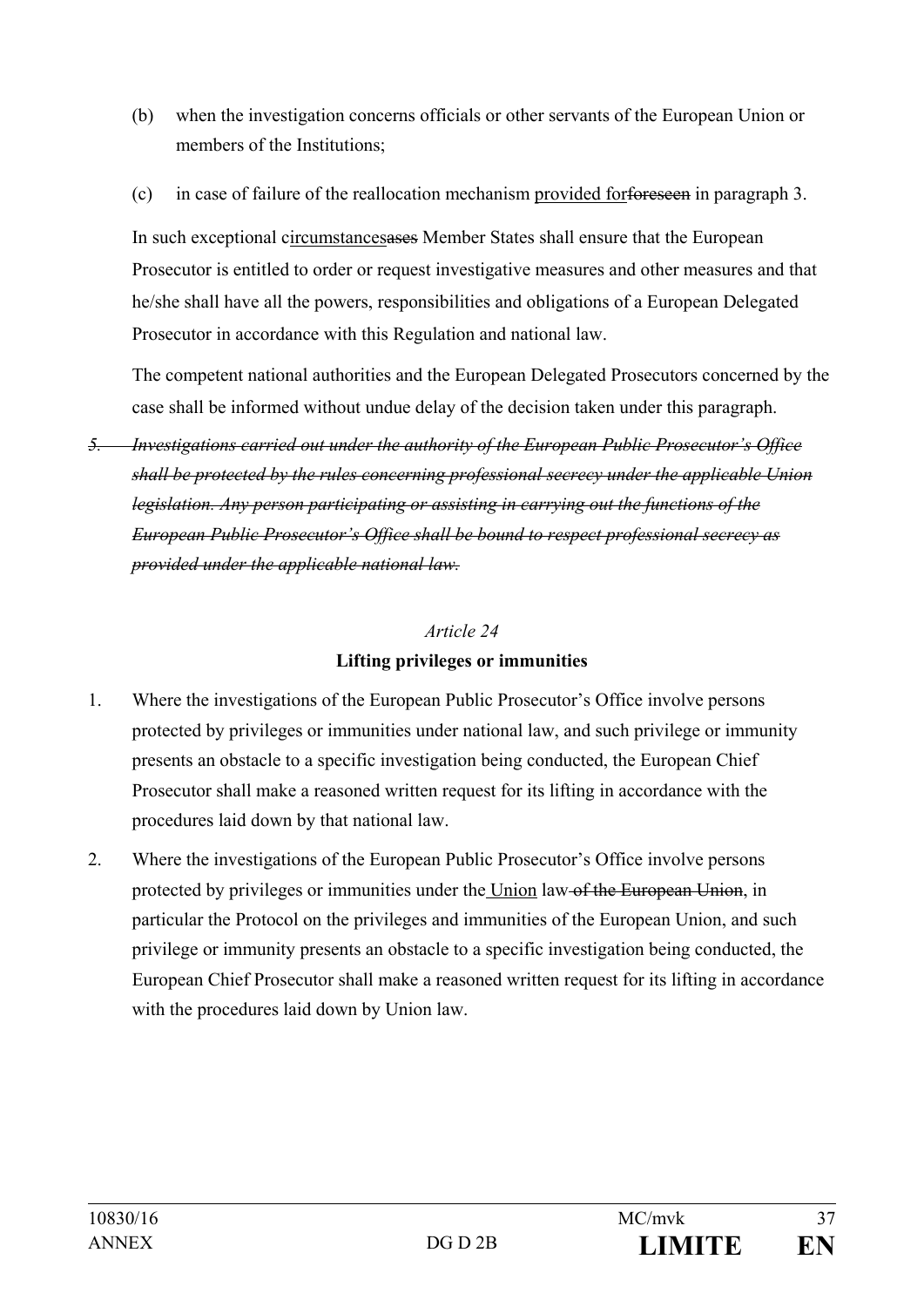#### **SECTION 2**

#### **RULES ON INVESTIGATION MEASURES AND OTHER MEASURES**

#### *Article 25*

#### **Investigation measures and other measures**

- 1. At least in cases where the offence subject to the investigation is punishable by a maximum penalty of at least four years of imprisonment, Member States shall ensure that the European Delegated Prosecutors are entitled to order or request the following investigation measures:
	- (a) search any premises, land, means of transport, private home, clothes and any other personal property or computer system, and take any conservatory measures necessary to preserve their integrity or to avoid the loss or contamination of evidence;
	- (b) obtain the production of any relevant object or document either in original or in some other specified form;
	- (cbb) obtain the production of stored computer data, encrypted or decrypted, either in original or in some other specified form, including banking account data and traffic data with the exception of data specifically retained in accordance with national law pursuant to Article 15(1), second sentence, of the Directive 2002/58/EC of the European Parliament and of the Council**[36](#page-37-0)** of 12 July 2002 concerning the processing of personal data and the protection of privacy in the electronic communications sector;
	- (de) freeze instrumentalities or proceeds of crime, including freezing of assets, which are expected to be subject to confiscation by the trial Court and where there is reason to believe that the owner, possessor or controller will seek to frustrate the judgement ordering confiscation.
	- (ed) intercept electronic communications to and from the suspected or accused person, on any electronic communication connection that the suspected or accused person is using  $37$ ;

<span id="page-37-0"></span>**<sup>36</sup>** Directive 2002/58/EC of the European Parliament and of the Council of 12 July 2002 concerning the processing of personal data and the protection of privacy in the electronic communications sector (OJ L 201, 31.7.2002, p. 37).

<span id="page-37-1"></span><sup>&</sup>lt;sup>37</sup> MT wishes to see this point deleted.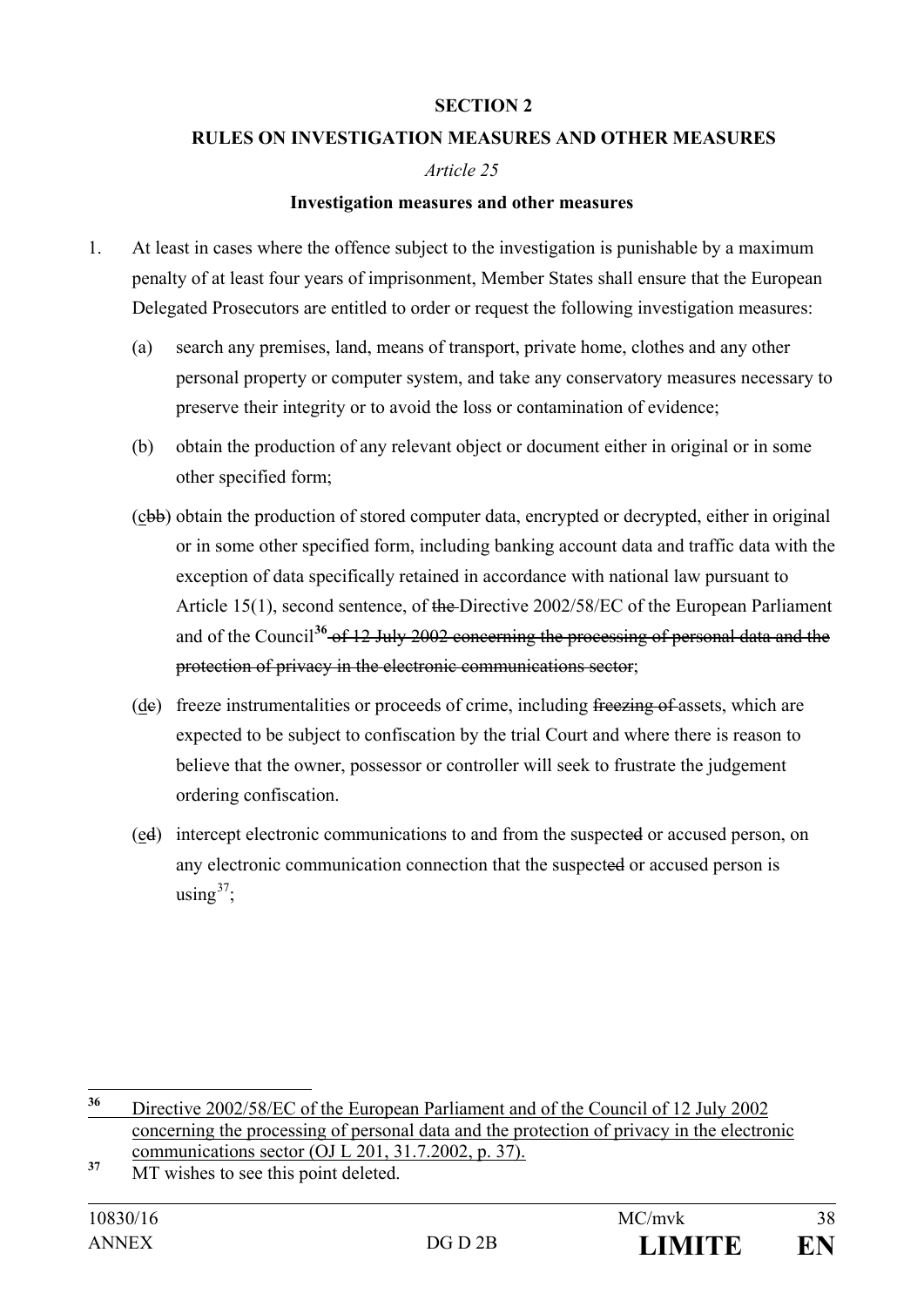- 1a. Without prejudice to Article 24, the investigation measures set out in paragraph 1 of this Article may be subject to conditions in accordance with the applicable national law if the latter are explicitly foreseen for specific categories of persons or professionals legally bound by an obligation of confidentiality.
- 1b. The investigation measures set out in paragraph  $1(bbc)$  and  $(ed)$  of this Article may be subject to further conditions provided for inforeseen by the applicable national law. In particular, Member States may limit the application of paragraph 1(ed) of this Article to specific serious offences, as listed in Annex X . This Annex shall be updated in accordance with the procedure provided in Article Z.
- 2. The European Delegated Prosecutors shall, in addition to the measures referred to in paragraph 1, be entitled to request or to order any other measures in their Member State which are available to prosecutors under national law in similar national cases.
- 3. The European Delegated Prosecutors may only order the measures referred to in paragraphs 1 and 2 where there are reasonable grounds to believe that the specific measure in question might provide information or evidence useful to the investigation, and where there is no less intrusive measure available which could achieve the same objective. The procedures and detailed rules modalities for taking the measures shall be governed by the applicable national law.

## *Article 26*

## **Cross-border investigations**

1. The European Delegated Prosecutors shall act in close cooperation by assisting and regularly consulting each other in cross-border cases. Where a measure needs to be undertaken in a Member State other than the Member State of the European Delegated Prosecutor handling the case, the latter European Delegated Prosecutor shall decide on the adoption of the necessary measure and assign it to a European Delegated Prosecutor located in the Member State where that measure needs to be carried out.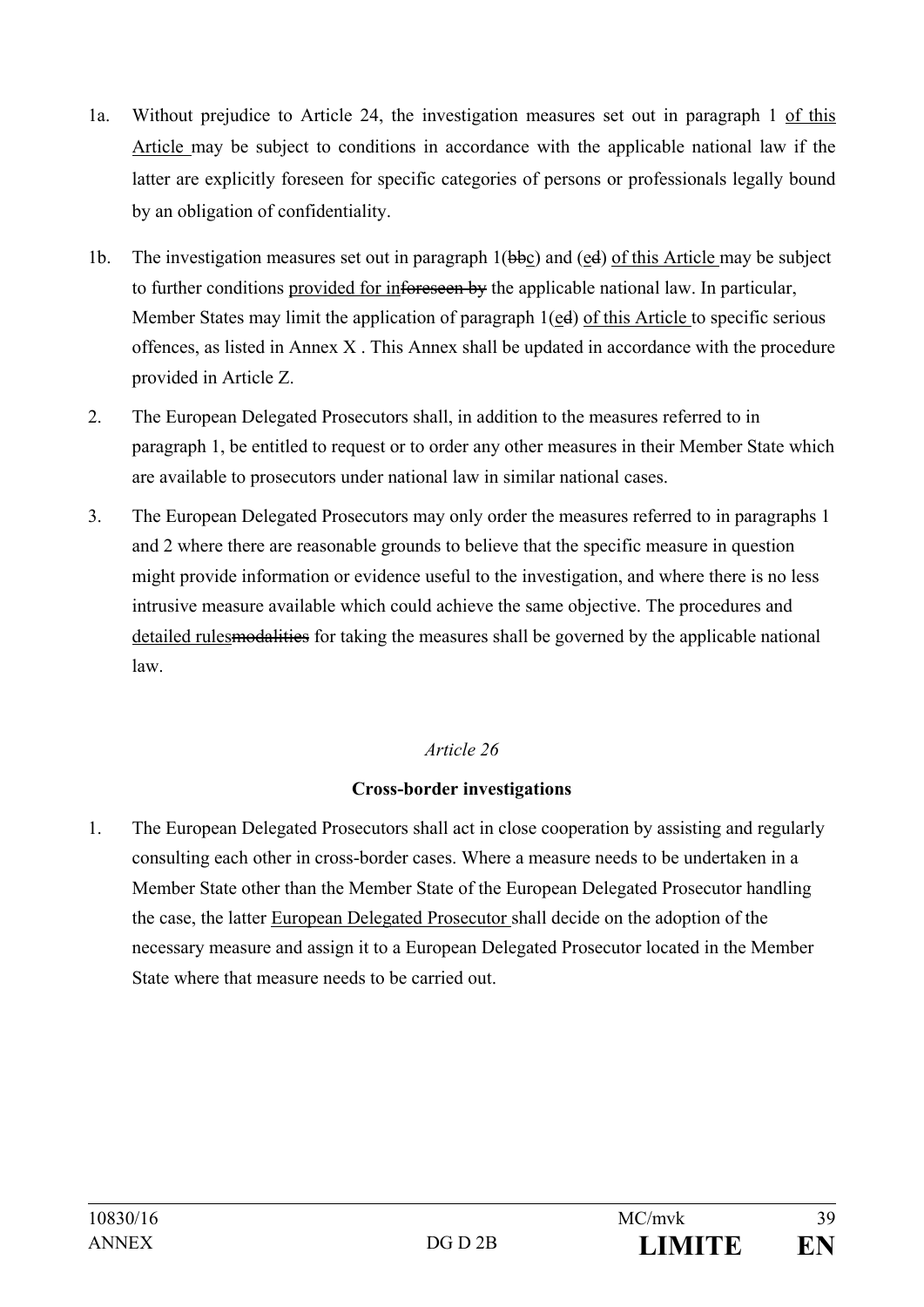- 2. The European Delegated Prosecutor handling the case may assign any measures, which are available to him or her in accordance with Article 25. The justification and adoption-and justification of such measures shall be governed by the law of the Member States of the European Delegated Prosecutor handling the case. Where the European Delegated Prosecutor handling the case assigns an investigation measure to one or several European Delegated Prosecutors of another Member State, he/she shall at the same time inform his supervising European Prosecutor.
- 3. If a judicial authorisation for the measure is required under the law of the Member State of the assisting European Delegated Prosecutor such authorisation shall be obtained by the latter European Delegated Prosecutor in accordance with the law of that Member State.

If judicial authorisation for the assigned measure is refused, the European Delegated Prosecutor handling the case shall withdraw the assignment.

However, where the law of the Member State of the assisting European Delegated Prosecutor does not require such a judicial authorisation, but the law of the Member State of the European Delegated Prosecutor handling the case requires it, the authorisation shall be obtained by the latter European Delegated Prosecutor and submitted together with the assignment.

- 4. The assisting European Delegated Prosecutor shall undertake the assigned measure, or instruct the competent national authority to do so.
- 5. Where the assisting European Delegated Prosecutor considers that:
	- (a) the assignment is incomplete or contains a manifest relevant error;
	- (b) the measure cannot be undertaken within the time limit set out in the assignment for justified and objective reasons;
	- (c) an alternative but less intrusive measure would achieve the same results as the measure assigned; or
	- (d) the assigned measure does not exist or would not be available in a similar domestic case under the law of his or her Member State;

he or she shall inform his supervising European Prosecutor and consult with the European Delegated Prosecutor handling the case in order to resolve the matter bilaterally.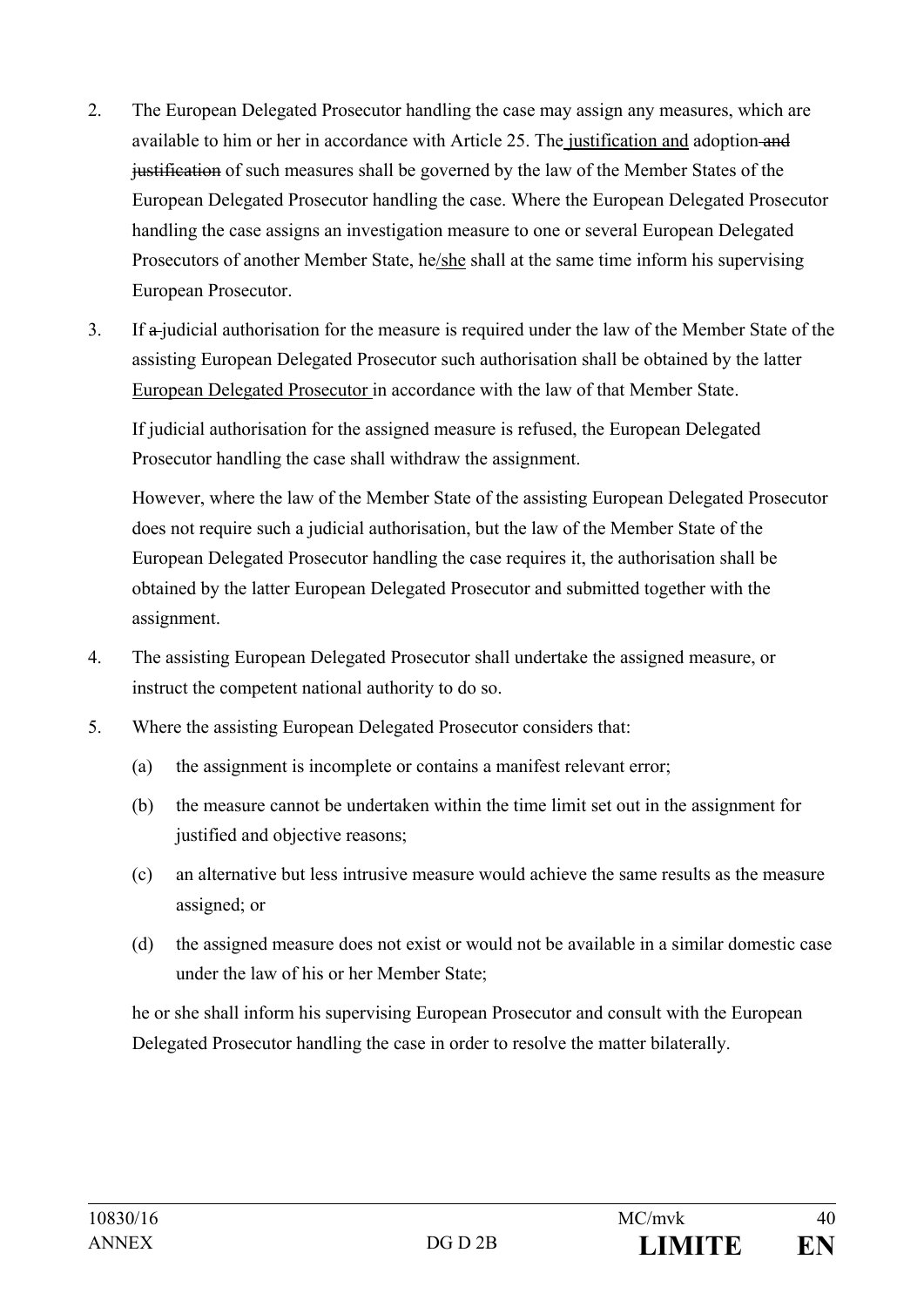- 5a. If the assigned measure does not exist in a purely domestic situation, but would be available in a cross-border situation covered by legal instruments on mutual recognition or cross-border cooperation, the European Delegated Prosecutors concerned may, in agreement with the supervising European Prosecutors concerned, have recourse to such instruments.
- 6. If the European Delegated Prosecutors cannot resolve the matter within seven7 working days and the assignment is maintained, the matter shall be referred to the competent Permanent Chamber. The same applies where the assigned measure is not undertaken within the time limit set out in the assignment or within a reasonable time.
- 7. The competent Permanent Chamber shall to the extent necessary hear the European Delegated Prosecutors concerned by the case and then decide, in accordance with applicable national law as well as this Regulation, without undue delay whether and by when the assigned measure needed, or a substitute measure, shall be undertaken by the assisting European Delegated Prosecutor, and communicate this decision to the said European Delegated Prosecutor through the competent European Prosecutor.

## *Article 27*

#### **Enforcement of assigned measures**

The assigned measures shall be carried out in accordance with this Regulation and the law of the Member State of the assisting European Delegated Prosecutor. Formalities and procedures expressly indicated by the handling European Delegated Prosecutor shall be complied with unless such formalities and procedures are contrary to the fundamental principles of law of thate Member State of the assisting European Delegated Prosecutor.

## *Article 28*

## **Pre-trial arrest and cross-border surrender**

1. The European Delegated Prosecutor handling the case may order or request the arrest or pretrial detention of the suspected or accused person in accordance with the national law applicable in similar domestic cases.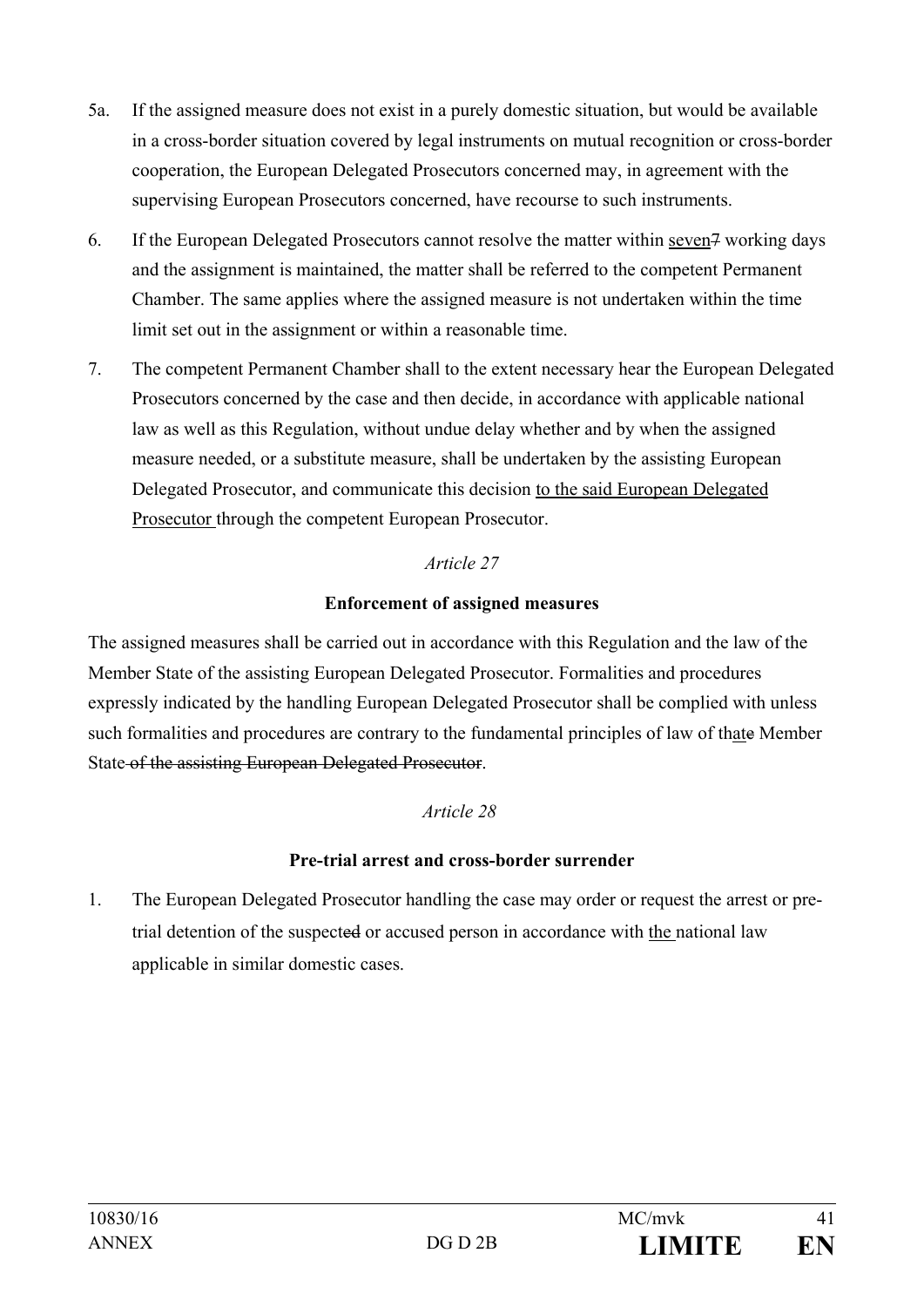2. Where it is necessary to the arrest and surrender of a person who is not present in the Member State in which the European Delegated Prosecutor handling the case is located is necessary, the latter shall issue or request the competent authority of that Member State to issue a European Arrest Warrant**[38](#page-41-0)** in accordance with Council Framework Decision 2002/584/JHA**[39](#page-41-1)** on the European Arrest Warrant and the surrender procedures between Member States.

# **SECTION 3**[40](#page-41-2) **RULES ON PROSECUTION**

## *Article 28a*

#### **Referrals and transfers of proceedings to the national authorities**

- 1. Where an investigation conducted by the European Public Prosecutor's Office reveals that the facts subject to investigation do not constitute a criminal offence for which it is has a competentee in accordance with Articles 17 and 18, the competent Permanent Chamber shall decide to refer the case without undue delay to the competent national authorities.
- 2. Where an investigation conducted by the European Public Prosecutor's Office reveals that the specific conditions for the exercise of its competence set out in Article 20(2) and (3) are no longer met, the competent Permanent Chamber shall decide to refer the case to the competent national authorities without undue delay and before initiating prosecution atbefore national cCourts.
- 2a. Where, with regard to offences which caused or are likely to cause damage to the financial interests of the Union of less than EUR 100 000, the College considers that, with reference to the degree of seriousness of the offence or the complexity of the proceedings in the individual case, there is no need to investigate or to prosecute a case at Union level and that it would be in the interest of the efficiency of investigation or prosecution, it shall in accordance with Article 8(2), issue general guidelines allowing the Permanent Chambers to refer a case to the competent national authorities.

<span id="page-41-0"></span>**<sup>38</sup>** NL has suggested that it should be indicated in a recital that the EPPO will only be entitled to issue or request Arrest Warrants within its area of competence.

<span id="page-41-1"></span>**<sup>39</sup>** Council Framework Decision 2002/584/JHA of 13 June 2002 on the European Arrest Warrant and the surrender procedures between Member States (OJ L 190, 18.7.2002, p. 1).

<span id="page-41-2"></span><sup>&</sup>lt;sup>40</sup> PT and SI have emitted reservations on several provisions in sections 3 and 4, with reference to constitutional concerns.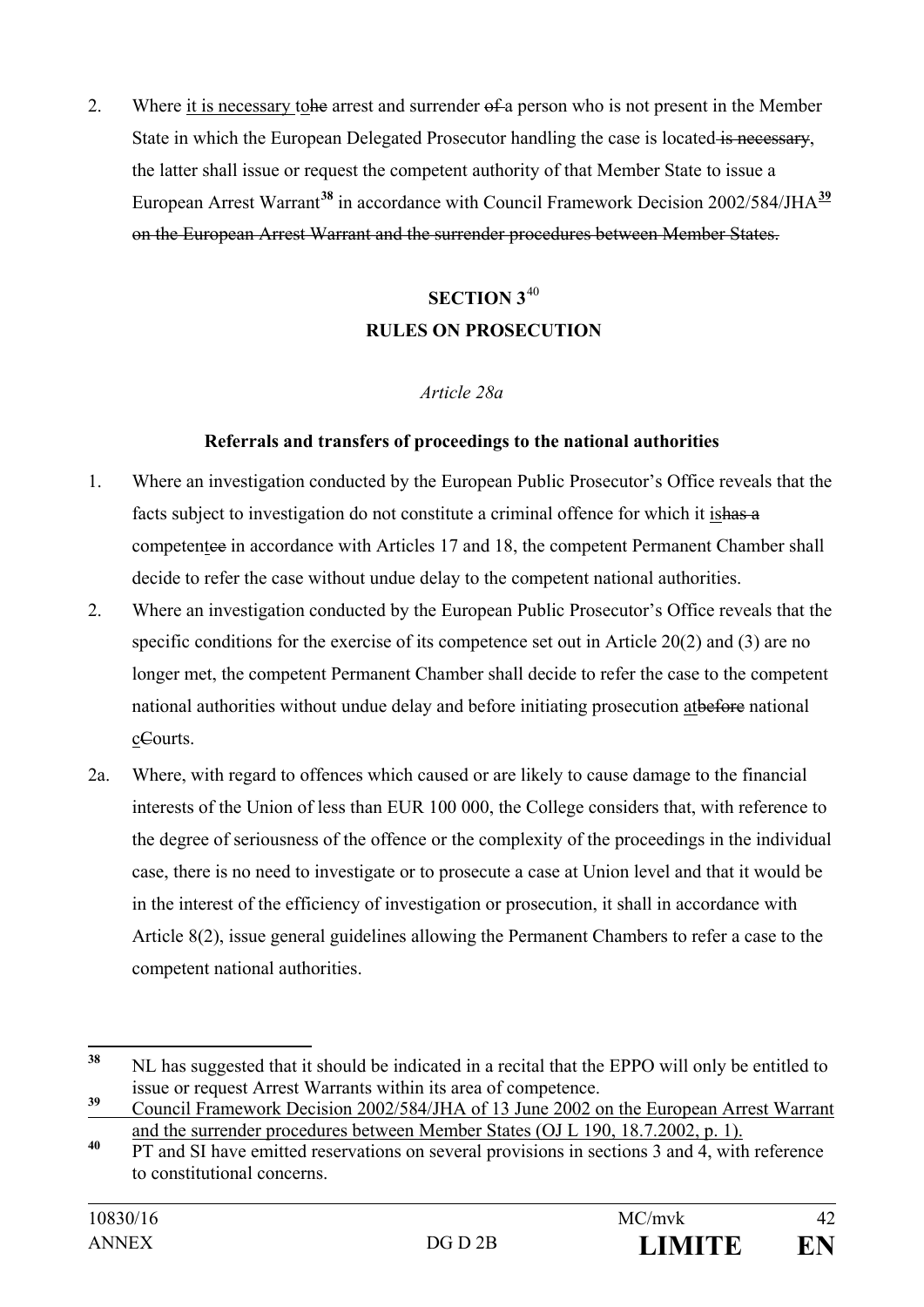To ensure coherent application of the guidelines, each Permanent Chamber shall report annually to the College on the application of the guidelines.

Such referrals shall also include any inextricably linked offences within the competence of the European Public Prosecutor Office as referred to in Article 17(2).

- *2*b*.* The Permanent Chamber shall communicate any decisions to refer a case to national authorities on the basis of paragraph 2a to the European Chief Prosecutor. On reception of this information, the European Chief Prosecutor may, within three days, request the Permanent Chamber to review its decision if he/she considers that the interest to ensure the coherence of the referral policy of the Office so requires. If the European Chief Prosecutor is a Member of the relevant Permanent Chamber, one of his/her Deputies shall exercise the right to request the said review.
- 2c. Where the competent national authorities do not accept to take over the case in accordance with paragraph 2 and 2a within a timeframe of maximum 30 days, the European Public Prosecutor's Office shall remain competent to prosecute or dismiss the case, in accordanceing with to the rules laid down in this Regulation.
- 3. Where the European Public Prosecutor's Office considers a dismissal in accordance with Article 33(3), and if the national authority so requires, the Permanent Chamber shall refer the case without delay to that authority the latter.
- 4. If, following a referral in accordance with paragraphs (1), (2) or (2a) of this Article and Article 20(3), the national authority decides to open an investigation, the European Public Prosecutor's Office shall transfer the file to that national authority, refrain from taking further investigative or prosecutorial measures and close the case.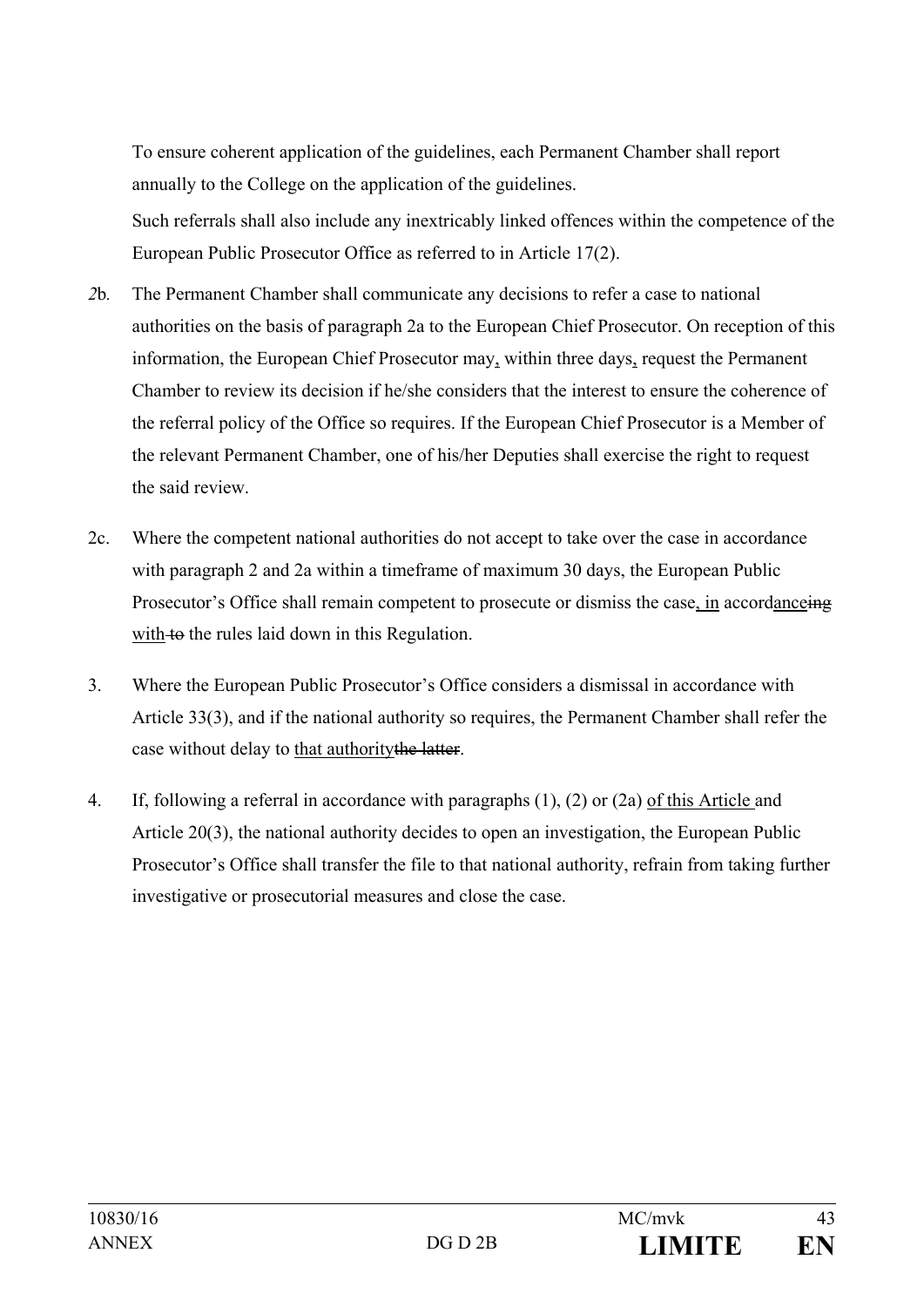5. If a file is transferred in accordance with paragraph (1), (2) or (2a) of this Article and Article 20(3), the European Public Prosecutor's Office shall inform the relevant Union institutions, bodies and agencies, as well as, where appropriate under<del>in accordance with</del> national law, suspects or accused persons and the crime victims of the transfer, thereof. The cases that are dismissed may also be referred to OLAF or to competent national administrative or judicial authorities for recovery or other administrative follow-up.

#### *Article 29*

#### **Termination of the investigation**

1. When the European Delegated Prosecutor handling the case considers the investigation to be completed, he/she shall submit a report to the supervising European Prosecutor, containing a summary of the case and a draft decision whether to prosecute before a national cCourt or to consider a referral of the case, a dismissal or a simplified prosecution proceduretransaction in accordance with Article 28a, 33 or [34]. The supervising European Prosecutor shall forward those documents to the competent Permanent Chamber accompanied, if he/she considers it necessary, by his/her own assessment. When the Permanent Chamber, in accordance with Article 9(3), takes the decision as proposed by the European Delegated Prosecutor, he/she shall pursue the matter accordingly.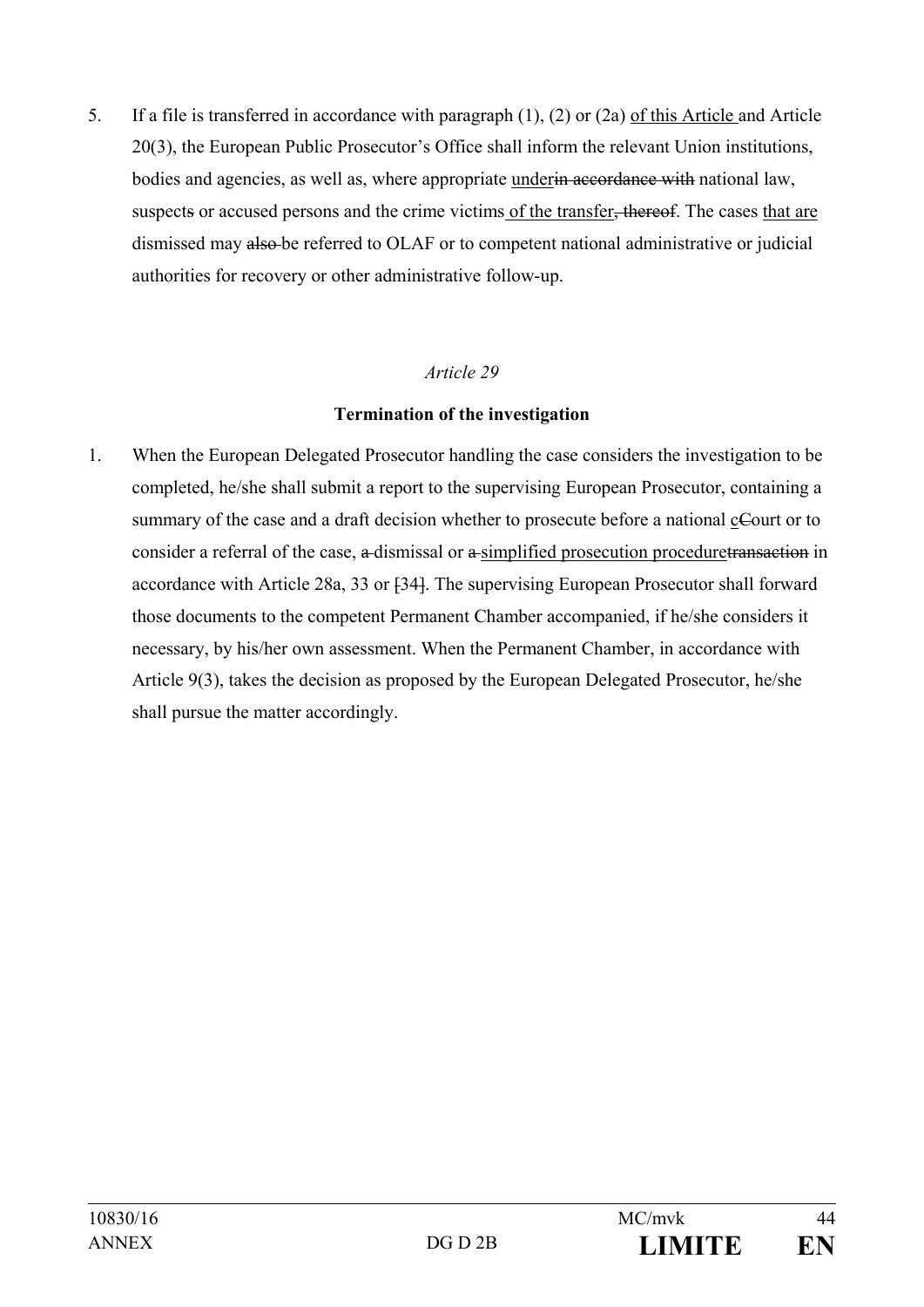- 2. If the Permanent Chamber, based on the reports received, considers that it will not to take the decision as proposed by the European Delegated Prosecutor, it shall, where necessary, undertake its own review of the case file before taking a final decision or giving further instructions to the European Delegated Prosecutor.
- 3. Where applicable, the report of the European Delegated Prosecutor shall also provide sufficient reasoning for bringing the case to judgment either at a cCourt of the Member State where he/she is located, or, in accordance with Article 22(4) at a Court of a different Member State which has jurisdiction over the case.

## *Article 30*

#### **Prosecution before national Courts**

- 1. When the competent Permanent Chamber takes a decision to prosecute following the procedures set out in Article 29, the European Delegated Prosecutor shall bring the case to judgment at a competent Ccourt of his/her Member State.
- 2. Where more than one Member State has jurisdiction over the case, the Permanent Chamber shall in principle decide to bring the case to prosecution in the Member State of the European Delegated Prosecutor handling the case. The Permanent Chamber may, taking into account the report provided in accordance with Article 29(1), decide to bring the case to prosecution in a different Member State, if there are sufficiently justified grounds to do so, taking into account the criteria set out in Article 22(4) and 22(5), and instruct a European Delegated Prosecutor of that Member State accordingly.
- 3. Before deciding to bring a case to judgment, the competent Permanent Chamber may, on the proposal of the European Delegated Prosecutor handling the case, decide to join several cases, where investigations have been conducted by different European Delegated Prosecutors against the same person(s) with a view to prosecution of these cases at the cCourt of one Member State which, in accordance with its law, has jurisdiction for each of these cases.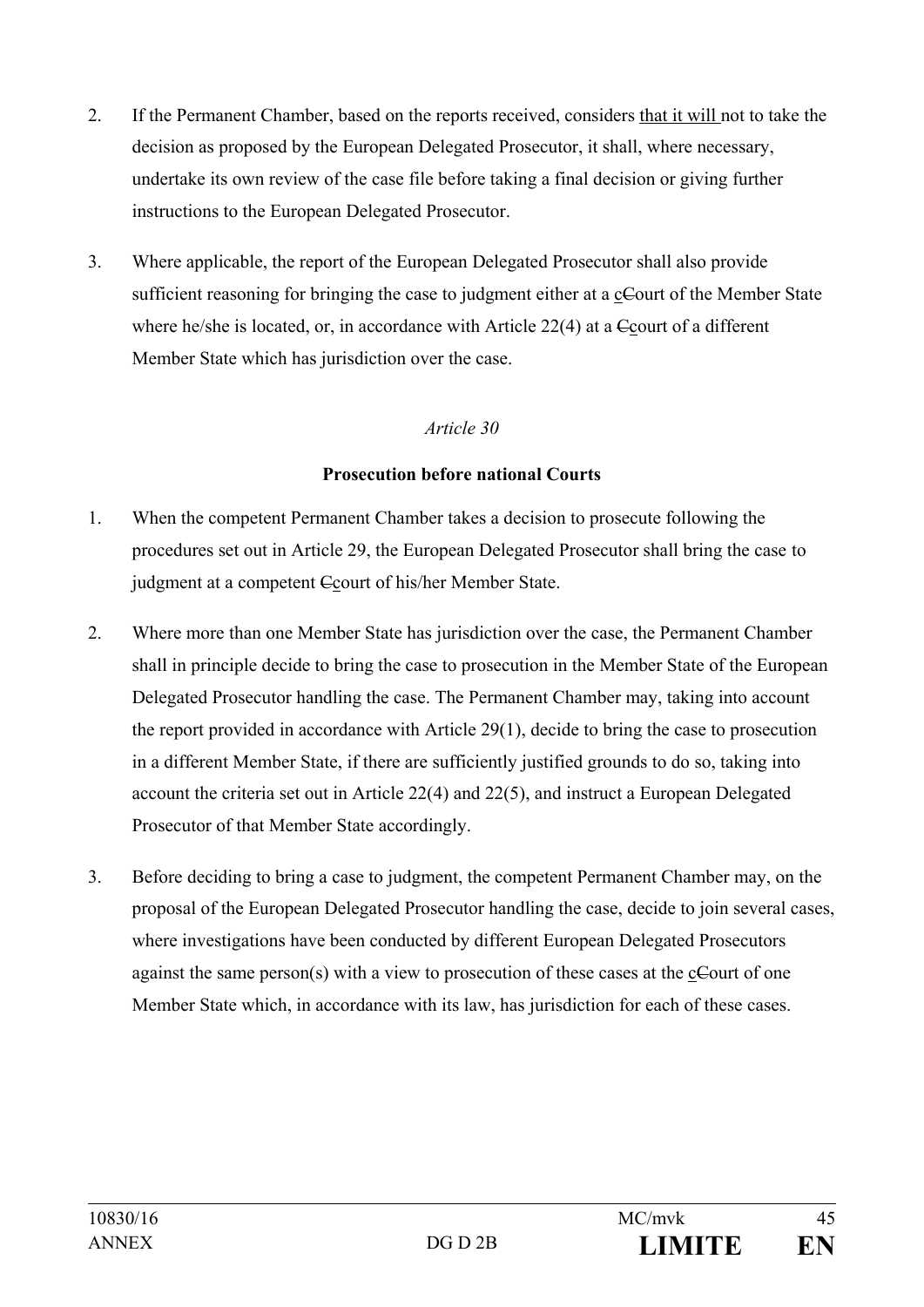- 4. Once a decision on the Member State in which the prosecution shall be brought has been taken, the competent national cCourt within that Member State shall be determined on the basis of national law.
- 5. Where necessary for the purposes of recovery, administrative follow-up or monitoring, the Central Office shall notify the competent national authorities, the interested persons and the relevant Union institutions, bodies and agencies of the decision to prosecute.
- 6. Where, following a judgment of the Court, the prosecution has to decide whether to lodge an appeal, the European Delegated Prosecutor shall submit a report including a draft decision to the competent Permanent Chamber and await its instructions. Should such submissionthis be impossible within the deadline set by national law, the European Delegated Prosecutor shall be entitled to lodge the appeal without prior instructions of the Permanent Chamber, and shall subsequently submit the report to the Permanent Chamber without delay. The Permanent Chamber shall then instruct the European Delegated Prosecutor to either maintain or withdraw the appeal. The same-procedure set out in this paragraph shall apply also when, in the course of the Court proceedings and in accordance with applicable national law, the European Delegated Prosecutor handling the case would take an action position which would lead to the dismissal of the case.

## *Article 31*

## **Evidence**

1. Evidence presented by the prosecutors of the European Public Prosecutor's Office or the defendant to a cCourt shall not be denied admission on the mere ground that the evidence was gathered in another Member State or in accordance with the law of another Member State.

Where the law of the Member State of the trial Court requires that the latter examines the admissibility of evidence, it shall ensure it is satisfied that its admission would not be incompatible with Member States obligations to respect the fairness of the procedure, the rights of defence, or other rights as enshrined in the Charter, in accordance with Article 6 TEU.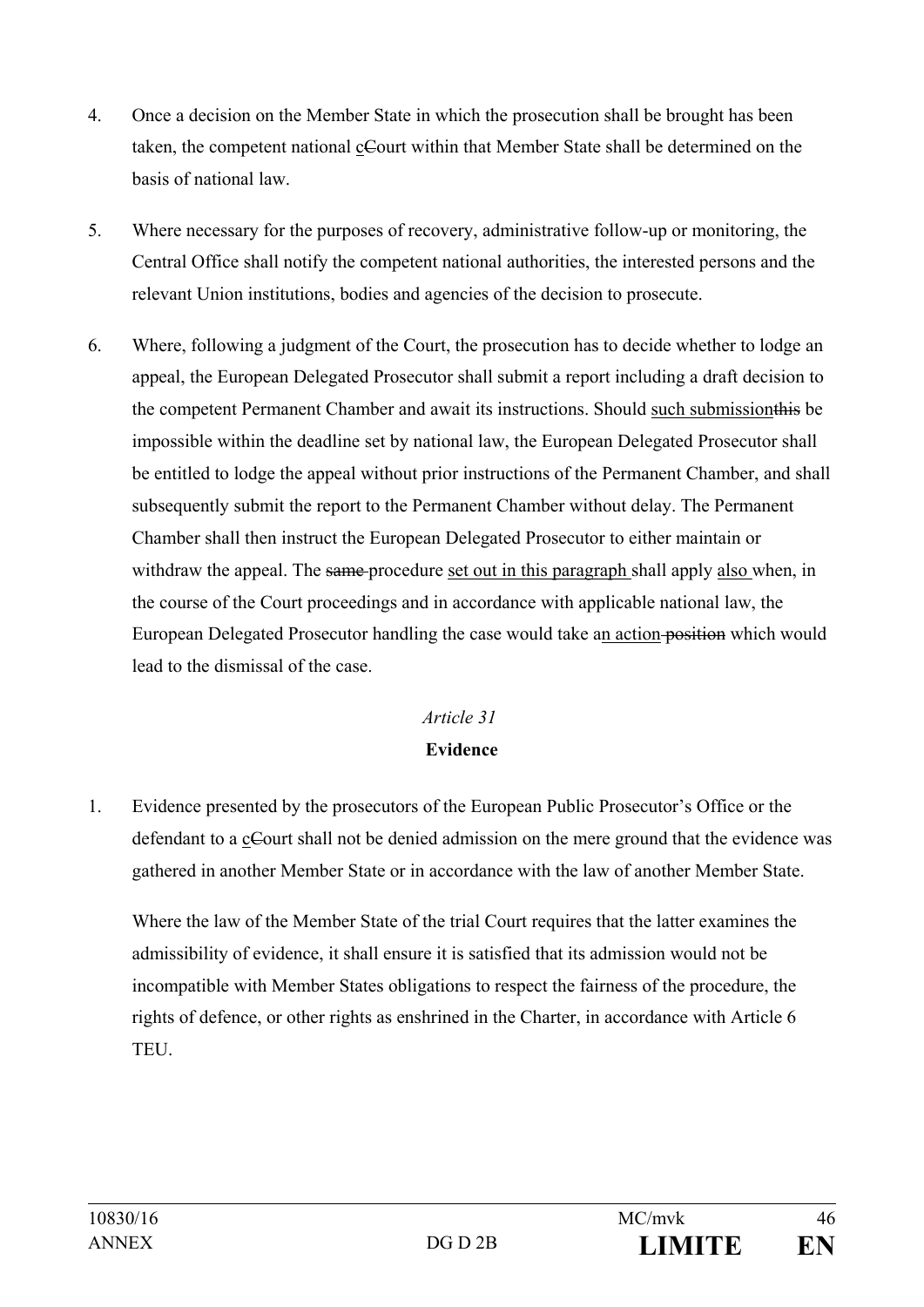2. The power of the trial cCourt to freely assess the evidence presented by the defendant or the prosecutors of the European Public Prosecutor's Office shall not be affected by this Regulation.

#### *Article 32*

#### **Disposition of confiscated assets**

Where, in accordance with the requirements and procedures laid down by national law including the national law transposing implementing Directive 2014/42/EU of the European Parliament an and of the Council**[41](#page-46-0)** of 3 April 2014 on the freezing and confiscation of instrumentalities and proceeds of crime in the European Union, the competent national cCourt has decided by a final ruling to confiscate any property related to, or proceeds derived from, an offence within the competence of the European Public Prosecutor's Office, such assets or proceeds shall be disposed of in accordance with applicable national law. This disposition shall not negatively affect the rights of the Union or other victims to be compensated for their damage that they have incurred.

# **SECTION 4 RULES ON ALTERNATIVES TO PROSECUTION**

## *Article 33*

## **Dismissal of the case**[42](#page-46-1)

- 1. The Permanent Chamber shall, based on a report provided by the European Delegated Prosecutor handling the case in accordance with Article 29(1), decide to dismiss the case against a person where prosecution has become impossible, pursuant to the law of the Member State of the European Delegated Prosecutor handling the case, on account of any of the following grounds<sup>43</sup>:
	- a) death of the suspect or accused person or winding up of a suspect or accused legal person;
	- aa) insanity of the suspect or accused person;

<span id="page-46-0"></span>**<sup>41</sup>** Directive 2014/42/EU of the European Parliament and of the Council of 3 April 2014 on the freezing and confiscation of instrumentalities and proceeds of crime in the European Union (OJ L 127, 29.4.2014, p. 39).

<span id="page-46-1"></span><sup>&</sup>lt;sup>42</sup> PT considers that this provision does not respect the principle of subsidiarity.

<span id="page-46-2"></span>**<sup>43</sup>** CZ has emitted a general reservation on the list of grounds.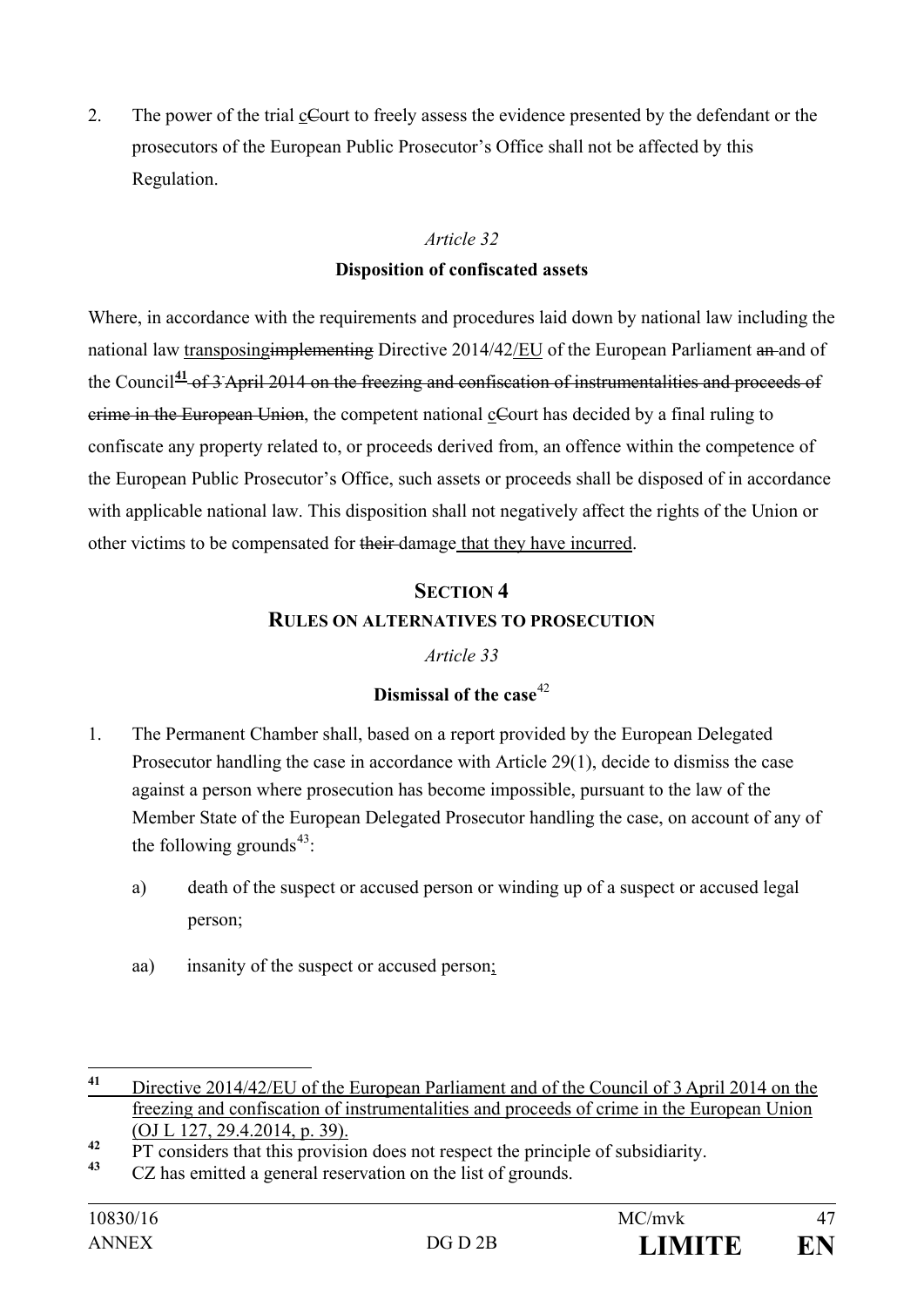- b) amnesty granted to the suspect or accused person;
- c) immunity granted to the suspect or accused person, unless it has been lifted;
- d) expiry of the national statutory limitation to prosecute;
- e) the case has already been finally disposed of in relation to the acts;
- f) lack of relevant evidence<sup>[44](#page-47-0)</sup>.
- 2. A decision in accordance with paragraph 1 shall not bar further investigations on the basis of new facts which were not known to the European Public Prosecutor's Office at the time of the decision, and which become known thereafterwards. The decision to reopen investigations on the basis of such new facts shall be taken by the competent Permanent Chamber.
- 3. Where the European Public Prosecutor's Office is competent in accordance with Article 17(2), it shall dismiss a case only after consultation with the national authorities of the Member State referred to in Article 20(5). If applicable, the Permanent Chamber shall refer the case to the competent national authorities in accordance with Article 28a (3) to (5).
- 4. Where a case has been dismissed, the European Public Prosecutor's Office shall officially notify the competent national authorities and shall inform the relevant Union institutions, bodies and agencies, as well as, where appropriate under<del>in accordance with</del> national law, suspects or accused persons and the crime victims, thereof such dismissal<sup>45</sup>. The dismissed cases may also be referred to OLAF or to competent national administrative or judicial authorities for recovery or other administrative follow-up.

<span id="page-47-0"></span><sup>&</sup>lt;sup>44</sup> MT has emitted a reservation on this provision.

<span id="page-47-1"></span>**<sup>45</sup>** This provision is without prejudice to further information obligations according to national law.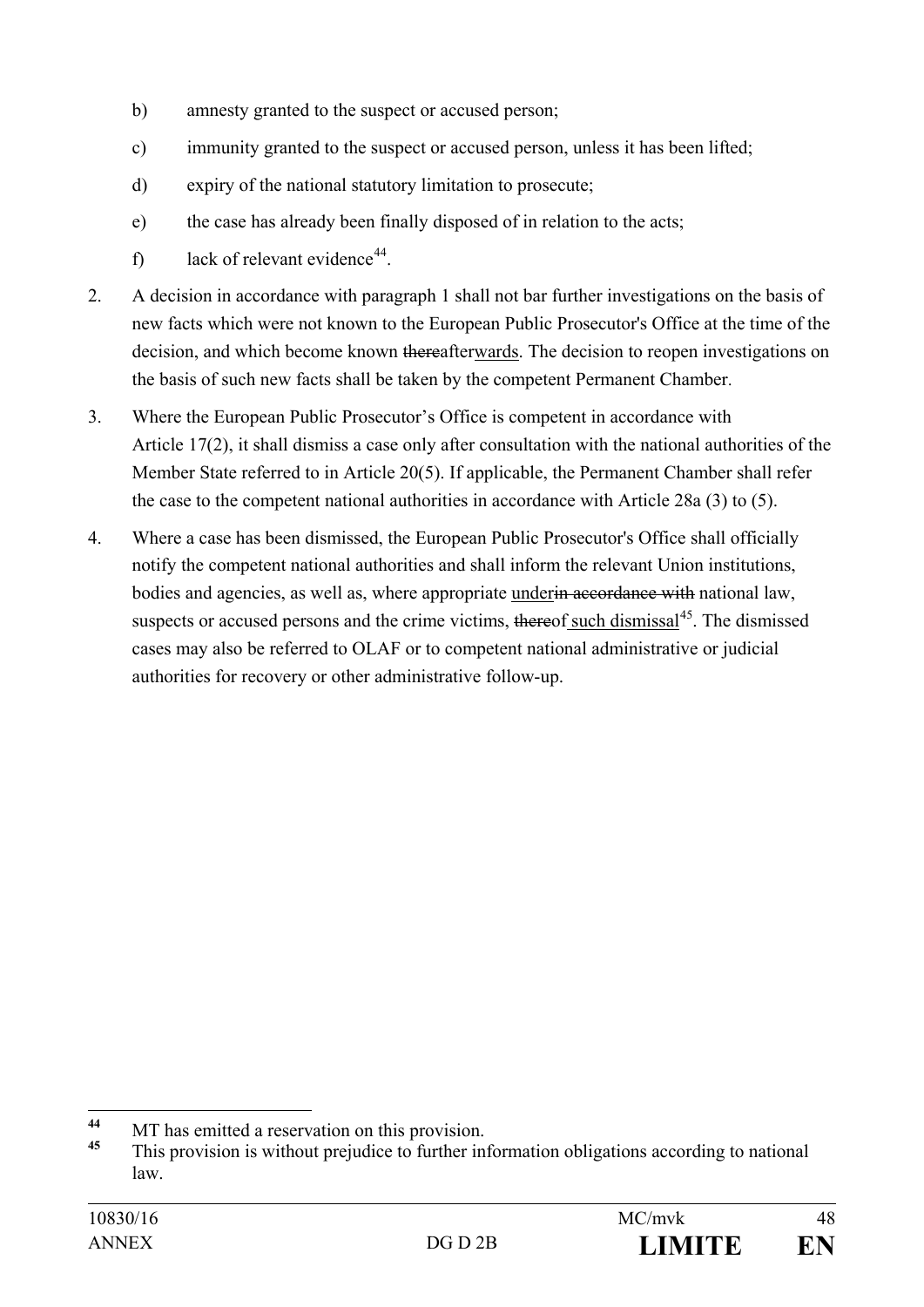# **SECTION 4 RULES ON SIMPLIFIED PROCEDURES**

## […]

#### *Article 34* **Simplified prosecution procedures[46](#page-48-0)**

- 1. If the applicable national law provides for a simplified prosecution procedure aiming at the final disposal of a case on the basis of terms agreed with the suspect, the handling European Delegated Prosecutor may<del>propose</del>, in accordance with Articles 9(3) and 29(1), propose to apply this procedure in accordance with the conditions provided for in national law to the competent Permanent Chamber.
- 2. The Permanent Chamber shall decide on the proposal of the handling European Delegated Prosecutor taking into account the following grounds:
	- (a) the seriousness of the offence, based on in particular the damage caused to the financial interests of the Union,
	- (b) the willingness of the suspected offender to repair the damage caused by the illegal conduct,
	- (c) the use of the procedure would be in accordance with the general objectives and basic principles of the European Public Prosecutor's Office as set out in this Regulation,

The College shall adopt Guidelines on the application of these grounds.

3. If the Permanent Chamber agrees with the proposal, the handling European Delegated Prosecutor shall apply the simplified prosecution procedure in accordance with the conditions provided for in national law and register it in the case management system. When the simplified prosecution procedure has been finalised following the fulfillment of the terms agreed with the suspect, the Permanent Chamber will instruct the European Delegated Prosecutor to act with a view to finally dispose of the case.

 $[\ldots]$ 

<span id="page-48-0"></span>**<sup>46</sup>** The Commission and PT have reservations on this provision.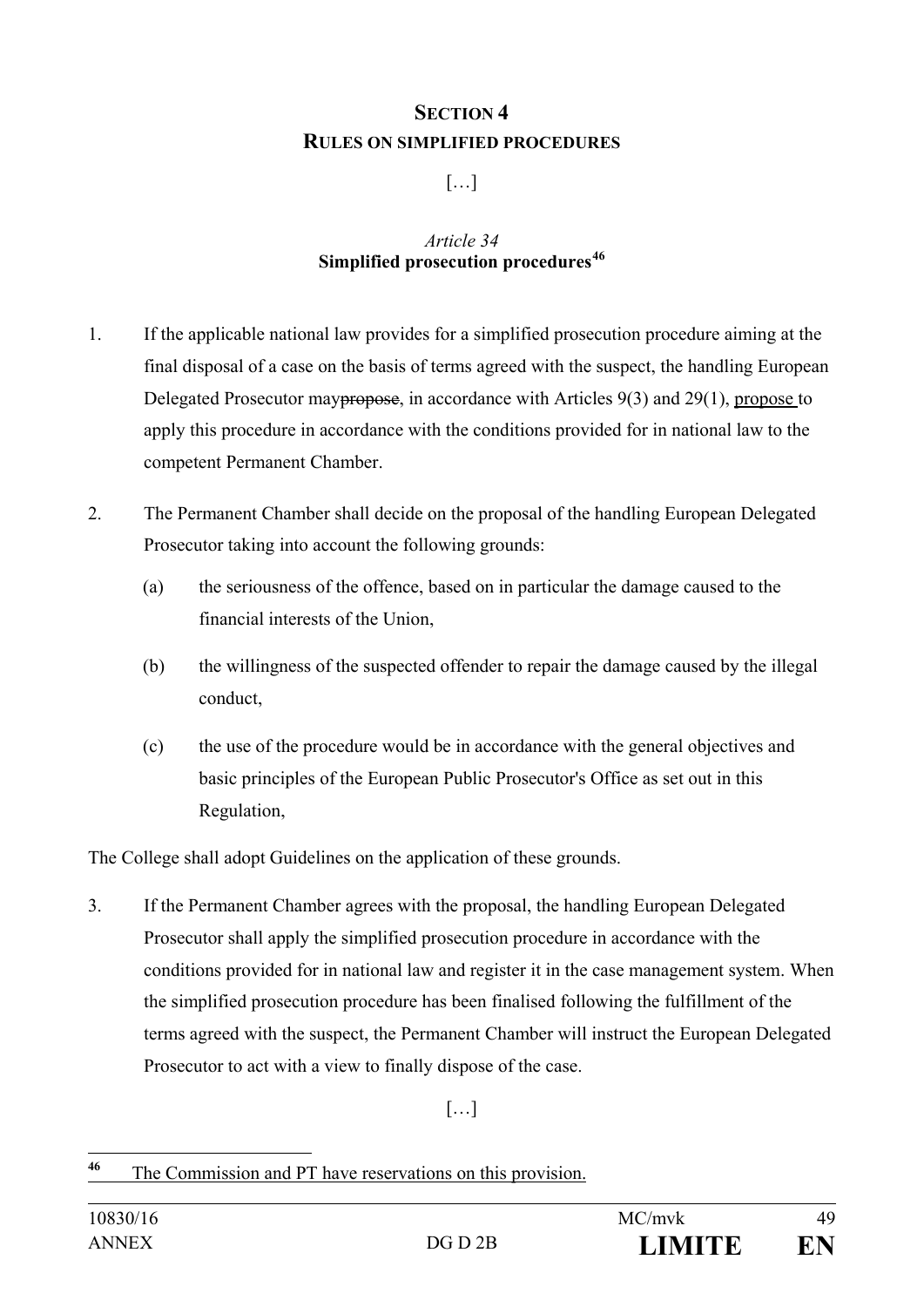# **CHAPTER V PROCEDURAL SAFEGUARDS**

#### *Article 35[47](#page-49-0)*

#### **Scope of the rights of the suspects and accused persons**

- 1. The activities of the European Public Prosecutor's Office shall be carried out in full compliance with the rights of suspects and accused persons enshrined in the Charter of Fundamental Rights of the European Union, including the right to a fair trial and the rights of defence.
- 2. Any suspect and accused person in the criminal proceedings of the European Public Prosecutor's Office shall, as a minimum, have the procedural rights as they are provided for in Union law, including directives concerning the rights of suspects and accused persons in criminal procedures, such as:
	- (a) the right to interpretation and translation, as provided for in Directive 2010/64/EU of the European Parliament and of the Council<sup>[48](#page-49-1)</sup> of 20 October 2010 on the right to translation and interpretation in criminal proceedings,
	- (b) **[49](#page-49-2)** the right to information and access to the case materials, as provided for in Directive 2012/13/EU of the European Parliament and of the Council**[50](#page-49-3)** of 22 May 2012 on the right to information in criminal proceedings,

<span id="page-49-0"></span><sup>&</sup>lt;sup>47</sup> The Commission has emitted a general reservation on this provision.

<span id="page-49-1"></span>**<sup>48</sup>** Directive 2010/64/EU of the European Parliament and of the Council of 20 October 2010 on the right to translation and interpretation in criminal proceedings (OJ L 280, 26.10.2010, p. 1).

<span id="page-49-2"></span>**<sup>49</sup>** AT and DE raised a general question on the right to access to information and access to the case material by the suspects and accused persons. The Presidency considers that this matter should be addressed in the section concerning processing of information (Articles 20 to 24 of the Commission's initial proposal).

<span id="page-49-3"></span>**<sup>50</sup>** Directive 2012/13 of the European Parliament and of the Council of 22 May 2012 on the right to information in criminal proceedings (OJ L 142, 1.6.2012, p. 1).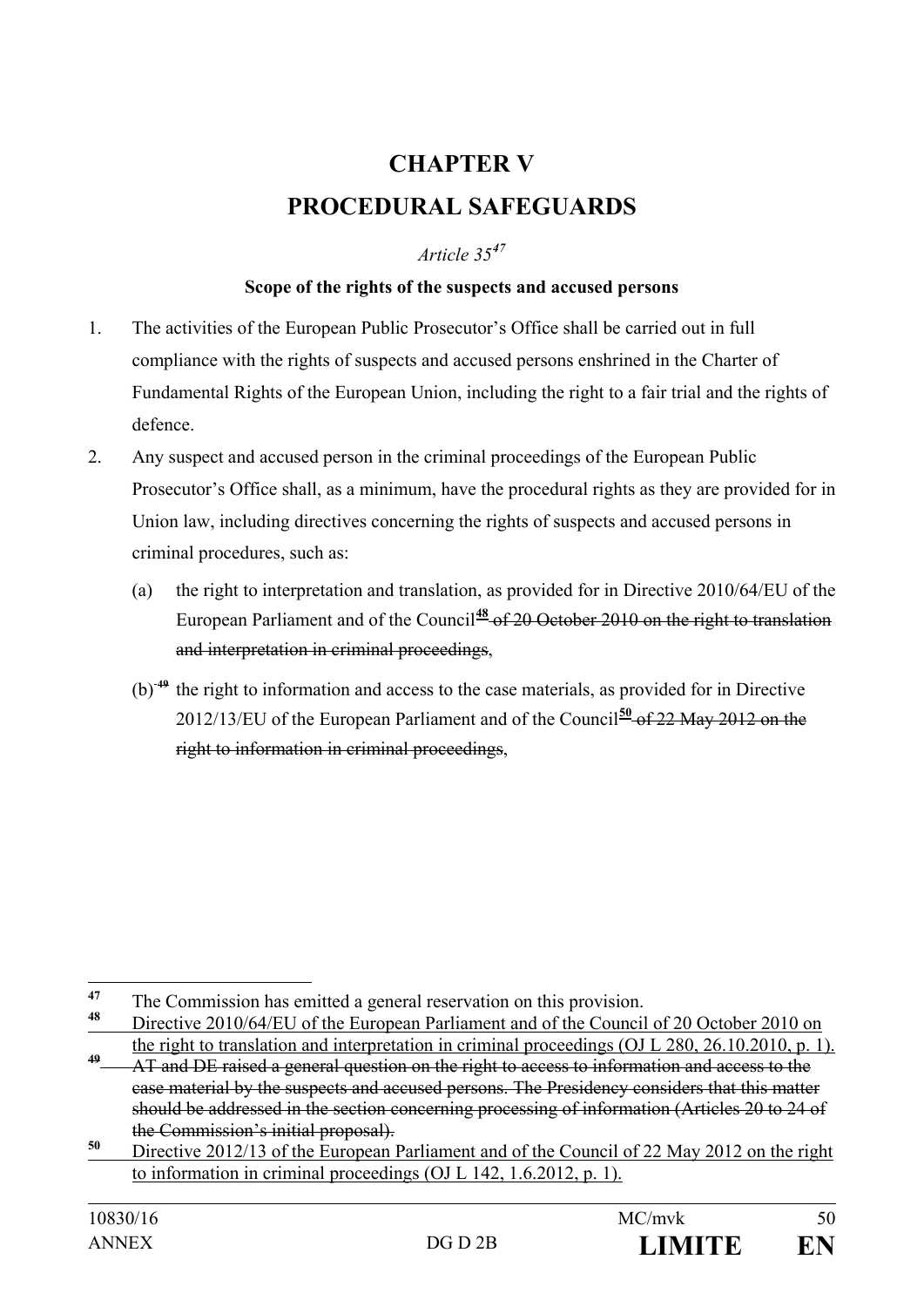- (c) the right of access to a lawyer and the right to communicate with and have third persons informed in case of detention, as provided for in Directive 2013/48/EU of the European Parliament and of the Council<sup>[51](#page-50-0)</sup> of 22 October 2013 on the right of access to a lawyer in criminal proceedings and in European arrest warrant proceedings, and on the right to have a third party informed upon deprivation of liberty and to communicate with third persons and with consular authorities while deprived of liberty,
- (d) the right to remain silent and the right to be presumed innocent as provided for in Directive  $201x/xx/EU$  of the European Parliament and of the Council<sup>[52](#page-50-1)</sup> to strengthen the presumption of innocence and the right to be present at trial in criminal proceedings,
- (e) the right to legal aid as provided for in Directive 201x/xx/EU of the European Parliament and of the Council<sup>[53](#page-50-2)</sup> on the right to provisional legal aid for citizens suspected or accused of a crime and for those subject to a European Arrest Warrant.
- 3. Without prejudice to the rights provided in this Chapter, suspects and accused persons as well as other persons involved in the proceedings of the European Public Prosecutor's Office shall have all the procedural rights available to them under the applicable national law.

<span id="page-50-0"></span>**<sup>51</sup>** Directive 2013/48/EU of the European Parliament and of the Council of <sup>22</sup> October <sup>2013</sup> on the right of access to a lawyer in criminal proceedings and in European arrest warrant proceedings, and on the right to have a third party informed upon deprivation of liberty and to communicate with third persons and with consular authorities while deprived of liberty (OJ L 294, 6.11.2013, p. 1).

<span id="page-50-1"></span>**<sup>52</sup>** Directive 2016/../EU of the European Parliament and of the Council of … to strengthen the presumption of innocence and the right to be present at trial in criminal proceedings (OJ …)

<span id="page-50-2"></span>**<sup>53</sup>** Directive 2016/../EU of the European Parliament and of the Council on the right to provisional legal aid for citizens suspected or accused of a crime and for those subject to a European Arrest Warrant (OJ …)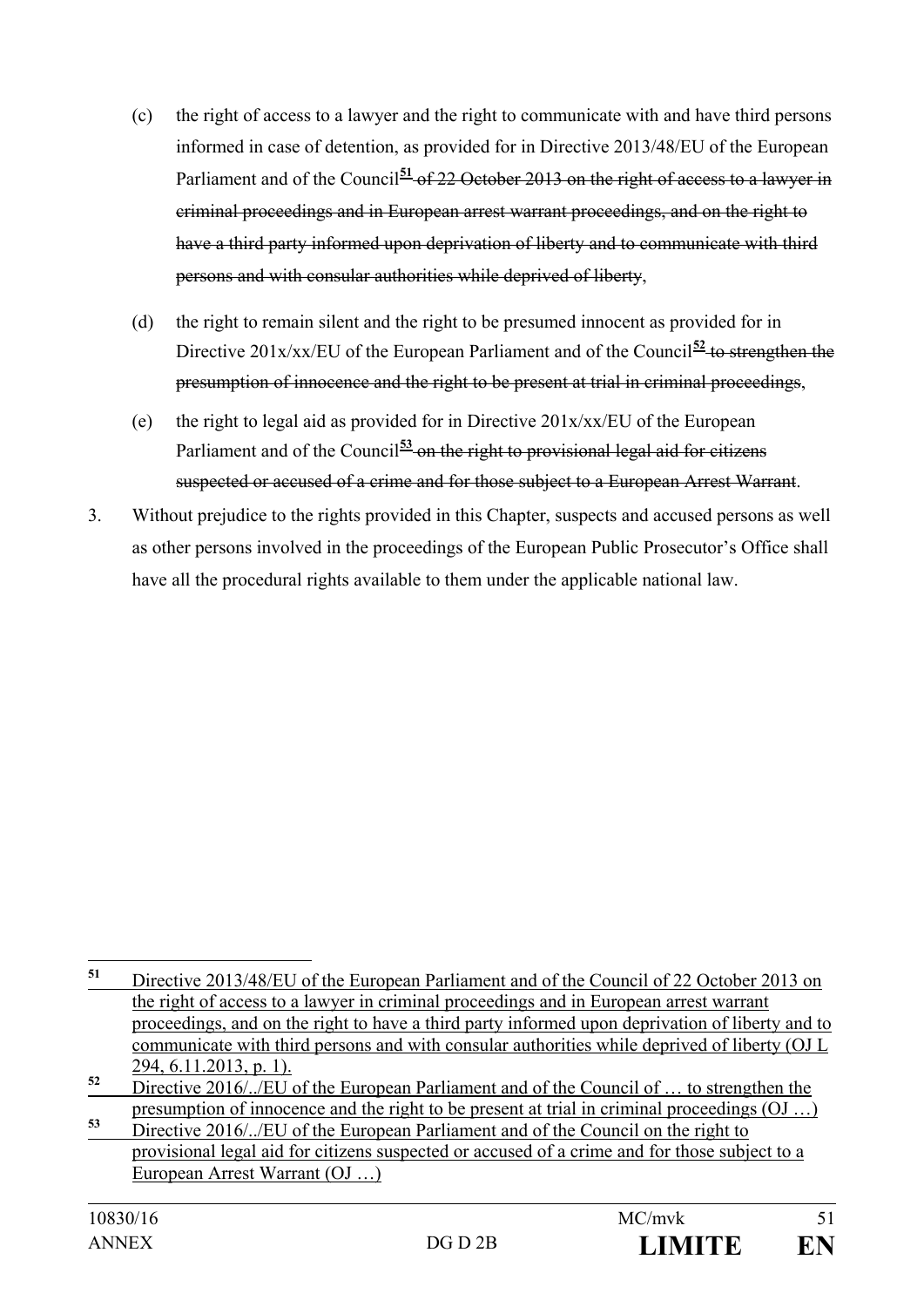#### *Article 36*

## **Judicial review[54](#page-51-0)before the Court of Justice of the European Union**[55](#page-51-1)

1. Procedural acts**[56](#page-51-2)** of the European Public Prosecutor's Office which are intended to produce legal effects vis-à-vis third parties or a failures of the European Public Prosecutor's Office to adopt a procedural acts which are intended to produce legal effects vis–à-vis third parties and which it was legally required to adopt under this Regulation<sup>[57](#page-51-3)</sup>, shall be subject to review by the competent national courts in accordance with the requirements and procedures laid down by national law.

<span id="page-51-0"></span><sup>&</sup>lt;sup>54</sup> IT has entered a general reservation on this Article, as explained mainly in WK 459/2016. **<sup>55</sup>** This version of Article 26 was tentatively presented by the NL Presidency in document

<span id="page-51-2"></span><span id="page-51-1"></span><sup>10818/16</sup> and has still not been the subject of a discussion at expert level. **56** Recital: This provision seeks to ensure that the i-procedural acts (including investigation measures) of the European Public Prosecutor's Office adopted before the indictment and intended to produce legal effects vis-à-vis third parties (a category which includes the suspect, the victim, and other interested persons such as public bodies whose rights may be adversely affected by such acts) are subject to judicial review by national courts. Where national law provides for judicial review concerning procedural acts which do not produce legal effects vis-à-vis third parties, this Regulation should not be interpreted as replacing or amending such

<span id="page-51-3"></span>legal provisions. This provision does not affect the powers of the national trial court. **<sup>57</sup>** Recital: Judicial action for failure of the European Public Prosecutor's Office to act is contingent on the Office being under a legal obligation to adopt procedural acts which are intended to produce legal effects vis-à-vis third parties.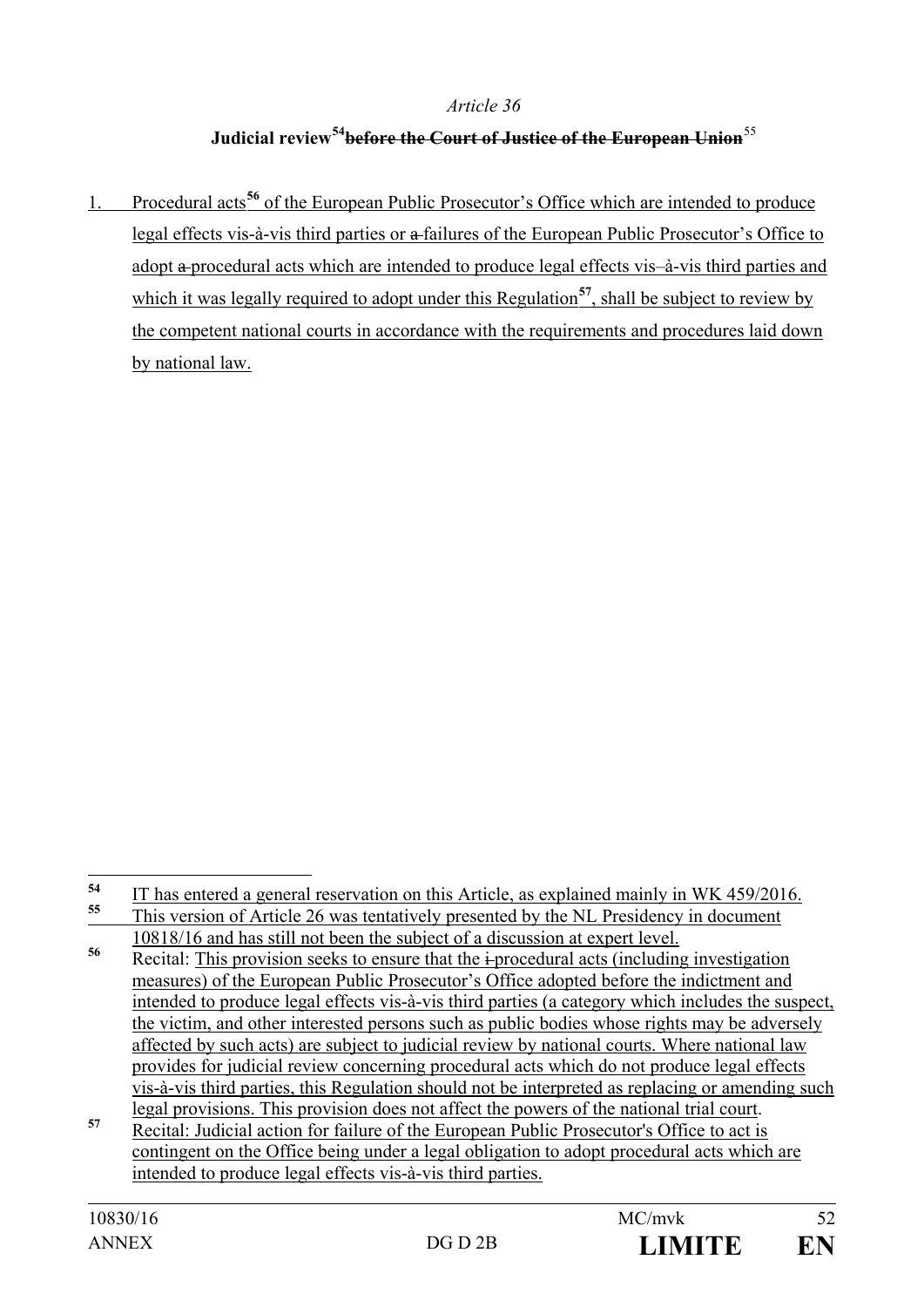- 2. The Court of Justice of the European Union shall have jurisdiction, in accordance with Article 267 TFEU, to give preliminary rulings concerning:
	- a) the validity of the acts of the European Public Prosecutor's Office referred to in paragraph 1, in so far as such a question of validity is raised before any court or tribunal of a Member State directly on the basis of Union law**[58](#page-52-0)**;
	- b) the interpretation or the validity of provisions of Union law, including this Regulation, which are relevant for the judicial review by the competent national courts of the acts of the European Public Prosecutor's Office referred to in paragraph 1;
	- c) [the interpretation of Articles 17(1a), 17(2), 20(2) or 20(3) in relation to any conflict of competence between the European Public Prosecutor's Office and the competent national authorities**[59](#page-52-1)**.]
- 3. By way of exception to paragraph 1, only the following acts of the European Public Prosecutor's Office shall be subject to review before the Court of the Justice in accordance with Article 263 TFEU, where such proceedings are instituted by any natural or legal person referred to in the fourth paragraph of Article 263 TFEU**[60](#page-52-2)**:
	- a) decisions of the European Public Prosecutor's Office to dismiss a case, in so far as they are contested directly on the basis of Union law (Article 33);

<span id="page-52-0"></span>**<sup>58</sup>** Recital: The legality of acts of the European Public Prosecutor's Office may be contested before national courts in accordance with paragraph 1. When national courts review the legality of such acts, they may do so in respect of Union law, including this Regulation, and of national law which applies to the extent that a matter is not dealt with by this Regulation. National courts may review compliance with both and should refer to the Court of Justice preliminary questions when they entertain doubts about the validity of those acts vis-à-vis Union law. However, they may not refer questions on the validity of the procedural acts of the European Public Prosecutor's Office with regard to national procedural law or to national measures transposing Directives, even if this Regulation refers to them; this is however without prejudice to preliminary rulings concerning the interpretation or validity of provisions of Union law, including this Regulation and applicable Directives. In addition, this Regulation does not exclude the possibility for national courts to review the validity of such acts with regard to the principle of proportionality enshrined in national law.

<span id="page-52-1"></span>**<sup>59</sup>** N.B. This presupposes that, pursuant to Article 20(5), a national court or tribunal within the meaning of Article 267 TFEU should be designated at national level to decide on conflicts of competence between the EPPO and national prosecution services. In order to achieve this, Article 20(5) and recital 64, as presented in document 15100/15, would need to be modified to

<span id="page-52-2"></span>make that clear.<br><sup>60</sup> DE, FR, IT, LU, HU, PL, SI have suggested that the list of measures below should be extended also to other decisions.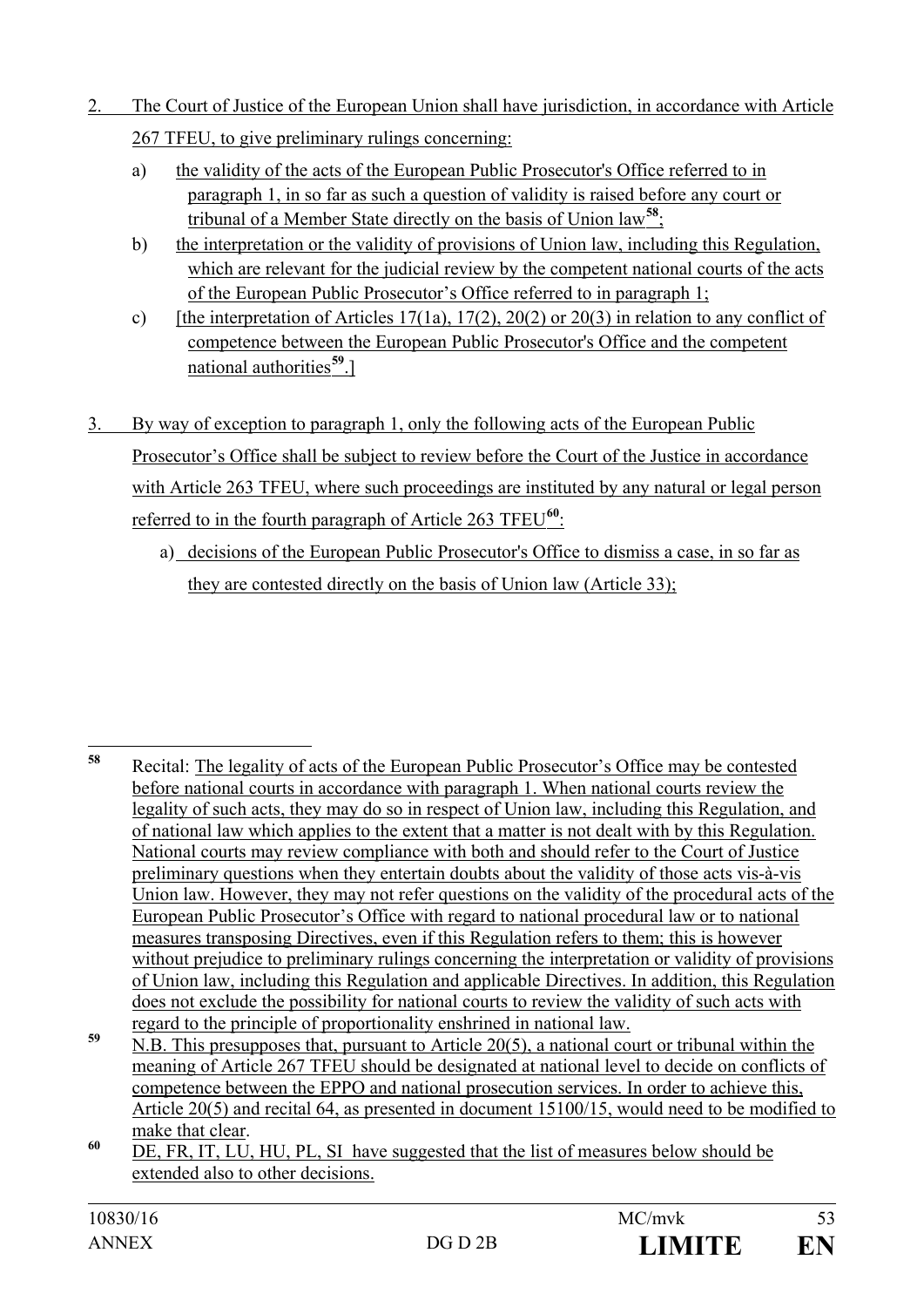- b) decisions of the European Public Prosecutor's Office to limit the data subject's right of access (Article 37(i));
- c) decisions of the European Public Prosecutor's Office concerning the right of public access to documents (Article 65)**[61](#page-53-0)**.

This provision is without prejudice to the possibility for a Member State, the European Parliament, the Council or the Commission to bring actions for annulment in accordance with the second paragraph of Article 263 TFEU and to the first paragraph of Article 265 TFEU.

- 4. The Court of Justice of the European Union shall have jurisdiction in accordance with Article 268 of the Treaty in any dispute relating to compensation for damage caused by the European Public Prosecutor's Office (Article 69).
- 5. The Court of Justice of the European Union shall have jurisdiction in accordance with Article 272 of the Treaty in any dispute concerning arbitration clauses contained in contracts concluded by the European Public Prosecutor's Office (Article 69).
- 6. The Court of Justice of the European Union shall have jurisdiction in accordance with Article 270 of the Treaty in any dispute concerning staff-related matters (Article 54) and the dismissal of the European Chief Prosecutor (Article 13) or European Prosecutors (Article 14)**[62](#page-53-1)**.
- *[1. Only procedural measures taken by the European Public Prosecutor's Office on the basis of Articles […]shall be subject to review before the Court of Justice of the European Union in accordance with Article 263 of the Treaty.*
- *2. Without prejudice to Article 267 of the Treaty, the courts of Member States shall be competent to review other procedural decisions taken by the European Public Prosecutor's Office in the performance of its functions, in accordance with the requirements and procedures laid down by national law. ]*

<span id="page-53-0"></span> $\frac{61}{62}$  AT, FI, LV and SE would prefer to see point c) in this provision deleted.

<span id="page-53-1"></span>**<sup>62</sup>** PT has requested that dismissals of European Delegated Prosecutors should be added to this provision, which would require a modification also of Article 15 in the draft Regulation.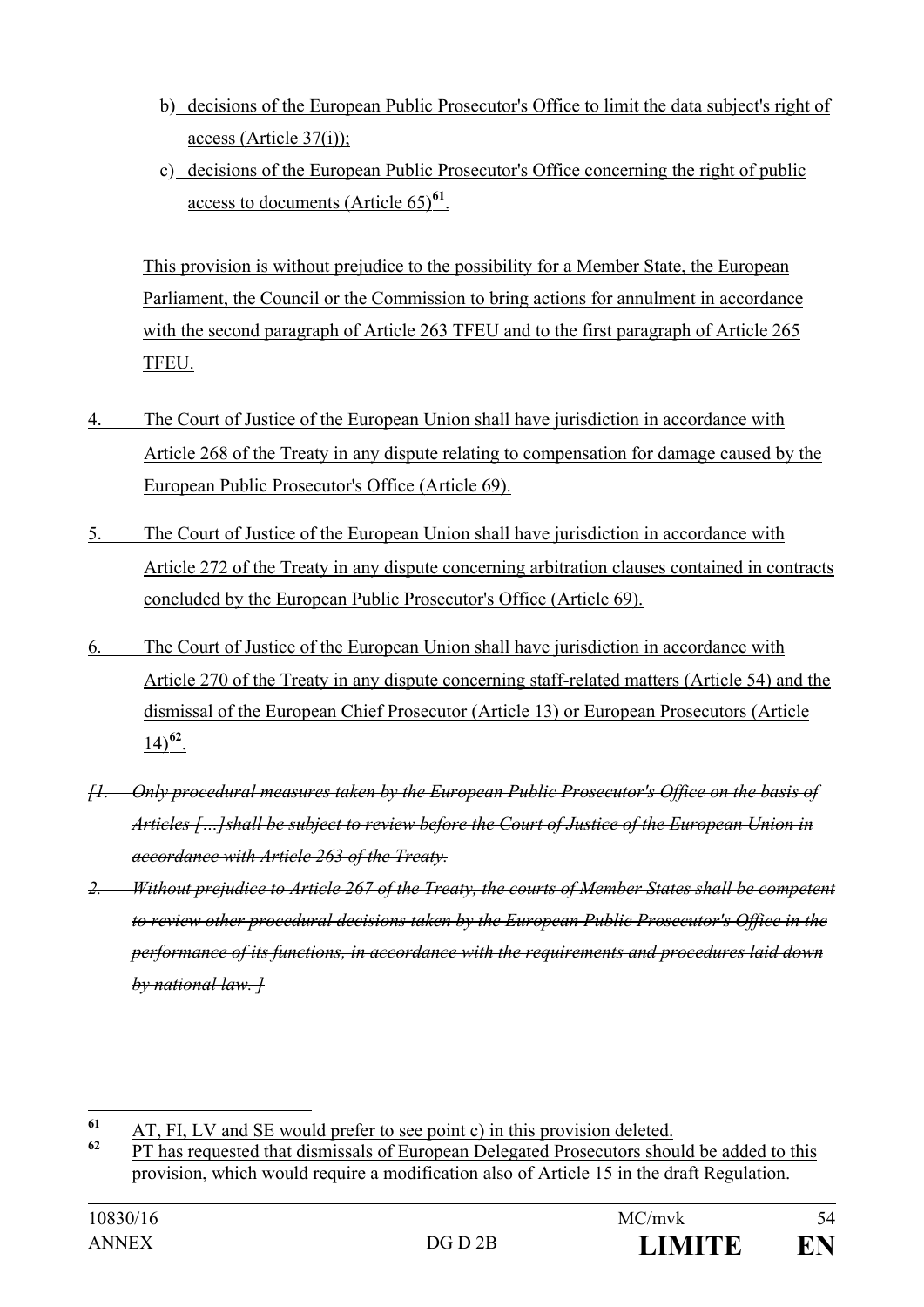#### **SECTION 2**

#### **PROCESSING OF INFORMATION**

#### *Article 36a*

#### **Access to information by the European Public Prosecutor's Office**

European Delegated Prosecutors shall, under the same conditions as those that apply to national prosecutors**[63](#page-54-0)** under national law in similar cases, be able to obtain any relevant information stored in national criminal investigation and law enforcement databases, as well as other relevant registers of public authorities.

The European Public Prosecutor's Office shall also be able to obtain any relevant information falling within its competence stored in databases and registers of the institutions, bodies, offices and agencies of the Union.

#### *Article 36b*

#### **Case management system**

- 1. The European Public Prosecutor's Office shall establish a case management system, which shall be held and managed in accordance with the rules established in this Regulation and in the Internal Rules of Procedure.
- 2. The purpose of the case management system shall be to:
	- (a) support the management of investigations and prosecutions conducted by the European Public Prosecutor's Office, in particular by managing internal information workflows and by supporting investigative work in cross-border cases;

<span id="page-54-0"></span>**<sup>63</sup>** It has been suggested that the term judicial authorities should be used instead of prosecutors here. Reference is in this context made to footnote 8 in doc 15100/15, according to which the role of investigative judges in cases handled by the EPPO will be clarified.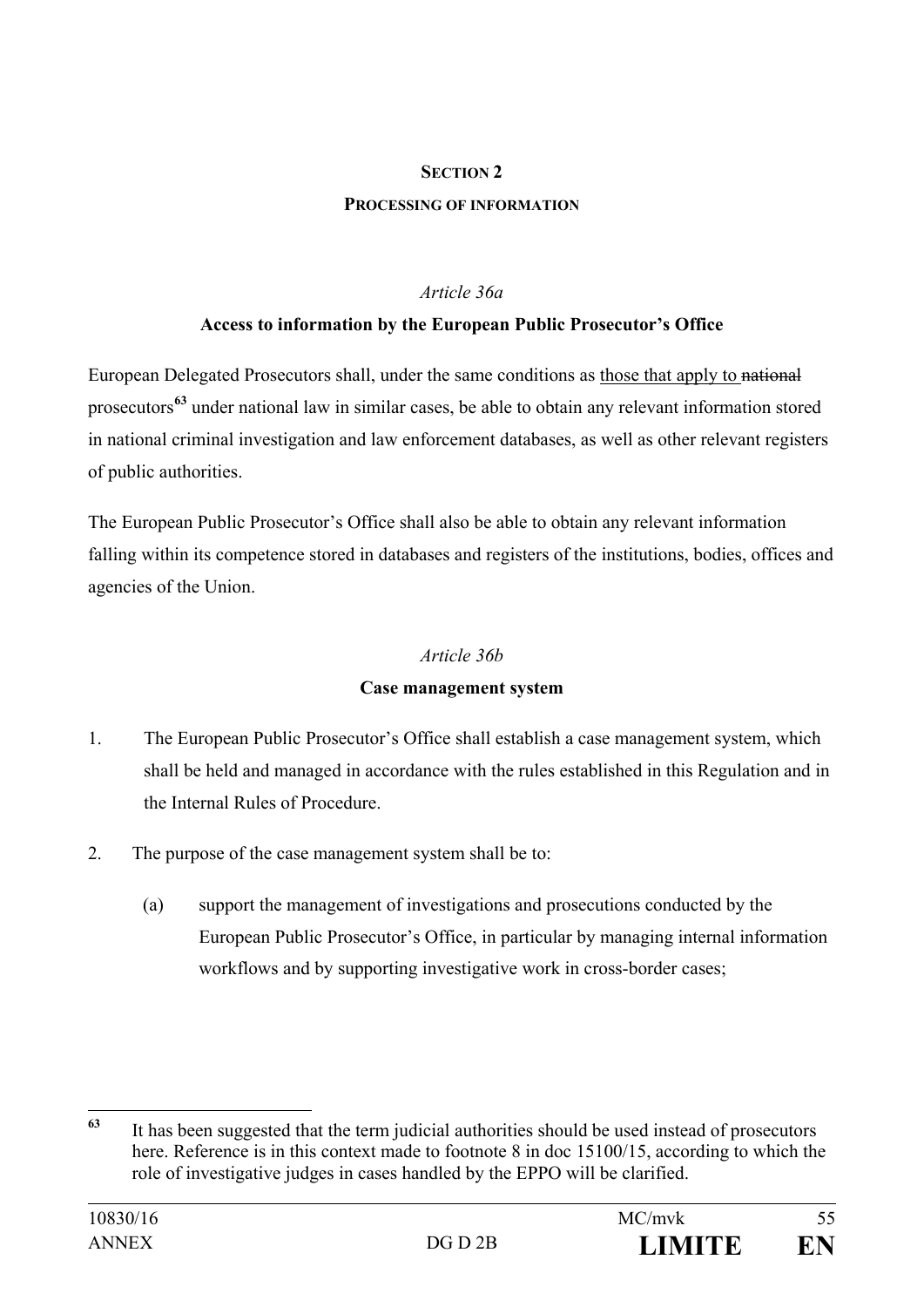- (b) ensure secure access to information on investigations and prosecutions at the central office and by the European Delegated Prosecutors;
- (c) allow for the cross-referencing of information and the extraction of data for operational analysis and statistical purposes;
- (d) facilitate the monitoring of lawfulness and compliance with the provisions of this Regulation concerning the processing of personal data.
- 3. The case management system may be linked to the secure telecommunications connection referred to in Article 9 of Council Decision 2008/976/JHA<sup>[64](#page-55-0)</sup>.
- 4. The case management system shall contain:
	- (a) a register of information obtained by the European Public Prosecutor's Office in accordance with Article 19, including on any decisions in relation to that information,
	- (b) an index of all case files,
	- (c) all information from the case files stored electronically in the case management system in accordance with Article 36c (3).

The index may not contain any personal data other than identification data needed to identify cases or establish cross-links between different case files.

5. For the processing of case related personal data, the European Public Prosecutor's Office may only establish automated data files other than case files in accordance with this Regulation and the Internal Rules of Procedure. Details on such other automated data files shall be notified to the European Data Protection Supervisor.

<span id="page-55-0"></span>**<sup>64</sup>** Council Decision 2008/976/JHA of 16 December 2008 on the European Judicial Network (OJ L 348, 24.12.2008, p.130).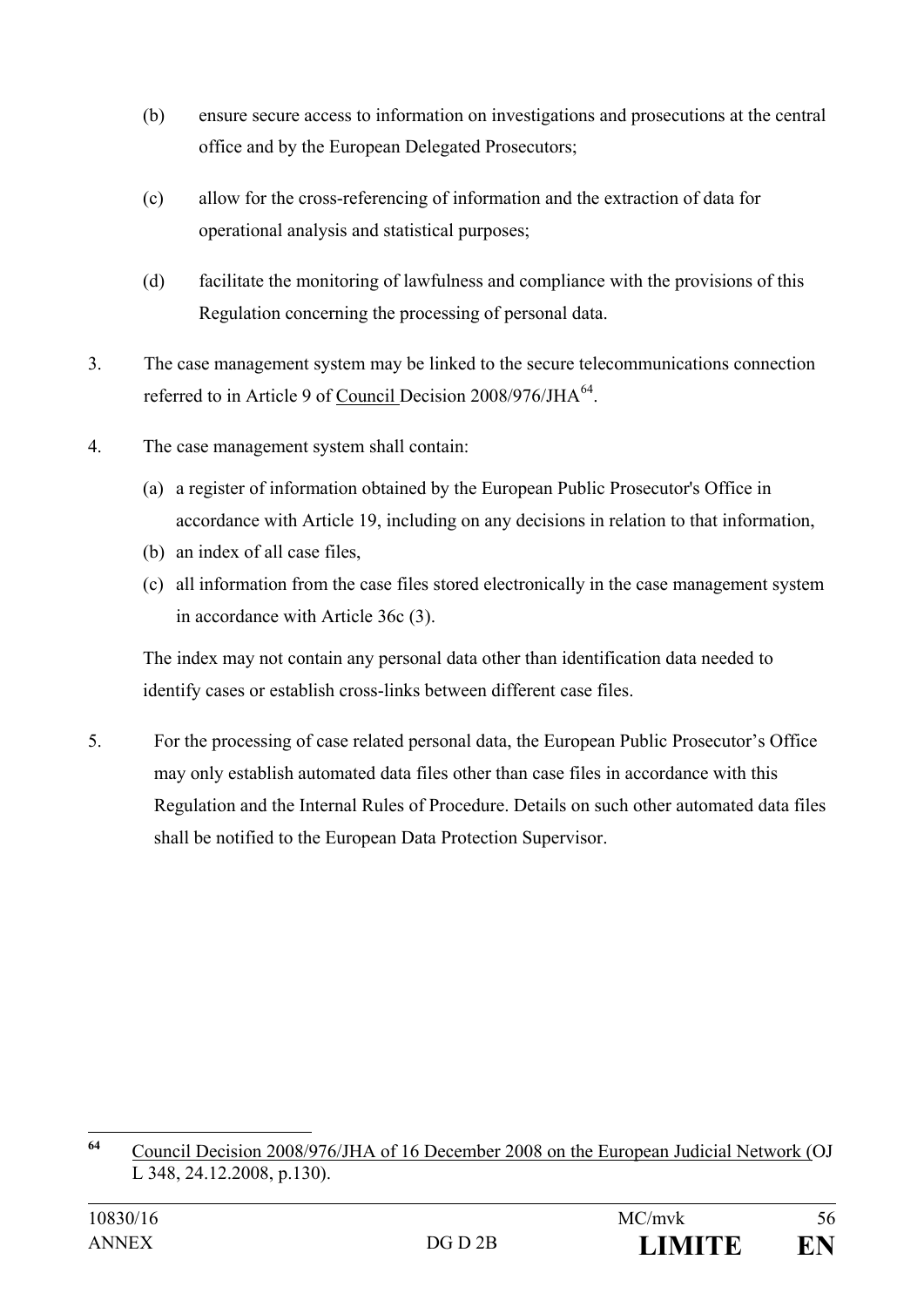#### *Article 36c*

#### **Case files of the European Public Prosecutor's Office**

1. Where the European Public Prosecutor's Office decides to open an investigation or exercise its right of evocation in accordance with this Regulation, the handling European Delegated Prosecutor shall open a case file.

The case file shall contain all the information available to the European Delegated Prosecutor, including evidence, related to an investigation or prosecution by the European Public Prosecutor's Office.

Once an investigation has been opened, the respective information from the register referred to in Article  $36b(4)(a)$  wishall become part of the case file.

2. The case file will be managed by the handling European Delegated Prosecutor in accordance with the law of his/her Member State.

The internal Rrules of Pprocedure may include rules on the organisation and management of the case files to the extent necessary to ensure the functioning of the European Public Prosecutor's Office as a single office. Access to the case file by suspects and accused persons as well as other persons involved in the proceedings wishall be granted by the handling European Delegated Prosecutor in accordance with the national law of that Prosecutor'shis/her Member State.

3. The case management system of the European Public Prosecutor's Office shall include all information, including evidence, from the case file that may be stored electronically, in order to enable the central office to carry out its functions in accordance with this Regulation. The handling European Delegated Prosecutor shall ensure that the content of information in the Case Management System reflects at allay times the case file, in particular that the personal data contained in the Case Management System is erased or rectified whenever such data has been erased or rectified in the corresponding case file.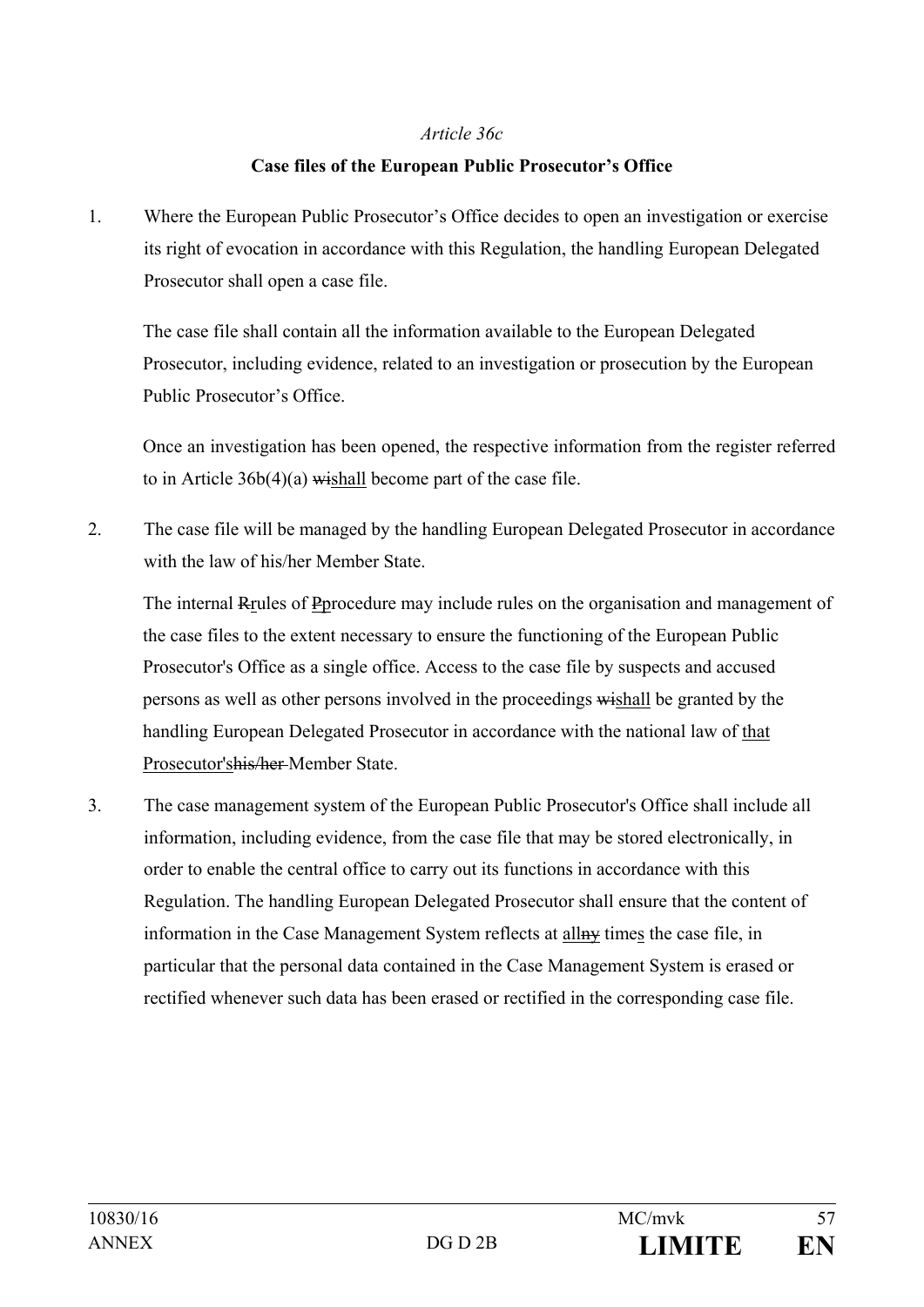#### *Article 36d*

#### **Access to the Case Management System**

The European Chief Prosecutor, the Deputy Chief Prosecutors, other European Prosecutors and the European Delegated Prosecutors shall have direct access to the register and to the index.

The supervising European Prosecutor as well as the competent Permanent Chamber shall, when exercising their competences in accordance with Articles 9 and 11, have direct access to information stored electronically in the case management system. The supervising European Prosecutor shall also have direct access to the case file. The competent Permanent Chamber shall have access to the case file at its request.

Other European Delegated Prosecutors may request access to information stored electronically in the case management system as well as any case file. The handling European Delegated Prosecutor will decide on granting such access by other European Delegated Prosecutors in accordance with applicable national law. If the access is not granted, the matter may be referred to the competent Permanent Chamber. The competent Permanent Chamber shall, to the extent necessary, hear the European Delegated Prosecutors concerned and then decide in accordance with applicable national law as well as this Regulation.

The Iinternal Rrules of Pprocedure shall determine further rules regarding the right to access, and the procedure to establish the level of access to the case management system by the European Chief Prosecutor, the Deputy Chief Prosecutors, other European Prosecutors, the European Delegated Prosecutors and the staff of the Office, to the extent required for the performance of their duties.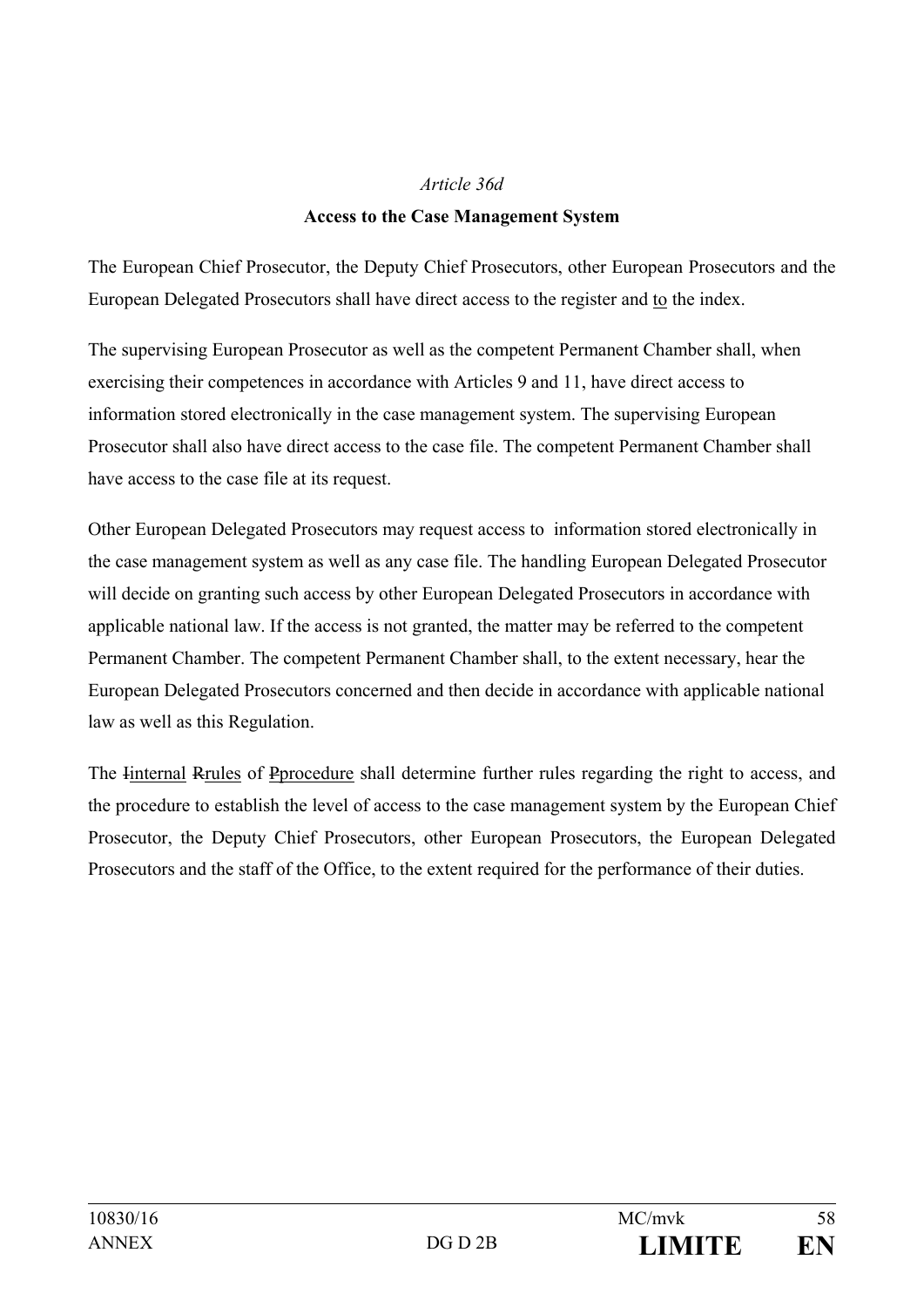# **CHAPTER VI**[65](#page-58-0)

#### **Data protection**

*Article X*

#### **Principles relating to processing of personal data**

- 1. Personal data shall be:
	- (a) processed lawfully and fairly ('lawfulness and fairness');
	- (b) collected for specified, explicit and legitimate purposes and not further processed in a manner incompatible with those purposes; further processing for archiving purposes in the public interest, scientific or historical research purposes or statistical purposes shall not be considered to be incompatible with the initial purposes provided that the European Public Prosecutor's Office provides appropriate safeguards for the rights and freedoms of data subjects ('purpose limitation');
	- (c) adequate, relevant, and not excessive in relation to the purposes for which they are processed ('data minimisation');
	- (d) accurate and, where necessary, kept up to date; every reasonable step must be taken to ensure that personal data that are inaccurate, having regard to the purposes for which they are processed, are erased or rectified without delay ('accuracy');
	- (e) kept in a form which permits identification of data subjects for no longer than is necessary for the purposes for which the personal data are processed; personal data may be stored for longer periods insofar as the personal data will be processed solely for archiving purposes in the public interest, scientific or historical research purposes or statistical purposes provided that the European Public Prosecutor's Office provides appropriate safeguards for the rights and freedoms of data subjects, in particular by the implementation of the appropriate technical and organisational measures required by this Regulation ('storage limitation');

<span id="page-58-0"></span>**<sup>65</sup>** The Commission has emitted a reservation on Chapter VI.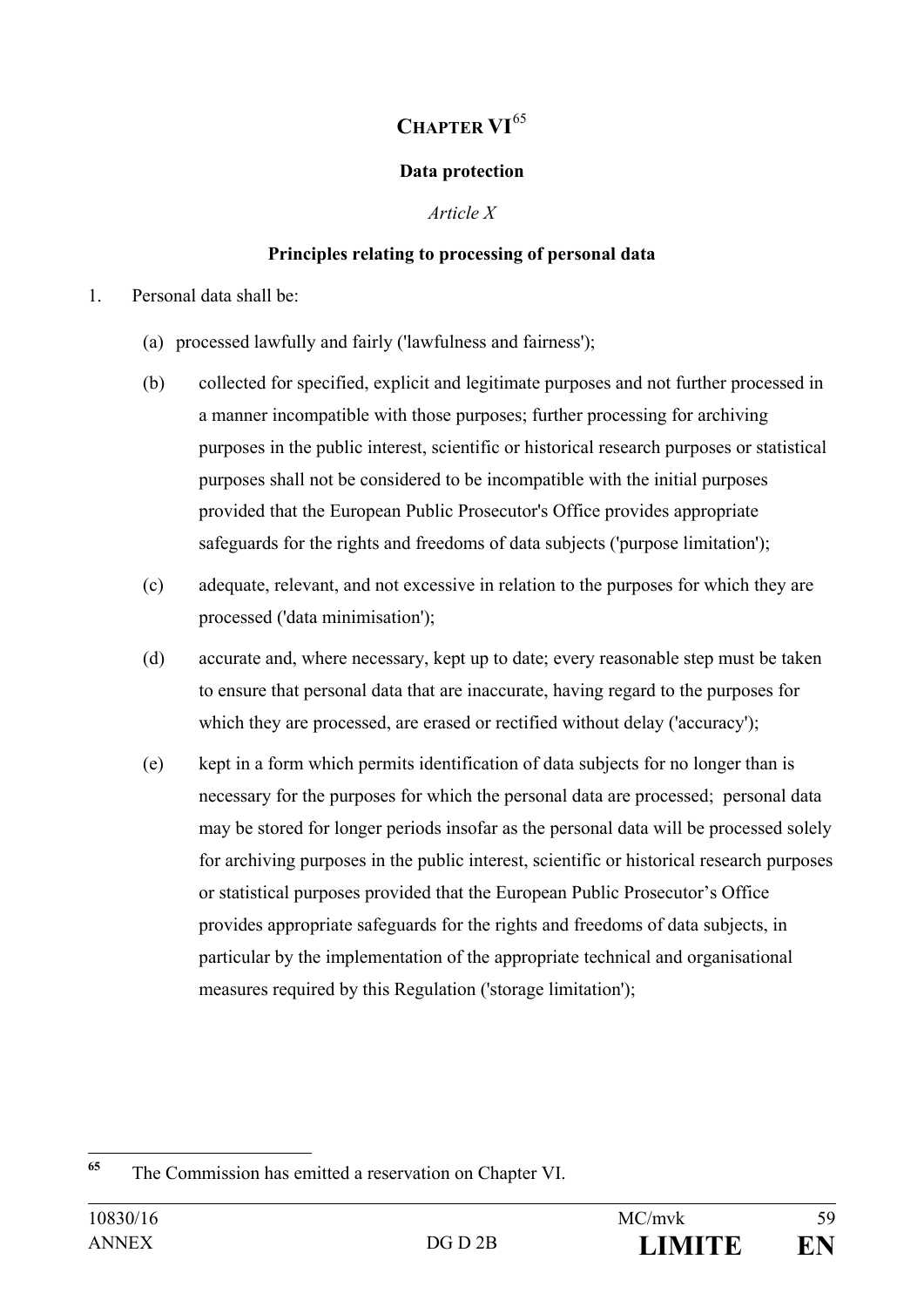- (f) processed in a manner that ensures appropriate security of the personal data, including protection against unauthorised or unlawful processing and against accidental loss, destruction or damage, using appropriate technical or organisational measures ('integrity and confidentiality').
- 1a. The European Public Prosecutor's Office shall be responsible for, and be able to demonstrate compliance with paragraph 1 ('accountability') when processing personal data wholly or partly by automated means and when processing other than by automated means personal data which form part of a filing system or are intended to form part of a filing system.
- 2. Processing by the European Public Prosecutor's Office for any of the purposes set out in Article 37 of this Regulation other than that for which the personal data are collected shall be permitted in so far as:
	- (a) the European Public Prosecutor's Office is authorised to process such personal data for such a purpose in accordance with this Regulation; and
	- (b) processing is necessary and proportionate to that other purpose in accordance with Union law; and
	- (c) where relevant, the use of personal data is not prohibited by the applicable national procedural law on the investigative measures taken in accordance with Article 25. The applicable national procedural law is the law of the Member State where the data was obtained.**[66](#page-59-0)**

<span id="page-59-0"></span>**<sup>66</sup>** COM has emitted a reservation on this Article. AT has suggested that the following recital should be added: '*Whether national law establishes such prohibitions should be interpreted in a broad sense, e.g. e contrario*.'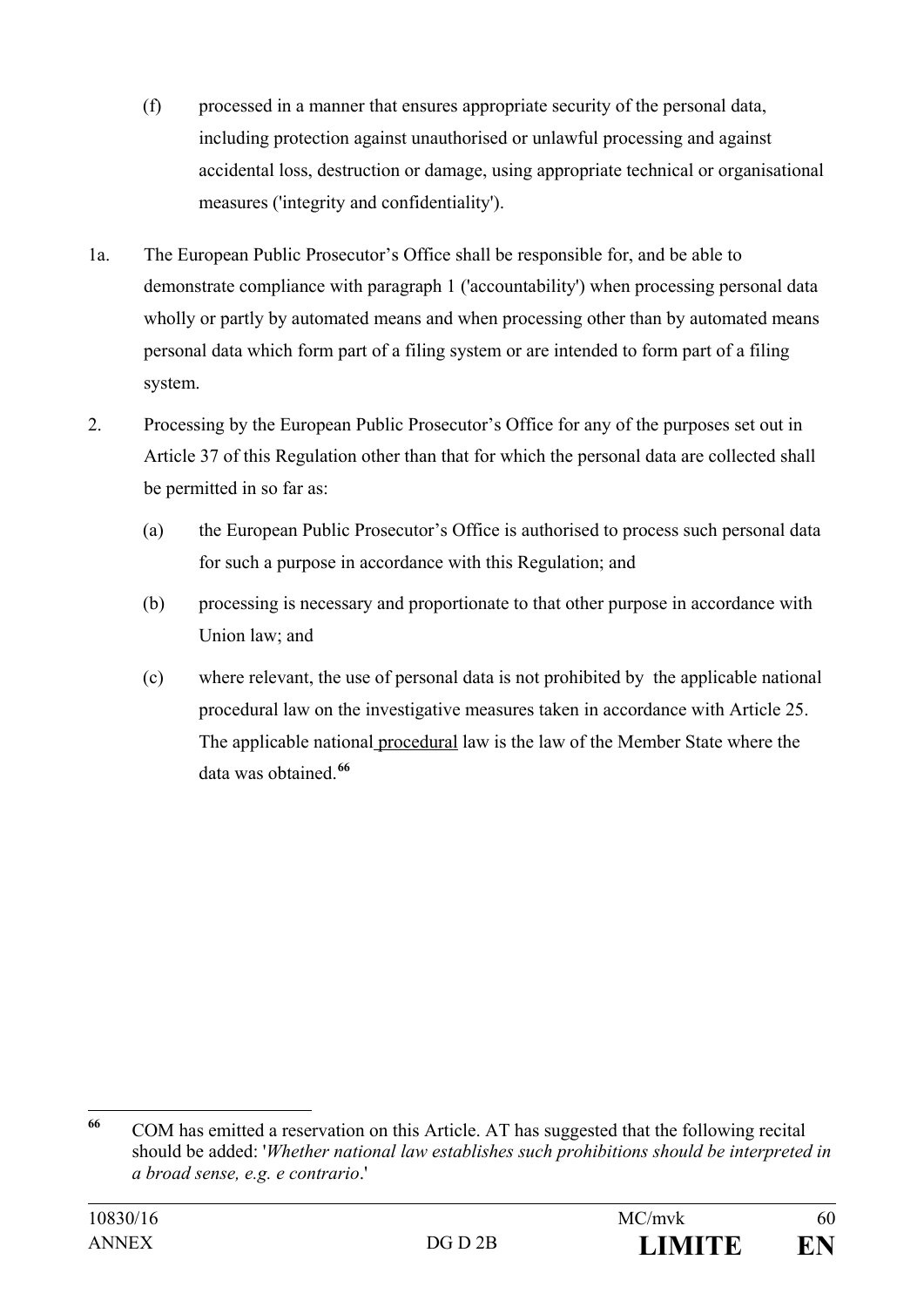#### *Article XX*

#### **Administrative personal data**

- 1. Regulation (EC) No 45/2001 of the European Parliament and of the Council**[67](#page-60-0)** applies to all administrative personal data processed by the European Public Prosecutor's Office.
- 2. The European Public Prosecutor's Office shall determine the time-limits for the storage of administrative personal data in the data protection provisions of its internal rules of procedure.

#### *Article 37*

#### **Processing of operational personal data**

- 1. The European Public Prosecutor's Office shall process personal data by automated means or in structured manual files in accordance with this Regulation, and only for the following purposes:
	- a) criminal investigations and prosecutions undertaken in accordance with this Regulation; or
	- b) information exchange with the competent authorities of Member States and other Union institutions, bodies, offices and agencies in accordance with this Regulation; or
	- c) co-operation with third countries and international organisations in accordance with this Regulation.
- 1a. Categories of personal data, and the categories of data subjects whose personal data may be processed in the index as referred to in Article 36b (4)(b) by the European Public Prosecutor's Office for each purpose referred to in paragraph 1 are listed in the Annex.
- 1b. The Commission shall be empowered to adopt delegated acts in accordance with Article [a] to modify the personal data and the categories of data subjects listed in the Annex, to take account of developments in information technology and in the light of the state of progress in the information society.

Where imperative grounds of urgency so require, the procedure provided for in [Article b] shall apply to delegated acts adopted pursuant to this paragraph.

<span id="page-60-0"></span>**<sup>67</sup>** Regulation (EC) No 45/2001 of the European Parliament and of the Council of 18 December 2000 on the protection of individuals with regard to the processing of personal data by Community institutions and bodies and on the free movement of such data (OJ L 8, 12.1.2001, p. 1).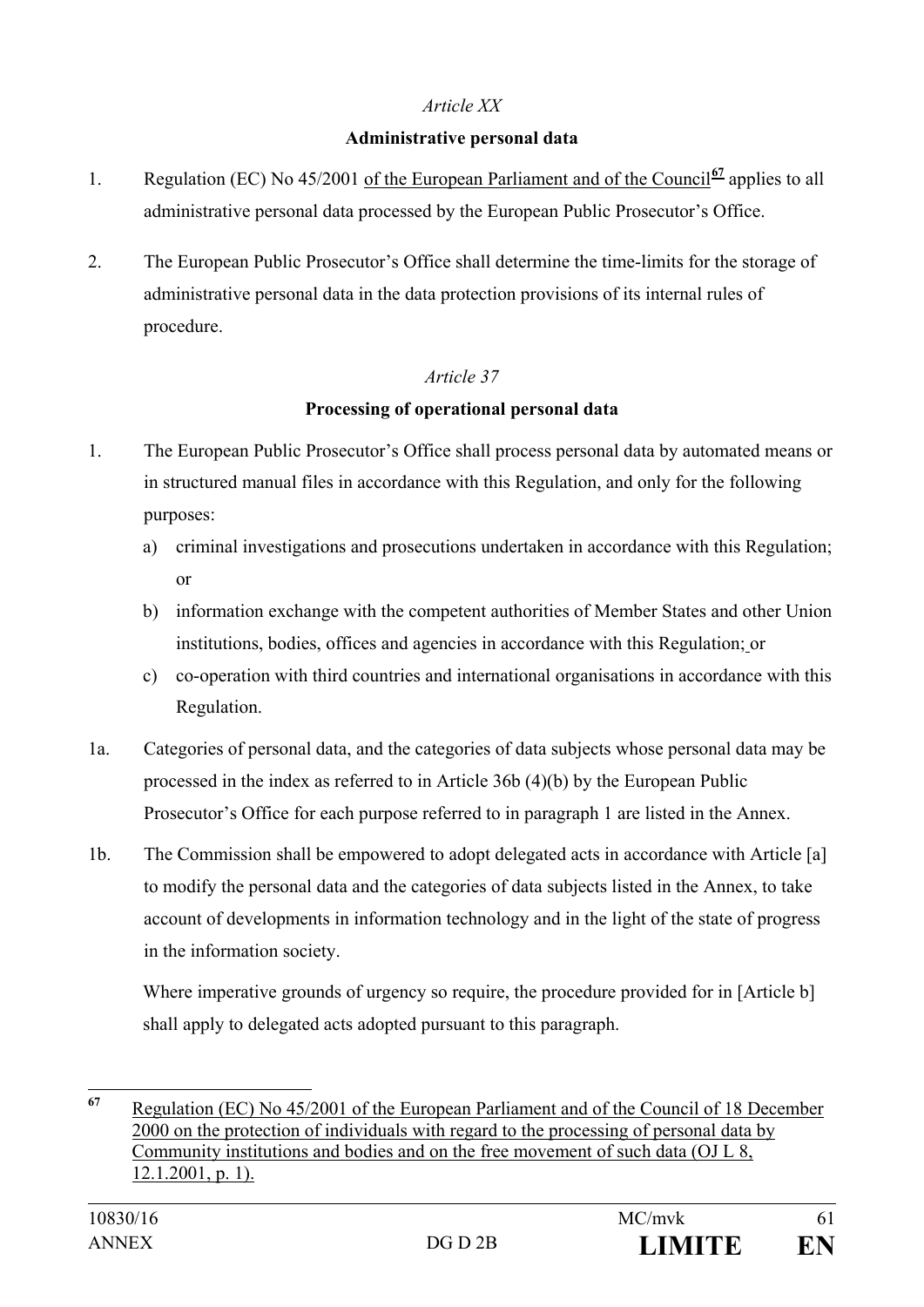- 2. The European Public Prosecutor's Office may temporarily process personal data for the purpose of determining whether such data are relevant to its tasks and for the purposes referred to in paragraph 1. The College, acting on a proposal from the European Chief Prosecutor and after consulting the European Data Protection Supervisor, shall further specify the conditions relating to the processing of such personal data, in particular with respect to access to and the use of the data, as well as time limits for the storage and deletion of the data.
- 3. The European Public Prosecutor's Office shall process operational personal data in such a way that it can be established which authority provided the data or where the data has been retrieved from.
- 4. When applying Articles 37f to 37k in this Regulation, the European Public Prosecutor's Office shall, where relevant, act in compliance with national procedural law on the obligation to provide information to the data subject and the possibilities to omit, restrict or delay such information. Where appropriate, the handling European Delegated Prosecutor shall consult other European Delegated Prosecutors concerned by the case before taking a decision in respect of Articles 37f to 37k**[68](#page-61-0)**.

## *Article 37a[69](#page-61-1)*

## **Time limits for the storage of operational personal data**

1. The European Public Prosecutor's Office shall review periodically the need for the storage of the personal data processed. The European Public Prosecutor's Office shall review periodically the need for the storage of the personal data processed. At the latest, sSuch a review shall be carried out not later than three years after the personal data were first processed and then every three years. If personal data are stored for a period exceeding five years, the European Data Protection Supervisor shall be informed of that fact.

<span id="page-61-0"></span>**<sup>68</sup>** COM has emitted a scrutiny reservation on this provision.

<span id="page-61-1"></span>**<sup>69</sup>** CZ has a scrutiny reservation on this provision.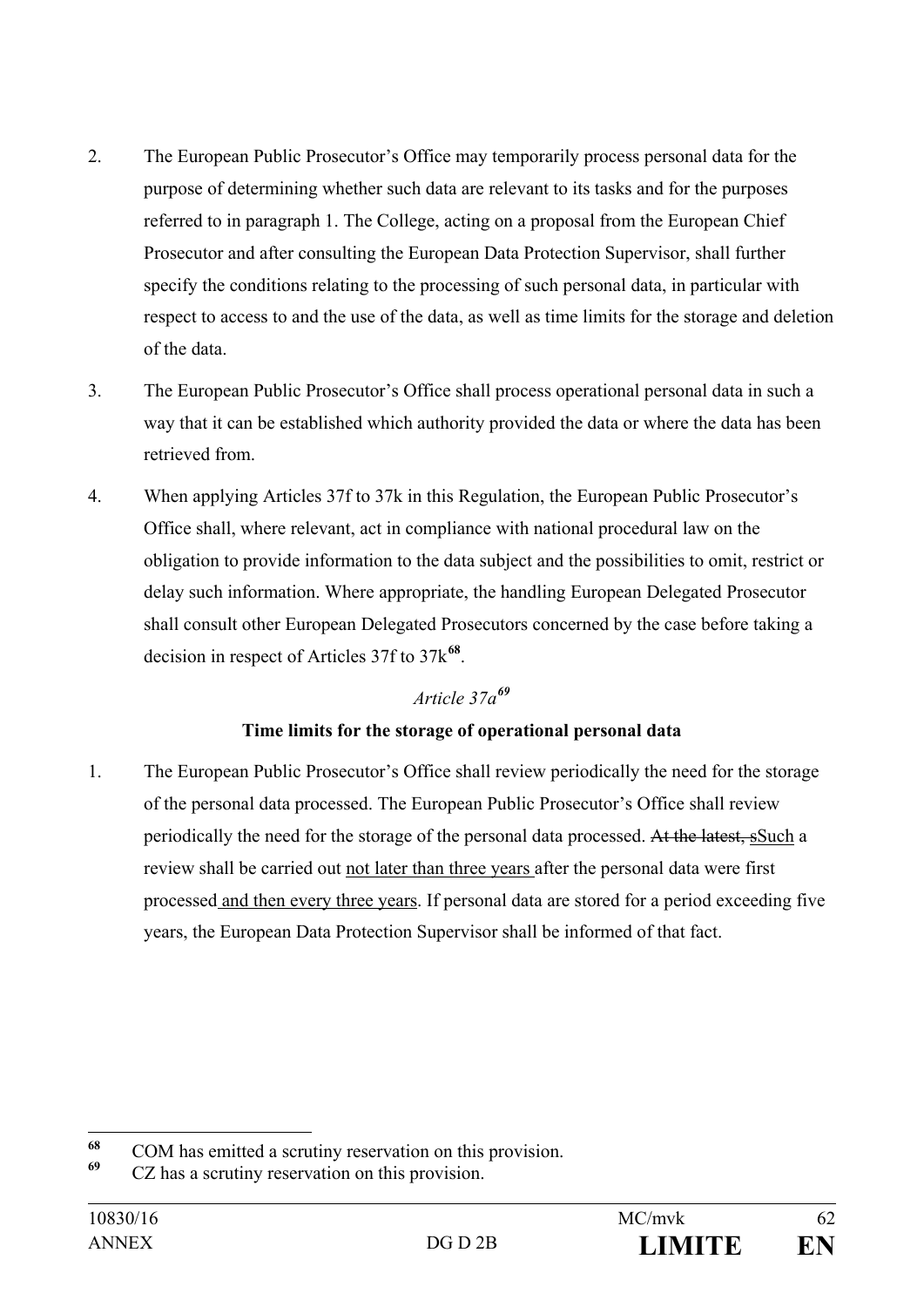- 2. Operational personal data processed by the European Public Prosecutor's Office shall not be stored beyond five years after an acquitting decision in respect of the case has become final; in case the accused was found guilty the time limits shall be extended until the penalty that has been imposed, is enforced or can no longer be enforced under the law of the sentencing MS.
- 3. Before one of the deadlines referred to in paragraph 2 expires, the European Public Prosecutor's Office shall review the need for the continued storage of the personal data where and as long this is necessary to perform its tasks. The reasons for the continued storage shall be justified and recorded. If no decision is taken on the continued storage of personal data, those data shall be deleted automatically.

#### *Article 37b*

#### **Distinction between different categories of data subject**

The European Public Prosecutor's Office shall, where applicable and as far as possible, make a clear distinction between personal data of different categories of data subjects, such as:

- (a) persons with regard to whom there are serious grounds for believing that they have committed or are about to commit a criminal offence;
- (b) persons convicted of a criminal offence;
- (c) victims of a criminal offence or persons with regard to whom certain facts give rise to reasons for believing that they he or she could be the victim of a criminal offence; and
- (d) other parties to a criminal offence, such as persons who might be called on to testify in investigations in connection with criminal offences or subsequent criminal proceedings, persons who can provide information on criminal offences, or contacts or associates of one of the persons referred to in points (a) and (b).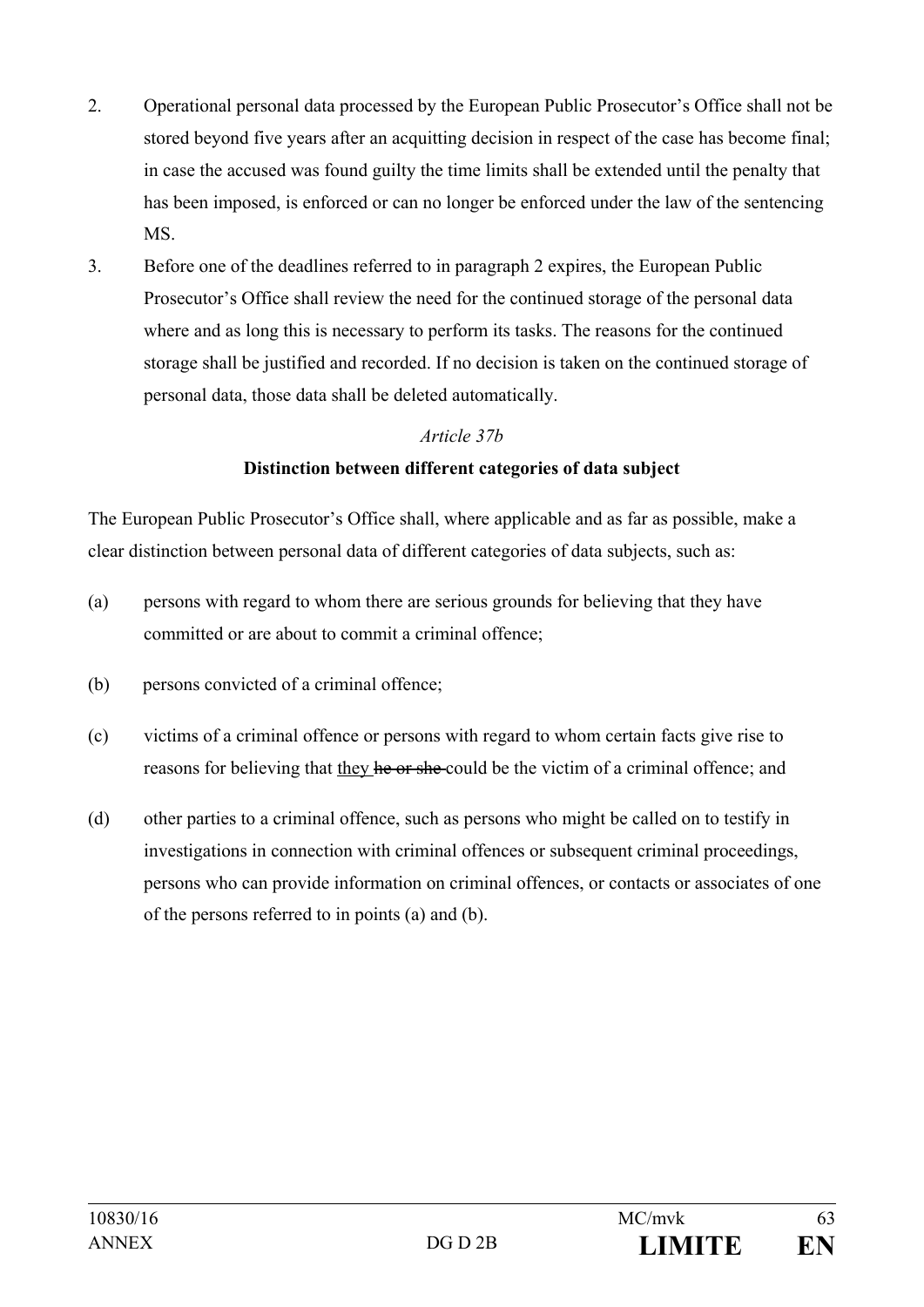#### *Article 37c*

#### **Distinction between personal data and verification of quality of personal data**

- 1. The European Public Prosecutor's Office shall distinguish, as far as possible, personal data based on facts from personal data based on personal assessments.
- 2. The European Public Prosecutor's Office shall take all reasonable steps to ensure that personal data which are inaccurate, incomplete or no longer up to date are not transmitted or made available. To that end, the European Public Prosecutor's Office shall, as far as practicable, verify the quality of personal data before they are transmitted or made available. As far as possible, in all transmissions of personal data, the European Public Prosecutor's Office shall add information necessary to enableinformation enabling the recipient to assess the degree of accuracy, completeness and reliability of personal data, and the extent to which they are up to date shall be added.
- 3. If it emerges that incorrect personal data have been transmitted or personal data have been unlawfully transmitted, the recipient shall be notified without delay. In such a case, the personal data shall be rectified or erased or processing shall be restricted in accordance with Article 37j.

#### *Article 37cc*  **Specific processing conditions[70](#page-63-0)**

- 1. When required by this Regulation, the European Public Prosecutor's Office shall provide for specific conditions for processing and shall inform the recipient of such personal data of those conditions and the requirement to comply with them.
- 2. The European Public Prosecutor's Office shall comply with specific processing conditions for processing provided by a national authority in accordance with paragraphs 3 and 4 of Article 9 (3) and (4) of Directive (EU) 2016/680.

<span id="page-63-0"></span>**<sup>70</sup>** See Article 9 PD.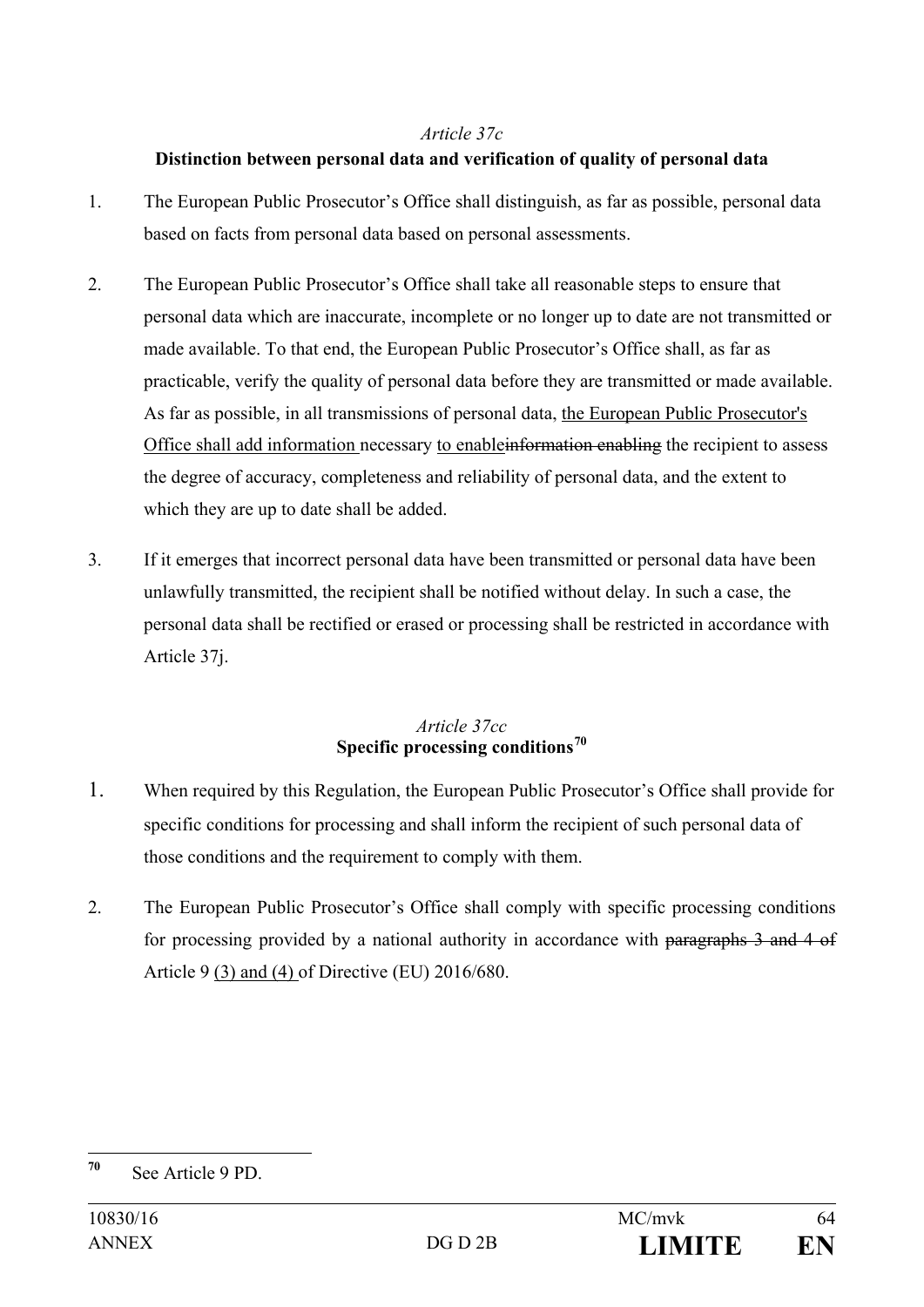## *Article 37ccc[71](#page-64-0)*

## **Transmission of personal data to Union institutions, bodies, offices and agencies**

- 1. Subject to any further restrictions pursuant to this Regulation, in particular Article 37cc, the European Public Prosecutor's Office shall only transmit operational personal data to another Union institution, body, office or agency if the data are necessary for the legitimate performance of tasks covered by the competence of the other Union institution, body, office or agency.
- 2. Where the data are transmitted following a request from the other Union institution, body, office or agency, both the controller and the recipient shall bear the responsibility for the legitimacy of this transfer.

The European Public Prosecutor's Office shall be required to verify the competence of the other Union institution, body, office or agency and to make a provisional evaluation of the necessity for the transmission of the data. If doubts arise as to this necessity, the European Public Prosecutor's Office shall seek further information from the recipient.

The other Union institution, body, office or agency shall ensure that the necessity for the transmission of the data can be subsequently verified.

3. The other Union institution, body, office or agency shall process the personal data only for the purposes for which they were transmitted.

<span id="page-64-0"></span>**<sup>71</sup>** This provision needs further reflection, also in the light of the provision on cooperation with external partners (Article 59). HU has suggested that a proportionality criterion should be added throughout this provision.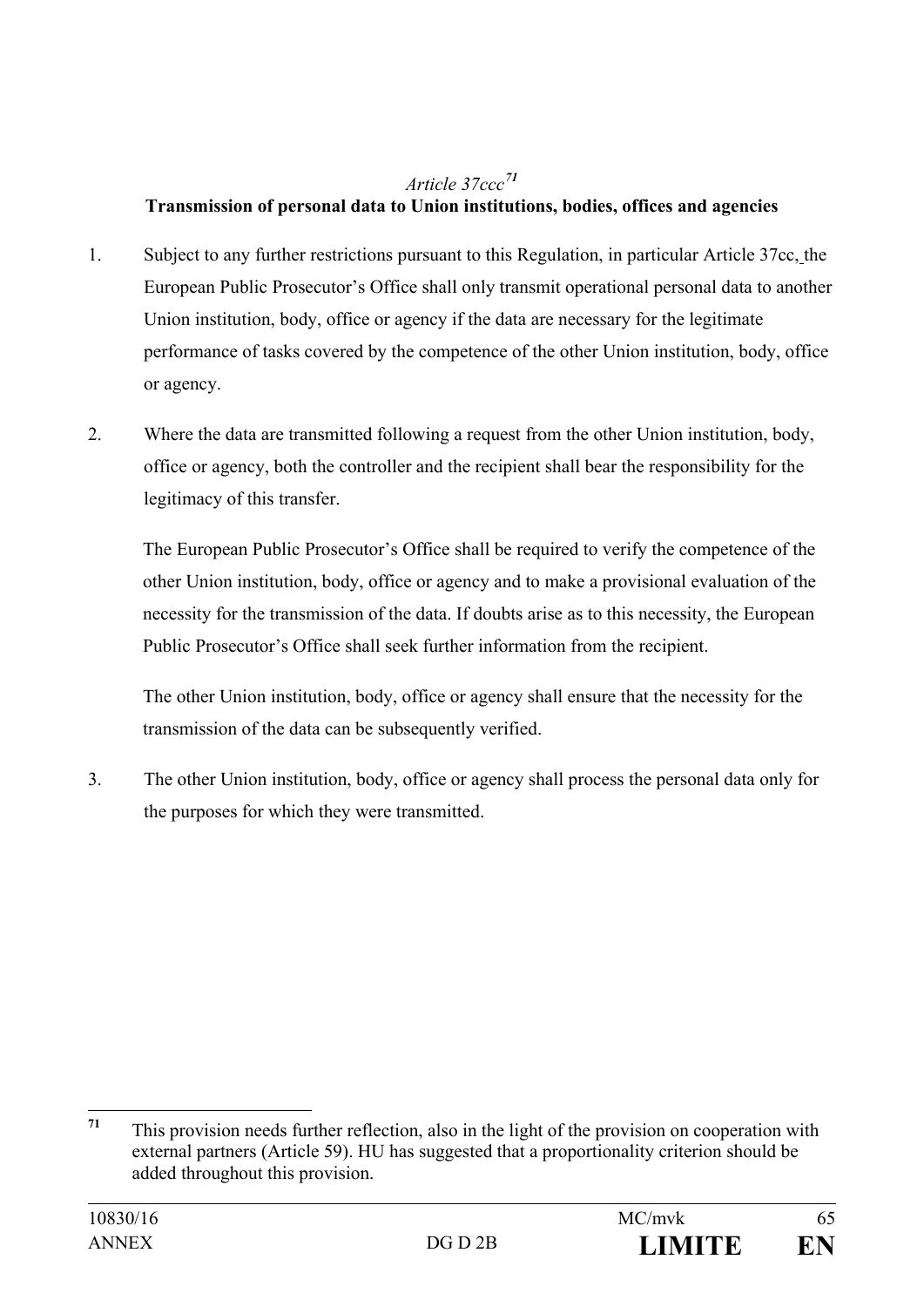#### *Article 37d* **Processing of special categories of personal data**

- 1. Processing of personal data revealing racial or ethnic origin, political opinions, religious or philosophical beliefs, or trade-union membership, and the processing of genetic data, biometric data for the purpose of uniquely identifying a natural person, data concerning health or data concerning a natural person's sex life or sexual orientation shall be allowed only where strictly necessary for the European Public Prosecutor's Office investigations, subject to appropriate safeguards for the rights and freedoms of the data subject and only if they supplement other personal data already processed by the European Public Prosecutor's Office.
- 2. The Data Protection Officer shall be informed immediately of recourse to this Article.

## *Article 37e*

#### **Automated individual decision-making, including profiling**

The data subject shall have the right not to be subject to a decision of the European Public Prosecutor's Office based solely on automated processing, including profiling, which produces legal effects concerning him or her or similarly significantly affects him or her.

#### *Article 37f*  **Communication and detailed arrangements modalities for exercising the rights of the data subject**

- 1. The European Public Prosecutor's Office shall take reasonable steps to provide any information referred to in Article 37g. It shall and makes any communication with regard to Articles 37e, 37h to 37k and 38f relating to processing to the data subject in a concise, intelligible and easily accessible form, using clear and plain language. The information shall be provided by any appropriate means, including by electronical means. As a general rule, the controller shall provide the information in the same form as the request.
- 2. The European Public Prosecutor's Office shall facilitate the exercise of the rights of the data subject under Articles 37g-to 37k.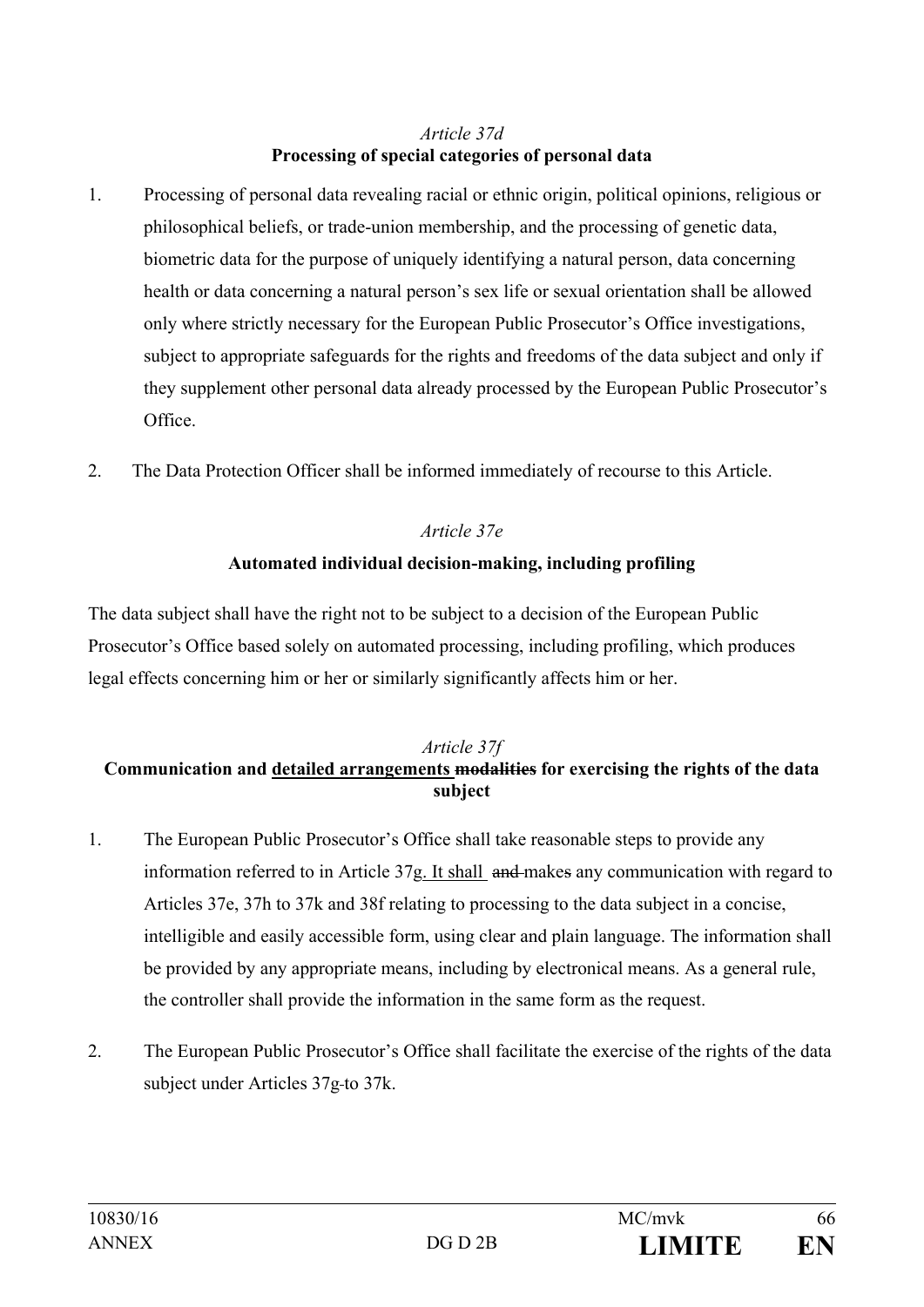- 3. The European Public Prosecutor's Office shall inform the data subject in writing about the follow up to that subject's his or her request without undue delay, and in any case at the latest after three months after receipt of the request by the data subject.
- 4. The European Public Prosecutor's Office shall provide for the information provided under Article 37g and any communication made or action taken pursuant to Articles 37e, 37h to 37k and 38f to be provided free of charge. Where requests from a data subject are manifestly unfounded or excessive, in particular because of their repetitive character, the European Public Prosecutor's Office may either:
	- (a) charge a reasonable fee, taking into account the administrative costs of providing the information or communication, or taking the action requested; or
	- (b) refuse to act on the request.

The European Public Prosecutor's Office shall bear the burden of demonstrating the manifestly unfounded or excessive character of the request.

5. Where the European Public Prosecutor's Office has reasonable doubts concerning the identity of the natural person making a request referred to in Article 37h or 37j, the European Public Prosecutor's Office may request the provision of additional information necessary to confirm the identity of the data subject.

## *Article 37g[72](#page-66-0)* **Information to be made available or given to the data subject**

- 1. The European Public Prosecutor's Office shall make available to the data subject at least the following information:
	- (a) the identity and the contact details of the European Public Prosecutor's Office;
	- (b) the contact details of the data protection officer;

<span id="page-66-0"></span><sup>&</sup>lt;sup>72</sup> CZ and SE haves suggested that a recital such as recital 42 in PD could be added. <del>CZ also has</del> issues with aspects of this provision.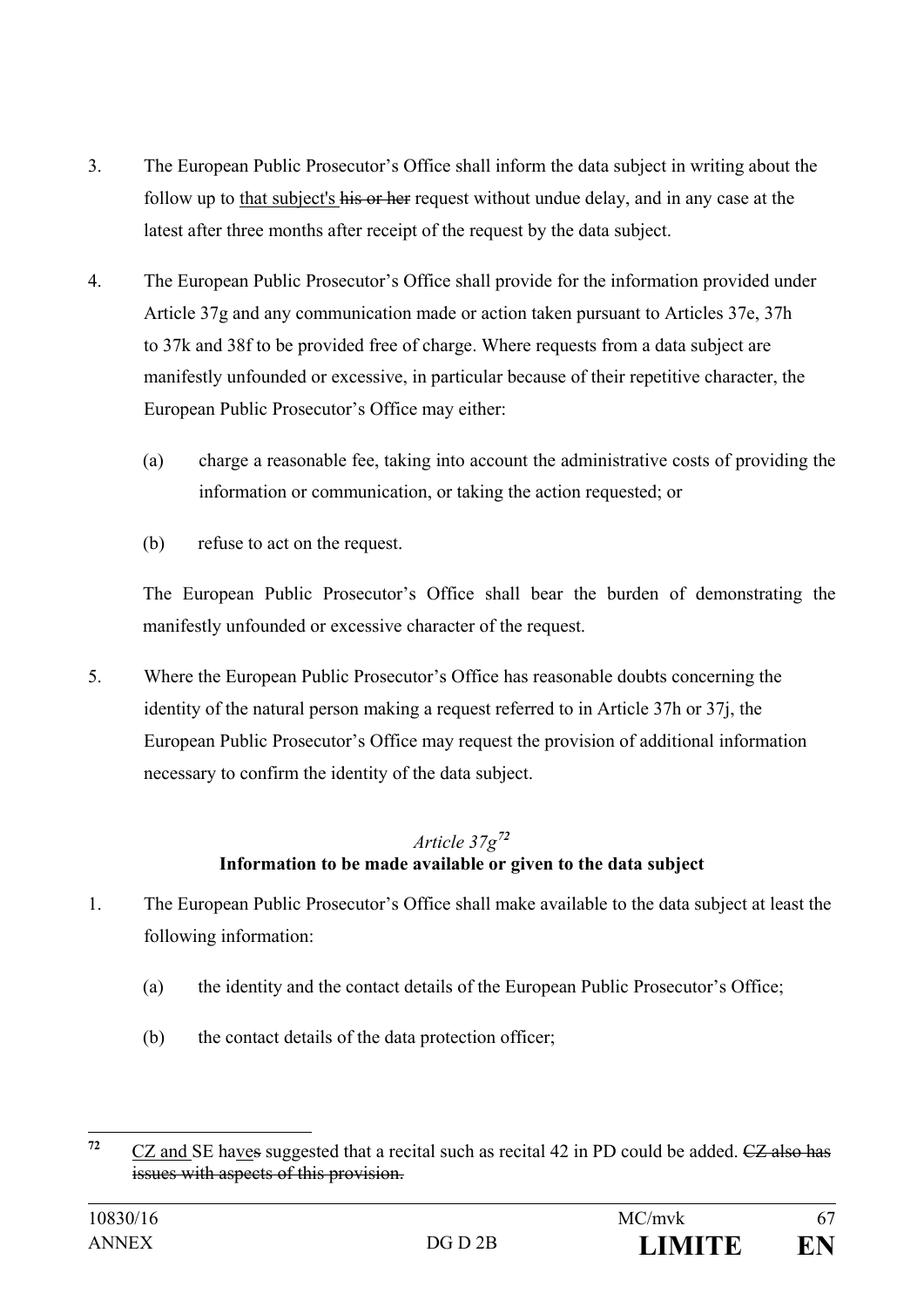- (c) the purposes of the processing for which the personal data are intended;
- (d) the right to lodge a complaint with the European Data Protection Supervisor and its contact details;
- (e) the existence of the right to request from the European Public Prosecutor's Office access to and rectification or erasure of personal data and restriction of processing of the personal data concerning the data subject.
- 2. In addition to the information referred to in paragraph 1, the European Public Prosecutor's Office shall give to the data subject, in specific cases, the following further information to enable the exercise of his or her rights:
	- (a) the legal basis for the processing;
	- (b) the period for which the personal data will be stored, or, where that is not possible, the criteria used to determine that period;
	- (c) where applicable, the categories of recipients of the personal data, including in third countries or international organisations;
	- (d) where necessary, further information, in particular where the personal data are collected without the knowledge of the data subject.
- 3. The European Public Prosecutor's Office may delay, restrict or omit the provision of the information to the data subject pursuant to paragraph 2 to the extent that, and for as long as, such a measure constitutes a necessary and proportionate measure in a democratic society with due regard for the fundamental rights and the legitimate interests of the natural person concerned, in order to:
	- (a) avoid obstructing official or legal inquiries, investigations or procedures;
	- (b) avoid prejudicing the prevention, detection, investigation or prosecution of criminal offences or the execution of criminal penalties;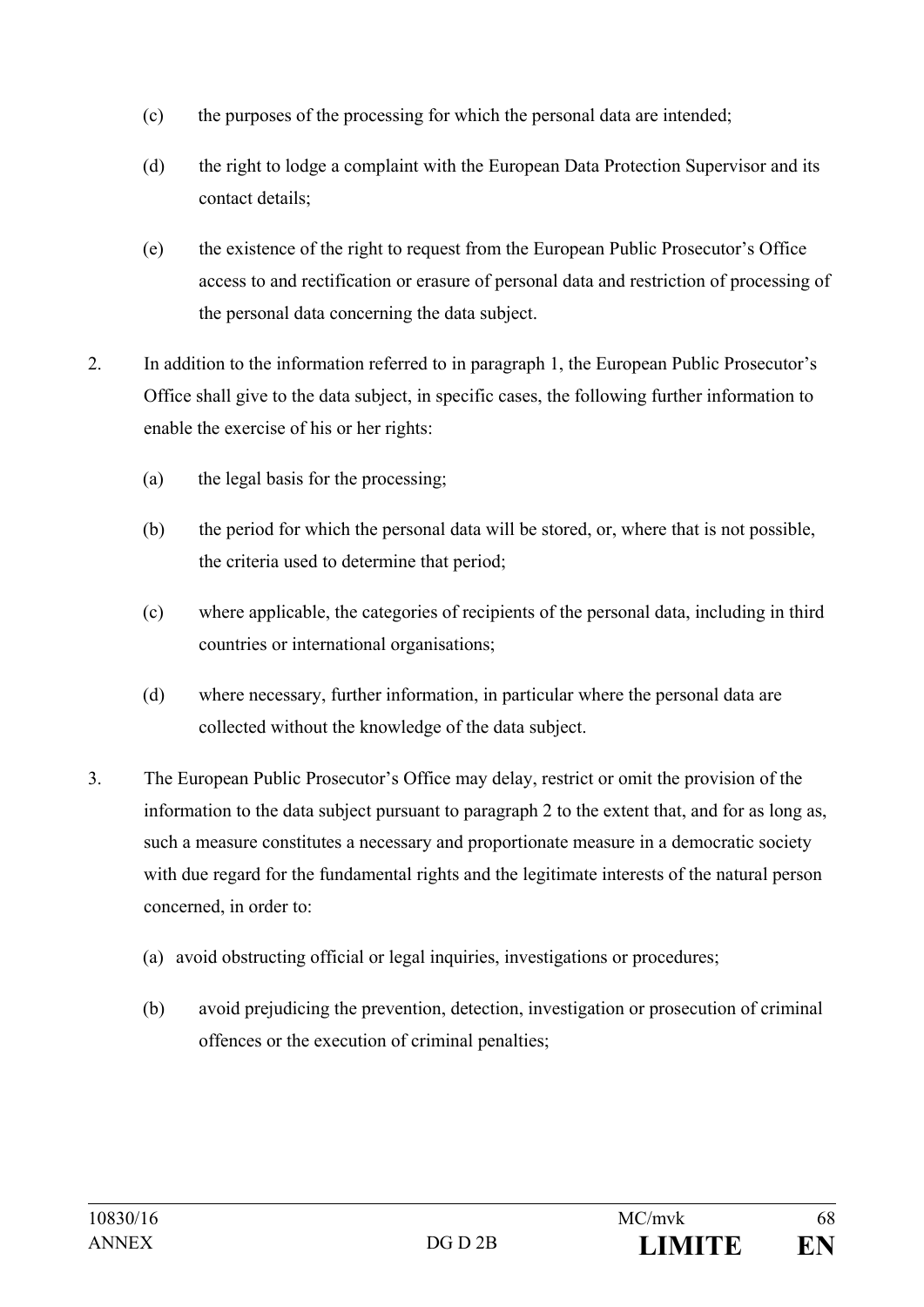- (c) protect public security of the Member States;
- (d) protect national security of the Member States;
- (e) protect the rights and freedoms of others.

#### *Article 37h*  **Right of access by the data subject**

The data subject shall have the right to obtain from the European Public Prosecutor's Office confirmation as to whether or not personal data concerning that subject him or her are being processed, and, where that is the case, access to the personal data and the following information:

- (a) the purposes of and legal basis for the processing;
- (b) the categories of personal data concerned;
- (c) the recipients or categories of recipients to whom the personal data have been disclosed, in particular recipients in third countries or international organisations;
- (d) where possible, the envisaged period for which the personal data will be stored, or, if not possible, the criteria used to determine that period;
- (e) the existence of the right to request from the European Public Prosecutor's Office rectification or erasure of personal data or restriction of processing of personal data concerning the data subject;
- (f) the right to lodge a complaint with the European Data Protection Supervisor and the contact details of the European Data Protection Supervisor;
- (g) communication of the personal data undergoing processing and of any available information as to their origin.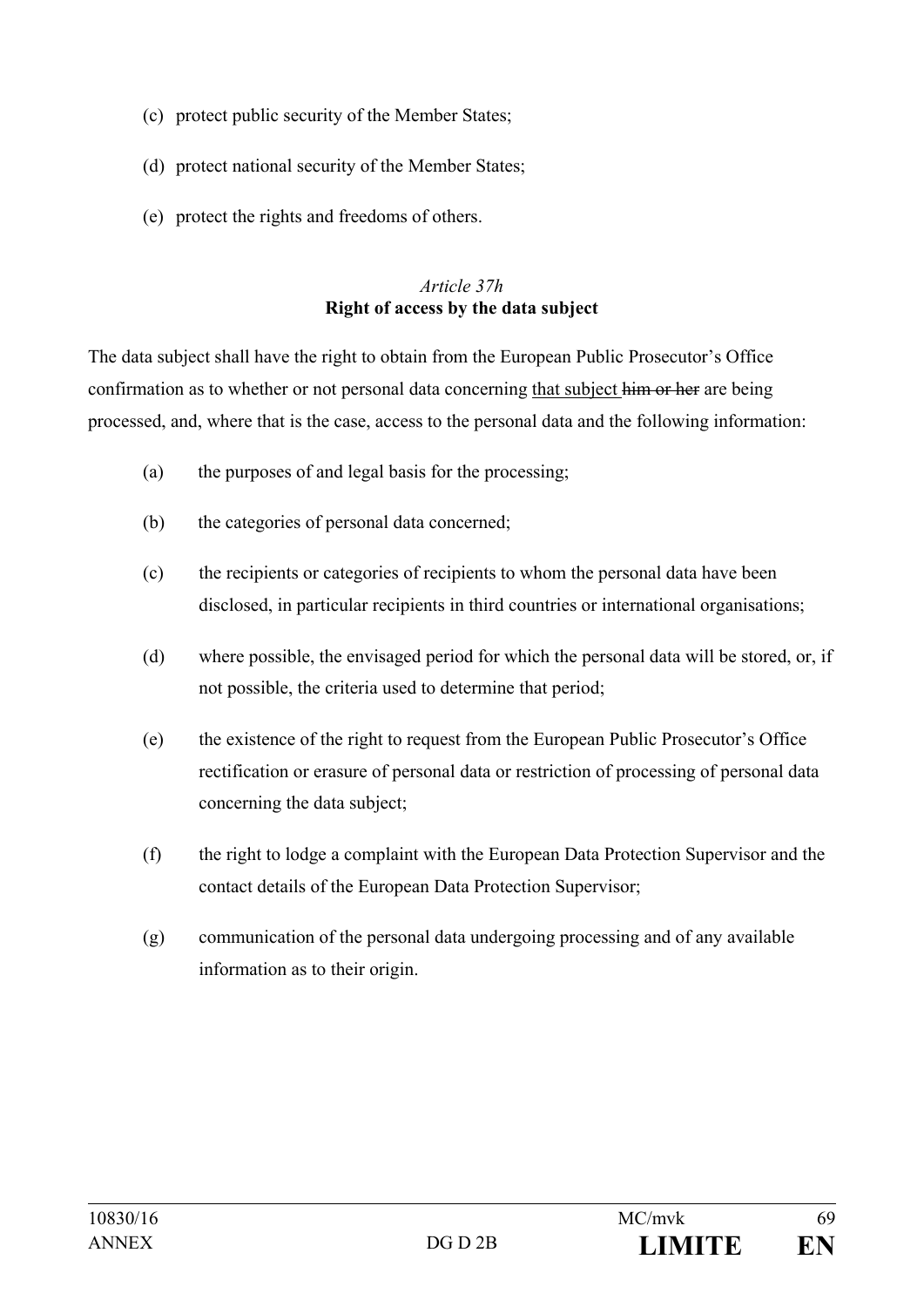#### *Article 37i* **Limitations to the right of access**

- 1. The European Public Prosecutor's Office may restrict, wholly or partly, the data subject's right of access to the extent that, and for as long as, such a partial or complete restriction constitutes a necessary and proportionate measure in a democratic society with due regard for the fundamental rights and legitimate interests of the natural person concerned, in order to:
	- (a) avoid obstructing official or legal inquiries, investigations or procedures;
	- (b) avoid prejudicing the prevention, detection, investigation or prosecution of criminal offences or the execution of criminal penalties;
	- (c) protect public security of the Member States;
	- (d) protect national security of the Member States;
	- (e) protect the rights and freedoms of others.
- 2. Where the provision of such information would undermine the purpose of the limitation provided for in paragraph 1, the European Public Prosecutor's Office shall only notify the data subject concerned that it has carried out the checks, without giving any information which might reveal to that subject him or her whether or not personal data concerning that subject him or her are processed by the European Public Prosecutor's Office.

The European Public Prosecutor's Office shall inform the data subject of the possibility of lodging a complaint with the European Data Protection Supervisor or seeking a judicial remedy in the Court of Justice of the European Union against the European Public Prosecutor's Office's decision**.** [73](#page-69-0)

3. The European Public Prosecutor's Office shall document the factual or legal reasons on which the decision is based. That information shall be made available to the European Data Protection Supervisor on request**.**

<span id="page-69-0"></span>*<sup>73</sup>* This provision may need to be discussed as part of the overall discussion on CJEU jurisdiction (cf. Article 36 on judicial review).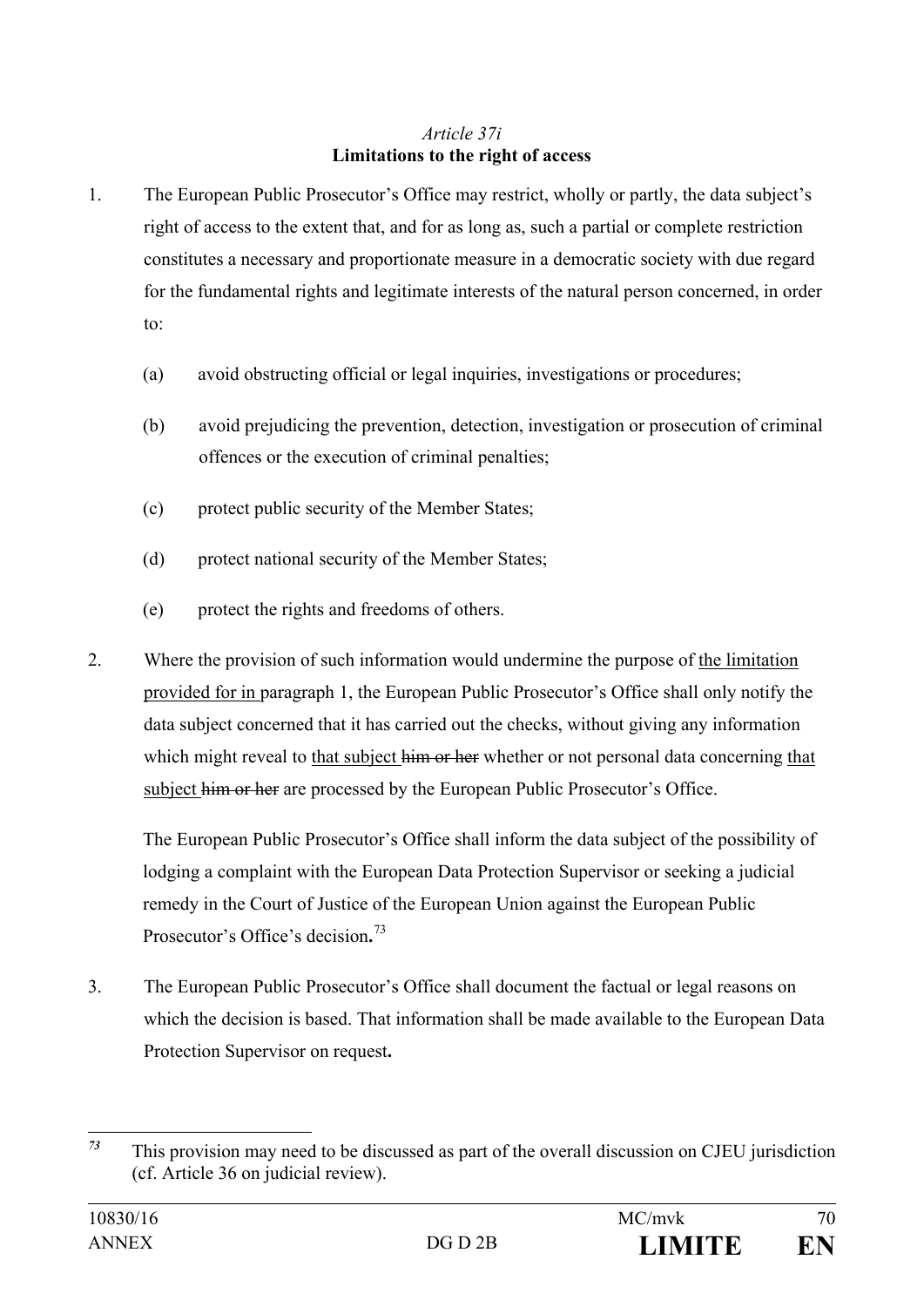#### *Article 37j*

## **Right to rectification or erasure of personal data and restriction of processing**

- 1. The data subject shall have the right to obtain from the European Public Prosecutor's Office without undue delay the rectification of inaccurate personal data relating to that subject him or her. Taking into account the purposes of the processing, the data subject shall have the right to have incomplete personal data completed, including by means of providing a supplementary statement.
- 2. The European Public Prosecutor's Office shall erase personal data without undue delay and the data subject shall have the right to obtain from the European Public Prosecutor's Office the erasure of personal data concerning that subject him or her without undue delay where processing infringes Articles X, 37 or 37d, or where personal data must be erased in order to comply with a legal obligation to which the European Public Prosecutor's Office is subject.
- 3. Instead of erasure, the European Public Prosecutor's Office shall restrict processing where:
	- (a) the accuracy of the personal data is contested by the data subject and their accuracy or inaccuracy cannot be ascertained; or
	- (b) the personal data must be maintained for the purposes of evidence.

Where processing is restricted pursuant to point (a) of the first subparagraph, the European Public Prosecutor's Office shall inform the data subject before lifting the restriction of processing.

3a. Where processing has been restricted under paragraph 3, such personal data shall, with the exception of storage, only be processed for the protection of the rights of the data subject or another natural or legal person who is a party of the proceedings of the European Public Prosecutor's Office, or for the purposes laid down in point b) of paragraph 3b.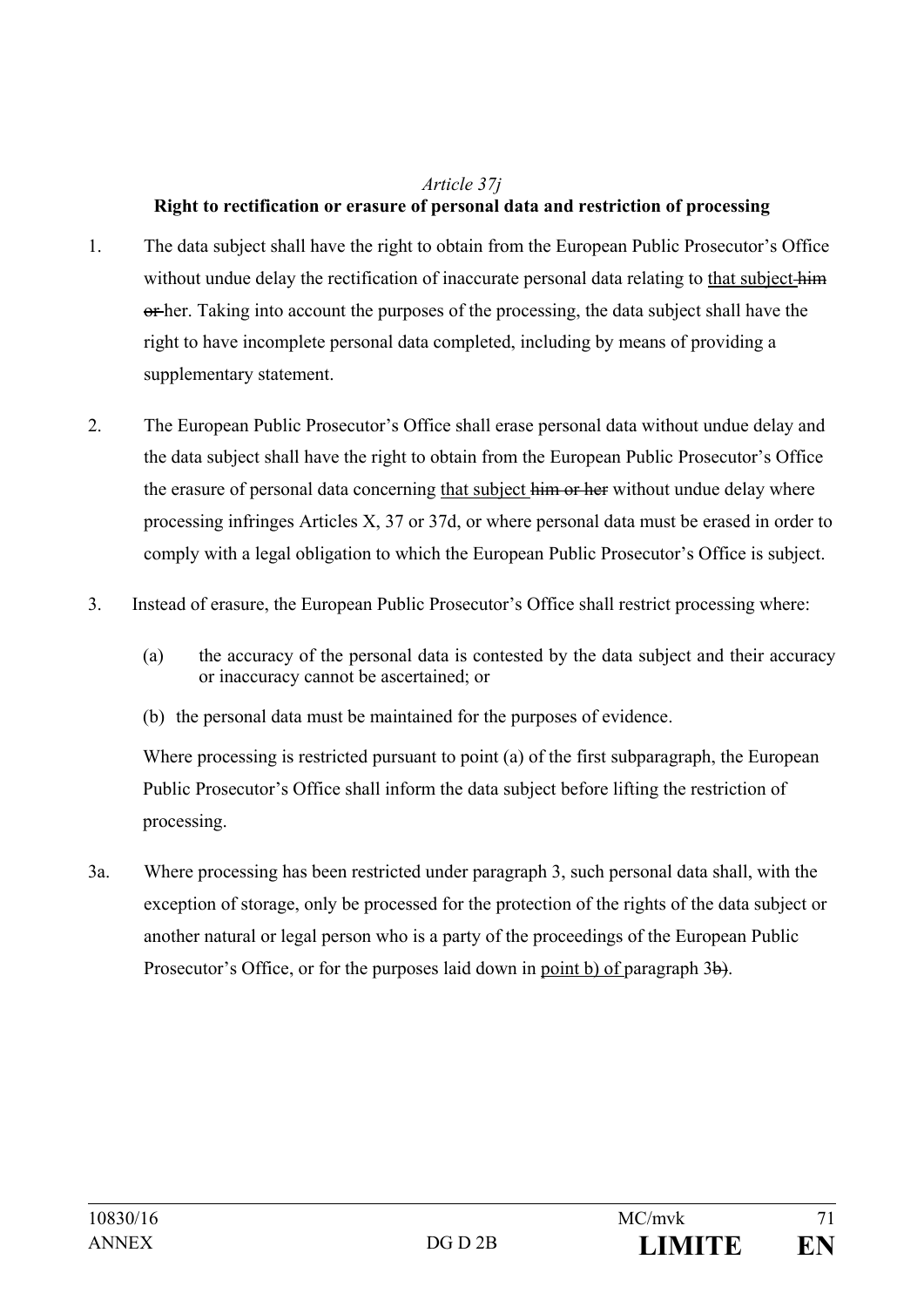- 4. The European Public Prosecutor's Office shall inform the data subject in writing of any refusal to rectify or erase of rectification or erasure of personal data or restriction of processing and of the reasons for such the refusal. The European Public Prosecutor's Office may restrict, wholly or partly, the obligation to provide such information to the extent that such a restriction constitutes a necessary and proportionate measure in a democratic society with due regard for the fundamental rights and legitimate interests of the natural person concerned in order to:
	- (a) avoid obstructing official or legal inquiries, investigations or procedures;
	- (b) avoid prejudicing the prevention, detection, investigation or prosecution of criminal offences or the execution of criminal penalties;
	- (c) protect public security of the Member States;
	- (d) protect national security of the Member States;
	- (e) protect the rights and freedoms of others.

The European Public Prosecutor's Office shall inform the data subject of the possibility of lodging a complaint with the European Data Protection Supervisor or of seeking a judicial remedy from in the Court of Justice of the European Union against the European Public Prosecutor's Office's decision.<sup>[74](#page-71-0)</sup>

- 5. The European Public Prosecutor's Office shall communicate the rectification of inaccurate personal data to the competent authority from which the inaccurate personal data originate.
- 6. The European Public Prosecutor's Office shall, where personal data has been rectified or erased or processing has been restricted pursuant to paragraphs 1, 2 and 3, notify the recipients and inform them that they have to recipients shall rectify or erase the personal data or restrict processing of the personal data under their responsibility.

<span id="page-71-0"></span>*<sup>74</sup>* This provision may need to be discussed as part of the overall discussion on CJEU jurisdiction (cf. Article 36 on judicial review).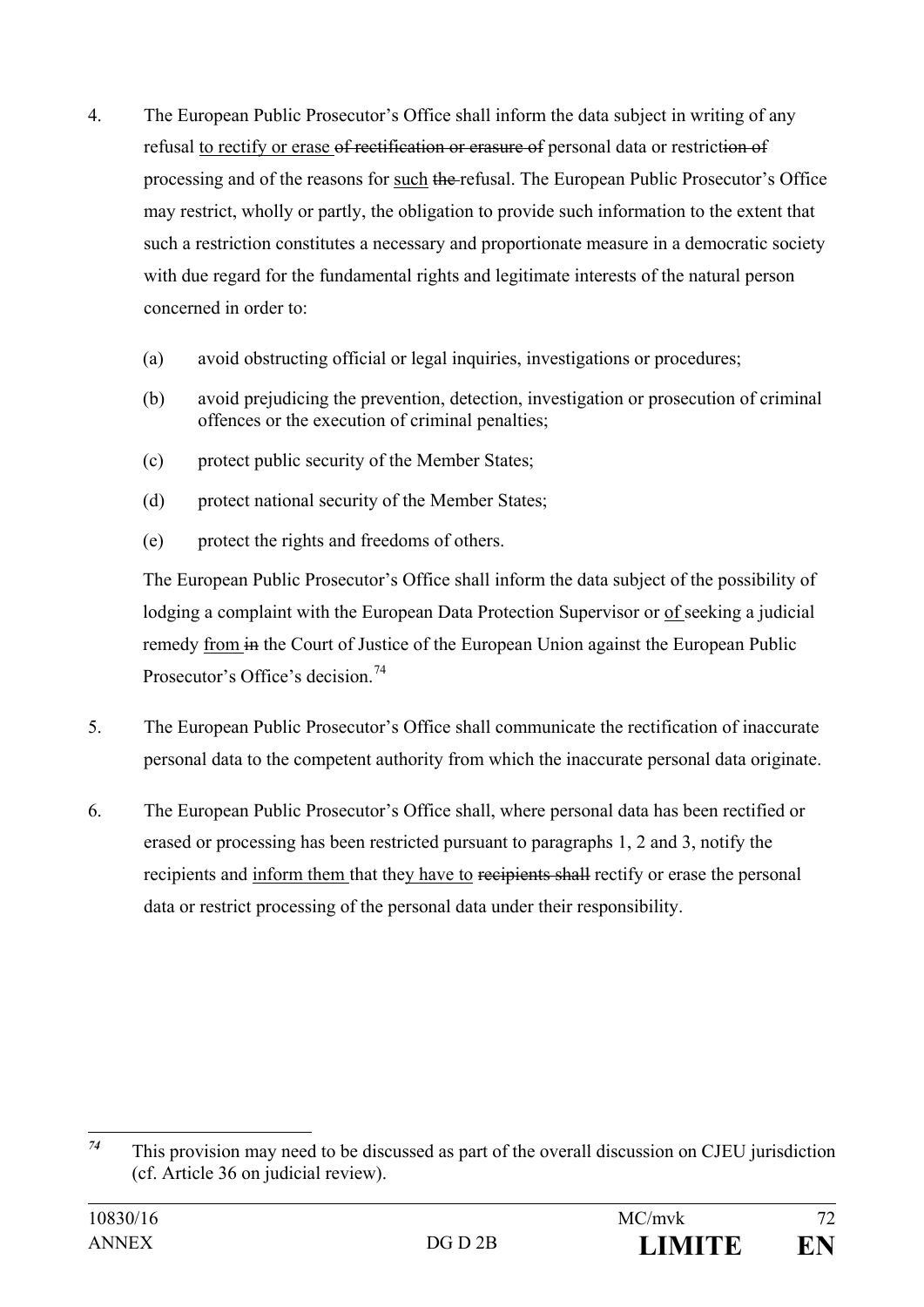## *Article 37k[75](#page-72-0)*

# **Exercise of rights by the data subject and verification by the European Data Protection Supervisor**

- 1. In the cases referred to in Articles 37g(3), Article 37i(2) and Article 37j(4), the rights of the data subject may also be exercised through the European Data Protection Supervisor.
- 2. The European Public Prosecutor's Office shall inform the data subject of the possibility of exercising his or her rights through the European Data Protection Supervisor pursuant to paragraph 1.
- 3. Where the right referred to in paragraph 1 is exercised, the European Data Protection Supervisor shall at least inform the data subject at least that all necessary verifications or a review by it have taken place. The European Data Protection Supervisor shall also inform the data subject of that subject's his or her right to seek a judicial remedy in the Court of Justice of the European Union against the European Data Protection Supervisor's decision.<sup>[76](#page-72-1)</sup>

# *Article 37l* **Obligations of the European Public Prosecutor's Office**

- 1. Taking into account the nature, scope, context and purposes of processing as well as the risks of varying likelihood and severity for the rights and freedoms of natural persons, the European Public Prosecutor's Office shall implement appropriate technical and organisational measures to ensure, and to be able, to demonstrate that processing is performed in accordance with this Regulation. Those measures shall be reviewed and updated where necessary.
- 2. Where proportionate in relation to processing activities, the measures referred to in paragraph 1 shall include the implementation of appropriate data protection policies by the European Public Prosecutor's Office.

<span id="page-72-0"></span>**<sup>75</sup>** BE, ES and FR argued for the idea to introduce a provision regarding a specific regime for judicial data.

<span id="page-72-1"></span>*<sup>76</sup>* This provision may need to be discussed as part of the overall discussion on CJEU jurisdiction (cf. Article 36 on judicial review).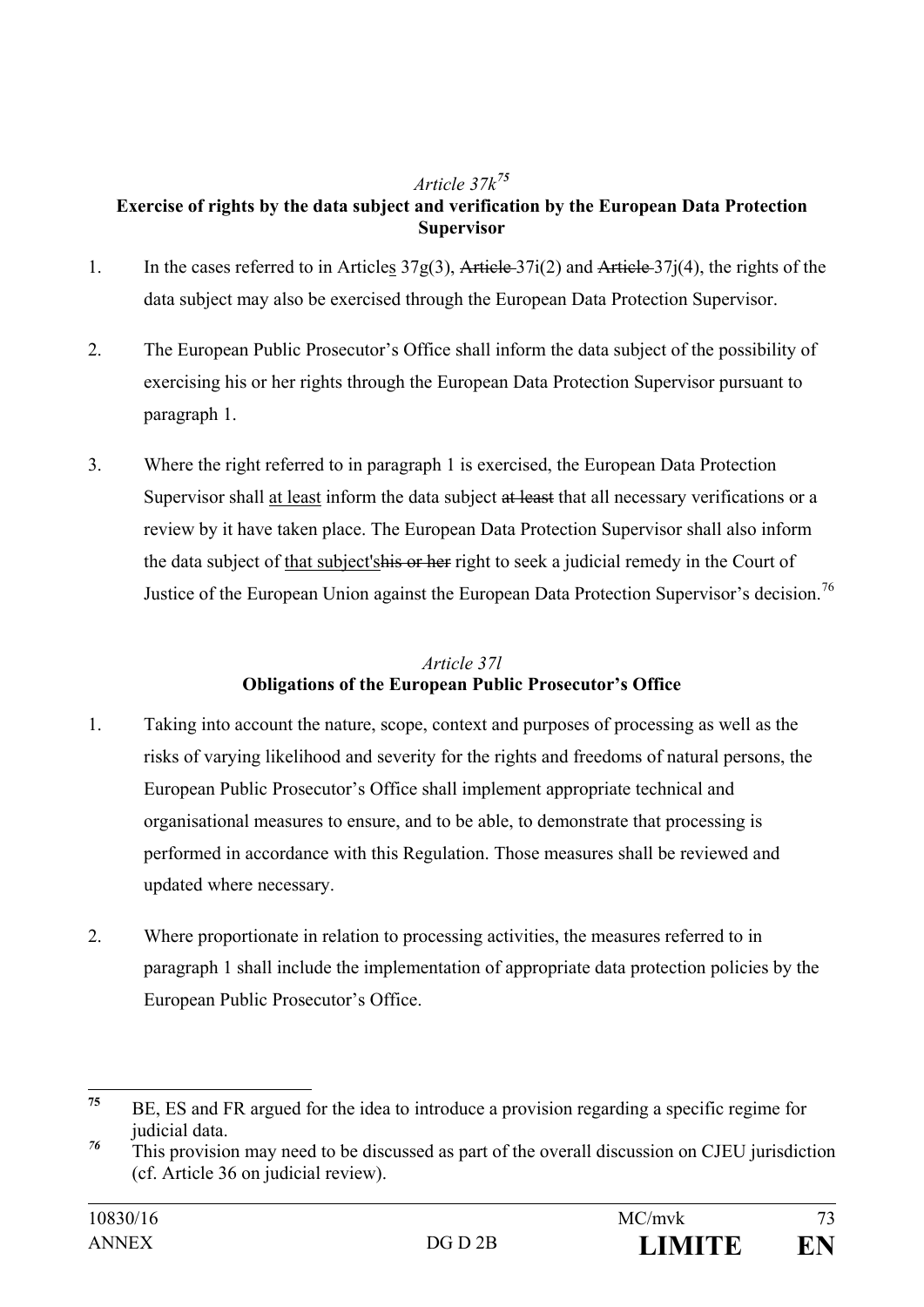#### *Article 37l(a)*  **Joint controllers**

- 1. Where the European Public Prosecutor's Office together with one or more controllers jointly determine the purposes and means of processing, they shall be joint controllers. They shall, in a transparent manner, determine their respective responsibilities for compliance with their data protection obligations, in particular as regards the exercising of the rights of the data subject and their respective duties to provide the information, by means of an arrangement between them unless, and in so far as, the respective responsibilities of the controllers are determined by Union or Member State law to which the controllers are subject. The arrangement may designate a contact point for data subjects.
- 2. The arrangement referred to in paragraph 1 shall duly reflect the respective roles and relationships of the joint controllers vis-à-vis the data subjects. The essence of the arrangement shall be made available to the data subject.
- 3. Irrespective of the terms of the arrangement referred to in paragraph 1, the data subject may exercise his or her rights under this Regulation in respect, of and against each, of the controllers.

## *Article 37l(b)*  **Processor**

1. Where processing is to be carried out on behalf of the European Public Prosecutor's Office, the European Public Prosecutor's Office shall use only processors providing sufficient guarantees to implement appropriate technical and organisational measures in such a manner that processing will meet the requirements of this Regulation and ensure the protection of the rights of the data subject.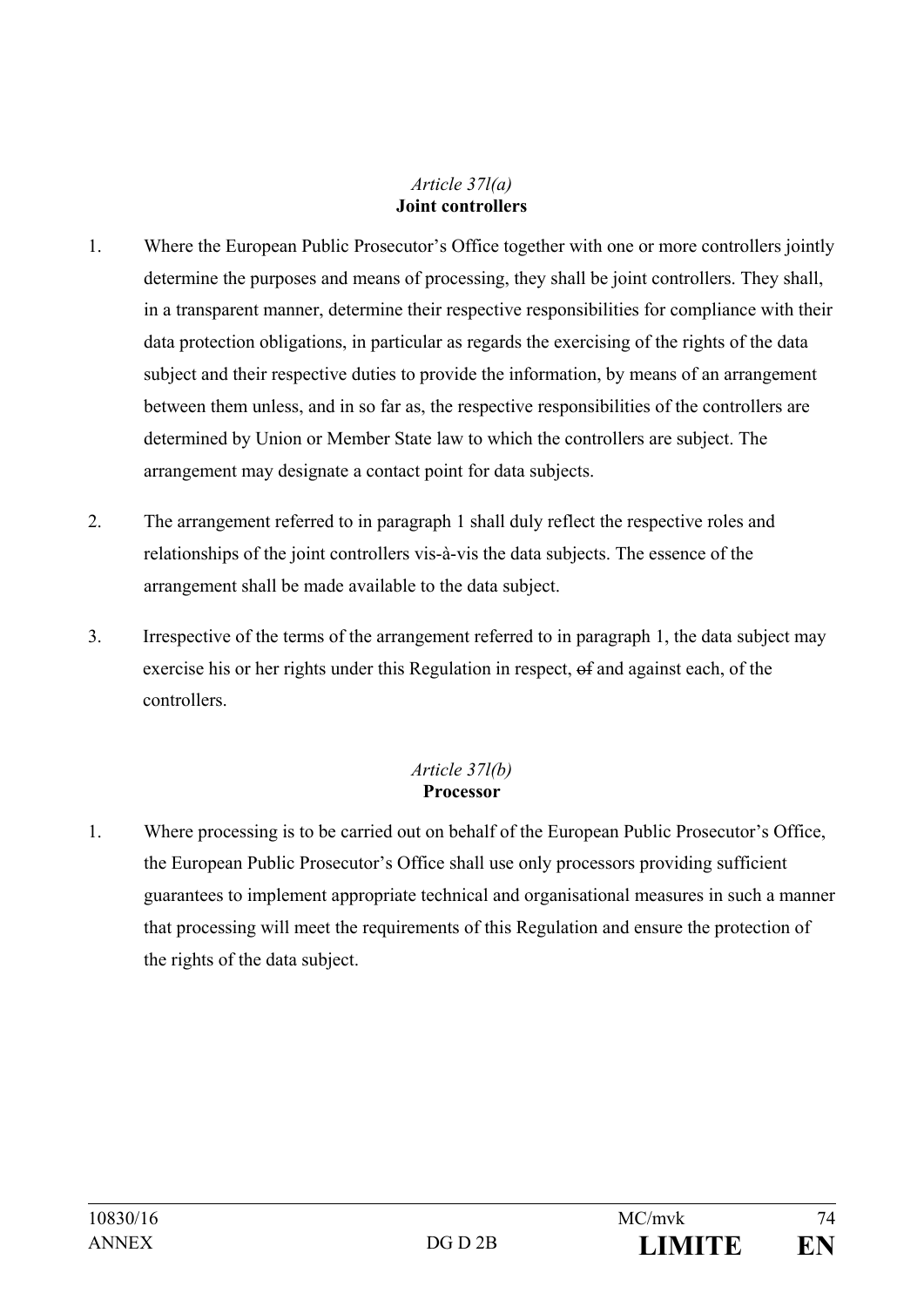- 2. The processor shall not engage another processor without prior specific or general written authorisation of the European Public Prosecutor's Office. In the case of general written authorisation, the processor shall inform the European Public Prosecutor's Office of any intended changes concerning the addition or replacement of other processors, thereby giving the controller the opportunity to object to such changes.
- 3. Processing by a processor shall be governed by a contract or other legal act under Union or Member State law, that is binding on the processor with regard to the European Public Prosecutor's Office and that sets out the subject-matter and duration of the processing, the nature and purpose of the processing, the type of personal data and categories of data subjects and the obligations and rights of the European Public Prosecutor's Office. That contract or other legal act shall stipulate, in particular, that the processor:
	- (a) acts only on instructions from the controller;
	- (b) ensures that persons authorised to process the personal data have committed themselves to confidentiality or are under an appropriate statutory obligation of confidentiality;
	- (c) assists the controller by any appropriate means to ensure compliance with the provisions on the data subject's rights;
	- (d) at the choice of the European Public Prosecutor's Office, deletes or returns all the personal data to the European Public Prosecutor's Office after the end of the provision of services relating to processing, and deletes existing copies unless Union or Member State law requires storage of the personal data;
	- (e) makes available to the European Public Prosecutor's Office all information necessary to demonstrate compliance with the obligations laid down in this Article;
	- (f) complies with the conditions referred to in paragraphs 2 and 3 for engaging another processor**.**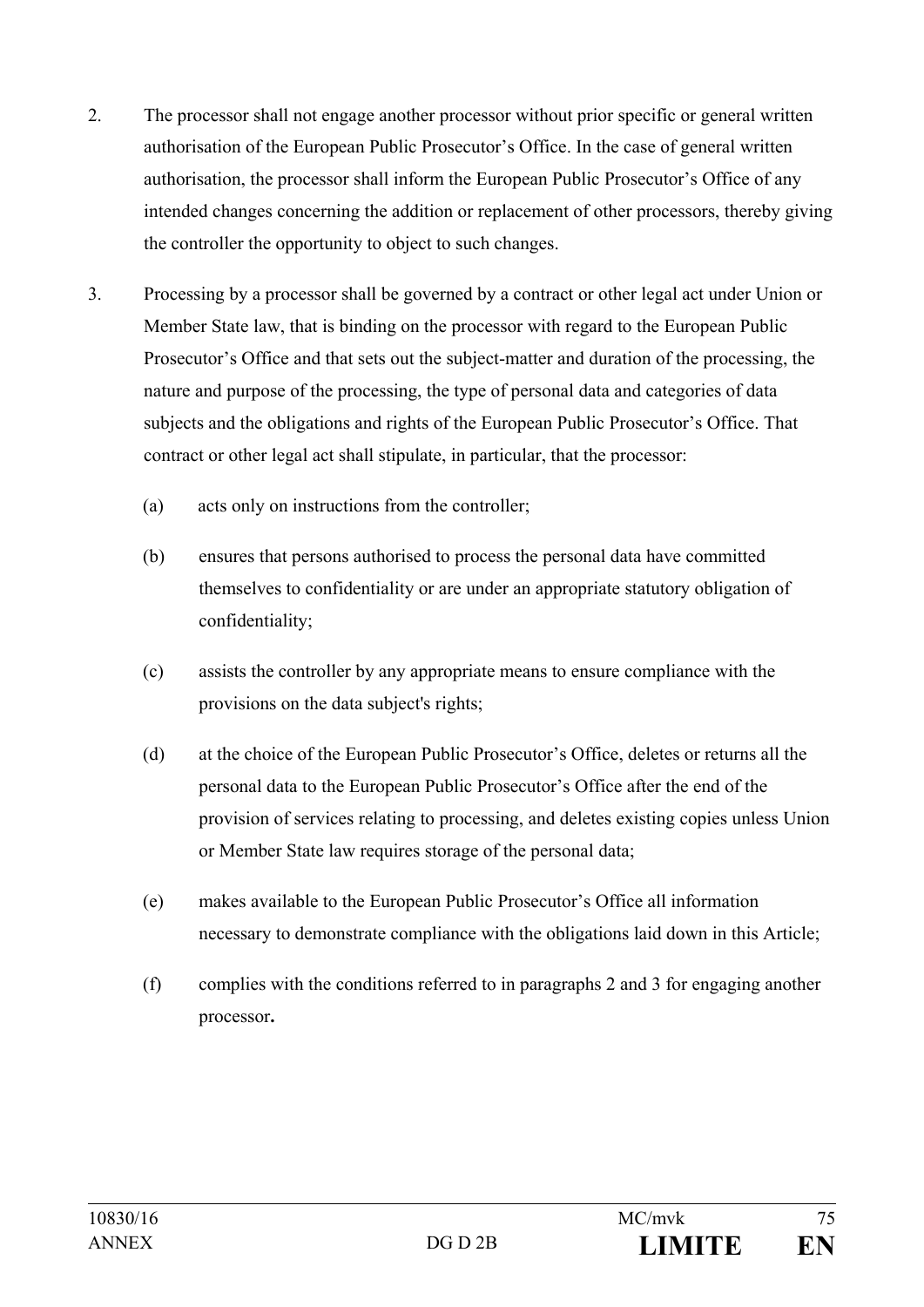- 4. The contract or the other legal act referred to in paragraphs 3 shall be in writing, including in electronic form.
- 5. If a processor infringes this Regulation by determining the purposes and means of processing, the processor shall be considered to be a controller in respect of that processing.

#### *Article 37l(c)*  **Processing under the authority of the controller or processor**

The processor and any person acting under the authority of the European Public Prosecutor's Office or of the processor, who has access to personal data, shall not process those data except on instructions from the European Public Prosecutor's Office, or unless required to do so by Union or national Member State law.

# *Article 37m*

# **Data protection by design and by default**

- 1. The European Public Prosecutor's Office shall, taking into account the state of the art, the cost of implementation and the nature, scope, context and purposes of processing, as well as the risks of varying likelihood and severity for rights and freedoms of natural persons posed by the processing, both at the time of the determination of the means for processing and at the time of the processing itself, implement appropriate technical and organisational measures, such as pseudonymisation, which are designed to implement data protection principles, such as data minimisation, in an effective manner and to integrate the necessary safeguards into the processing, in order to meet the requirements of this Regulation and protect the rights of the data subjects.
- 2. The European Public Prosecutor's Office shall implement appropriate technical and organisational measures ensuring that, by default, only personal data which are adequate, relevant and not excessive in relation to the purpose of the processing are processed. That obligation applies to the amount of personal data collected, the extent of their processing, the period of their storage and their accessibility. In particular, such measures shall ensure that by default personal data are not made accessible without the individual's intervention to an indefinite number of natural persons.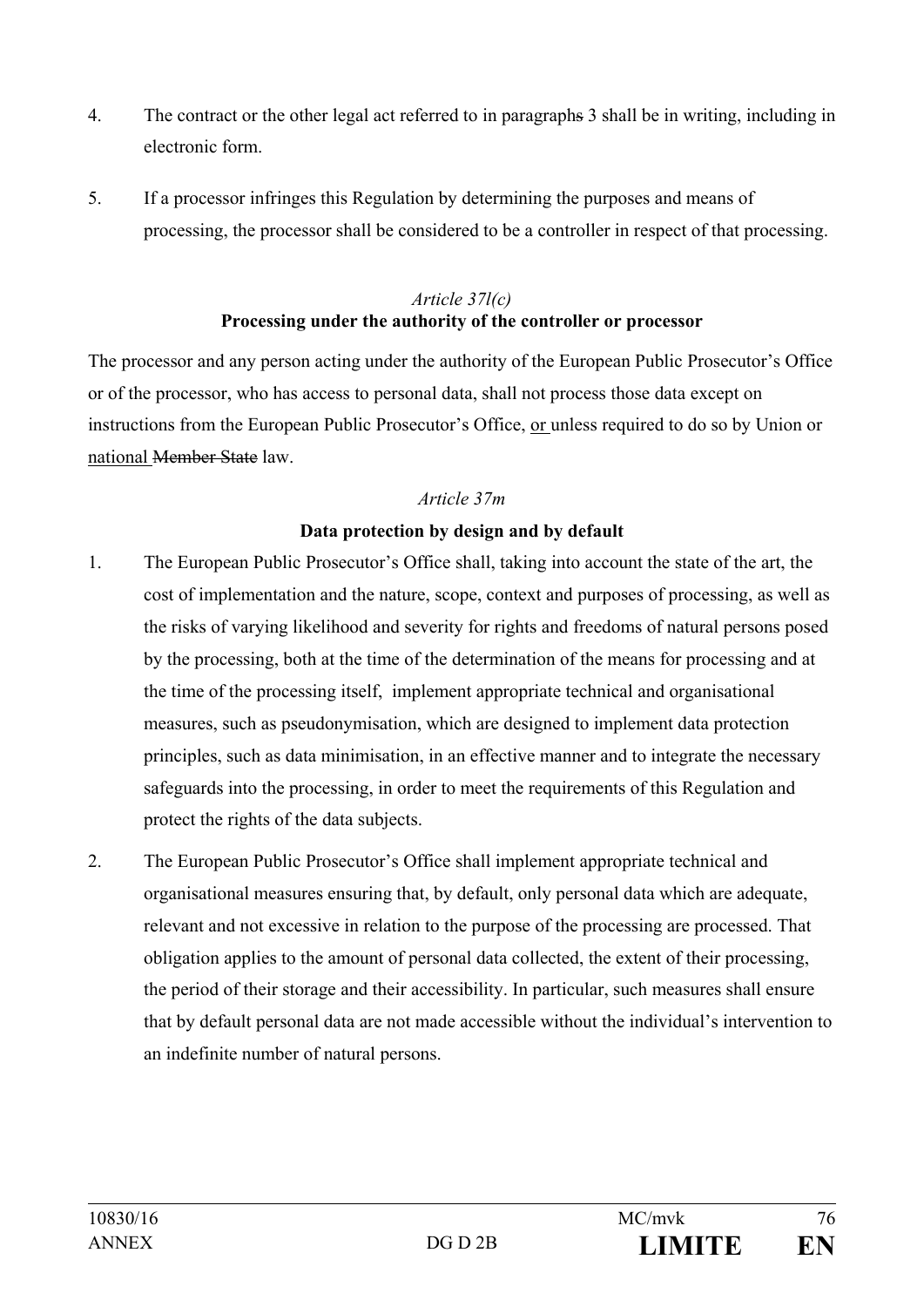#### *Article 37n*  **Records of categories of processing activities**

- 1. The European Public Prosecutor's Office shall maintain a record of all categories of processing activities under its responsibility. That record shall contain all of the following information:
	- (a) its contact details and the name and the contact details of the data protection officer;
	- (b) the purposes of the processing;
	- (c) a description of the categories of data subjects and of the categories of personal data;
	- (d) the categories of recipients to whom the personal data have been or will be disclosed including recipients in third countries or international organisations;
	- (e) where applicable, transfers of personal data to a third country or an international organisation, including the identification of that third country or international organisation;
	- (f) where possible, the envisaged time limits for erasure of the different categories of data;
	- (g) where possible, a general description of the technical and organisational security measures referred to in Article 38d.
- 2. The records referred to in paragraph 1 shall be in writing, including in electronic form.
- 3. The European Public Prosecutor's Office shall make the record available to the European Data Protection Supervisor on request.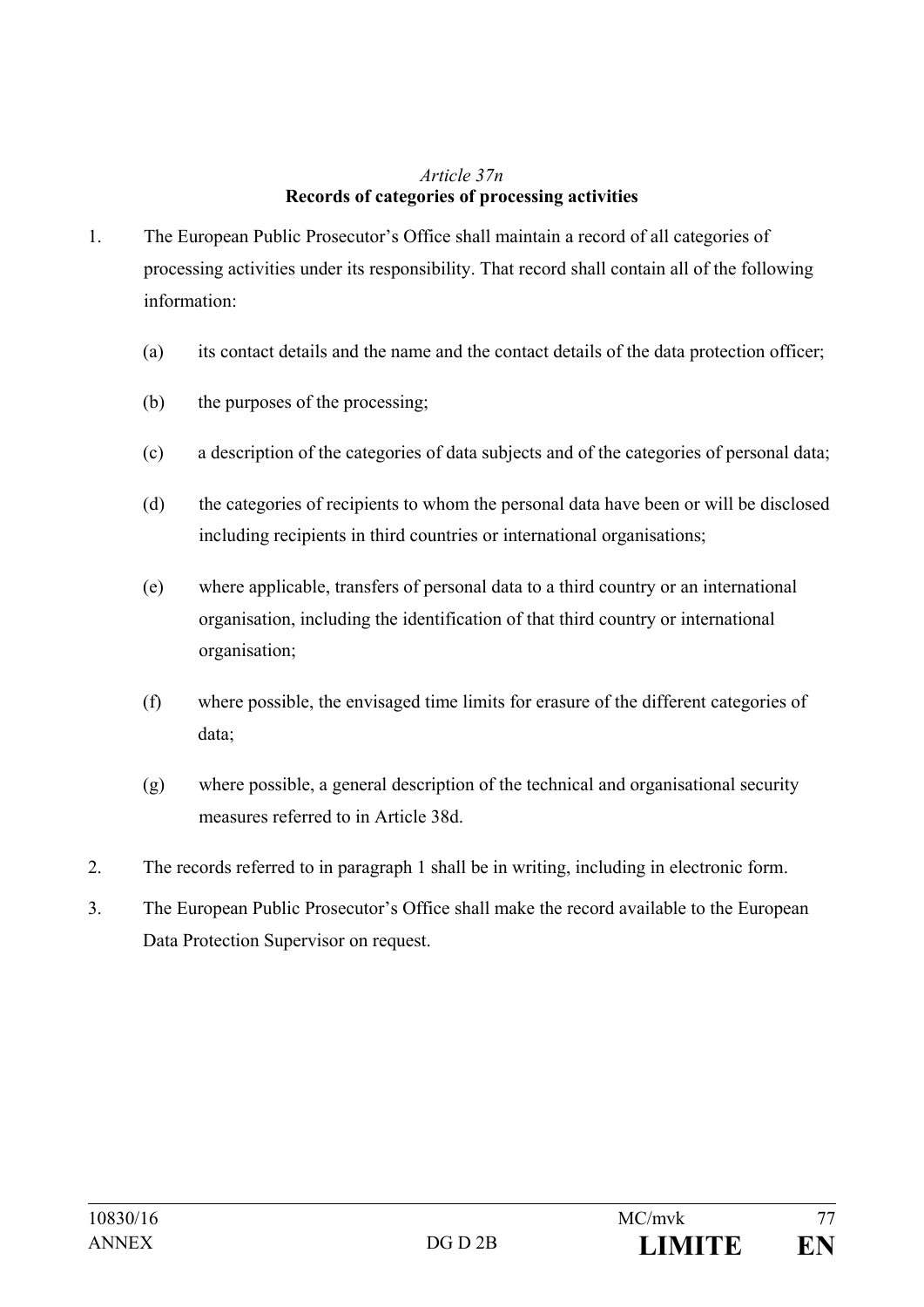#### *Article 37o*

## **Logging in respect of automated processing**

- 1. The European Public Prosecutor's Office shall keep logs for any of the following processing operations in automated processing systems: collection, alteration, consultation, disclosure including transfers, combination and erasure of operational personal data used for operational purposes. The logs of consultation and disclosure shall make it possible to establish the justification for, and the date and time of, such operations, the identification of the person who consulted or disclosed personal data, and, as far as possible, the identity of the recipients of such personal data.
- 2. The logs shall be used solely for verification of the lawfulness of processing, self-monitoring, ensuring the integrity and security of the personal data, and for criminal proceedings. Such logs shall be deleted after three3 years, unless they are required for ongoing control.
- 3. The European Public Prosecutor's Office shall make the logs available to the European Data Protection Supervisor on request.

# *Article 37p* **Cooperation with the European Data Protection Supervisor**

The European Public Prosecutor's Office shall cooperate, on request, with the European Data Protection Supervisor in the performance of its tasks.

# *Article 38b* **Data protection impact assessment**

1. Where a type of processing, in particular, using new technologies, and taking into account the nature, scope, context and purposes of the processing is likely to result in a high risk to the rights and freedoms of natural persons, The European Public Prosecutor's Office shall carry out, prior to the processing, an assessment of the impact of the envisaged processing operations on the protection of personal data.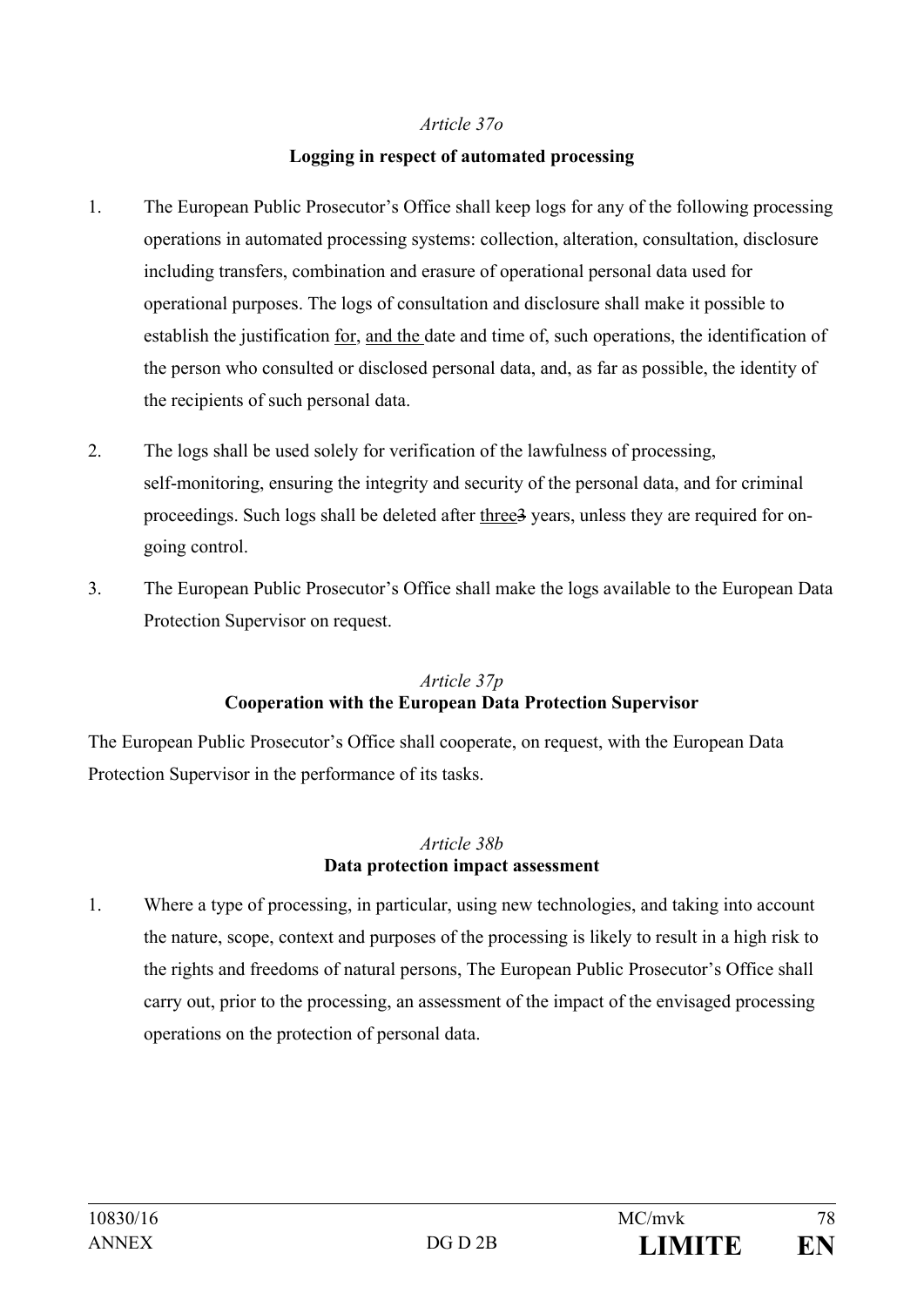2. The assessment referred to in paragraph 1 shall contain at least a general description of the envisaged processing operations, an assessment of the risks to the rights and freedoms of data subjects, the measures envisaged to address those risks, safeguards, security measures and mechanisms to ensure the protection of personal data and to demonstrate compliance with this Regulation, taking into account the rights and legitimate interests of the data subjects and other persons concerned.

#### *Article 38c* **Prior consultation of the European Data Protection Supervisor**

- 1. The European Public Prosecutor's Office shall consult the European Data Protection Supervisor prior to processing which will form part of a new filing system to be created, where:
	- (a) a data protection impact assessment as provided for in Article 38b indicates that the processing would result in a high risk in the absence of measures taken by the European Public Prosecutor's Office to mitigate the risk; or
	- (b) the type of processing, in particular, where using new technologies, mechanisms or procedures, involves a high risk to the rights and freedoms of data subjects.
- 2. The European Data Protection Supervisor may establish a list of the processing operations which are subject to prior consultation pursuant to paragraph 1.
- 3. The European Public Prosecutor's Office shall provide the European Data Protection Supervisor with the data protection impact assessment pursuant to Article 38b and, on request, with any other information to allow the European Data Protection Supervisor to make an assessment of the compliance of the processing and in particular of the risks for the protection of personal data of the data subject and of the related safeguards.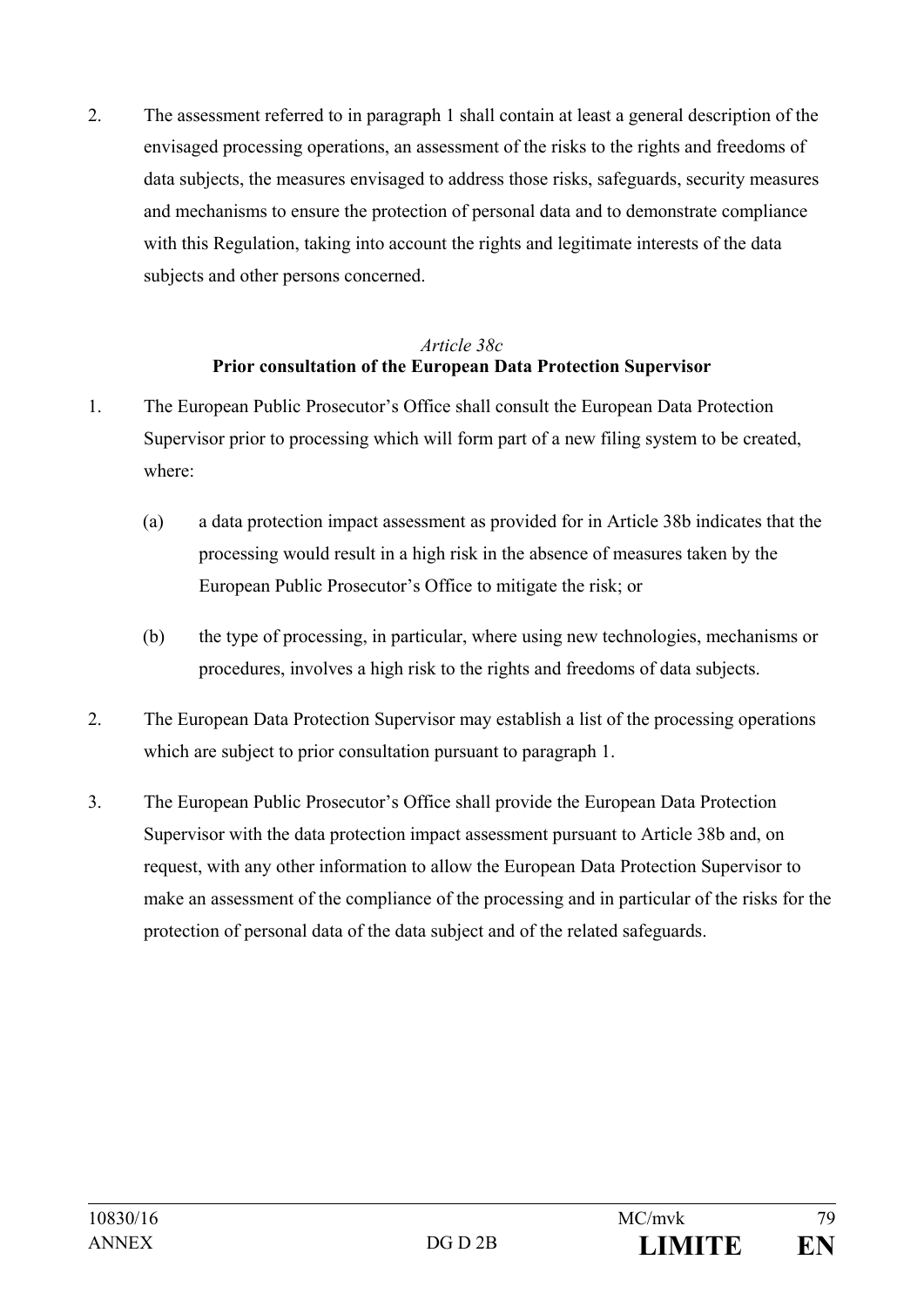4. Where the European Data Protection Supervisor is of the opinion that the intended processing referred to in paragraph 1 of this Article would infringe this Regulation, in particular where the European Public Prosecutor's Office has insufficiently identified or mitigated the risk, the European Data Protection Supervisor shall provide, within a period of up to six weeks of receipt of the request for consultation, written advice to the European Public Prosecutor's Office according to its powers in accordance with Article 44c. That period may be extended by a month, taking into account the complexity of the intended processing. The European Data Protection Supervisor shall inform the European Public Prosecutor's Office of any such extension within one month of receipt of the request for consultation, together with the reasons for the delay.

#### *Article 38d*

#### **Security of processing of operational personal data**

- 1. The European Public Prosecutor's Office shall, taking into account the state of the art, costs of implementation and the nature, scope, context and purposes of the processing as well as risk of varying likelihood and severity for the rights and freedoms of natural persons, implement appropriate technical and organisational measures to ensure a level of security appropriate to the risk, in particular as regards the processing of special categories of operational personal data referred to in Article 37d.
- 2. In respect of automated processing, the European Public Prosecutor's Office shall, following an evaluation of the risks, implement measures designed to:
	- a) deny unauthorised persons access to data processing equipment used for processing (equipment access control);
	- b) prevent the unauthorised reading, copying, modification or removal of data media (data media control);
	- c) prevent the unauthorised input of data and the unauthorised inspection, modification or deletion of stored personal data (storage control) ;
	- d) prevent the use of automated processing systems by unauthorised persons using data communication equipment (user control);
	- e) ensure that persons authorised to use an automated processing system have access only to the personal data covered by their access authorisation (data access control);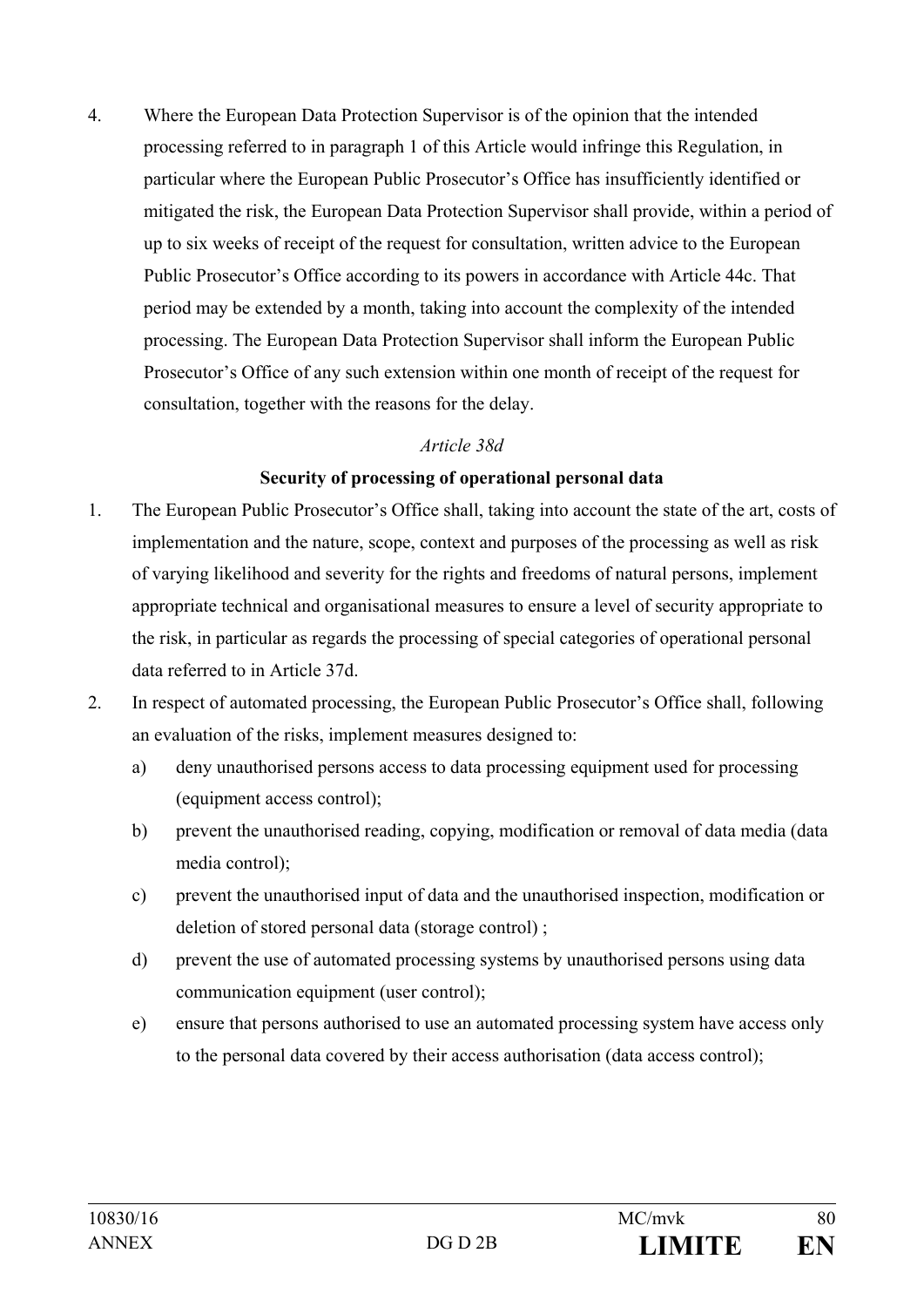- f) ensure that it is possible to verify and establish the bodies to which personal data have been or may be transmitted or made available using data communication (communication control);
- g) ensure that it is subsequently possible to verify and establish which personal data have been input into automated data processing systems, and when and by whom the data were input (input control);
- h) prevent unauthorised reading, copying, modification or deletion of personal data during transfers of personal data or during transportation of data media (transport control);
- i) ensure that installed systems may, in the case of interruption, be restored (recovery);
- j) ensure that the functions of the system perform, that the appearance of faults in the functions is reported (reliability) and that stored personal data cannot be corrupted by means of a malfunctioning of the system (integrity).

# Article 38e

# **Notification of a personal data breach to the European Data Protection Supervisor**

- 1. In the case of a personal data breach, the European Public Prosecutor's Office shall notify without undue delay and, where feasible, not later than 72 hours after having become aware of it, the personal data breach to the European Data Protection Supervisor, unless the personal data breach is unlikely to result in a risk to the rights and freedoms of natural persons. Where the notification to the European Data Protection Supervisor is not made within 72 hours, it shall be accompanied by reasons for the delay.
- 2. The notification referred to in paragraph 1 shall at least:
	- (a) describe the nature of the personal data breach including, where possible, the categories and approximate number of data subjects concerned and the categories and approximate number of personal data records concerned;
	- (b) communicate the name and contact details of the data protection officer;
	- (c) describe the likely consequences of the personal data breach;
	- (d) describe the measures taken or proposed to be taken by the European Public Prosecutor's Office to address the personal data breach, including, where appropriate, measures to mitigate its possible adverse effects.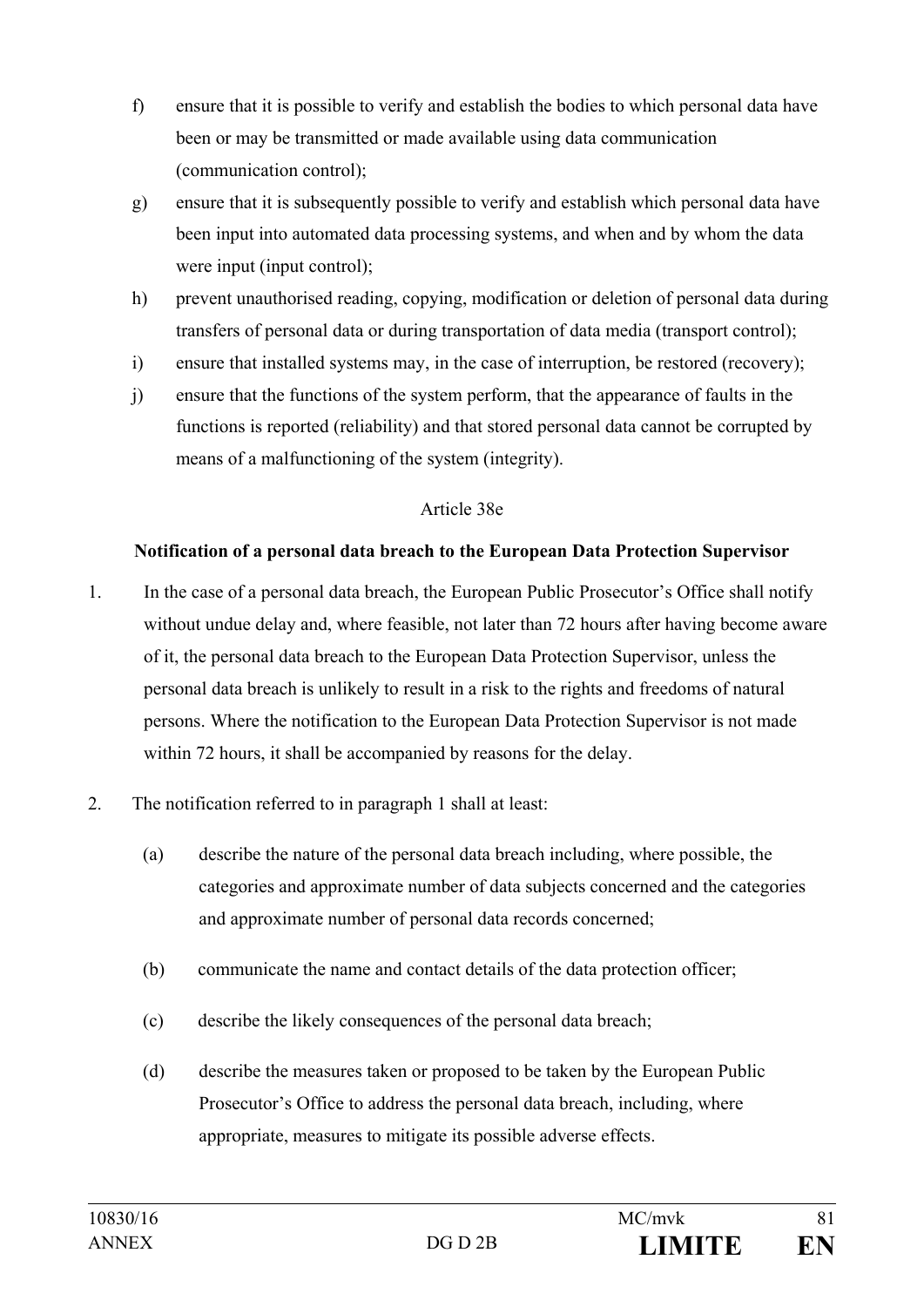- 3. Where, and in so far as, it is not possible to provide the information referred to in paragraph 2 at the same time, the information may be provided in phases without undue further delay.
- 4. The European Public Prosecutor's Office shall document any personal data breaches referred to in paragraph 1, comprising the facts relating to the personal data breach, its effects and the remedial action taken. That documentation shall enable the European Data Protection Supervisor to verify compliance with this Article.
- 5. Where the personal data breach involves personal data that have been transmitted by or to another controller, the European Public Prosecutor's Office shall communicate the information referred to in paragraph 3 to that controller without undue delay.

## Article 38f

# **Communication of a personal data breach to the data subject**

- 1. Where the personal data breach is likely to result in a high risk to the rights and freedoms of natural persons, the European Public Prosecutor's Office shall communicate the personal data breach to the data subject without undue delay.
- 2. The communication to the data subject referred to in paragraph 1 of this Article shall describe, in clear and plain language the nature of the personal data breach and shall contain at least the information and the recommendations provided for in points (b), (c) and (d) of Article 38e (23).
- 3. The communication to the data subject referred to in paragraph 1 shall not be required if any of the following conditions are met:
	- (a) the European Public Prosecutor's Office has implemented appropriate technological and organisational protection measures, and that those measures were applied to the personal data affected by the personal data breach, in particular those that render the personal data unintelligible to any person who is not authorised to access it, such as encryption;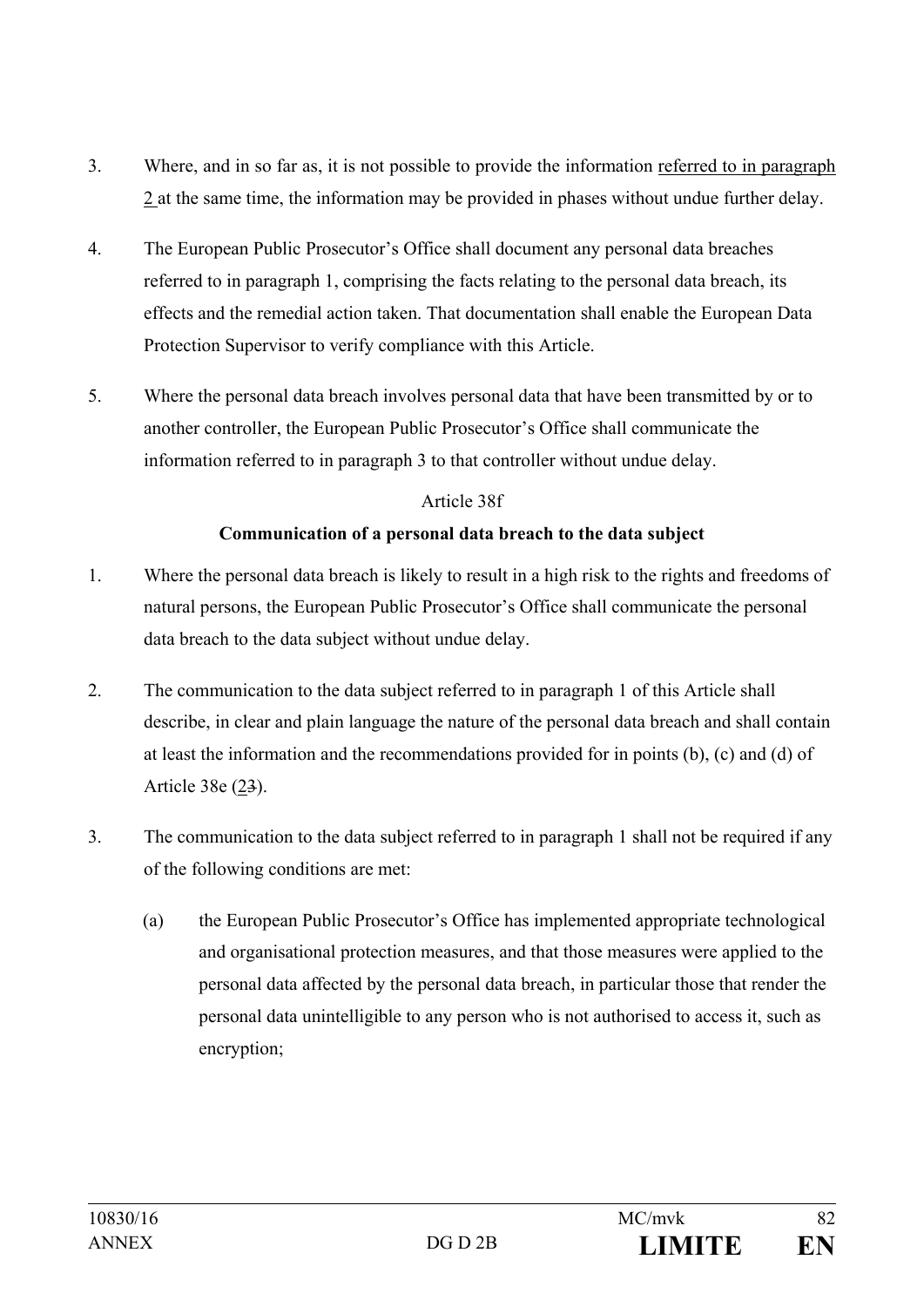- (b) the European Public Prosecutor's Office has taken subsequent measures which ensure that the high risk to the rights and freedoms of data subjects referred to in paragraph 1 is no longer likely to materialise;
- (c) it would involve a disproportionate effort. In such a case, there shall instead be a public communication or a similar measure whereby the data subjects are informed in an equally effective manner.
- 4. If the European Public Prosecutor's Office has not already communicated the personal data breach to the data subject, the European Data Protection Supervisor, having considered the likelihood of the personal data breach resulting in a high risk, may require it to do so, or may decide that any of the conditions referred to in paragraph 3 are met.
- 5. The communication to the data subject referred to in paragraph 1 of this Article may be delayed, restricted or omitted subject to the conditions and on the grounds referred to in Article 37i(3).

# **Authorised access to personal data within the European Public Prosecutor's Office**

Only the European Chief Prosecutor, the European Prosecutor**s,** the European Delegated Prosecutors and authorised staff assisting them may, for the purpose of achieving their tasks and within the limits provided for in this Regulation, have access to operational personal data processed by the European Public Prosecutor's Office.

## *Article 41*

# **Designation of the Data Protection Officer**

1. The College shall designate a Data Protection Officer, on the basis of a proposal from the European Chief Prosecutor. The Data Protection Officer shall be a member of staff specifically appointed for this purpose. In the performance of his or her duties, the Data Protection Officer he or she shall act independently and may not receive any instructions.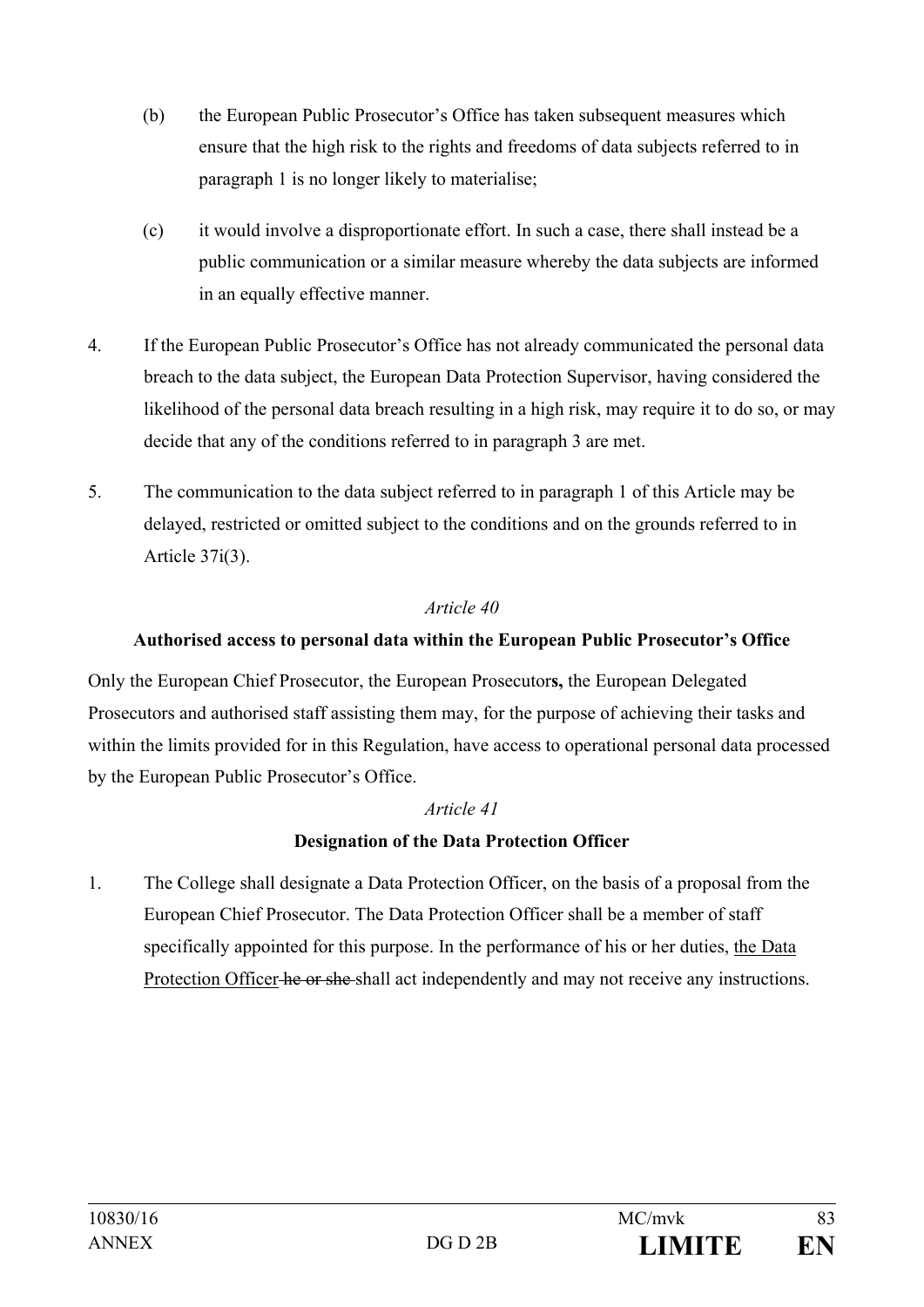- 1a. The Data Protection Officer shall be selected on the basis of the Officer's his or her professional qualities and, in particular, his or her expert knowledge of data protection law and practice, and the ability to fulfil the tasks referred to in this Regulation, in particular those referred to in Article 41b.
- 1b. The selection of the Data Protection Officer shall not be liable to result in a conflict of interests between the Officer's his or her duty as Data Protection Officer and any other official duties, in particular in relation to the application of the provisions of this Regulation.
- 1c. The Data Protection Officer shall be appointed for a term of four years. He or she and shall be eligible for reappointment up to a maximum total term of eight years. The Officer He or she may be dismissed from the post of Data Protection Officer by the College only with the agreement of the European Data Protection Supervisor, if the Officerhe or she no longer fulfils the conditions required for the performance of his or her duties.
- 1d. The European Public Prosecutor's Office shall publish the contact details of the data protection officer and communicate them to the European Data Protection Supervisor.

# *Article 41a*  **Position of the data protection officer**

- 1. The European Public Prosecutor's Office shall ensure that the Data Protection Officer is involved, properly and in a timely manner, in all issues which relate to the protection of personal data.
- 2. The European Public Prosecutor's Office shall support the data protection officer in performing the tasks referred to in Article 41b by providing resources necessary to carry out those tasks and by providing access to personal data and processing operations, and to maintain his or her expert knowledge.
- 3. The European Public Prosecutor's Office shall ensure that the data protection officer does not receive any instructions regarding the exercise of those tasks. The Officer He or she shall not be dismissed or penalised by the College for performing his or her tasks. The data protection officer shall directly report to the European Chief Prosecutor.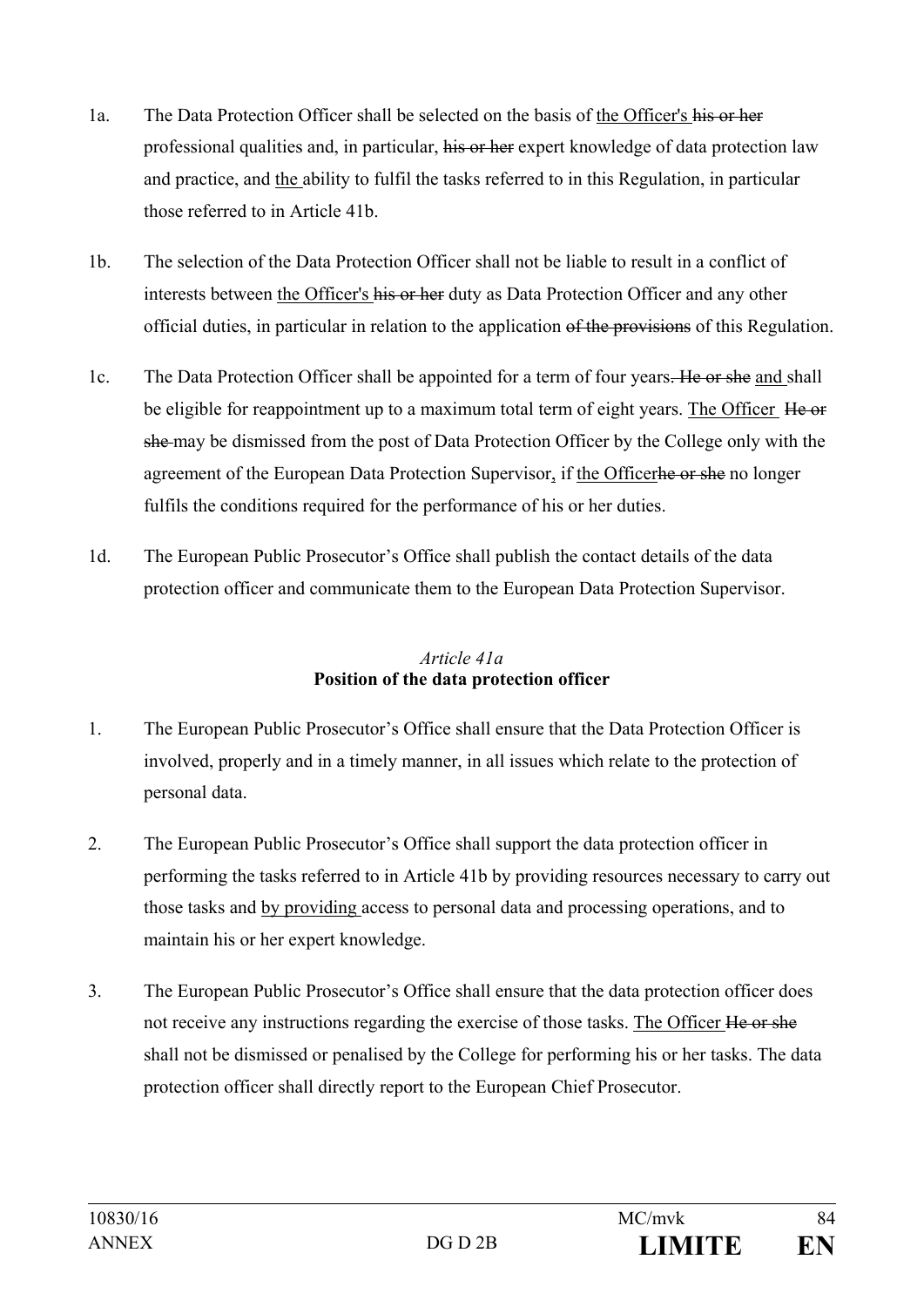- 4. Data subjects may contact the data protection officer with regard to all issues related to processing of their personal data and to the exercise of their rights under this Regulation and under Regulation (EC) No 45/2001.
- 5. The College shall adopt implementing rules concerning the Data Protection Officer. Those implementing rules shall in particular concern the selection procedure for the position of the Data Protection Officer and the Officer's his or her dismissal, tasks, duties and powers and safeguards for independence of the Data Protection Officer.
- 6. The European Public Prosecutor's Office shall provide the Data Protection Officer with the staff and resources necessary for him or her to carry out his or her duties.
- 7. The Data Protection Officer and his or her staff shall be bound by the obligation of confidentiality in accordance with Article 64.

## *Article 41b* **Tasks of the data protection officer**

- 1. The Data Protection Officer shall in particular have the following tasks, regarding the processing of personal data:
	- x) ensuring, in an independent manner the European Public Prosecutor's Office's compliance with the data protection provisions of this Regulation, of Regulation (EC) No 45/2001 and of the relevant data protection provisions in the rules of procedure of the European Public Prosecutor's Office EPPO; this includes monitoring compliance with this Regulation, with other Union or national Member State data protection provisions and with the policies of the European Public Prosecutor's Office in relation to the protection of personal data, including the assignment of responsibilities, awareness-raising and training of staff involved in processing operations, and the related audits;
	- xa) to informing and advising the European Public Prosecutor's Office and the staff who carry out processing of their obligations pursuant to this Regulation and to other Union or national Member State data protection provisions;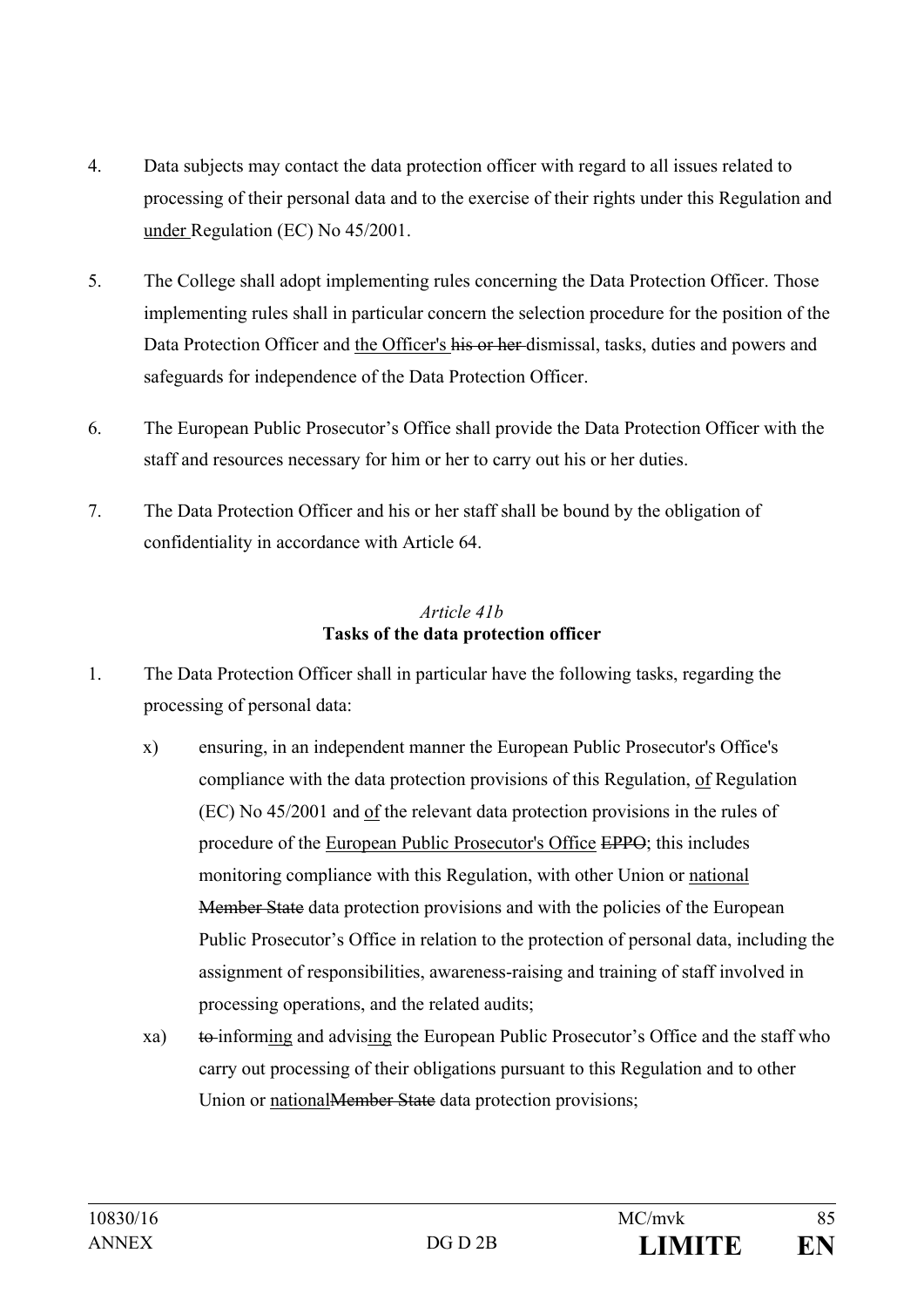- $xb)$  to providing advice where requested as regards the data protection impact assessment and monitor its performance pursuant to Article 38b;
- k) ensuring that a record of the transfer and receipt of personal data is kept in accordance with the provisions to be laid down in the internal rules of procedure of the European Public Prosecutor's Office;
- l) cooperating with the staff of the European Public Prosecutor's Office responsible for procedures, training and advice on data processing;
- bb) cooperating with the European Data Protection Supervisor;
- bbb) ensuring that data subjects are informed of their rights under this Regulation;
- bbbb)  $\theta$  to acting as the contact point for the European Data Protection Supervisor; on issues relating to processing, including the prior consultation referred to in Article 38c, and to consult, where appropriate, with regard to any other matter.
- c) preparing an annual report and communicate that report to the European Chief Prosecutor and to the European Data Protection Supervisor.
- 2a. The Data Protection Officer shall carry out the functions provided for in foreseen by Regulation (EC) No 45/2001 with regard to administrative personal data.
- 3. The Data Protection Officer and the staff members of the European Public Prosecutor's Office assisting the Data Protection Officer in the performance of his or her duties shall have access to the personal data processed by the European Public Prosecutor's Office and to its premises to the extent necessary for the performance of their tasks.
- 4. If the Data Protection Officer considers that the provisions of Regulation (EC) No 45/2001 related to the processing of administrative personal data or the provisions of this Regulation related to the processing of operational personal data have not been complied with, the Officerhe or he shall inform the European Chief Prosecutor, requesting him or her to resolve the non-compliance within a specified time. If the European Chief Prosecutor does not resolve the non-compliance of the processing within the specified time, the Data Protection Officer shall refer the matter to the European Data Protection Supervisor.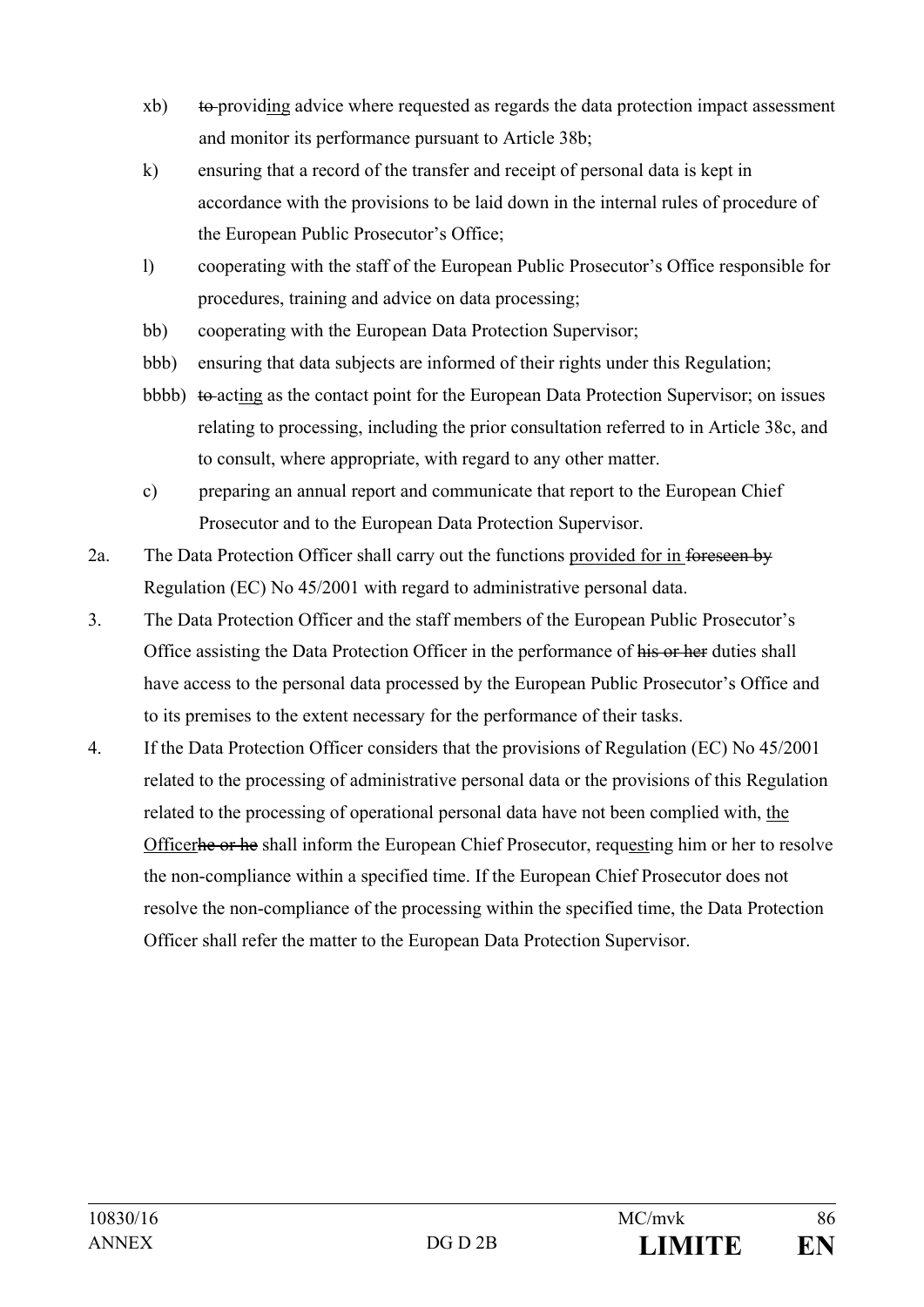# *Article 43a*  **General principles for transfers of personal data**

- 1. The European Public Prosecutor's Office may transfer personal data to a third country or international organisation, subject to compliance with the other provisions of this Regulation, in particular Article 37cc, only where the conditions laid down in the Articles 43a to 43d are met, namely:
	- (a) the transfer is necessary for the performance of the tasks of the European Public Prosecutor's Office;
	- (b) the personal data are transferred to a controller in a third country or international organisation that is an authority competent for the purpose of Article 59 (relations with third countries and international organisations);
	- (c) where the personal data to be transferred in accordance with this Article have been transmitted or made available by a Member State to the European Public Prosecutor's Office, the latter shall obtain the prior authorisation tofor the transfer by the relevant competent authority of that Member State in compliance with its national law, unless that Member State has granted this authorisation to such transfer in general terms or subject to specific conditions;
	- (d) the Commission has decided pursuant to Article 43b of this Regulation that the third country or international organisation in question ensures an adequate level of protection, or in the absence of such an adequacy decisionpursuant to Article 43b, where appropriate safeguards are adduced or exist pursuant to Article 43c of this Regulation, or both in absence of an adequacy decision pursuant to Article 43b and of such appropriate safeguards in accordance with Article 43c, derogation for specific situations apply pursuant to Article 43d of this Regulation<sup>77</sup>; and

<span id="page-86-0"></span>**<sup>77</sup>** DE has emitted a scrutiny reservation on this provision.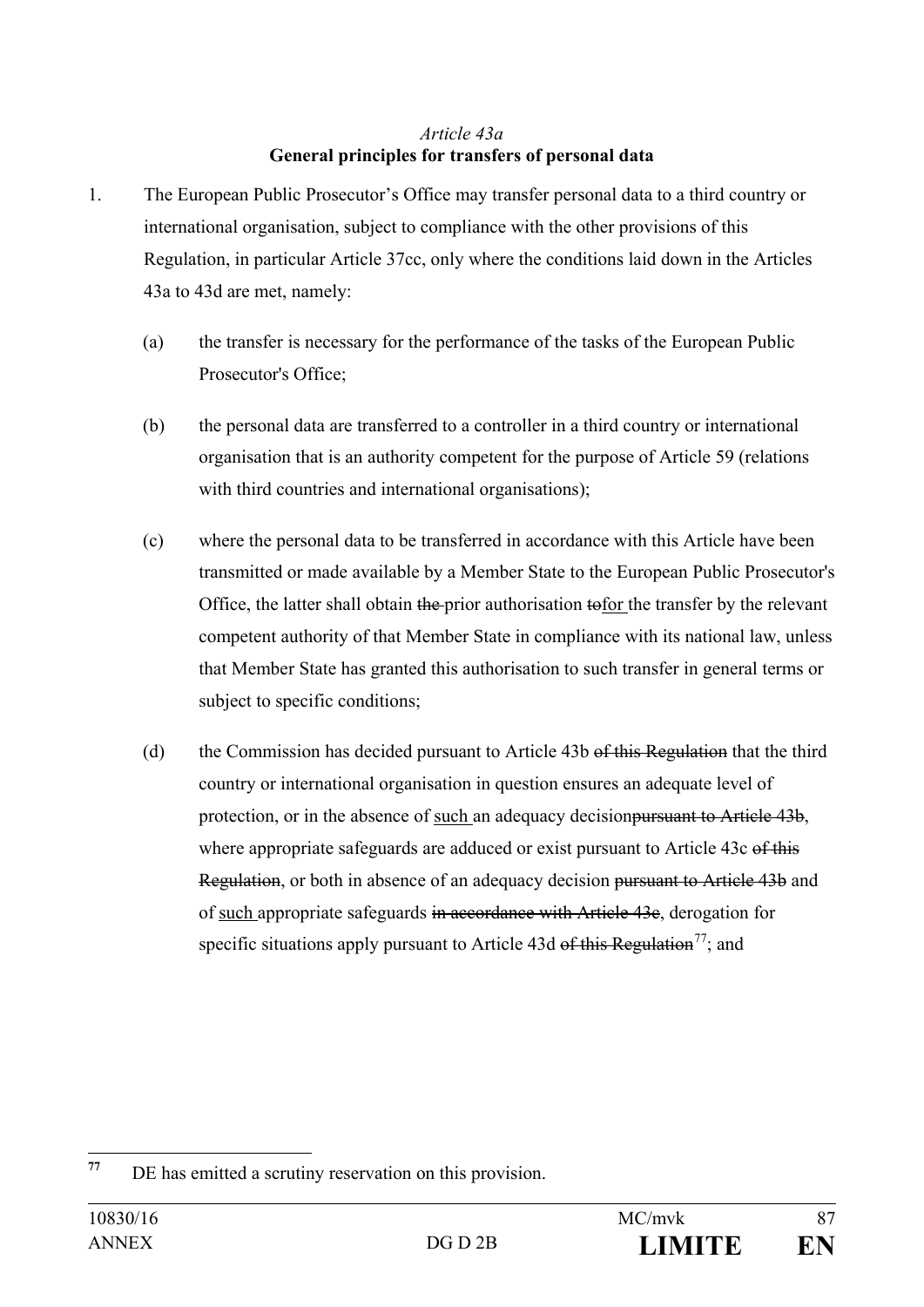- (e) in the case of an onward transfer to another third country or international organisation by a third country or international organisation, the European Public Prosecutor's Office shall require the third country or international organisation to seek its prior authorisation for that onward transfer, which the European Public Prosecutor's Office may provide only after taking into due account all relevant factors, including the seriousness of the criminal offence, the purpose for which the personal data was originally transferred and the level of personal data protection in the third country or an international organisation to which personal data are onward transferred.
- 2. The European Public Prosecutor's Office may transfer personal data without the prior authorisation by a Member State in accordance with point (c) of paragraph 1 only if the transfer of the personal data is necessary for the prevention of an immediate and serious threat to public security of a Member State or a third country or to essential interests of a Member State and the prior authorisation cannot be obtained in good time. The authority responsible for giving prior authorisation shall be informed without delay.
- 2a. The transfer of personal data received from the European Public Prosecutor's Office to a third country or an international organisation by a Member State, or an Union institution, body, office or agency shall be prohibited. This shall not apply in cases where the European Public Prosecutor's Office has authorised such transfer, after taking into due account all relevant factors, including the seriousness of the criminal offence, the purpose for which the personal data was originally transmitted and the level of personal data protection in the third country or an international organisation to which personal data are transferred. This obligation to obtain prior authorisation from the European Public Prosecutor's Office shall not apply to cases that have been referred to competent national authorities in accordance with Article 28a**.**
- 3. Articles 43a to 43d shall be applied in order to ensure that the level of protection of natural persons ensured by this Regulation and Union law is not undermined.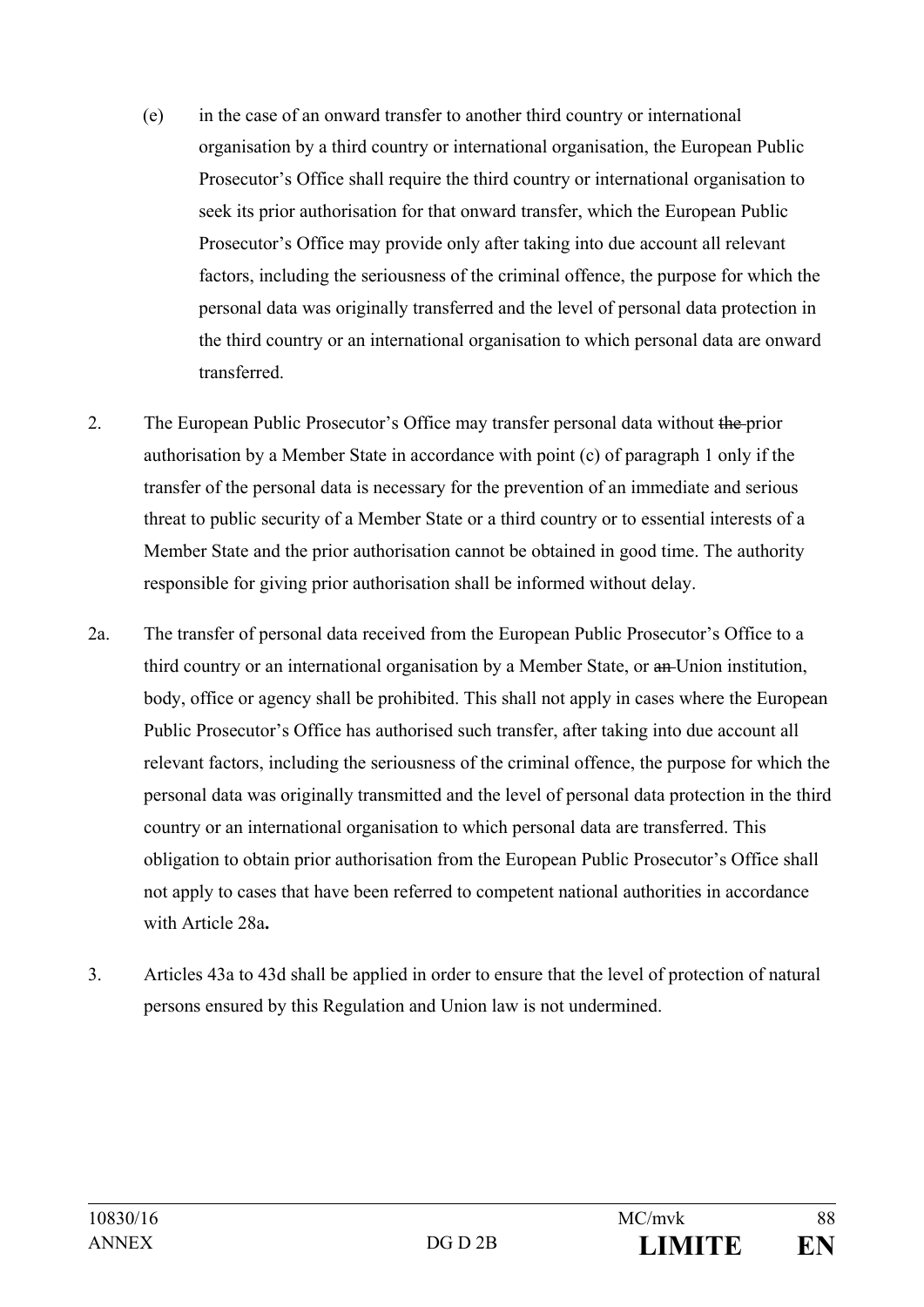# *Article 43b* **Transfers on the basis of an adequacy decision**

The European Public Prosecutor's Office may transfer personal data to a third country or an international organisation where the Commission has decided in accordance with Article 36 of the Directive (EU) 2016/680 that the third country, a territory or one or more specified sectors within that third country, or the international organisation in question ensures an adequate level of protection.

#### *Article 43c*  **Transfers subject to appropriate safeguards**

- 1. In the absence of an adequacy decision referred to in Article 43b, the European Public Prosecutor's Office may transfer personal data to a third country or an international organisation where:
	- (a) appropriate safeguards with regard to the protection of personal data are provided for in a legally binding instrument; or
	- (b) the European Public Prosecutor's Office has assessed all the circumstances surrounding the transfer of personal data and concludes that appropriate safeguards exist with regard to the protection of personal data.
- 2. The European Public Prosecutor's Office shall inform the European Data Protection Supervisor about categories of transfers under point (b) of paragraph 1.
- 3. When a transfer is based on point (b) of paragraph 1, such a transfer shall be documented and the documentation shall must be made available to the European Data Protection Supervisor on request, including the date and time of the transfer, information about the receiving competent authority, the justification for the transfer and the personal data transferred.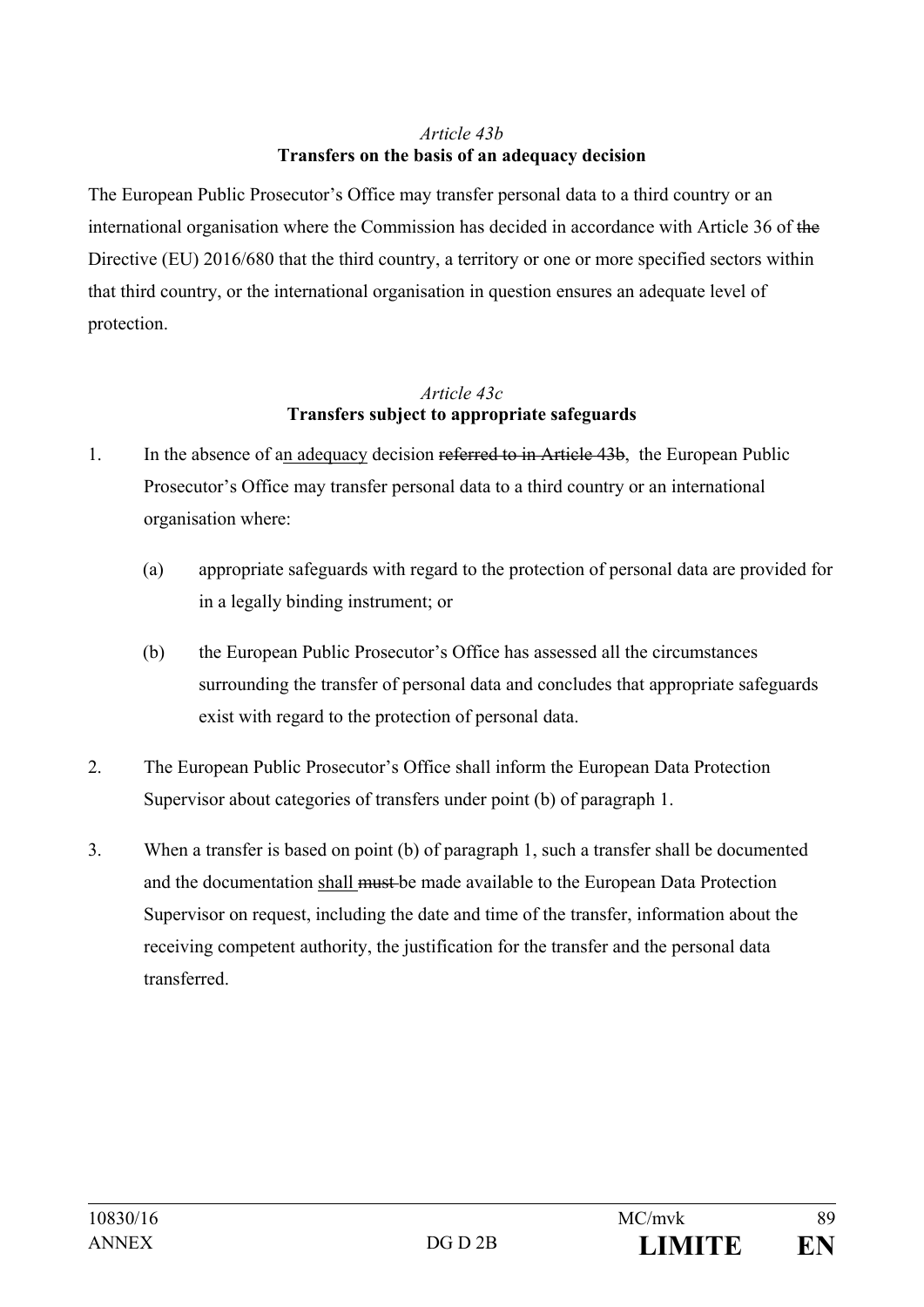# *Article 43d* **Derogations for specific situations**

- 1. In the absence of an adequacy decision referred to in Article 43b, or of appropriate safeguards pursuant to Article 43c, the European Public Prosecutor's Office may transfer personal data to a third country or an international organisation only on the condition that the transfer is necessary:
	- (a) in order to protect the vital interests of the data subject or another person;
	- (b) to safeguard the legitimate interests of the data subject;
	- (c) for the prevention of an immediate and serious threat to public security of a Member State or a third country; or
	- (d) in individual cases for the performance of the tasks of the European Public Prosecutor's Office, unless the European Public Prosecutor's Office determines that fundamental rights and freedoms of the data subject concerned override the public interest in the transfer.**[78](#page-89-0)**
- 2. Where a transfer is based on paragraph 1, such a transfer shall be documented and the documentation shall be made available to the European Data Protection Supervisor on request, including the date and time of the transfer, and information about the receiving competent authority, about the justification for the transfer and about the personal data transferred.

# *Article 43e[79](#page-89-1)*

# **Transfers of personal data to recipients established in third countries**

- 1. By way of derogation from point (b) of Article 43a(1) and without prejudice to any international agreement referred to in paragraph 2 of this Article, the European Public Prosecutor's Office EPPO, in individual and specific cases, shall may transfer personal data directly to recipients established in third countries only if the other provisions of this Chapter are complied with and all of the following conditions are fulfilled :
	- (a) the transfer is strictly necessary for the performance of its tasks as provided for by this Regulation for the purposes set out in Article 37(1);

<span id="page-89-0"></span><sup>&</sup>lt;sup>78</sup> DE has entered a scrutiny reservation on point 1(d).<br> $\frac{79}{72}$  DE LU<sub>1</sub> 1 DE 1

<span id="page-89-1"></span>BE, LU and PT have entered a reservation on this provision.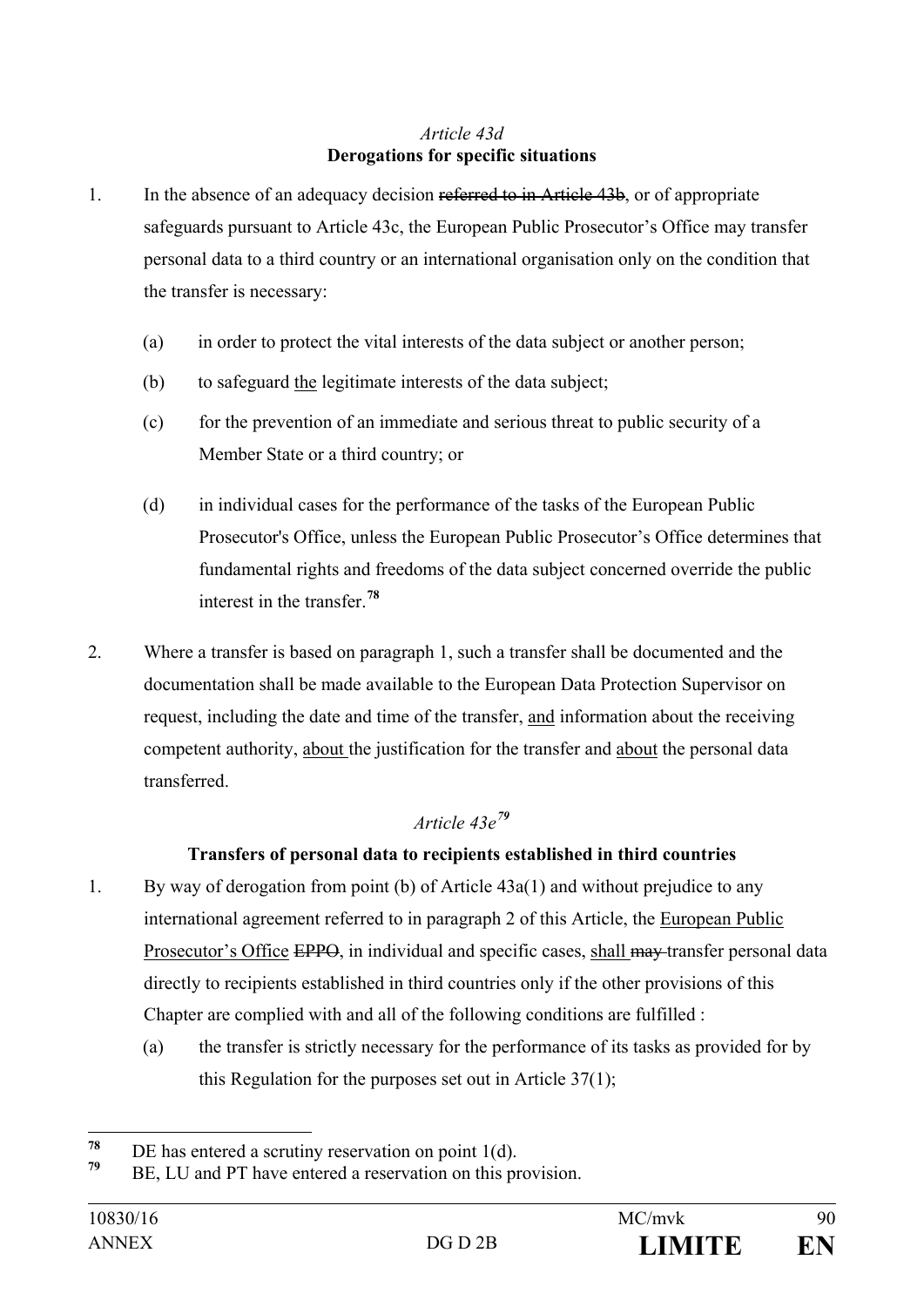- (b) the EPPO determines that no fundamental rights and freedoms of the data subject concerned override the public interest necessitating the transfer in the case at hand;
- (c) the EPPO considers that the transfer to an authority that is competent for the purposes referred to in Article 37(1) in the third country is ineffective or inappropriate, in particular because the transfer cannot be achieved in good time;
- (d) the authority that is competent for the purposes referred to in Article 37(1) in the third country is informed without undue delay, unless this is ineffective or inappropriate;
- (e) the EPPO informs the recipient of the specified purpose or purposes for which the personal data are only to be processed by the latter provided that such processing is necessary.
- [2 An international agreement referred to in paragraph 1 shall be any bilateral or multilateral international agreement in force between the European Union and third countries in the field of judicial cooperation in criminal matters and police cooperation.]
- 3. Where a transfer is based on paragraph 1, such a transfer shall be documented and the documentation must be made available to the European Data Protection Supervisor on request, including the date and time of the transfer, information about the receiving competent authority, the justification for the transfer and the personal data transferred.

# *Article 44c[80](#page-90-0)*

# **Supervision by the European Data Protection Supervisor**

1. The European Data Protection Supervisor shall be responsible for monitoring and ensuring the application of the provisions of this Regulation relating to the protection of fundamental rights and freedoms of natural persons with regard to processing of operational personal data by the European Public Prosecutor's Office, and for advising the European Public Prosecutor's Office and data subjects on all matters concerning the processing of operational personal data. To this end, the Supervisor he/she shall fulfil the duties set out in paragraph 2 of this Article, shall exercise the powers granted in paragraph 3 of this Article and shall cooperate with the national supervisory authorities in accordance with Article 45.

<span id="page-90-0"></span>**<sup>80</sup>** BE, ES, PT and SI have entered a scrutiny reservation on this provision.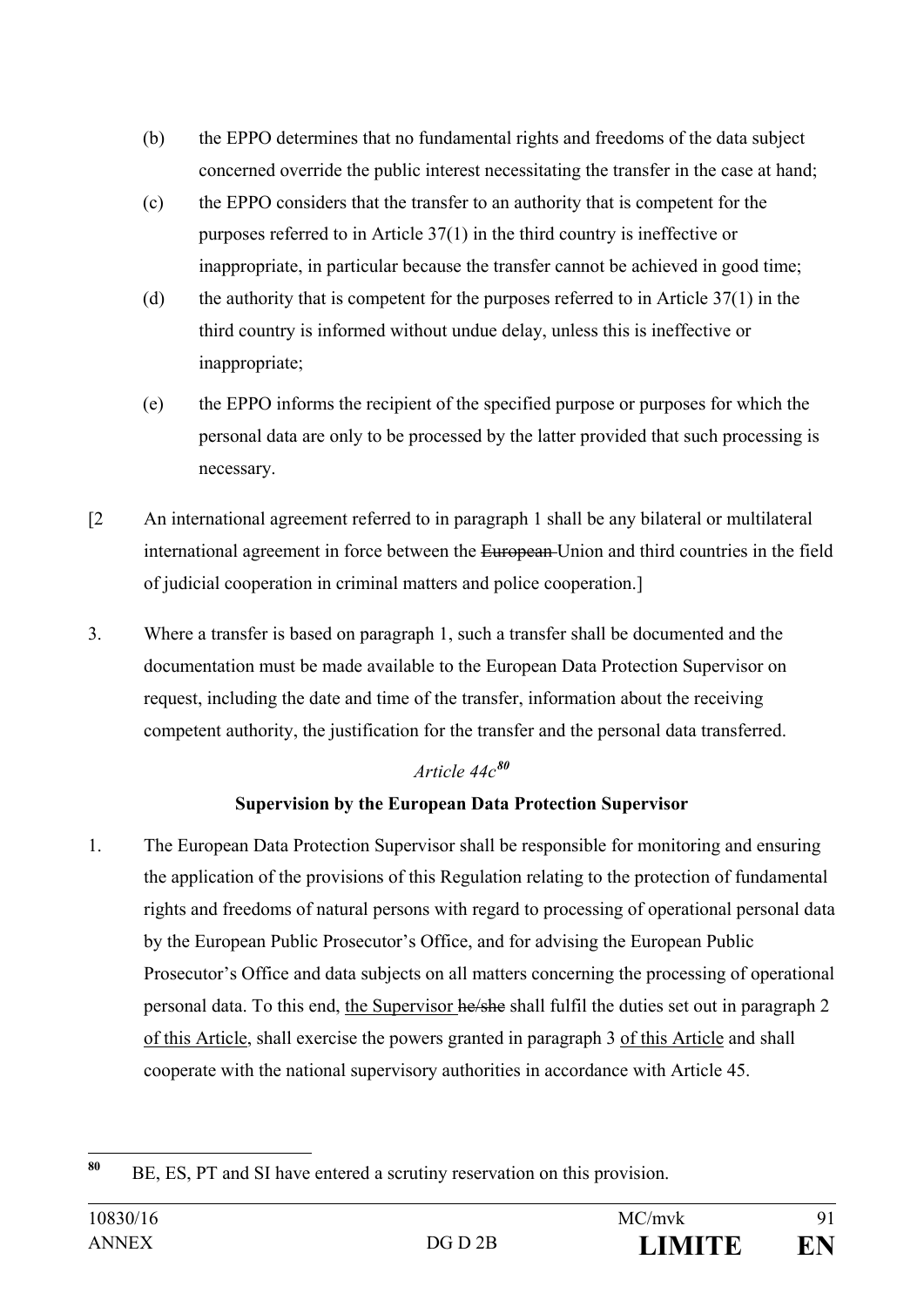- 2. The European Data Protection Supervisor shall have the following duties under this Regulation:
	- (a) hear and investigate complaints, and inform the data subject of the outcome within a reasonable period;
	- (b) conduct inquiries either on his/her own initiative or on the basis of a complaint, and inform the data subjects of the outcome within a reasonable period;
	- (c) monitor and ensure the application of the provisions of this Regulation relating to the protection of natural persons with regard to the processing of operational personal data by the European Public Prosecutor's Office ;
	- (d) advise the European Public Prosecutor's Office, either on his/her own initiative or in response to a consultation, on all matters concerning the processing of operational personal data, in particular before it draws up internal rules relating to the protection of fundamental rights and freedoms with regard to the processing of operational personal data.
- 3. The European Data Protection Supervisor may under this Regulation:
	- (a) give advice to data subjects in the exercise of their rights;
	- (b) refer the matter to the European Public Prosecutor's Office in the event of an alleged breach of the provisions governing the processing of operational personal data, and, where appropriate, make proposals for remedying that breach and for improving the protection of the data subjects;
	- (c) consult the European Public Prosecutor's Office when requests to exercise certain rights in relation to operational personal data have been refused in breach of Articles 37 e) to  $37 \text{ k})^{81}$  $37 \text{ k})^{81}$  $37 \text{ k})^{81}$ ;

<span id="page-91-0"></span>**<sup>81</sup>** COM has emitted a reservation on this provision.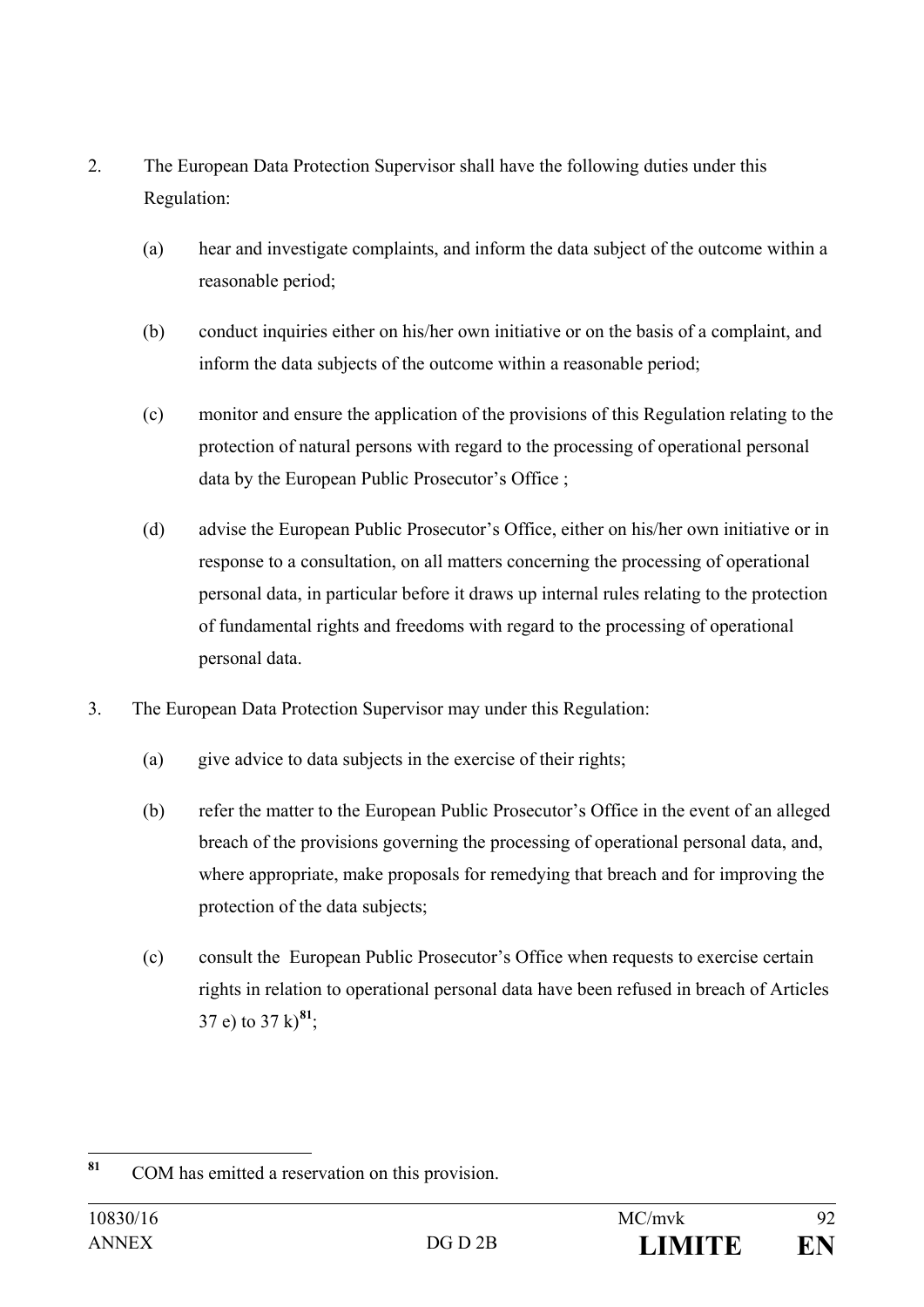- (d) refer the matter to the European Public Prosecutor's Office ;
- (e) order the European Public Prosecutor's Office to rectify, restrict or erasecarry out the rectification, restriction or erasure of operational personal data which have been processed by the European Public Prosecutor's Office in breach of the provisions governing the processing of operational personal data and the notification of such actions to third parties to whom such data have been disclosed, provided that this does not interfere with investigations and prosecutions led by the European Public Prosecutor's Office;
- (f) refer the matter to the Court of Justice of the European Union under the conditions set out provided for in the Treaty;
- (g) intervene in actions brought before the Court of Justice of the European Union.
- 4. The European Data Protection Supervisor shall have access to the personal data processed by the European Public Prosecutor's Office and to its premises to the extent necessary for the performance of its tasks**[82](#page-92-0)**.
- 5. The European Data Protection Supervisor shall draw up an annual report on the supervisory activities on the European Public Prosecutor's Office.

# *Article 44d*

# **Professional secrecy of the European Data Protection Supervisor**

The European Data Protection Supervisor and his or her staff shall, both during and after their term of office, be subject to a duty of professional secrecy with regard to any confidential information which has come to their knowledge in the course of the performance of their official duties.

<span id="page-92-0"></span>**<sup>82</sup>** ES and PT have a reservation on this paragraph.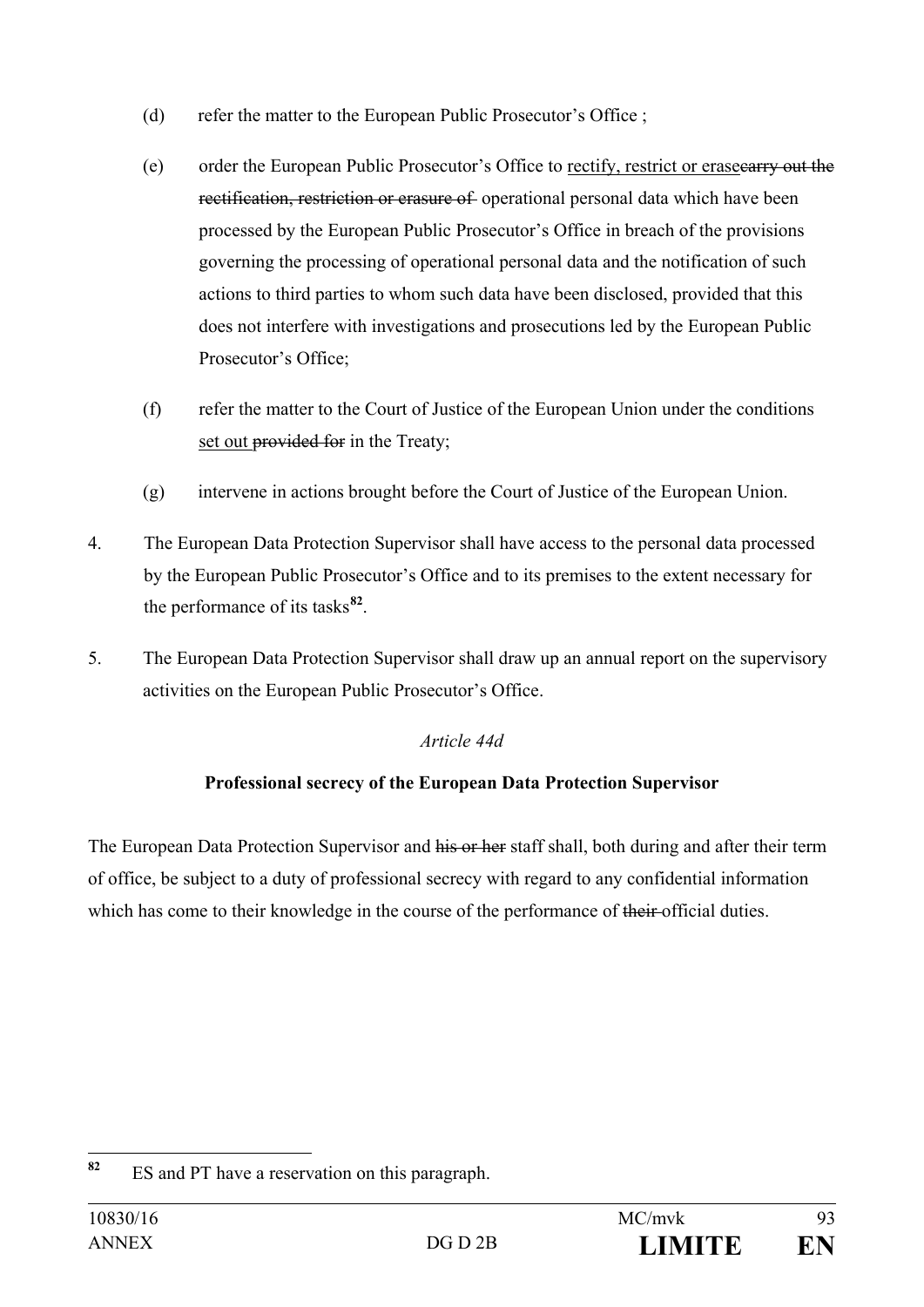# **Cooperation between the European Data Protection Supervisor and national data protection supervisory authorities**

- 1. The European Data Protection Supervisor shall act in close cooperation with national supervisory authorities with respect to specific issues requiring national involvement, in particular if the European Data Protection Supervisor or a national supervisory authority finds major discrepancies between practices of the Member States or finds potentially unlawful transfers using the communication channels of the European Public Prosecutor's Office, or in the context of questions raised by one or more national supervisory authorities on the implementation and interpretation of this Regulation.
- 2. In cases referred to under paragraph 1, the European Data Protection Supervisor and the national supervisory authorities competent for data protection supervision may, each acting within the scope of their respective competences, exchange relevant information, and assist each other in carrying out audits and inspections, examine difficulties of interpretation or application of this Regulation, study problems related to the exercise of independent supervision or to the exercise of the rights of data subjects, draw up harmonised proposals for joint solutions to any problems, and promote awareness of data protection rights, as necessary.
- 3. The European Data Protection Board established by Regulation (EU) 2016 /679 shall also carry out the tasks laid down in Article 51 of Directive (EU) 2016/680 with regard to matters covered by this Regulation, in particular those referred to in paragraphs 1 and 2 of this Article.

#### *Article 46*

## **Right to lodge a complaint with the European Data Protection Supervisor**

1. Every data subject shall have the right to lodge a complaint with the European Data Protection Supervisor, if the data subject considers that the processing by the European Public Prosecutor's Office of operational personal data relating to the data subject him or her infringes provisions of this Regulation.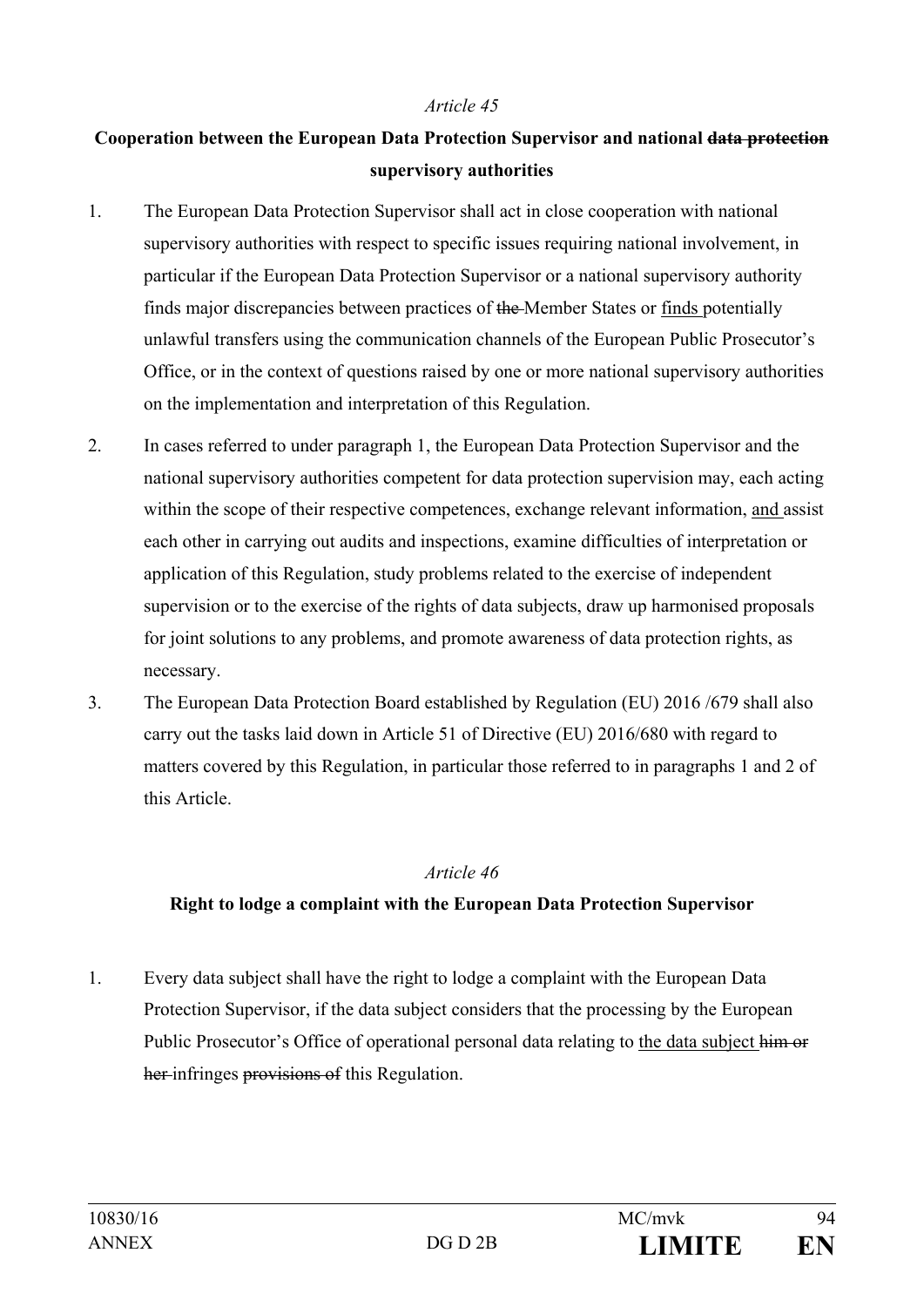2. The European Data Protection Supervisor shall inform the data subject of the progress and the outcome of the complaint, including of the possibility of a judicial remedy pursuant to Article 46a.

# *Article 46a*

# **Right to judicial review against the European Data Protection Supervisor**

Actions against decisions of the European Data Protection Supervisor shall be brought before the Court of Justice of the European Union**[83](#page-94-0)**.

# […]

# *Article a*

# **Exercise of the delegation**

- 1. The power to adopt delegated acts is conferred on the Commission subject to the conditions laid down in this Article.
- 2. The power to adopt delegated acts referred to in paragraph 1b of Article 37 (1b) shall be conferred on the Commission for an indeterminate period of time from the (*date of entry into force of the basic legislative act*).
- 3. The delegation of powers referred to in paragraph 1b of Article 37 (1b) may be revoked at any time by the European Parliament or by the Council. A decision to revoke shall put an end to the delegation of the power specified in that decision. It shall take effect the day following the publication of the decision in the *Official Journal of the European Union* or at a later date specified therein. It shall not affect the validity of any delegated acts already in force.
- 4. Before adopting a delegated act, the Commission shall consult experts designated by each Member State in accordance with the principles laid down in the Interinstitutional Agreement on Better Law-Making of 13 April 2016.
- 5. As soon as it adopts a delegated act, the Commission shall notify it simultaneously to the European Parliament and to the Council.

<span id="page-94-0"></span>**<sup>83</sup>** To be reviewed in the light of Article 36.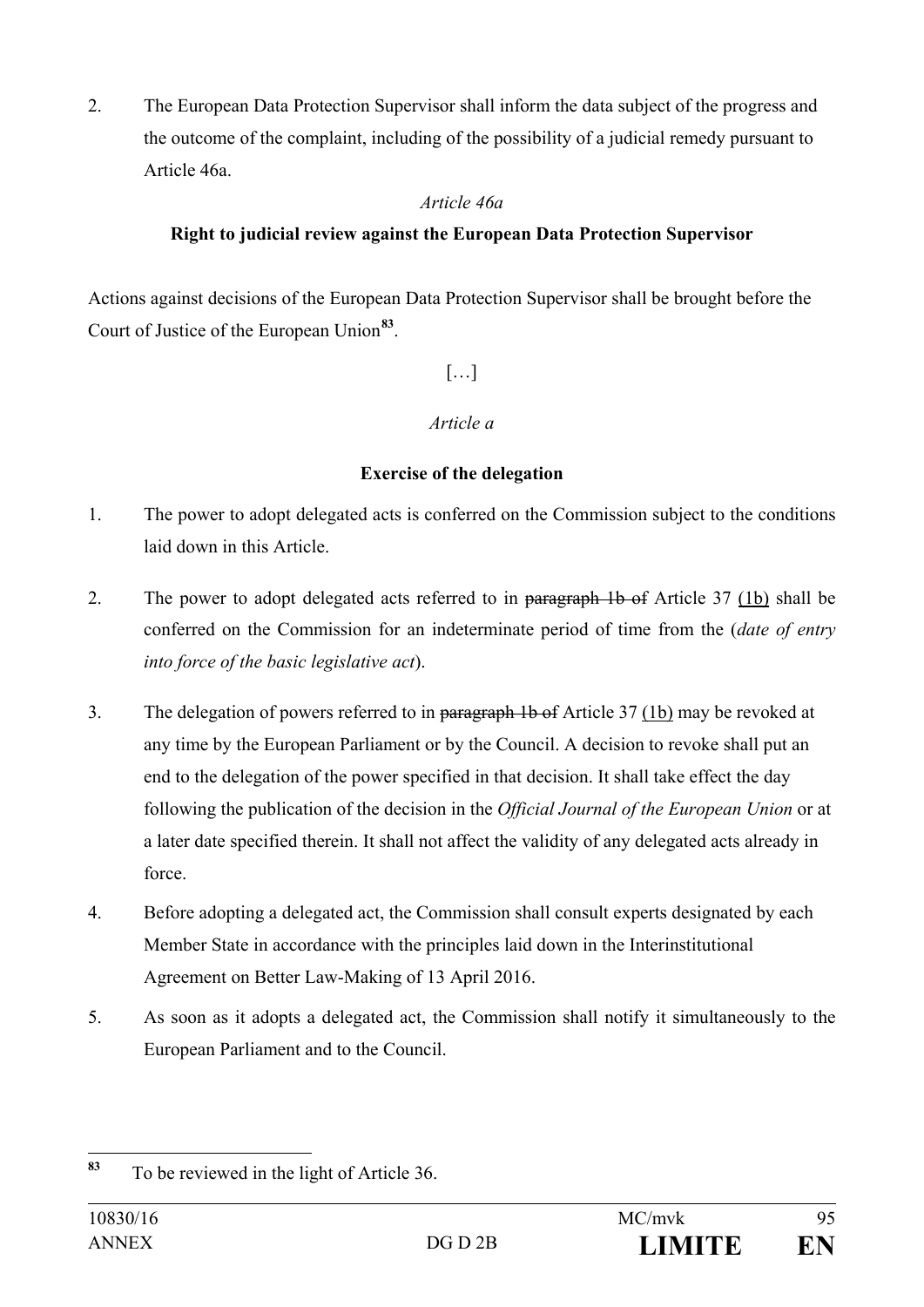6. A delegated act adopted pursuant to paragraph 1b of Article 37 (1b) shall enter into force only if no objection has been expressed either by the European Parliament or by the Council within a period of [2 months] of notification of that act to the European Parliament and the Council or if, before the expiry of that period, the European Parliament and to the Council have both informed the Commission that they will not object. That period shall be extended by [2 months] at the initiative of the European Parliament or of the Council.

## *Article b*

## **Urgency procedure**

- 1. Delegated acts adopted under this Article shall enter into force without delay and shall apply as long as no objection is expressed in accordance with paragraph 2. The notification of a delegated act to the European Parliament and to the Council shall state the reasons for the use of the urgency procedure.
- 2. Either the European Parliament or the Council may object to a delegated act in accordance with the procedure referred to in Article a  $(5)$ . In such a case, the Commission shall repeal the act immediately following the notification of the decision to object by the European Parliament or by the Council.

## **CHAPTER VII**

## **FINANCIAL AND STAFF PROVISIONS**

## **SECTION 1**

## **FINANCIAL PROVISIONS**

#### *Article 48*

## **Financial actors**

- 1. The European Chief Prosecutor shall be responsible for preparing decisions on the establishment of the budget and submitting them to the College for adoption.
- 2. The Administrative Director shall be responsible as authorising officer for the implementation of the budget of the European Public Prosecutor's Office as authorising officer.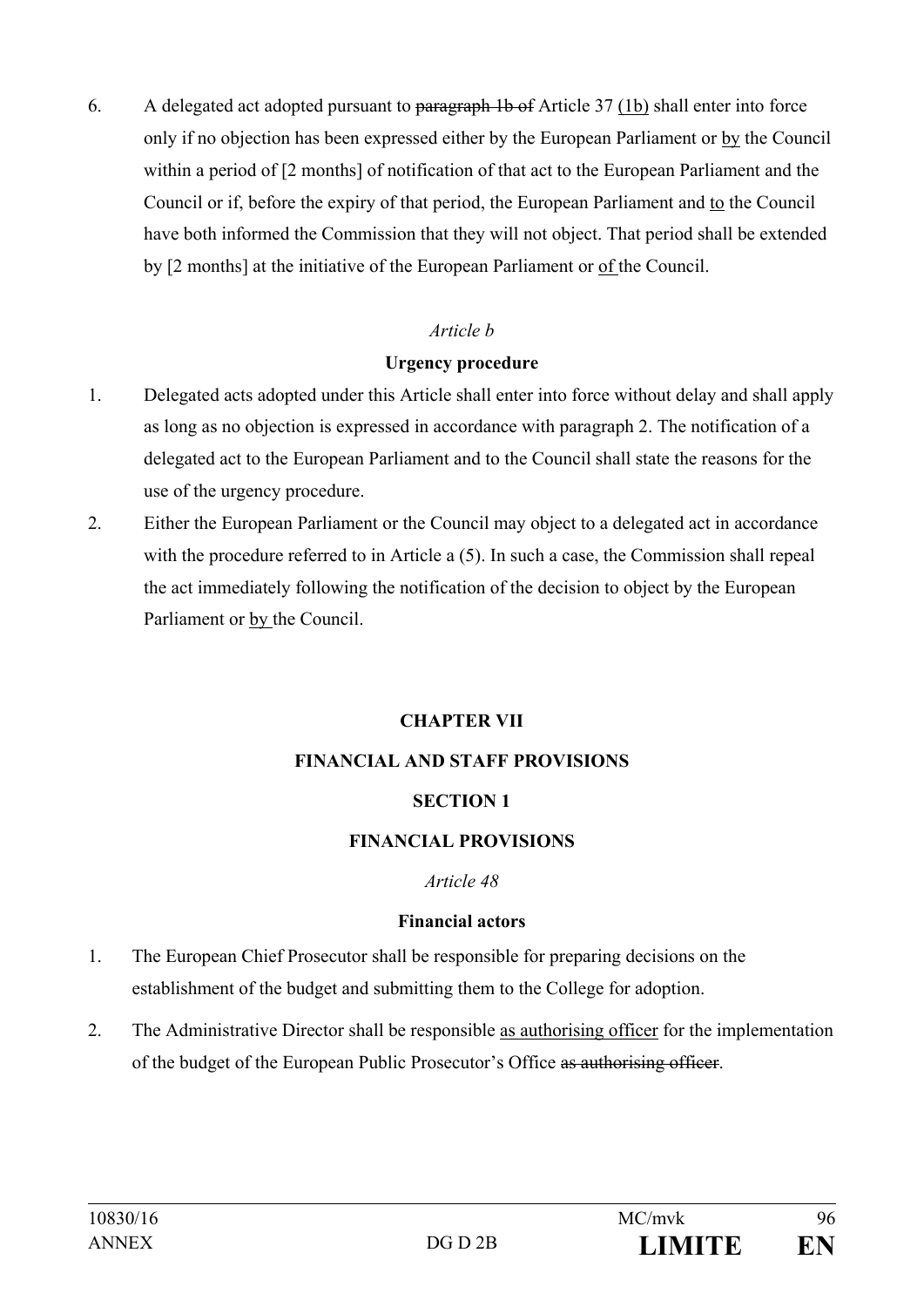#### **Budget**

- 1. The European Chief Prosecutor shall prepare estimates of all the revenue and expenditure of the European Public Prosecutor's Office for each financial year, corresponding to the calendar year, on the basis of a proposal drawn up by the Administrative Director. These estimates shall be shown in the budget of the European Public Prosecutor's Office.
- 2. The budget of the European Public Prosecutor's Office shall be balanced in terms of revenue and of expenditure.
- 3. Without prejudice to other resources, the revenue of the European Public Prosecutor's Office shall comprise:
	- (a) a contribution from the Union entered in the general budget of the Union;
	- (b) charges for publications and any service provided by the European Public Prosecutor's Office.
- 4. The expenditure of the European Public Prosecutor's Office shall include the remuneration of the European Chief Prosecutor, European Prosecutors, European Delegated Prosecutors, the Administrative Director and the staff of the European Public Prosecutor's Office, administrative and infrastructure expenses, and operational expenditure.
- 5. Where European Delegated Prosecutors act within the framework of the tasks of the European Public Prosecutor's Office, the relevant expenditure incurred by the European Delegated Prosecutors in the course of these activities shall be regarded as operational expenditure of the European Public Prosecutor's Office.

Operational expenditure of the European Public Prosecutor's Office's shall in principle not include costs related to investigation measures carried out by competent national authorities or costs of legal aid.**[84](#page-96-0)**. However, it shall - within the budget of the Office - include certain costs related to its investigation and prosecution activities as set out in paragraph 5a.

<span id="page-96-0"></span>**<sup>84</sup>** For the Commission, the costs related to the secretariat of EDP's should be also excluded from EPPO's operational expenditure. However, several Member States are of the view that these costs may need to be covered from the EPPO's budget.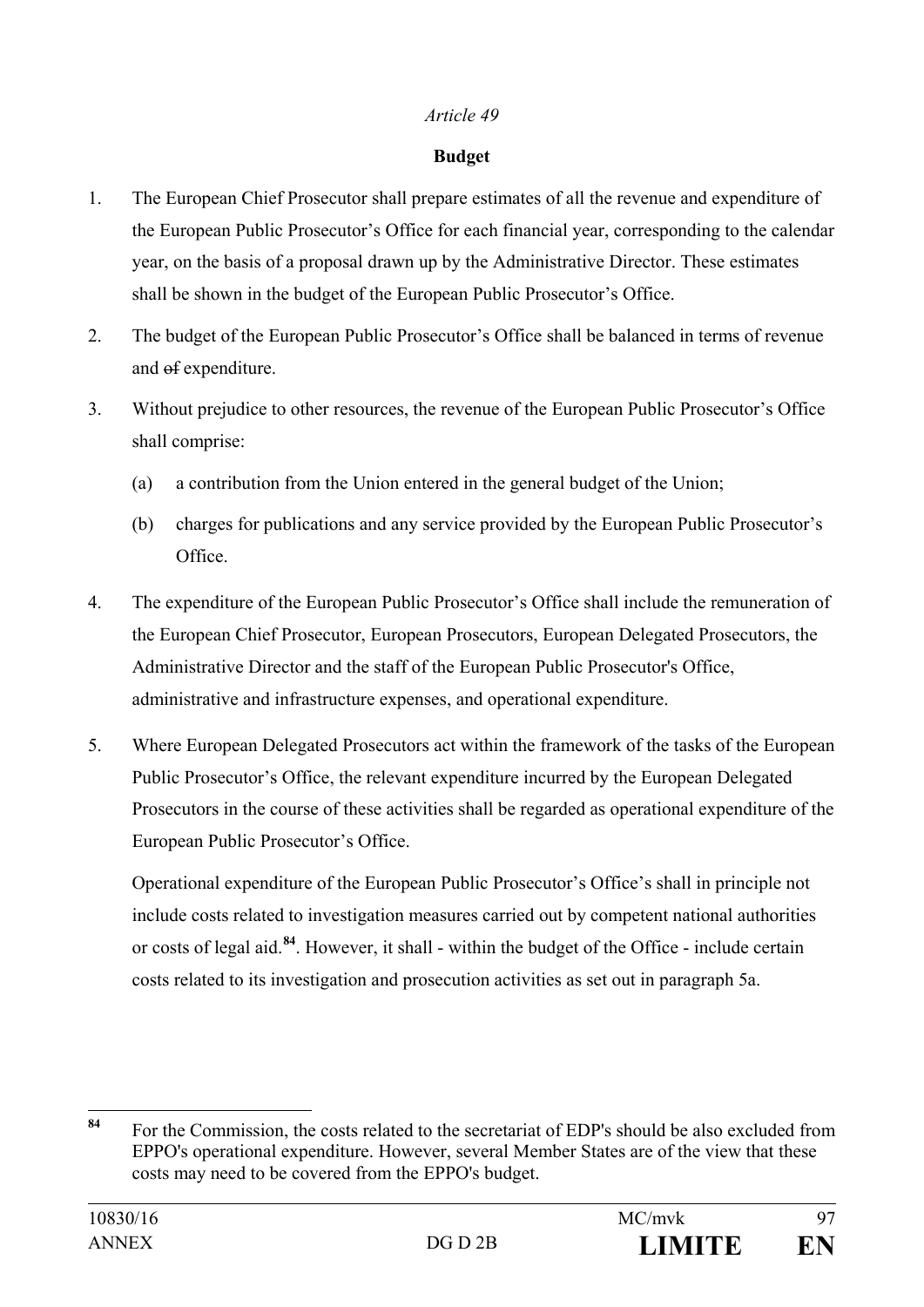Operational expenditure will also include the setting up of a case management system, training, missions and translations necessary for the internal functioning of the European Public Prosecutor's Office, such as translations for the Permanent Chamber.**[85](#page-97-0)**

5a.**[86](#page-97-1)** Where an exceptionally costly investigation measure is carried out on behalf of the Office, the European Delegated Prosecutors may, at the reasoned request of the competent national authorities or on their own initiative, consult the Permanent Chamber on whether the cost of the investigation measure could partly be met by the European Public Prosecutor's Office. Such consultations shall not delay the investigation.

The Permanent Chamber may then, upon consultation with the Administrative Director and based on the proportionality of the measure carried out in the specific circumstances and the extra-ordinary nature of the cost it entails decide to accept or refuse the request, in accordance with the rules on the assessment of these criteria to be set out in the Internal Rules of Procedure. The Administrative Director shall then decide on the amount of the grant to be awarded based on the available financial resources. The Administrative Director shall inform the handling European Delegated Prosecutor of the decision on the amount without delay.

## *Article 50*

# **Establishment of the budget**

- 1. Each year the European Chief Prosecutor shall prepare a provisional draft estimate of the revenue and expenditure of the European Public Prosecutor's Office for the following financial year on the basis of a proposal drawn up by the Administrative Director. The European Chief Prosecutor shall send the provisional draft estimate to the College for adoption.
- 2. The provisional draft estimate of the revenue and expenditure of the European Public Prosecutor's Office shall be sent to the Commission no later than 31 January each year. The European Public Prosecutor' s Office shall send a final draft estimate, which shall including a draft establishment plan, to the Commission by 31 March each year.

<span id="page-97-0"></span><sup>&</sup>lt;sup>85</sup> The Commission has entered a reservation as regards translation, cf. Article 63(2).

<span id="page-97-1"></span>**<sup>86</sup>** The Commission, CZ, MT, PL, PT, RO, AT, BG and DE have emitted reservations on this provision.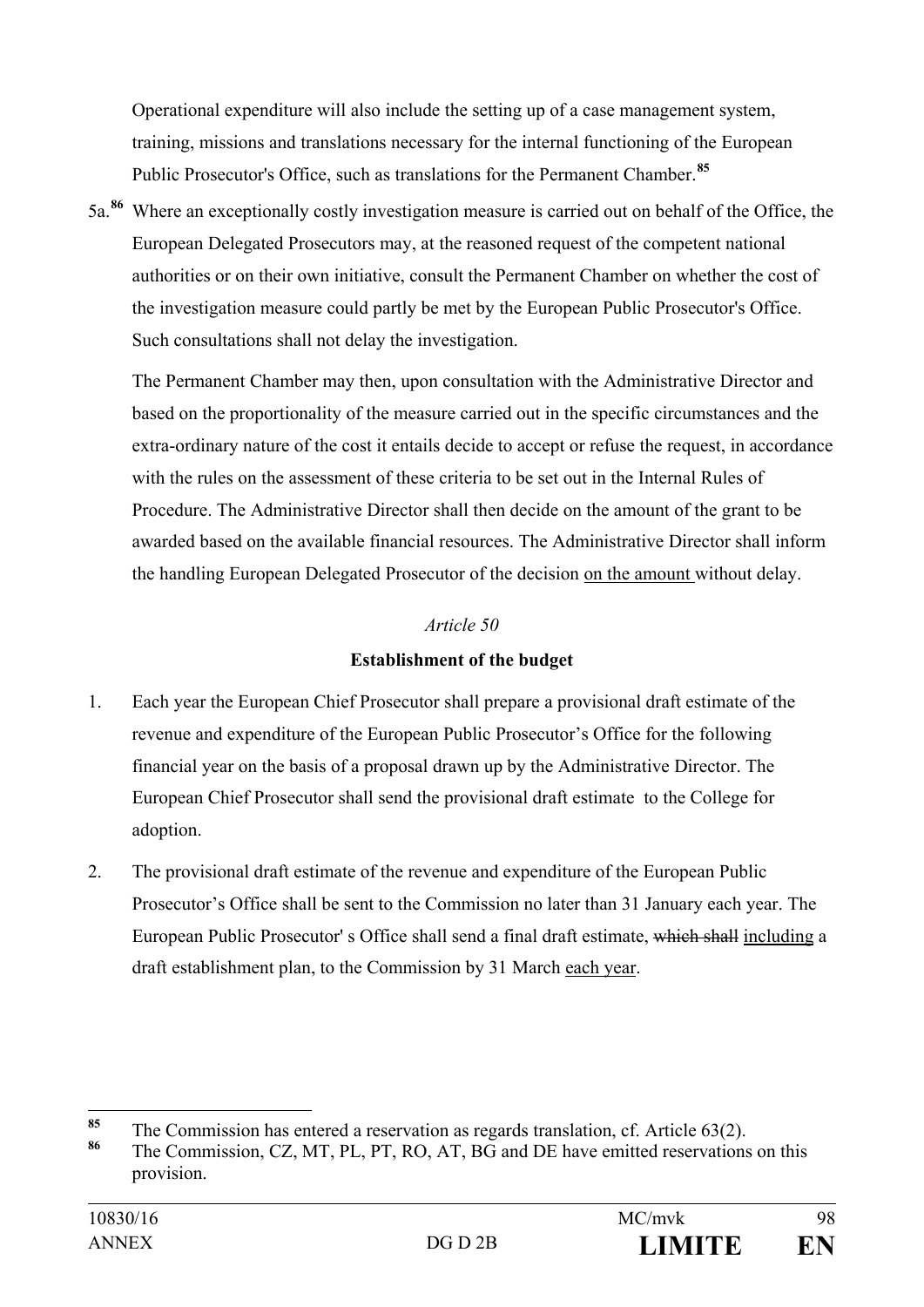- 3. The Commission shall send the statement of estimates to the European Parliament and the Council (the budgetary authority) together with the draft general budget of the Union.
- 4. On the basis of the statement of estimates, the Commission shall enter in the draft general budget of the Union the estimates it considers necessary for the establishment plan and the amount of the contribution to be charged to the general budget, which it shall submit to the budgetary authority in accordance with Articles 313 and 314 of the Treaty.
- 5. The budgetary authority shall authorise the appropriations for the contribution from the general budget of the Union to the European Public Prosecutor's Office.
- 6. The budgetary authority shall adopt the establishment plan of the European Public Prosecutor's Office.
- 7. The College shall adopt the budget of the European Public Prosecutor's Office on a proposal from the European Chief Prosecutor. It shall become final following final adoption of the general budget of the Union. Where necessary, it shall be adjusted in accordance with the same procedure as for the adoption of the initial budget.
- 8. For any building project likely to have significant implications for the budget of the European Public Prosecutor's Office, Article 88 of Commission Delegated Regulation (EU) No 1271/2013 shall apply.

# **Implementation of the budget**

- 1. The Administrative Director acting as the authorising officer of the European Public Prosecutor's Office, shall implement its budget under his or her own responsibility and within the limits authorised in the budget.
- 2. Each year the Administrative Director shall send to the budgetary authority all information relevant to the findings of any evaluation procedures.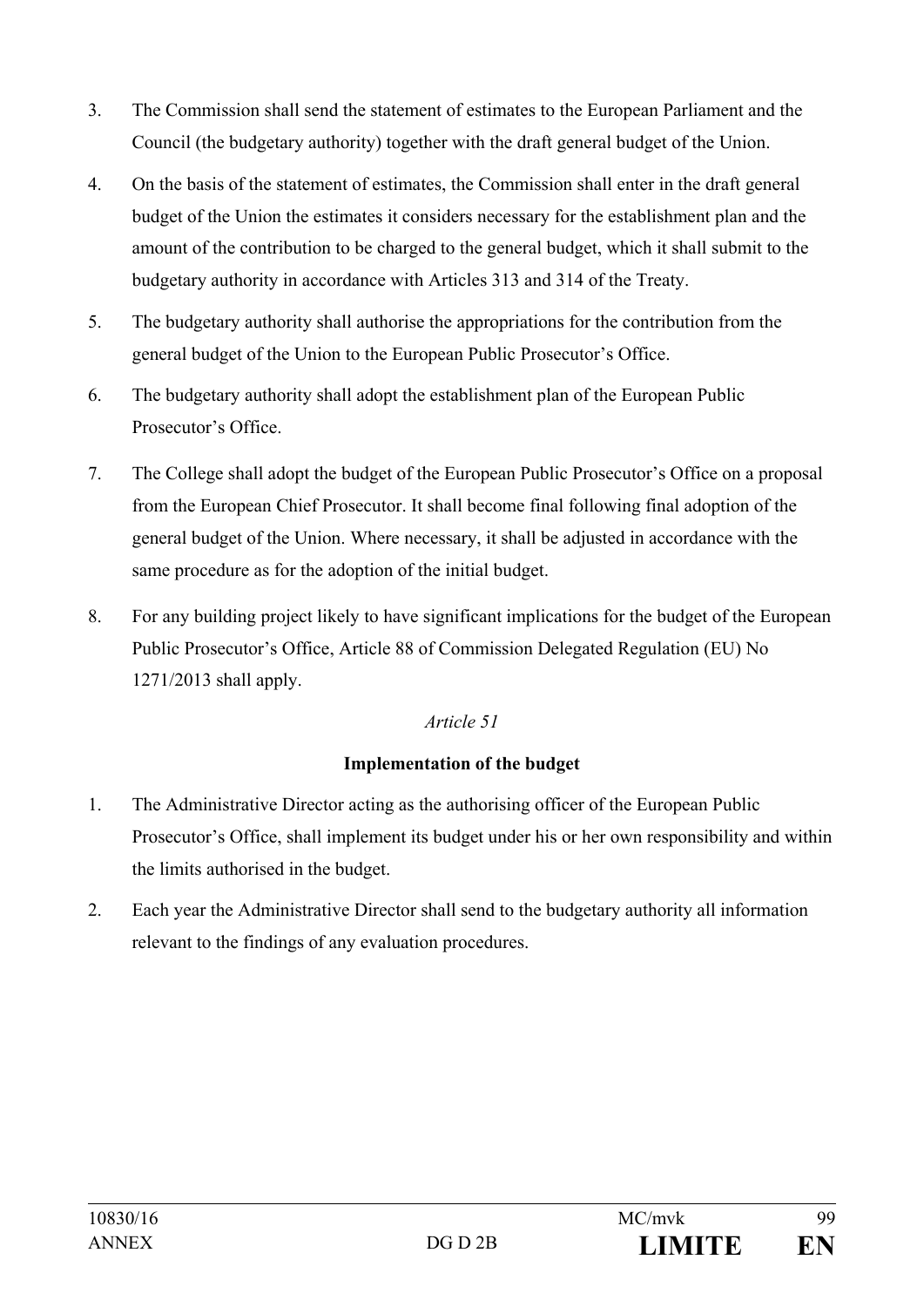#### **Presentation of accounts and discharge**

- 1. […]
- 2. By 1 March following each financial year, the accounting officer of the European Public Prosecutor's Office shall send the provisional accounts to the Commission's Accounting Officer and to the Court of Auditors.
- 3. The European Public Prosecutor's Office shall send the report on the budgetary and financial management to the European Parliament, to the Council and to the Court of Auditors, by 31 March of the following financial year.
- 4. By 31 March following each financial year, the Commission's Accounting Officer shall send the provisional accounts of the European Public Prosecutor's Offic,e consolidated with the Commission's accounts, to the Court of Auditors.
- 5. In accordance with Article 148(1) of Regulation (EU, Euratom) No 966/2012, the Court of Auditors shall, by 1 June of the following year at the latest, make its observations on the provisional accounts of the European Public Prosecutor's Office.
- 6. On receipt of the Court of Auditors' observations on the provisional accounts of the European Public Prosecutor's Office pursuant to Article 148 of Regulation (EU, Euratom) No 966/2012, the accounting officer of the European Public Prosecutor's Office shall draw up its final accounts under his or her own responsibility and submit these to the College for an opinion.
- 7. The accounting officer of the European Public Prosecutor's Office shall, by 1 July following each financial year, send the final accounts to the European Parliament, the Council, the Commission and to the Court of Auditors together with the opinion of the College.
- 8. The final accounts of the European Public Prosecutor's Office shall be published in the Official Journal of the European Union by 15 November of the year following each the respective financial year.
- 9. The Administrative Director shall send the Court of Auditors a reply to its observations by 30 September of the following each financial year at the latest. The Administrative Director shall also send theis reply to the Commission.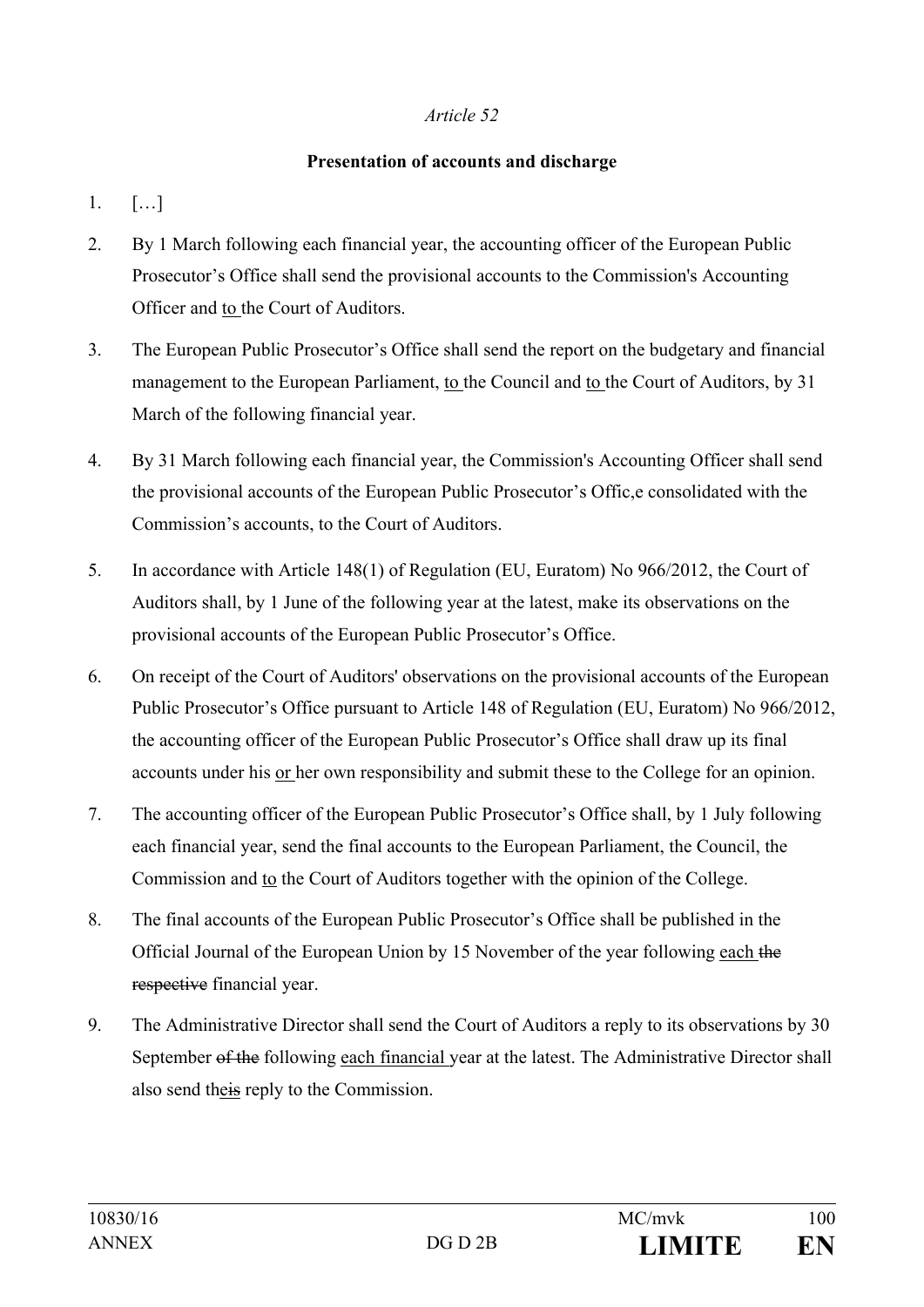- 10. The Administrative Director shall submit to the European Parliament, at the latter's request, any information required for the smooth application of the discharge procedure for the financial year in question as laid down in Article 109(3) of Commission Delegated Regulation (EU) no 1271/2013**[87](#page-100-0)**.
- 11. On a recommendation from the Council acting by a qualified majority, the European Parliament, shall, before 15 May of year  $N + 2$ , give a discharge to the Administrative Director in respect of the implementation of the budget for year N.

#### **Financial rules**

The European Chief Prosecutor shall draw up the draft financial rules applicable to the European Public Prosecutor's Office on the basis of a proposal from the Administrative Director. Those rulesey shall be adopted by the College after consultation with the Commission. The financial rules shall not depart from those contained in Commission Delegated Regulation (EU) No 1271/2013 of 30 September 2013 unless such departure is specifically required for the operation of the European Public Prosecutor's Office and the Commission has given its prior consent.

<span id="page-100-0"></span>**<sup>87</sup>** Commission Delegated Regulation (EU) No 1271/2013 of 30 September 2013 on the framework financial regulation for the bodies referred to in Article 208 of Regulation (EU, Euratom) No 966/2012 of the European Parliament and of the Council (OJ L 328, 7.12.2013, p. 42).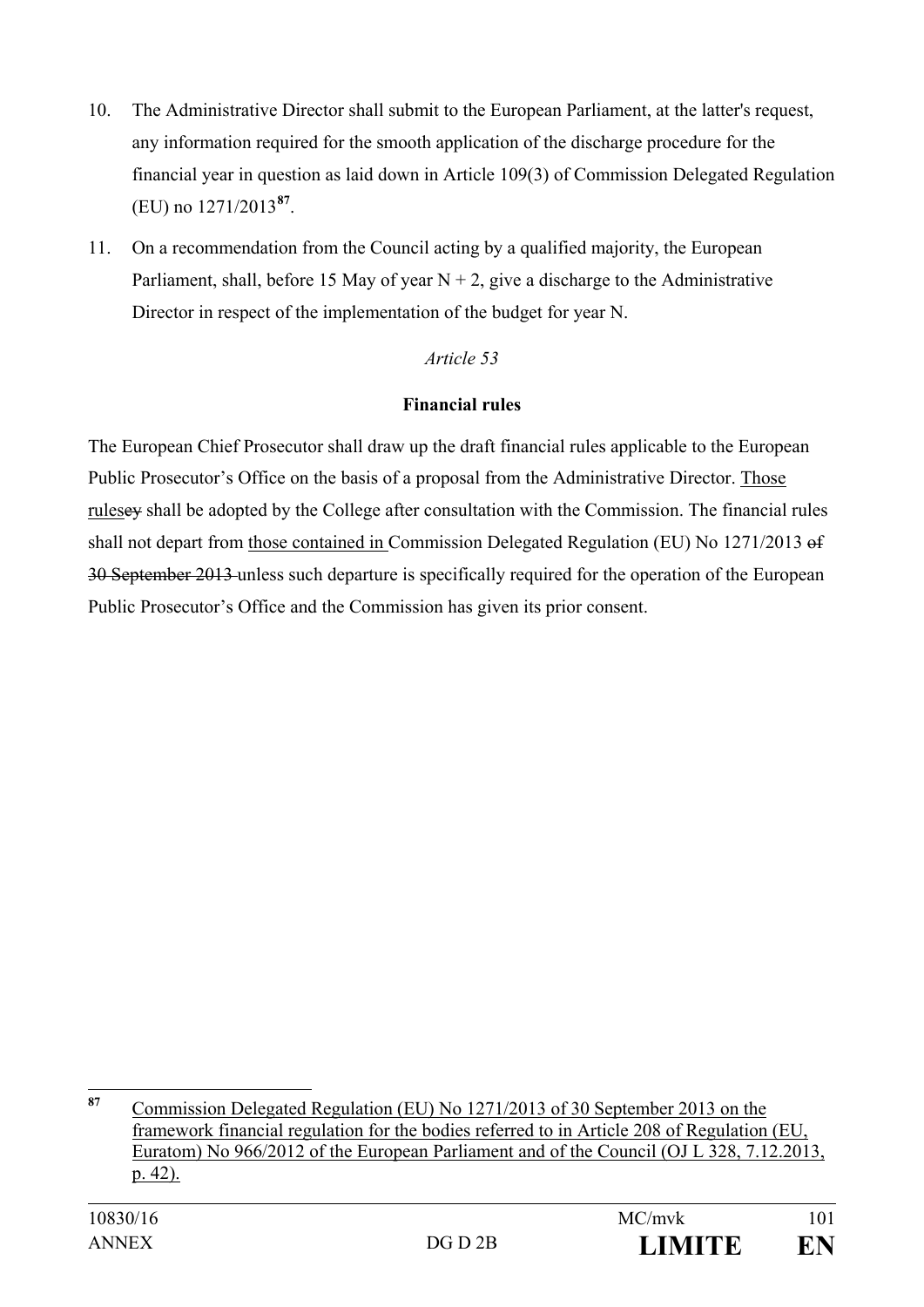## **SECTION 2**

# **STAFF PROVISIONS**

# *Article 54*

## **General provisions**

1. The Staff Regulations of the European Union and the Conditions of Employment of Other Servants of the European Union**[88](#page-101-0)** and the rules adopted by agreement between the institutions of the European Union for giving effect to those Staff Regulations and those Conditions of Employment of Other Servants shall apply to the European Chief Prosecutor and the European Prosecutors, the European Delegated Prosecutors, the Administrative Director and the staff of the European Public Prosecutor's Office, unless otherwise provided forstipulated in this Regulation.

The European Chief Prosecutor and the European Prosecutors shall be engaged as temporary agents of the European Public Prosecutor's Office under Article 2(a) of the Conditions of Employment of Other Servants of the European Union.

- 1a. The staff of the European Public Prosecutor's Office shall be recruited according to the the rules and regulations applicable to officials and other servants of the European Union.
- 2. The powers conferred on the appointing authority by the Staff Regulations and by the Conditions of Employment of Other Servants to conclude contracts of employment shall be exercised by the College. The College may delegate these powers to the Administrative Director with respect to the staff of the European Public Prosecutor's Office. Delegation of powers referred to in this paragraphe previous sentence shall not concern the European Chief Prosecutor, the European Prosecutors, the European Delegated Prosecutors or and the Administrative Director.

<span id="page-101-0"></span>**<sup>88</sup>** Regulation No 31 (EEC), 11 (EAEC), laying down the Staff Regulations of Officials and the Conditions of Employment of Other Servants of the European Economic Community and the European Atomic Energy Community (OJ 45, 14.6.1962, p. 1385)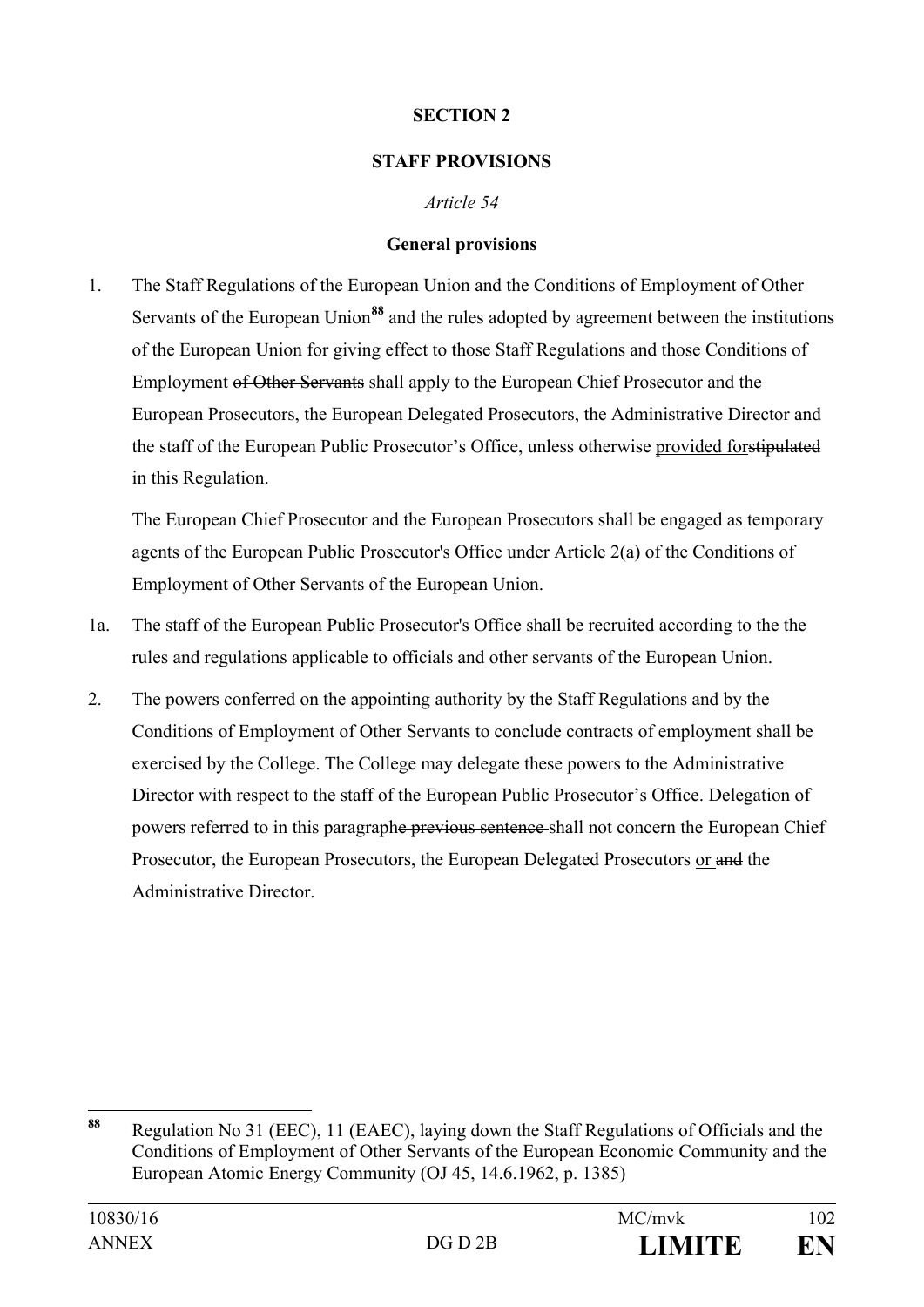- 3. The College shall adopt appropriate implementing rules to the Staff Regulations and the Conditions of Employment of Other Servants in accordance with Article 110 of the Staff Regulations. The College shall also adopt staff resource programming as part of the programming document.
- 4. The Protocol on the Privileges and Immunities of the European Union shall apply to the European Public Prosecutor's Office and its staff.
- 5. European Delegated Prosecutors shall be engaged as Special Advisors**[89](#page-102-0)** in accordance with Articles 5, 123 and 124 of the Conditions of Employment of Other Servants of the European Union.<sup>[90](#page-102-1)</sup>. The competent national authorities shall facilitate the exercise of the functions of European Delegated Prosecutors under this Regulation and refrain from any action or policy which may adversely affect their career and status in the national prosecution system. In particular, the competent national authorities shall provide the European Delegated Prosecutors with the resources and equipment necessary to exercise their functions under this Regulation, and ensure that they are fully integrated into their national prosecution services. The competent national authorities  $\bf{H}$  shall be ensured that adequate arrangements are in place so that the European Delegated Prosecutors' rights related to social security, pension and insurance coverage under the national scheme are maintained. Henry shall also be ensured that the total remuneration of a European Delegated Prosecutor is not shall not be lower than what it would be if that prosecutor he or she would have remained a national prosecutors only. The general working conditions and work environment of the European Delegated Prosecutors will fall under the responsibility of the competent national judicial authorities.

<span id="page-102-0"></span>**<sup>89</sup>** A number of Member States (AT, DE, HU, PL, SE) maintain a scrutiny reservation with respect to the practical implications of the status of Special Advisors and the conditions regarding this status. It will be clarified in the recitals that the remuneration of the European Delegated Prosecutors as special advisers, which will be set through a direct agreement, will be based on a specific decision to be taken by the College. This decision should inter alia ensure that the European Delegated Prosecutors will, in the specific case that they also exercise functions as national prosecutors in accordance with Article 12(3), will in principle continue to be paid in their capacity as national prosecutors and that the remuneration as special adviser will only relate to the equivalent of the work on behalf of the EPPO in the capacity as a European Delegated Prosecutor.

<span id="page-102-1"></span><sup>&</sup>lt;sup>90</sup> The issue of how to address issues of professional insufficiency of European Delegated Prosecutors will be revisited in the context of Article 15 and the general review of the text.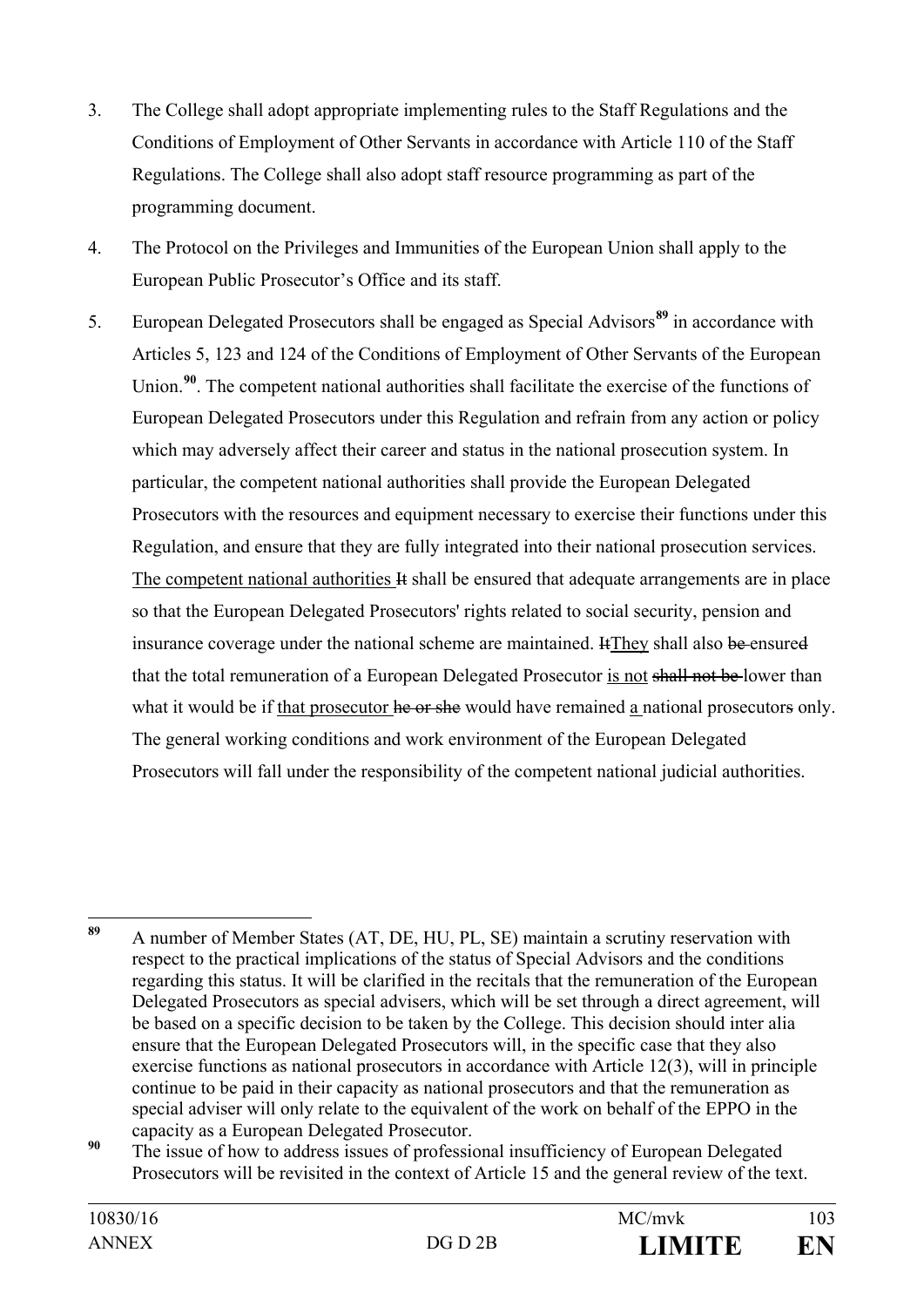5a. The European Prosecutors and the European Delegated Prosecutors shall may not receive in the exercise of itstheir investigation and prosecutions powers, any orders, guidelines or instructions other than those expressly provided for in this Regulation, as referred to in Article 6.

# *Article 55*

#### **Seconded national experts and other staff**

- 1. The European Public Prosecutor's Office may make use, in addition to its own staff, of seconded national experts or other persons put at its disposal but not employed by it. The seconded national experts shall be subject to the authority of the European Chief Prosecutor in the exercise of tasks related to the functions of the European Public Prosecutor's Office.
- 2. The College shall adopt a decision laying down rules on the secondment of national experts to the European Public Prosecutor's Office or other persons put at its disposal but not employed by it.

# *Article 56*

## **Common provisions**

- 1. In so far as necessary for the performance of its tasks, the European Public Prosecutor's Office may establish and maintain cooperative relations with Union institutions, bodies, offices or agencies in accordance with their respective objectives, and with the authorities of third countries and, international organisations**[91](#page-103-0)**.
- 2. In so far as relevant to the performance of its tasks, the European Public Prosecutor's Office may, in accordance with Article 67 directly exchange all information, with the entities referred to in paragraph 1 of this Article, unless otherwise provided for in this Regulation.

<span id="page-103-0"></span>**<sup>91</sup>** It should be clarified in a recital that Interpol would be covered by the notion of international organisation for the purpose of this Regulation. This could also be clarified in Article 2 in the Regulation under definitions (similar to what has been done in the Eurojust Regulation).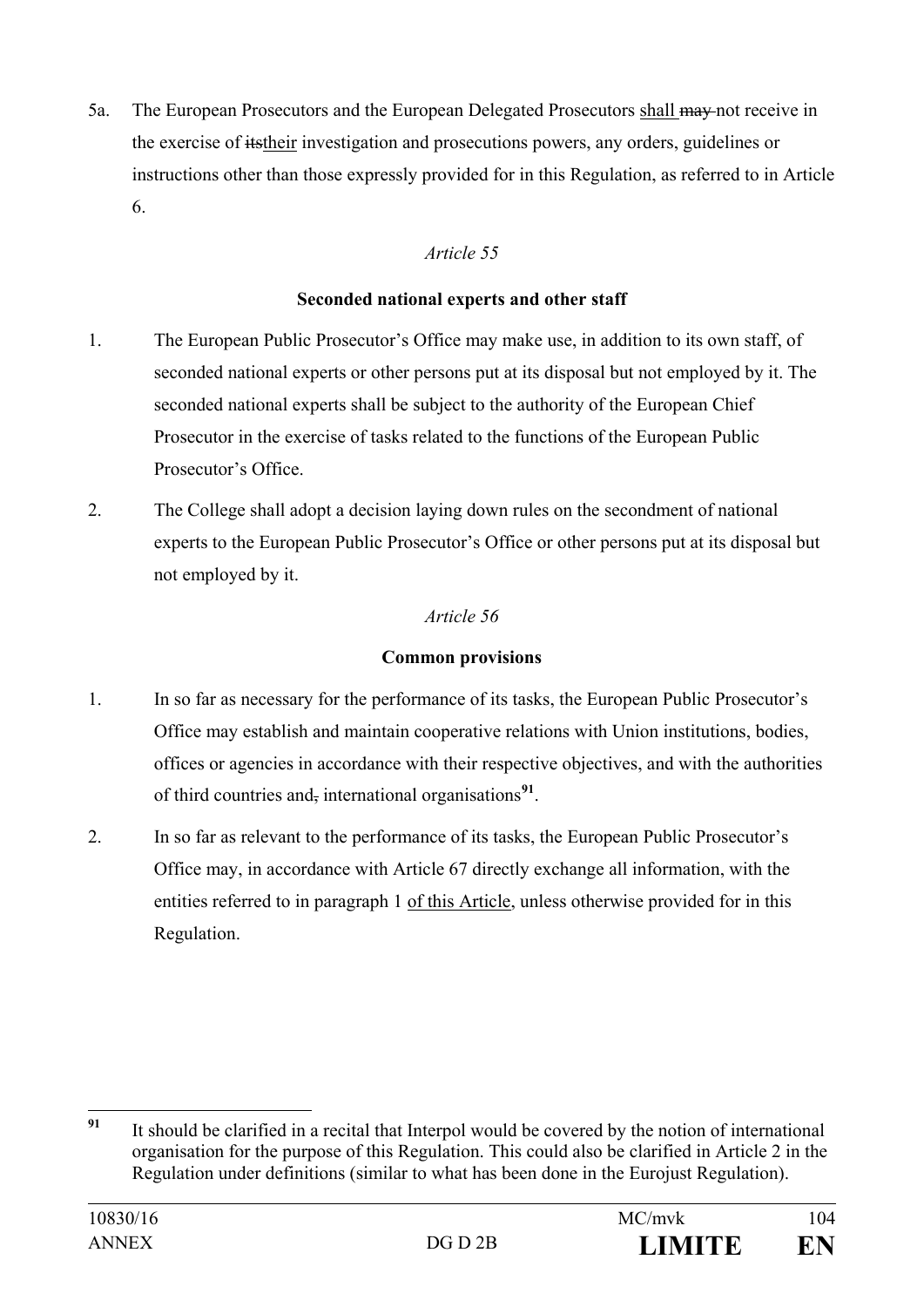2a. For the purposes set out in paragraphs 1 and 2, the European Public Prosecutor's Office may conclude working arrangements with the entities referred to in paragraph 1. Those working arrangements shall be of a technical and/or operational nature, and shallould in particular aim at facilitating the cooperation and the exchange of information between the parties thereto. The working arrangements may neither form the basis for allowing the exchange of personal data, nor have legally binding effects onfor the Union or its Member States.

# *Article 57*

## **Relations with Eurojust**

- 1. The European Public Prosecutor's Office shall establish and maintain a close relationship with Eurojust based on mutual cooperation within their respective mandates and the development of operational, administrative and management links between them as defined  $helow<sup>92</sup>$
- 2. In operational matters, the European Public Prosecutor's Office may associate Eurojust with its activities concerning cross-border cases, including by:
	- a) sharing information, including personal data, on its investigations in accordance with the relevant provisions in this Regulation;
	- b) inviting Eurojust or its competent national member(s) to provide support in the transmission of its decisions or requests for mutual legal assistance to, and execution in, States members of Eurojust but not taking part in the establishment of the European Public Prosecutor's Office or third countries.
- 3. The European Public Prosecutor's Office shall have indirect access on the basis of a hit/no-hit system to information in Eurojust's Case Management System. Whenever a match is found between data entered into the Case Management System by the European Public Prosecutor's Office and data held by Eurojust, the fact that there is a match will be communicated to both Eurojust and the European Public Prosecutor's Office, as well as the Member State which

<span id="page-104-0"></span>**<sup>92</sup>** Paragraph 1 to be reviewed after finalisation of paragraphs 3-5 in this Article, including on the possibility of concluding agreements between EPPO and Eurojust.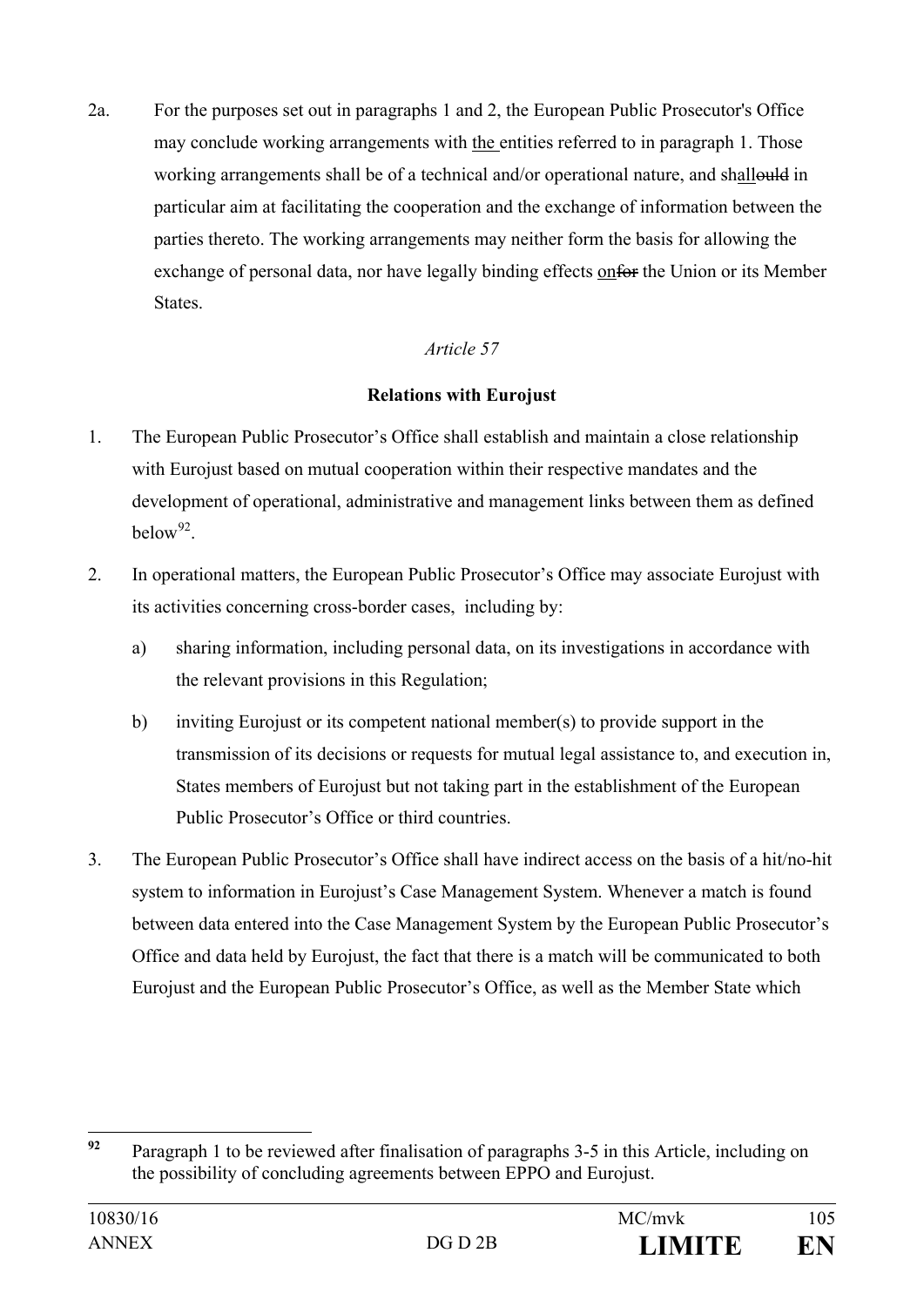provided the data to Eurojust. In cases where the data was provided by a third country, Eurojust**[93](#page-105-0)** will only inform that third country of the match found with the consent of the European Public Prosecutor's Office.

 $[...]$ 

- [5. The European Public Prosecutor's Office may/shall rely on the support and resources of the administration of Eurojust. The details of this arrangement shall be regulated by an Agreement. Eurojust may/shall provide [any of] the following services to the European Public Prosecutor's Office**[94](#page-105-1)**:
	- a) technical support in the preparation of the annual budget, the programming document containing the annual and multi-annual programming, and the management plan;
	- b) technical support in staff recruitment and career-management;
	- c) security services;
	- d) Information Technology services;
	- e) financial management, accounting and audit services;
	- f) any other services of common interest.]**[95](#page-105-2)**

# *Article 57a* **Relations with OLAF**

1. The European Public Prosecutor's Office shall establish and maintain a close relationship with OLAF based on mutual cooperation within their respective mandates and on information exchange. The relationship shall aim in particular at ensuring the use of all available means for the protection of the Union's financial interests through the complementarity and support of OLAF to the Office.

<span id="page-105-0"></span><sup>&</sup>lt;sup>93</sup> Obligations of Eurojust will be addressed in the context of the Eurojust Regulation.

<span id="page-105-1"></span>The details of this arrangement shall be regulated by an Agreement. FR, supported by DE and LU, has suggested that Eurojust shall provide 'services of common interest' to EPPO, and that the provision shall provide that 'The details of this arrangement shall be regulated by an Agreement'.

<span id="page-105-2"></span>**<sup>95</sup>** The content of the list is to be determined later.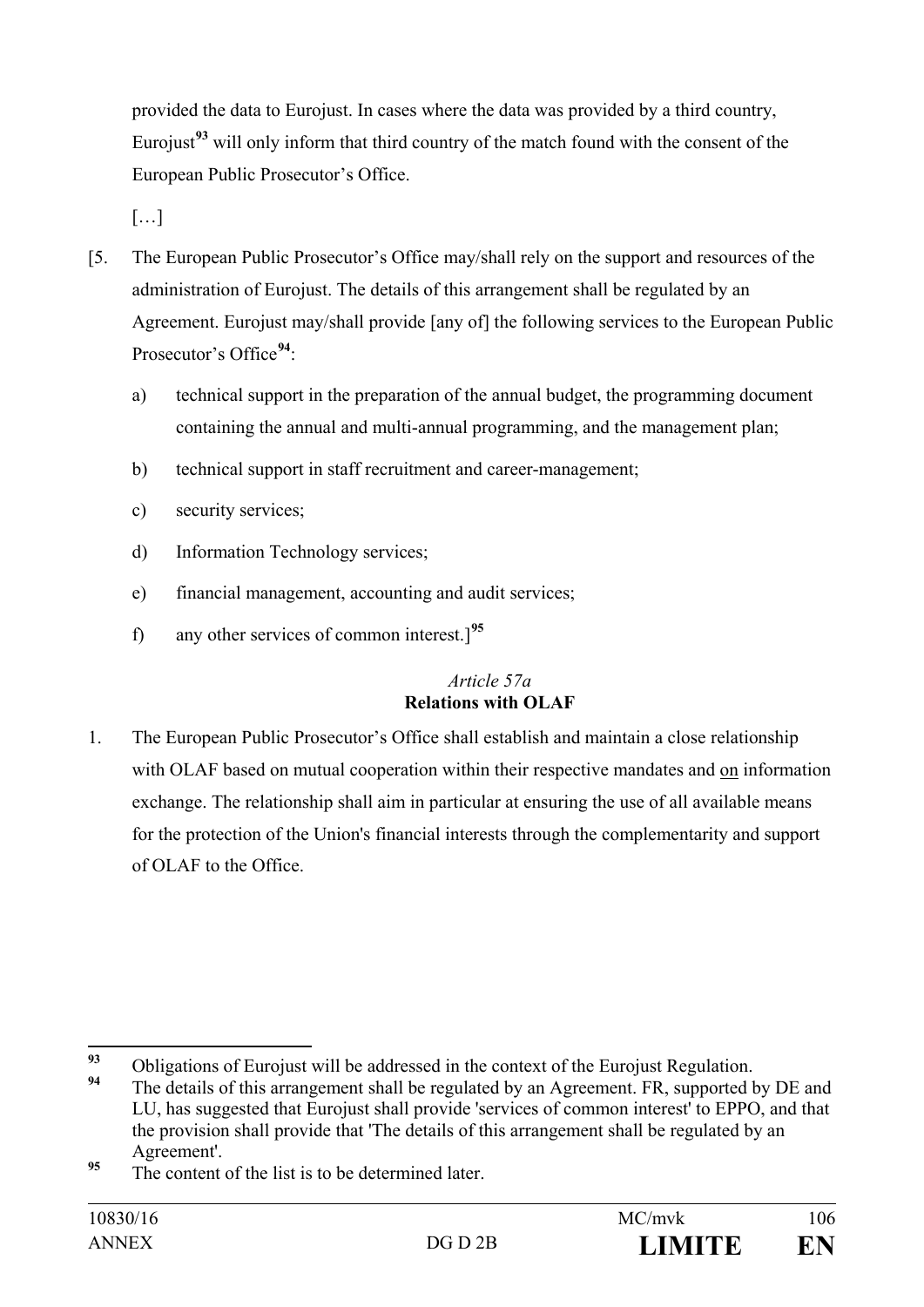- 2. Without prejudice to the possible actions set out in paragraph 3, where the European Public Prosecutor's Office conducts a criminal investigation in accordance with this Regulation, OLAF shall not open any parallel administrative investigation into the same facts.**[96](#page-106-0)**
- 3. In the course of an investigation by the European Public Prosecutor's Office, the Office may request OLAF, in accordance with its mandate, to support or complement its activity in particular by:**[97](#page-106-1)**
	- (a) providing information, analyses (including forensic analyses), expertise and operational support;
	- (b) facilitating coordination of specific actions of the competent national administrative authorities and EU bodies;
	- (c) conducting administrative investigations.
- 4. The European Public Prosecutor's Office may, with a view to enabling OLAF to consider appropriate administrative action in accordance with its mandate, provide relevant information to OLAF on cases where it has decided not to conduct an investigation or has dismissed a case.

[…*.*]

5. The European Public Prosecutor's Office shall have indirect access on the basis of a hit/no hit system, to information in OLAF's Case Management System. Whenever a match is found between data entered into the Case Management System by the European Public Prosecutor's Office and data held by OLAF, it shallthe fact that there is a match will be communicated to both OLAF and the European Public Prosecutor's Office.

 $[...]$ 

<span id="page-106-0"></span>**<sup>96</sup>** Clarify in a recital that this is without prejudice to the power of OLAF to start an investigation on its own initiative, in close consultation with the EPPO. COM mentioned that this will also need to be addressed in OLAF regulation.

<span id="page-106-1"></span><sup>&</sup>lt;sup>97</sup> Clarify in a recital that in all actions in support of EPPO, OLAF acts independently from the Commission, in accordance with Regulation (EC, Euratom) No 883/2013.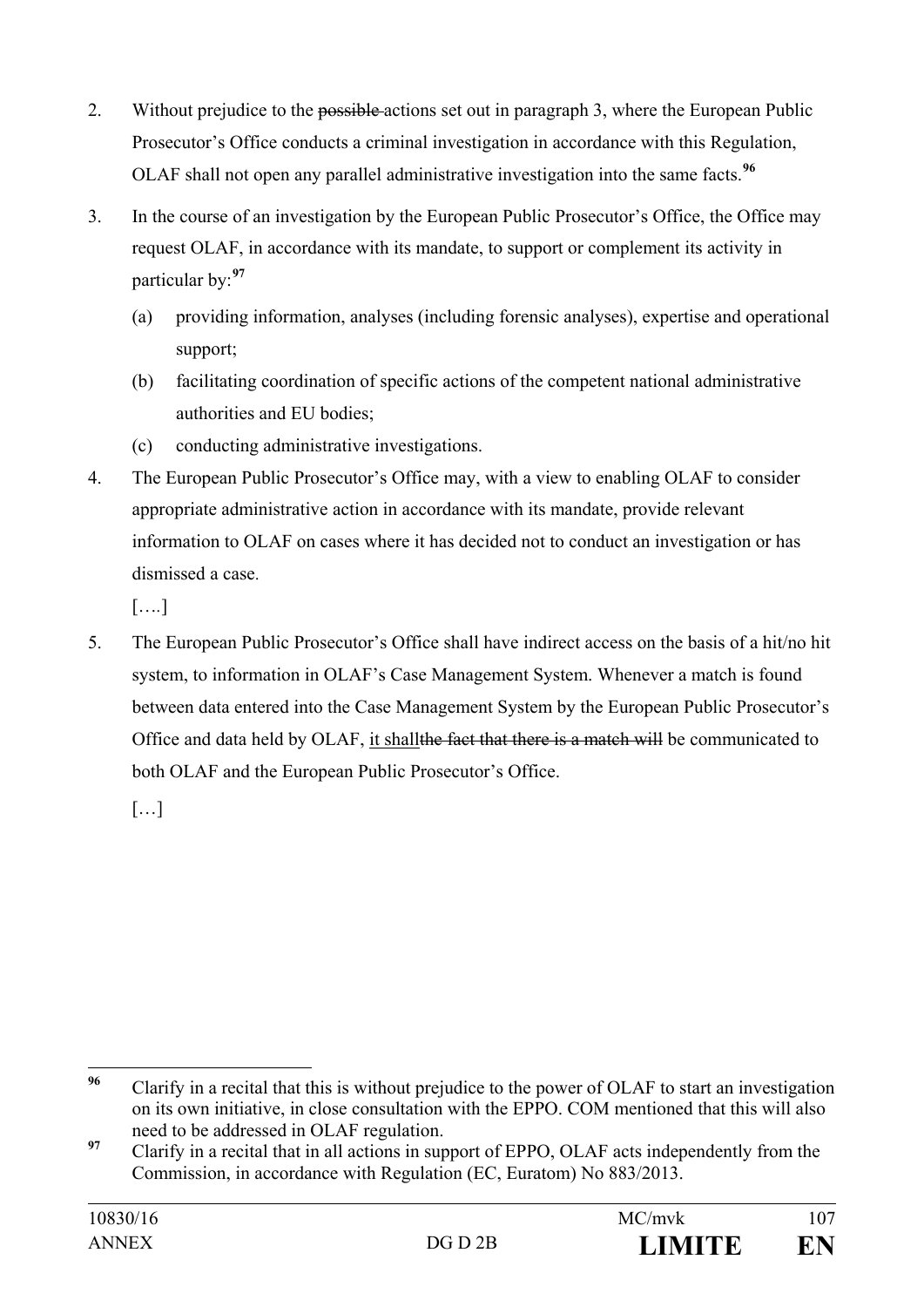#### **Relations with Europol**

- 1. The European Public Prosecutor's Office shall establish and maintain a close relationship with Europol. To this end, they shall conclude a working arrangement setting out the detailed arrangementsmodalities offor their cooperation.
- 2. Where necessary for the purpose of its investigations, the European Public Prosecutor's Office shall be able to obtain, at its request, any relevant information held by Europol, concerning an offence within its competence, and may also ask Europol to provide analytical support to a specific investigation conducted by the European Public Prosecutor's Office.

#### *Article 58a*

#### **Relations with other Union institutions, bodies, offices and agencies**

- 1. The European Public Prosecutor's Office shall establish and maintain a cooperative relationship with the Commission for the purpose of protecting the financial interests of the Union. To this end, they shall conclude an agreement setting out the detailed arrangements modalities for their cooperation.
- 2. Without prejudice to the proper conduct and confidentiality of its investigations, the European Public Prosecutor's Office shall without delay, provide the Union institution, body, office or agency and other victims concerned sufficient information in order to allow it to take appropriate measures, in particular:
	- a) administrative measures, such as precautionary measures to protect the financial interests of the Union. The Office may recommend specific measures to the Union institution, body, office or agency;
	- b) intervene as civil party in the proceedings;
	- c) for the purpose of administrative recovery of sums due to the Union budget or disciplinary action.

## […]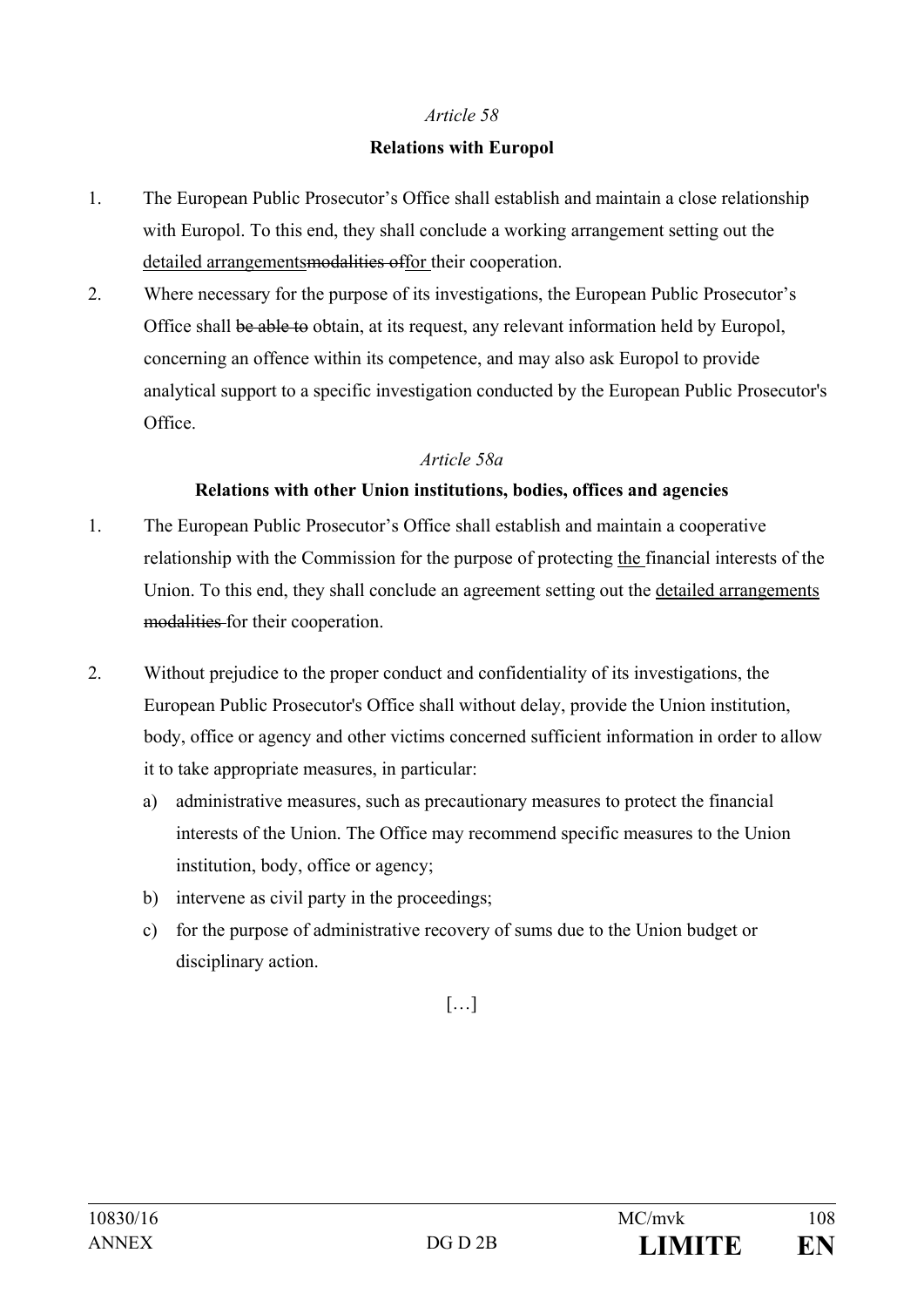#### **CHAPTER IX**

#### **GENERAL PROVISIONS**

#### *Article 62*

#### **Legal status and operating conditions**

- 1. In each of the Member States the European Public Prosecutor's Office shall have legal capacity accorded to legal persons under theirnational laws.
- 2. The necessary arrangements concerning the accommodation provided for the European Public Prosecutor's Office and the facilities made available by the host Member State together with the specific rules applicable in that Member State to the Members of the College, the Administrative Director and the staff of the European Public Prosecutor's Office, and members of their families, shall be laid down in a Headquarters Agreement to be concluded between the European Public Prosecutor's Office and the host Member State no later than 2 years after the entry into force of this Regulation.

# *Article 63*

# **Language arrangements**

- 1. Council Regulation No 1/58**[98](#page-108-0)** shall apply to the acts referred to provided in Articles 16 and 72.
- 1a. The College shall decide by a two-thirds majority of its members on the internal language arrangements of the European Public Prosecutor's Office<sup>[99](#page-108-1)</sup>.
- 2. The translation services required for the administrative functioning of the European Public Prosecutor's Office at the central level shall be provided by the Translation Centre of the bodies of the European Union, unless the urgency of the matter requires another solution. In such cases, European Delegated Prosecutors shall decide on the modalities detailed arrangements forof translation for the purpose of investigations in accordance with applicable national  $law^{100}$

<span id="page-108-0"></span>**<sup>98</sup>** EEC Council Regulation No 1 determining the languages to be used by the European Economic Community (OJ 17, 6.10.1958, p. 385).

<span id="page-108-1"></span>**<sup>99</sup>** FR has emitted a reservation as regards this provision.

<span id="page-108-2"></span>**<sup>100</sup>** COM and LU have emitted a reservation as regards this provision. LU has suggested to delete the phrase "unless the urgency of the matter requires another solution".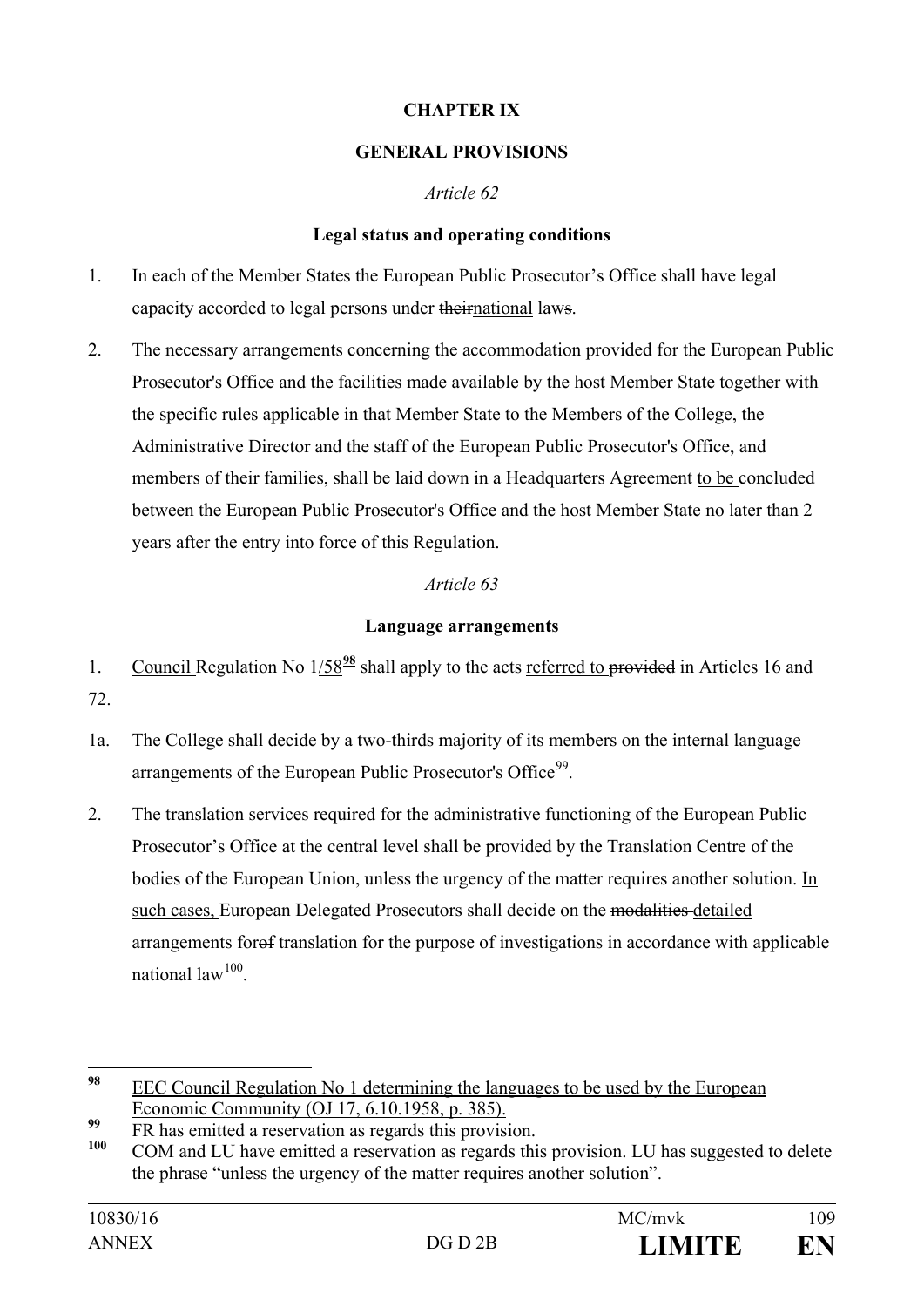# *Article 64*

# **Confidentiality**[101](#page-109-0)

- 1. The members of the College, the Administrative Director and the staff of the European Public Prosecutor's Office, seconded national experts and other persons put at the disposal of the Office but not employed by it, and European Delegated Prosecutors shall be bound by an obligation of confidentiality in accordance with Union legislation with respect to any information held by the European Public Prosecutor's Office.
- 2. Any other person participating or assisting in carrying out the functions of the European Public Prosecutor's Office at national level shall be bound by an obligation of confidentiality as provided for under applicable national law.
- 3. The obligation of confidentiality shall also apply to the persons referred to in paragraphs 1 and 2 and after leaving office or employment and after the termination of the activities of the persons referred to in paragraphs 1 and 2.
- 4. The obligation of confidentiality shall, in accordance with applicable national or Union law, apply to all information received by the European Public Prosecutor's Office, unless that information has already lawfully been made public.
- 5. Investigations carried out under the authority of the European Public Prosecutor's Office shall be protected by the rules concerning professional secrecy under the applicable Union law. Any person participating or assisting in carrying out the functions of the European Public Prosecutor's Office shall be bound to respect professional secrecy as provided under the applicable national law.

<span id="page-109-0"></span><sup>&</sup>lt;sup>101</sup> COM has emitted a reservation on this provision; if the current wording of Article 64(2) remains, it asks for the inclusions of an Article 64a (professional secrecy).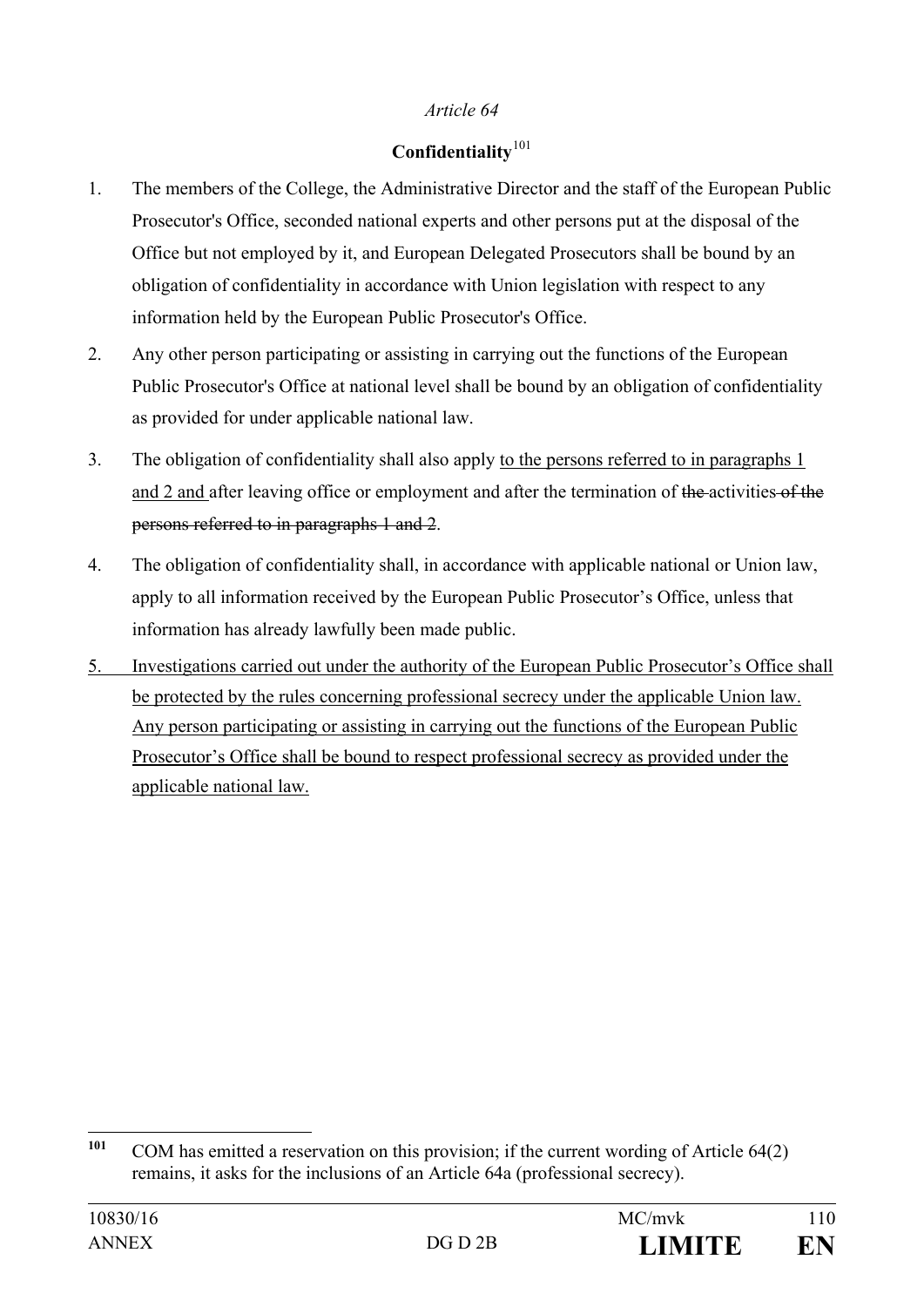# *Article 65*

#### **Transparency**

- 1. Regulation (EC) No 1049/2001 shall apply to documents which relate to the administrative tasks of the European Public Prosecutor's Office<sup>102</sup>.
- 2. The European Chief Prosecutor shall, within six months of the date of its establishment, prepare the detailed rules for applying this provision for adoption by the College.
- 3. Decisions taken by the European Public Prosecutor's Office under Article 8 of Regulation (EC) No 1049/2001 may form the subject of a complaint to the European Ombudsman or of an action before the Court of Justice of the European Union, under the conditions laid down in Articles 228 and 263 of the Treaty respectively.

# *Article 66*

# **OLAF and the European Court of Auditors**

1. In order to facilitate combating fraud, corruption and other unlawful activities under Regulation (EC) No  $883/2013$  of the European Parliament and of the Council<sup>[103](#page-110-1)</sup>, within six months from the date of application of this Regulation, the European Public Prosecutor's Office shall accede to the Interinstitutional Agreement of 25 May 1999 concerning internal

<span id="page-110-0"></span>**<sup>102</sup>** The relevant recital will be strengthened in order to fully justify this provision and interpret it in such a way that in principle, documents which relate to the EPPO's operational tasks should not be disclosed; this Recital should also specify that the EPPO's proceedings are transparent in accordance with Article 15(3) TFEU and that specific provisions on how the right of public access to documents is ensured, will need to be adopted by the College. COM, DE, FI and SE have entered a reservation to the said limitation of the scope of the provision. DE has suggested the following wording of the paragraph: *'Regulation (EC) No 1049/2001 shall apply to documents other than case files kept in accordance with Article [23] as well as electronic images thereof*'.

<span id="page-110-1"></span>**<sup>103</sup>** Regulation (EU, Euratom) No 883/2013 of the European Parliament and of the Council of 11 September 2013 concerning investigations conducted by the European Anti-Fraud Office (OLAF) and repealing Regulation (EC) No 1073/1999 of the European Parliament and of the Council and Council Regulation (Euratom) No 1074/1999 (OJ L 248, 18.9.2013, p. 1).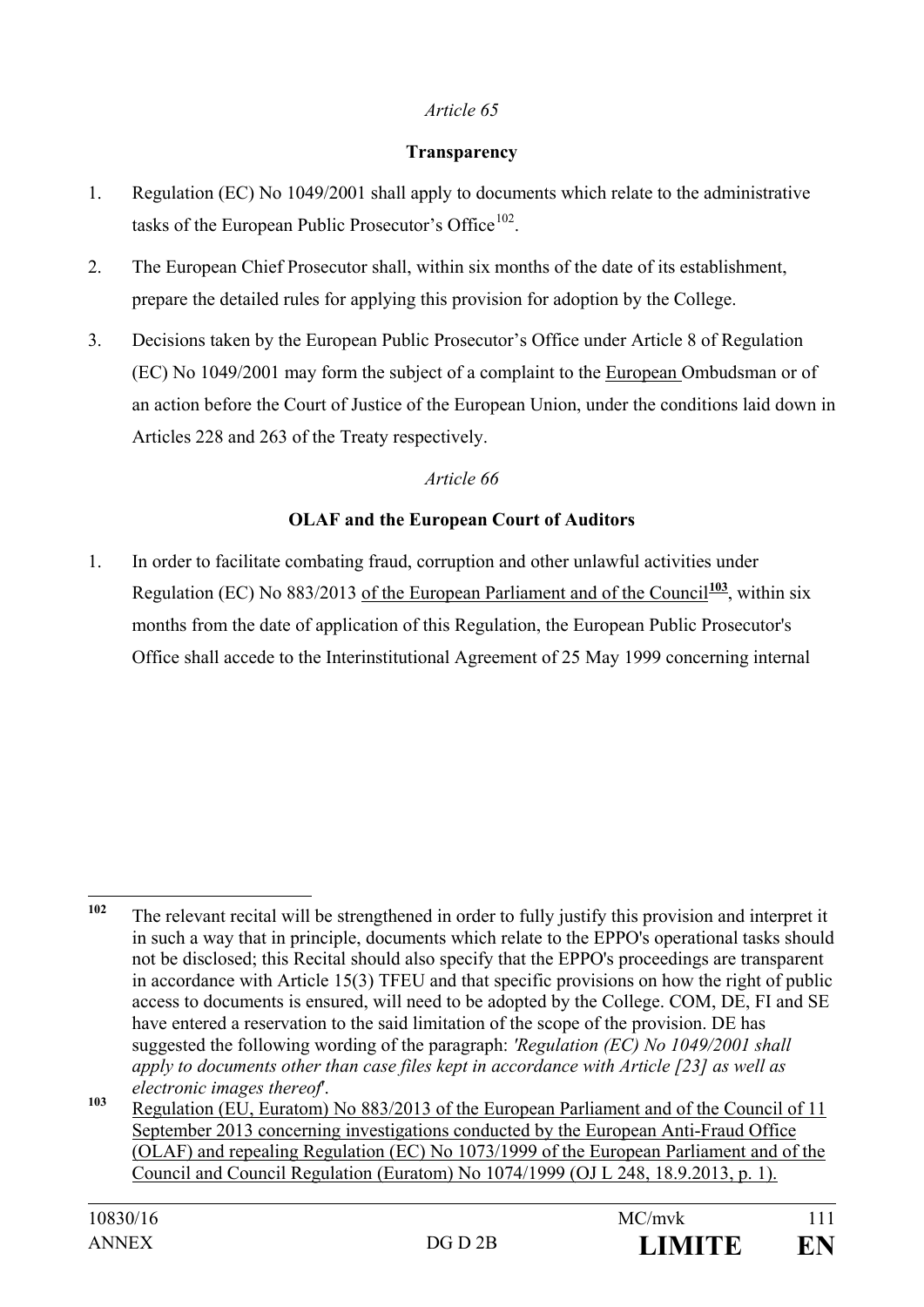investigations by the European Anti-Fraud Office (OLAF)**[104](#page-111-0)** and adopt the appropriate provisions applicable to the European Chief Prosecutor, the European Prosecutors, the Administrative Director and the staff of the European Public Prosecutor's Office, seconded national experts and other persons put at the disposal of the Office but not employed by it, and European Delegated Prosecutors and other staff using the template set out in the Annex to that Agreement.

- 2. The European Court of Auditors shall have the power of audit, on the basis of documents and on the spot, over all contractors and subcontractors who have received Union funds from the European Public Prosecutor's Office
- 3. OLAF may carry out investigations, including on-the-spot checks and inspections, in accordance with the provisions and procedures laid down in Regulation (EC) No 883/2013 and Council Regulation (Euratom, EC) No 2185/96**[105](#page-111-1)**12 with a view to establishing whether there have been any irregularities affecting the financial interests of the Union in connection with expenditure funded by the European Public Prosecutor's Office.
- 4. Without prejudice to paragraphs 1, 2 and to 3, working arrangements with Union bodies, authorities of third countries and international organisations, contracts of the European Public Prosecutor's Office shall contain provisions expressly empowering the European Court of Auditors and OLAF to conduct such audits and investigations, according to their respective competences.

<span id="page-111-0"></span>**<sup>104</sup>** Interinstitutoinal agreement of 25 May 1999 between the European Parliament, the Council of the European Union and the Commission of the European Communities concerning internal investigations by the European Anti-fraud Office (OLAF) (OJ L 136, p. 15)

<span id="page-111-1"></span>**<sup>105</sup>** Council Regulation (Euratom, EC) No 2185/96 of 11 November 1996 concerning on-the-spot checks and inspections carried out by the Commission in order to protect the European Communities' financial interests against fraud and other irregularities (OJ L 292, 15.11.1996, p. 2).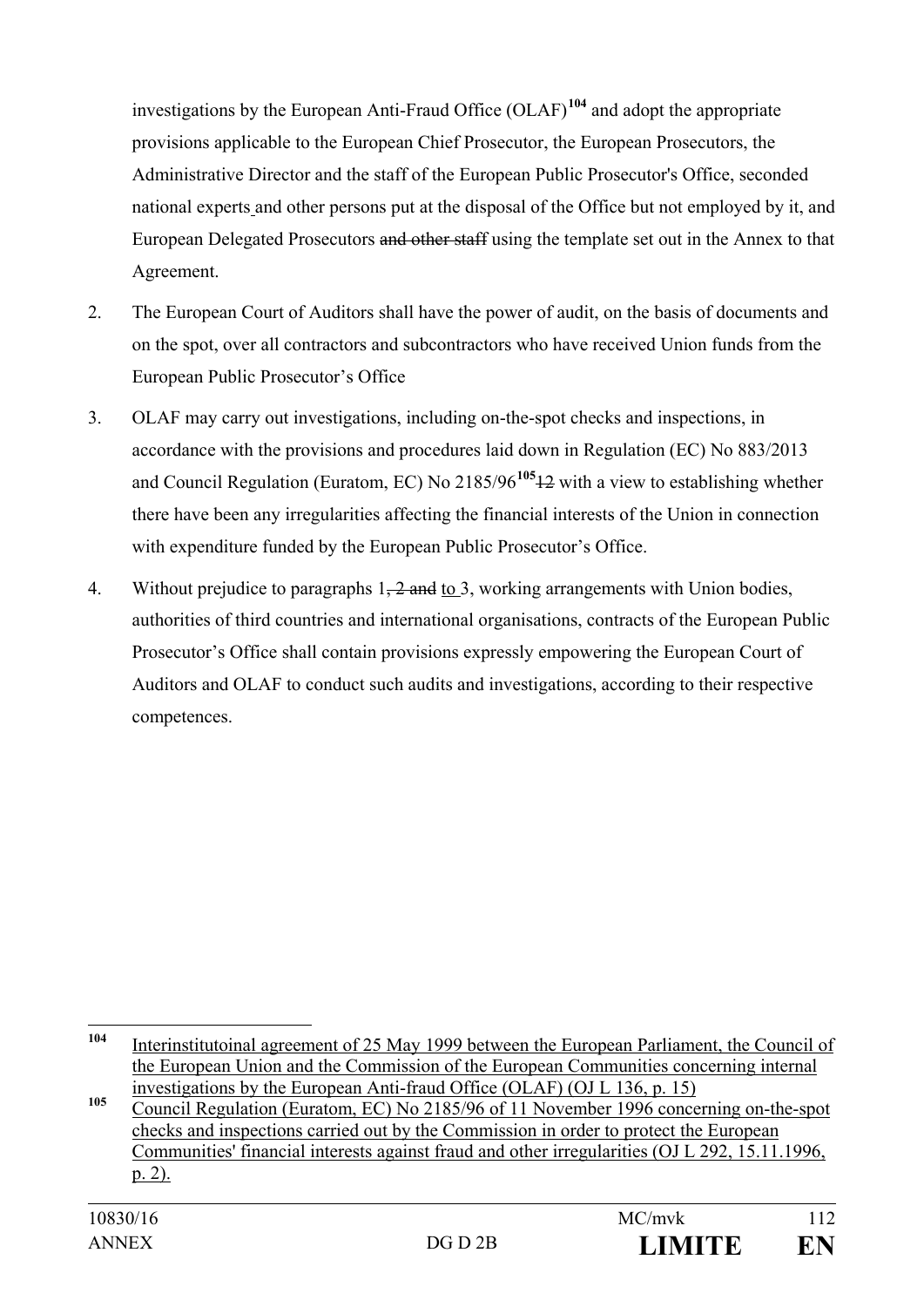#### *Article 67*

#### **Rules on the protection of sensitive non-classified and classified information**

- 1. The European Public Prosecutor's Office shall establish internal rules on the protection of sensitive non-classified information, including the creation and processing of such information at the European Public Prosecutor's Office.
- 2. The European Public Prosecutor's Office shall establish internal rules on the protection of the European Union classified information which shall be consistent with Council Decision 2013/488/EU**[106](#page-112-0)** in order to ensure an equivalent level of protection for such information.

# *Article 68*

# **Administrative inquiries**

The administrative**[107](#page-112-1)** activities of the European Public Prosecutor's Office shall be subject to the inquiries of the European Ombudsman in accordance with Article 228 of the Treaty.

# *Article 69*

# **General regime of liability**

- 1. The contractual liability of the European Public Prosecutor's Office shall be governed by the law applicable to the contract in question.
- 2. The Court of Justice of the European Union shall have jurisdiction to give judgment pursuant to any arbitration clause contained in a contract concluded by the European Public Prosecutor's Office.

<span id="page-112-0"></span>**<sup>106</sup>** Council Decision 2013/488/EU of 23 September 2013 on the security rules for protecting EU classified information (OJ L 274, 15.10.2013, p. 1).

<span id="page-112-1"></span><sup>107</sup> SE and FI wish to delete the word administrative.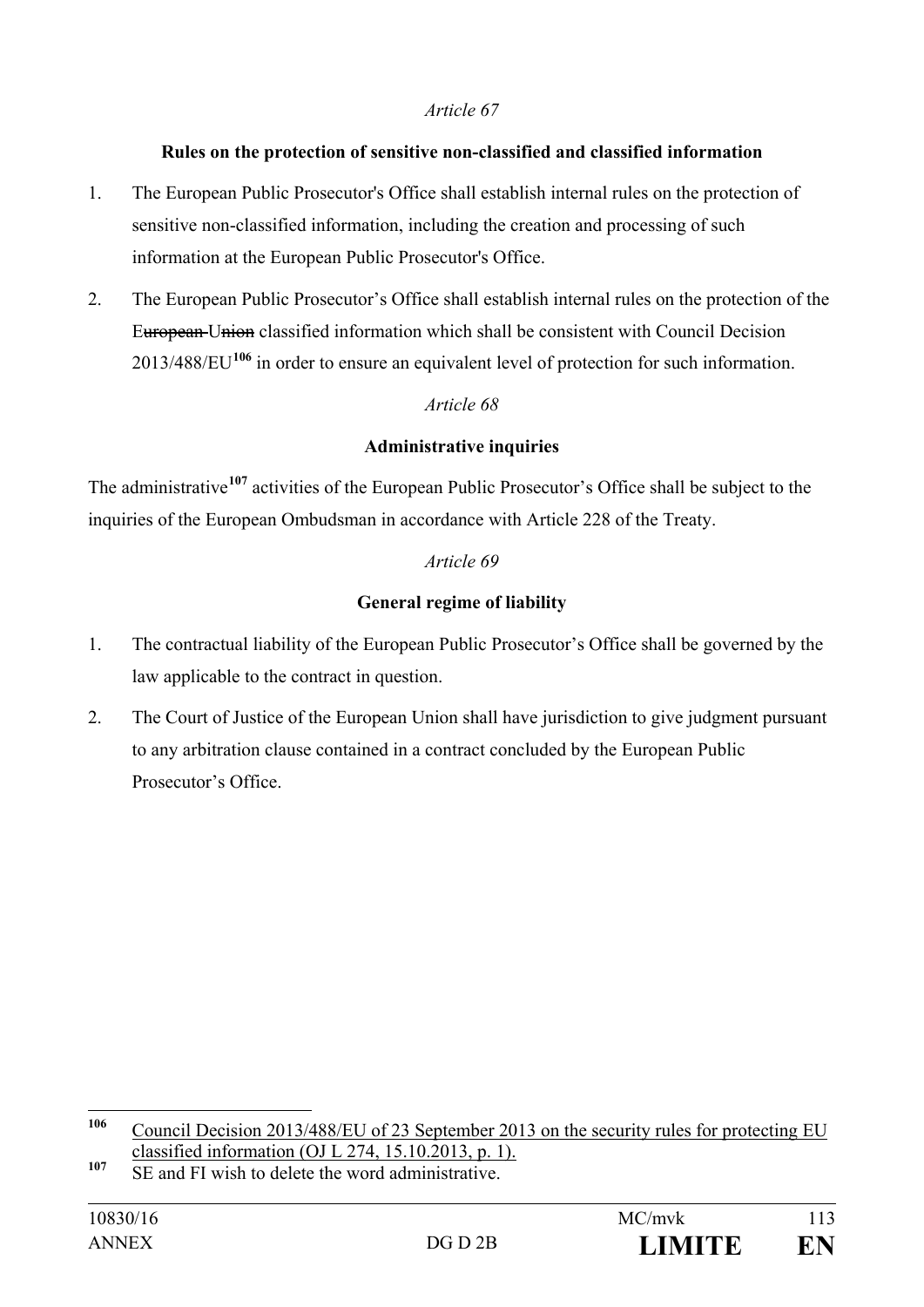- 3. In the case of non-contractual liability, the European Public Prosecutor's Office shall, in accordance with the general principles common to the laws of the Member States and independently of any liability under Article [47], make good any damage caused by the European Public Prosecutor's Office or its staff in the performance of their duties in so far as it may be imputed to them.
- 4. Paragraph 3 shall also apply to damage caused through the fault of a European Delegated Prosecutor in the performance of his or her duties.
- 5. The Court of Justice of the European Union shall have jurisdiction in disputes over compensation for damages as referred to in paragraph 3.
- 6. The national courts of the Member States competent to deal with disputes involving the contractual liability of the European Public Prosecutor's Office as referred to in this Article shall be determined by reference to Council Regulation (EC) No 44/2001**[108](#page-113-0)**.
- 7. The personal liability of its staff towards the European Public Prosecutor's Office shall be governed by the applicable provisions laid down in the Staff Regulations or Conditions of Employment applicable to them.

 $[\ldots]$ 

# *[Article 72[109](#page-113-1)*

# **Administrative Guidelines, implementing rules and programme documents**

[The College/European Chief Prosecutor shall adopt:

[a) adopt each year the programming document containing annual and multi-annual programming of the European Public Prosecutor's Office;

b) adopt an anti-fraud strategy, which is proportionate to the fraud risks having regard to the costbenefit of the measures to be implemented;

<span id="page-113-0"></span>**<sup>108</sup>** Council Regulation (EC) No 44/2001 of 22 December 2000 on jurisdiction and the recognition and enforcement of judgments in civil and commercial matters (OJ L 12, 16.1.2001, p. 1).

<span id="page-113-1"></span><sup>&</sup>lt;sup>109</sup> The list below will be completed later; some of the points may be addressed in the Internal Rules of Procedure.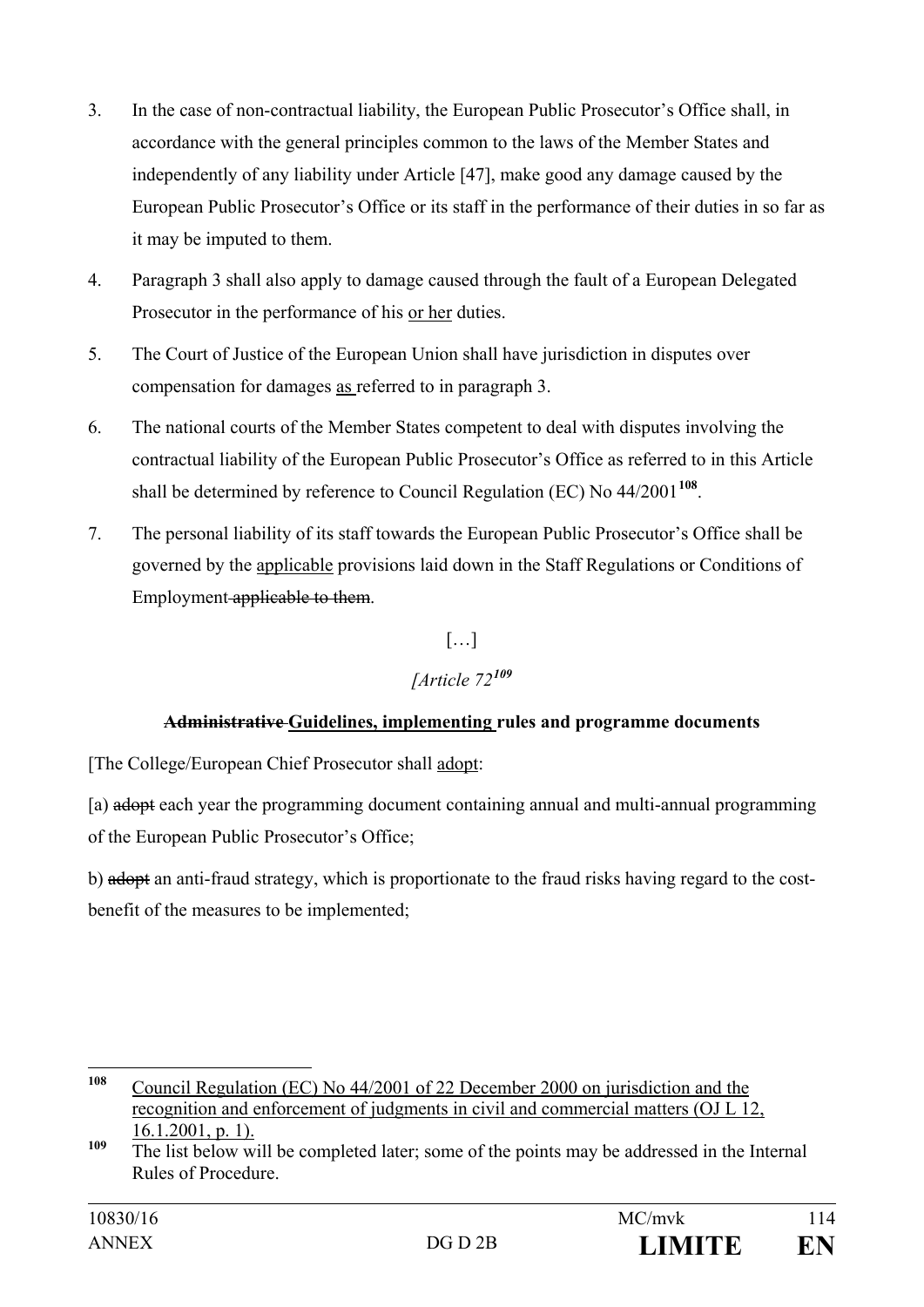c) adopt rules on the conditions of employment, performance criteria, professional insufficiency, rights and obligations of the European Delegated Prosecutors, including rules on the prevention and management of conflicts of interest;

[d) adopt rulesguidelines on the application of the grounds for handling of simplified prosecution procedurestransactions referred to in made in accordance with Article 334 and the modalities to calculate the amounts of the fine to be paid;]

e) adopt rulesguidelines on the detailed arrangements modalities of giving feedback to persons or entities which have provided information to the European Public Prosecutor's Office as foreseen  $\frac{\text{in...}}{\text{in...}}$ 

# (ee) guidelines on the interpretation of the reporting obligation concerning offences referred to in Article 20(5);

(ef) guidelines on the exercise of the right of evocation and referrals to national authorities as set out in Articles 22a and 28a;

(f) adopt detailed rules concerning the application of Regulation (EC) No 1049/2001 in its activities;

(g) implementing rules referred to in Article 24(8) of Regulation (EC) No 45/2001.]

# *Article 73*

# **Notifications**

Each Member State shall designate the authorities which are competent for the purposes of implementing this Regulation. Information on the designated authorities, as well as on any subsequent change, shall be notified simultaneously to the European Chief Prosecutor, the Council and the Commission. Member States shall also notify the European Public Prosecutor's Office of an extensive list of the national substantive criminal law provisions applicable to the offences defined in [Directive 2016/xx/EU] and other relevant national legislation. The European Public Prosecutor's Office shall ensure that the information received through these lists are made public.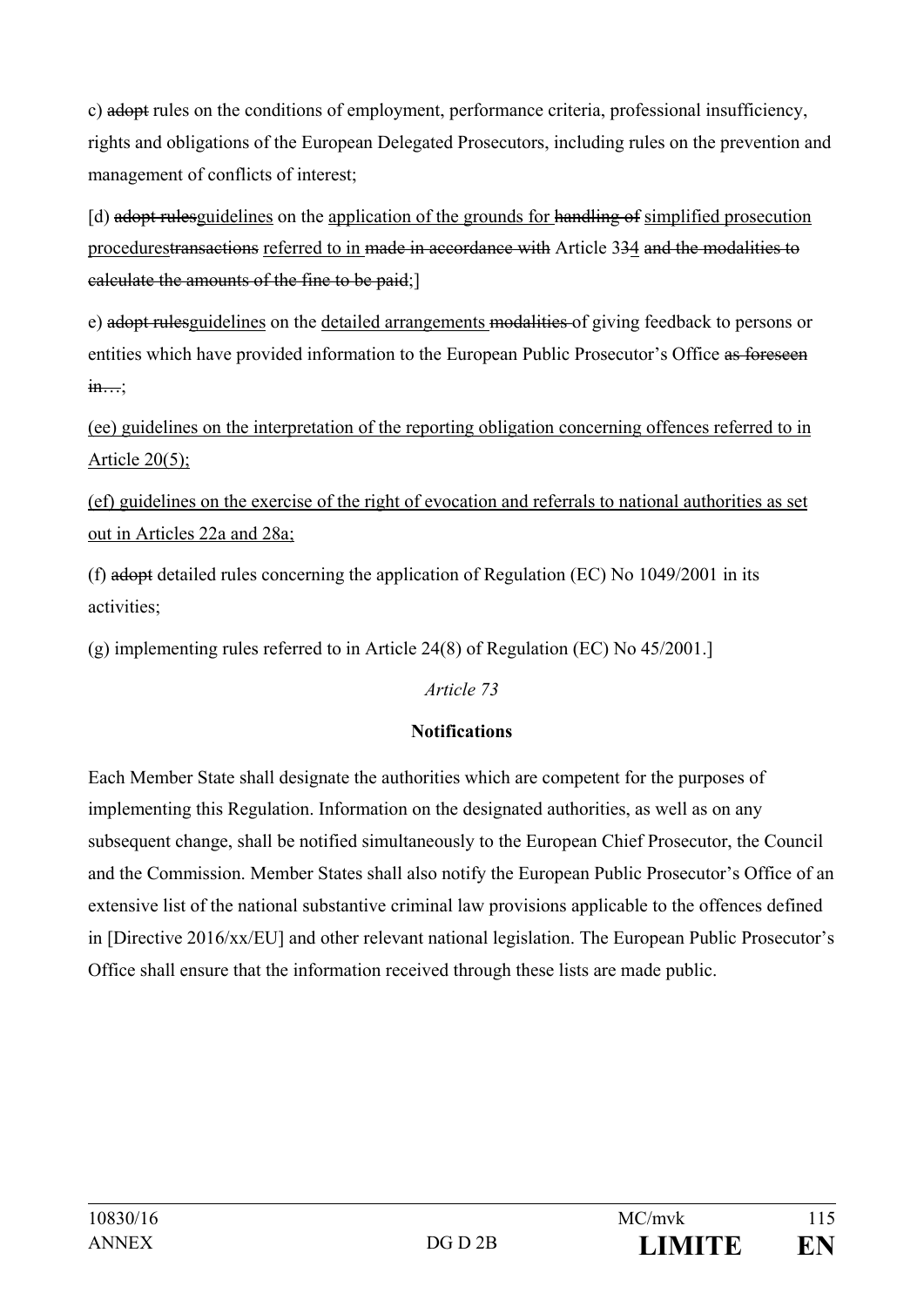# *Article 73a*

# **Review of the rules relating to the protection of natural persons with regard to the processing of personal data by the European Public Prosecutor's Office**

In the context of the adaptation of Regulation (EC) 45/2001 in accordance with Articles 2(3) and Article 98 of Regulation (EU) 2016/679,the Commission shall review the provisions relating to the protection of natural persons with regard to the processing of personal data by the European Public Prosecutor's Office laid down in this Regulation. The Commission shall, if appropriate, submit a legislative proposal with a view to amending or repealing those provisions.

#### *Article 74*

#### **Review clause**

- 1. No later than [*five years after the start of application of this Regulation*], and every five5 years thereafter, the Commission shall commission an evaluation and submit an evaluation report of the implementation and impact of this Regulation, as well as the effectiveness and efficiency of the European Public Prosecutor's Office and its working practices. The Commission shall forward the evaluation report together with its conclusions to the European Parliament and to the Council and to national Parliaments and the Council. The findings of the evaluation shall be made public.
- 2. The Commission shall submit legislative proposals to the European Parliament and the Council if it concludes that it is necessary to have additional or more detailed rules on the setting up of the European Public Prosecutor's Office, its functions or the procedure applicable to its activities are necessary.

# *Article 75*

# **Entry into force**

- 1. This Regulation shall enter into force on the twentieth day following that of its publication in the *Official Journal of the European Union*.
- 2. The European Public Prosecutor's Office shall exercise its competence with regard to any offence within its competence committed after the date on which this Regulation has entered into force $110$ .

<span id="page-115-0"></span>**<sup>110</sup>** The date when the reporting obligation following Article 20 should start to apply will be discussed further.